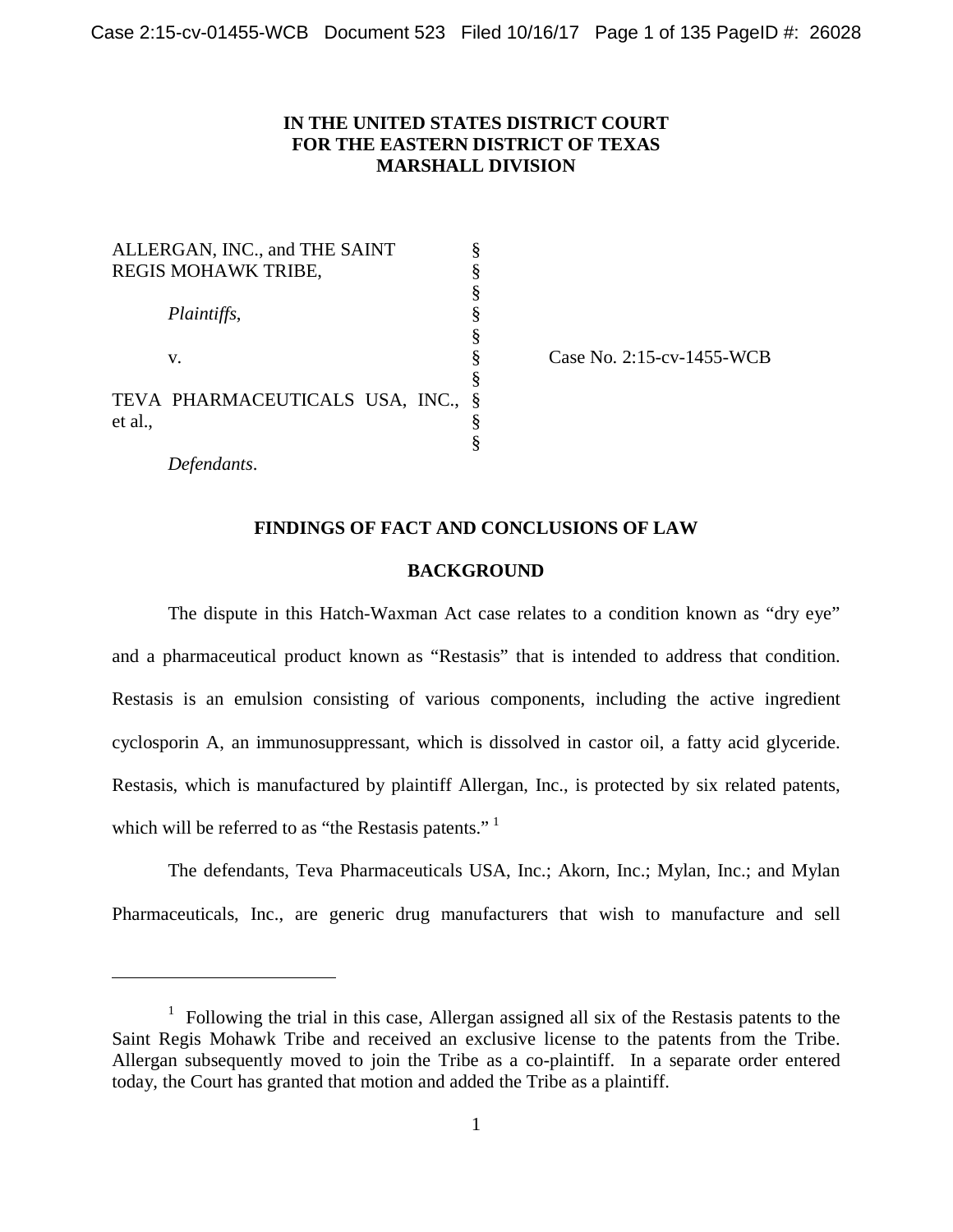bioequivalent drugs having the same components as Restasis. Their principal contention is that the claims asserted by Allergan are invalid.

# **I. "Dry Eye" and KCS**

Dry eye is a progressive condition that afflicts a substantial number of ophthalmic patients. It can cause great discomfort and sometimes leads to serious complications that can threaten the patient's eyesight. Dkt. No. 469, Trial Tr. 21; Dkt. No. 471, Trial Tr. 87-90.

In normal individuals, tears are produced naturally by the lacrimal glands above the eyes and accessory lacrimal glands in the eyelids. Dkt. No. 469, Trial Tr. 24-27. The tears form a film that covers the surface of the eye, providing protection to the eye and a smooth optical surface. The tear film in a normal individual consists of three distinct layers. The innermost layer is a mucus layer that rests directly on the cornea (the clear outer surface of the eye covering the iris and the pupil) and the conjunctiva (the tissue covering the white of the eye and lining the inside of the eyelids). The mucus layer assists the tear film in adhering to the surface of the eye. The second layer is an aqueous layer containing the tears. The topmost layer is a lipid layer produced by meibomian glands in the eyelid. The lipid layer impedes evaporation of the water from the tear film. In a normal individual, tears are produced continuously by the lacrimal and accessory lacrimal glands. The tears replenish the aqueous layer of the tear film, and then drain though tear ducts that discharge into the interior of the nose. Dkt. No. 469, Trial Tr. 24; Dkt. No. 473, Trial Tr. 32, 44.

Natural tearing serves important purposes, including providing nutrients and antibacterial agents to the surface of the eye and cleaning the ocular surface. The tear film also serves the important purpose of protecting the corneal and conjunctival epithelium, a thin layer of cells on the surface of the cornea and the conjunctiva. When natural tearing is inadequate (a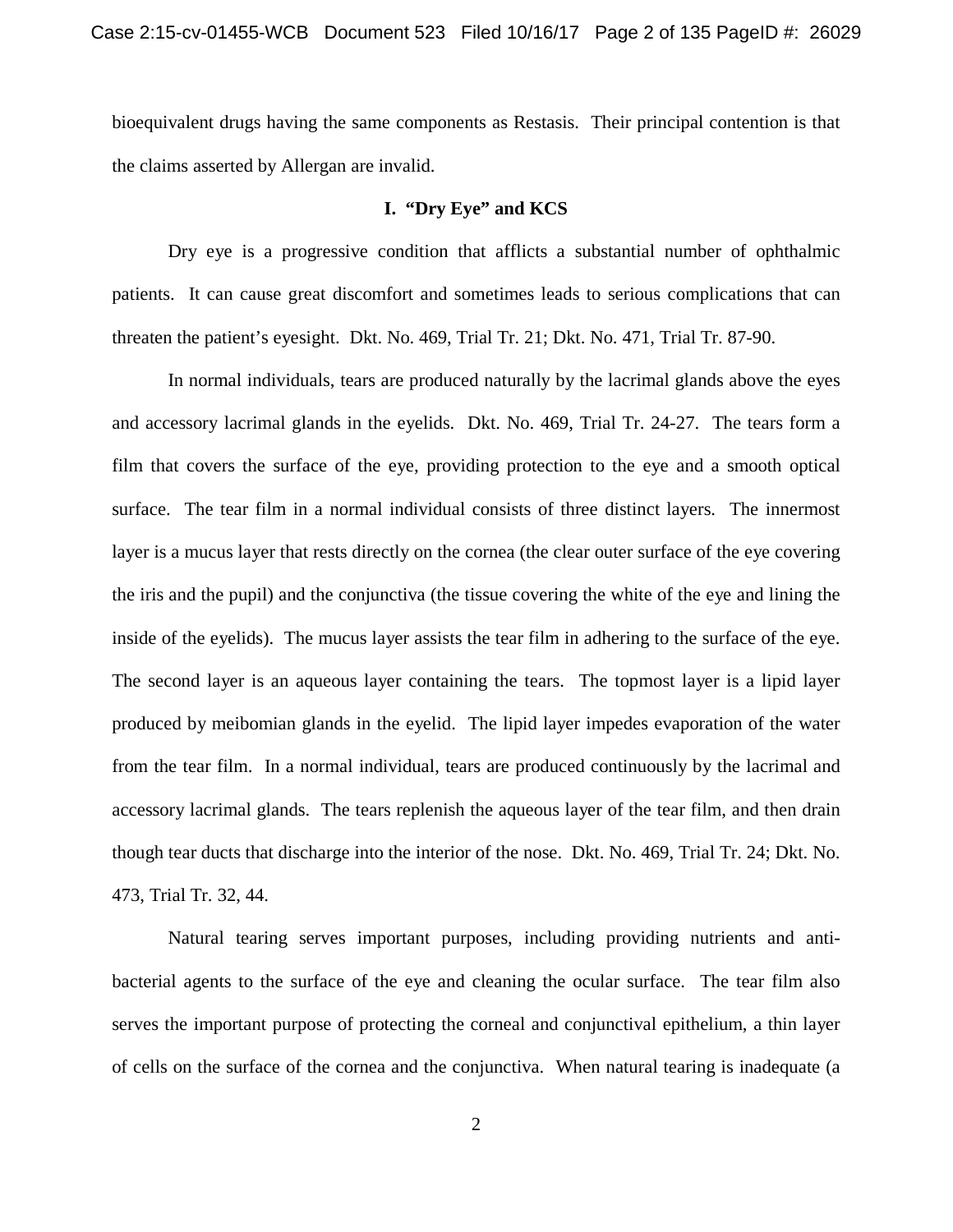condition known as "aqueous-deficient dry eye"), or when the tear layer evaporates too quickly (a condition known as "evaporative dry eye"), the protective tear layer on top of the epithelium cells can be compromised, resulting in the exposure of those cells and causing damage that can be painful and can lead to adverse effects on vision. Dkt. No. 469, Trial Tr. 24-25; Dkt. No. 473, Trial Tr. 34-35. Individuals may suffer from aqueous-deficient dry eye, evaporative dry eye, or a mixture of both. Dkt. No. 473, Trial Tr. 40. The symptoms of dry eye can include a sandy or gritty feeling in the eyes, blurred vision, and infection. See U.S. Patent No. 5,981,607, col. 1, ll. 25-48.

Dry eye can be triggered by a variety of conditions. Sometimes, dry eye is caused by inflammation of the lacrimal glands or inflammation on the surface of the eye that interferes with nerve signals that would normally cause the lacrimal glands to produce tears. Dkt. No. 469, Trial Tr. 21-22, 26; see also Dkt. No. 473, Trial Tr. 34-35, 40. The condition in which dry eye is associated with inflammation and involves a deficiency in aqueous tear production is generally referred to as keratoconjunctivitis sicca ("KCS").<sup>2</sup> Dkt. No. 471, Trial Tr. 86-88. Evaporative dry eye can be caused by inadequate production of oil from the glands that normally replenish the lipid layer of the tear film. In a normal individual, oil in the lipid layer impedes the evaporation of tears from the surface of the eye. Dkt. No. 473, Trial Tr. 34-35, 44.

Ophthalmologists have used a variety of techniques to treat dry eye and KCS, but none has proved ideal. Frequently, ophthalmologists recommend that patients with mild to moderate

 $\overline{\phantom{a}}$ 

<sup>&</sup>lt;sup>2</sup> Terminology used in this field is inconsistent in various respects. In particular, different authorities define KCS differently. The Court will use the definition used in the common specification and adopted by the Court at claim construction, which is consistent with what seems to be the prevailing view among ophthalmologists today. See U.S. Patent No. 8,629,111 ("the '111 patent"), col. 2, line 63, through col. 3, line 5; Dkt. No. 214, at 3-13.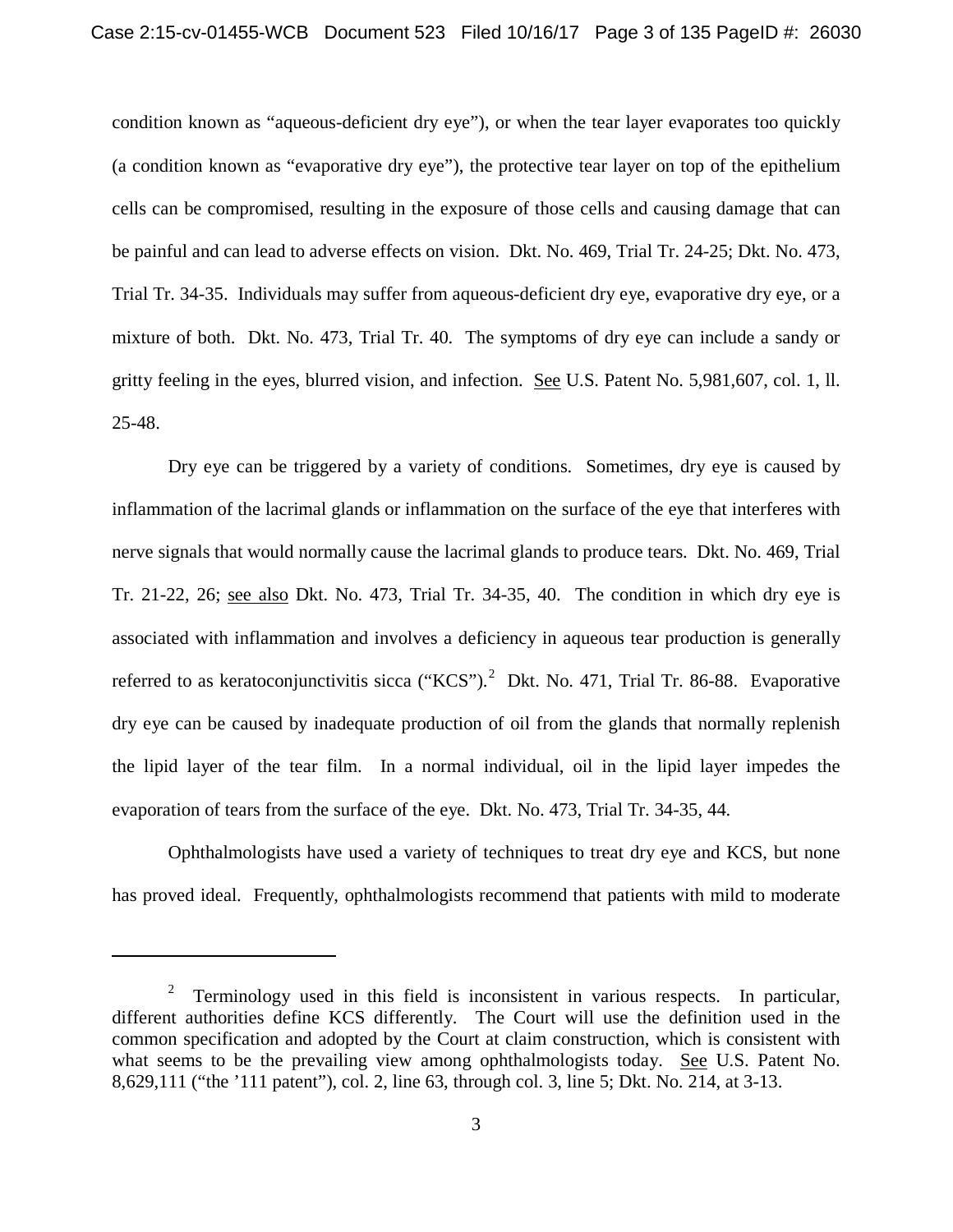dry eye use artificial tears several times a day. Dkt. No. 469, Trial Tr. 29-30. While artificial tears provide some temporary palliative relief, they do not address the underlying conditions that cause dry eye. Other pharmaceutical treatments include corticosteroids, which address the inflammation that is often associated with dry eye, but have serious potential side effects that make long-term use problematical. Id. at 30-31; Dkt. No. 475, Trial Tr. 60-61. Nonpharmaceutical treatments have been employed, such as the use of "punctal plugs," which block the tear ducts and prevent tears from draining from the eye, thereby retaining naturally produced tears in the eye for a longer period of time; those devices, however, also come with undesirable side effects. Dkt. No. 469, Trial Tr. 30.

The evidence at trial described several common methods for diagnosing dry eye and KCS as well as methods for testing whether particular treatment regimens are effective. One commonly used diagnostic device is the Schirmer tear test. That test entails placing the end of a strip of filter paper under the patient's eyelid and measuring how many millimeters of the paper are wetted by the patient's tears within five minutes. Wetting of less than a certain amount, such as 10 millimeters on the strip, is indicative of an abnormally low amount of tear production. The Schirmer tear test can be conducted either with or without an ocular anesthetic. Conducting the test with anesthesia is considered a better test of baseline tearing, i.e., the tearing that occurs continuously and naturally in the absence of any unusual stimulation. Conducting the test without anesthesia provides a measure of baseline tearing plus "reflexive tearing," i.e., tearing that results in response to a stimulus such as an irritant in the eye, because the irritation of the paper under the eyelid tends to provoke more tearing. Dkt. No. 469, Trial Tr. 28-30. There is significant variability in Schirmer test scores depending on the circumstances in which the test is conducted, which makes assessment of those scores challenging. Dkt. No. 475, Trial Tr. 131-32.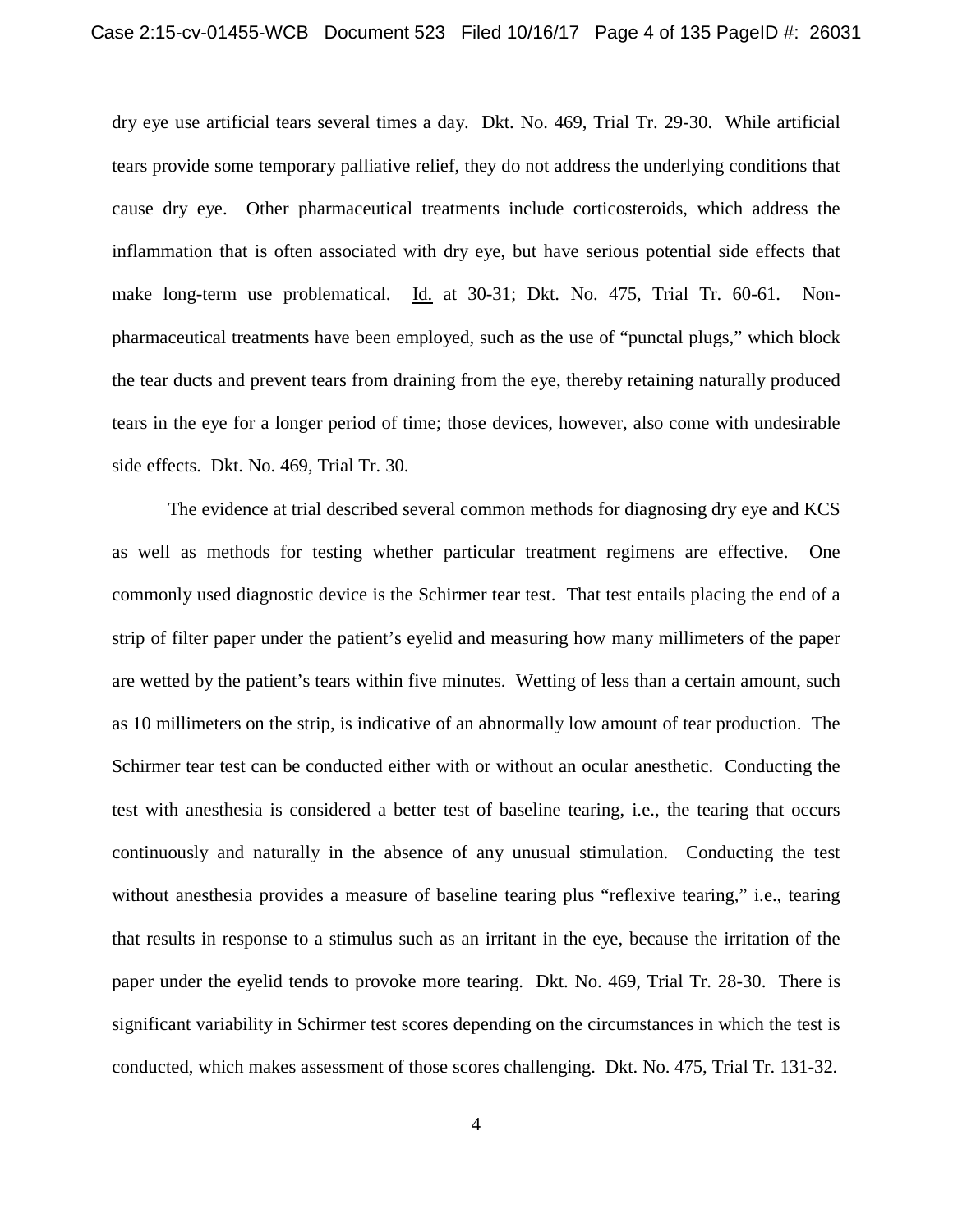Another commonly used diagnostic device is corneal and conjunctival staining, in which a stain is placed in the eye. Particular stains can be used that highlight dry areas on the surface of the eye or rough areas of the cornea, thus allowing the ophthalmologist to measure the degree of the patient's dry eye problem and identify areas of the cornea that have been damaged by dry eye conditions. Dkt. No. 469, Trial Tr. 26. "Rose bengal" conjunctival staining is a method to test for drying and damage to the surface of the eye and shows devitalized areas of the conjunctiva. Dkt. No. 470, Trial Tr. 72; Dkt. No. 472, Trial Tr. 25; Dkt. No. 473, Trial Tr. 37. "Fluorescein" corneal staining shows areas of superficial punctate keratitis, also known as punctate epithelial keratopathy, i.e., epithelial defects in which the outer layer of the cornea has been damaged or lost. Fluorescein staining can also be used to detect "tear break-up time," i.e., the time it takes for dry spots to appear in the tear film. Dkt. No. 469, Trial Tr. 25; Dkt. No. 473, Trial Tr. 37; Dkt. No. 474, Trial Tr. 15. Other measures of the existence of and severity of dry eye include subjective measures, such as overall discomfort levels reported by patients and specific types of discomfort, such as a sandy or gritty feeling, ocular dryness, photophobia, or a burning or stinging sensation.

#### **II. The Development of Restasis**

Allergan specializes in the development and sale of ophthalmic drugs, among other products. One of Allergan's long-term projects has been to develop products effective to treat dry eye and its symptoms. For some time, Allergan has manufactured and sold artificial tears, and in 2002, it began selling a product, Refresh Endura, that used a formulation consisting of artificial tears with 2.5% by weight castor oil added to the formulation. That product was designed to have enhanced benefits for persons suffering from dry eye or KCS, but it was not a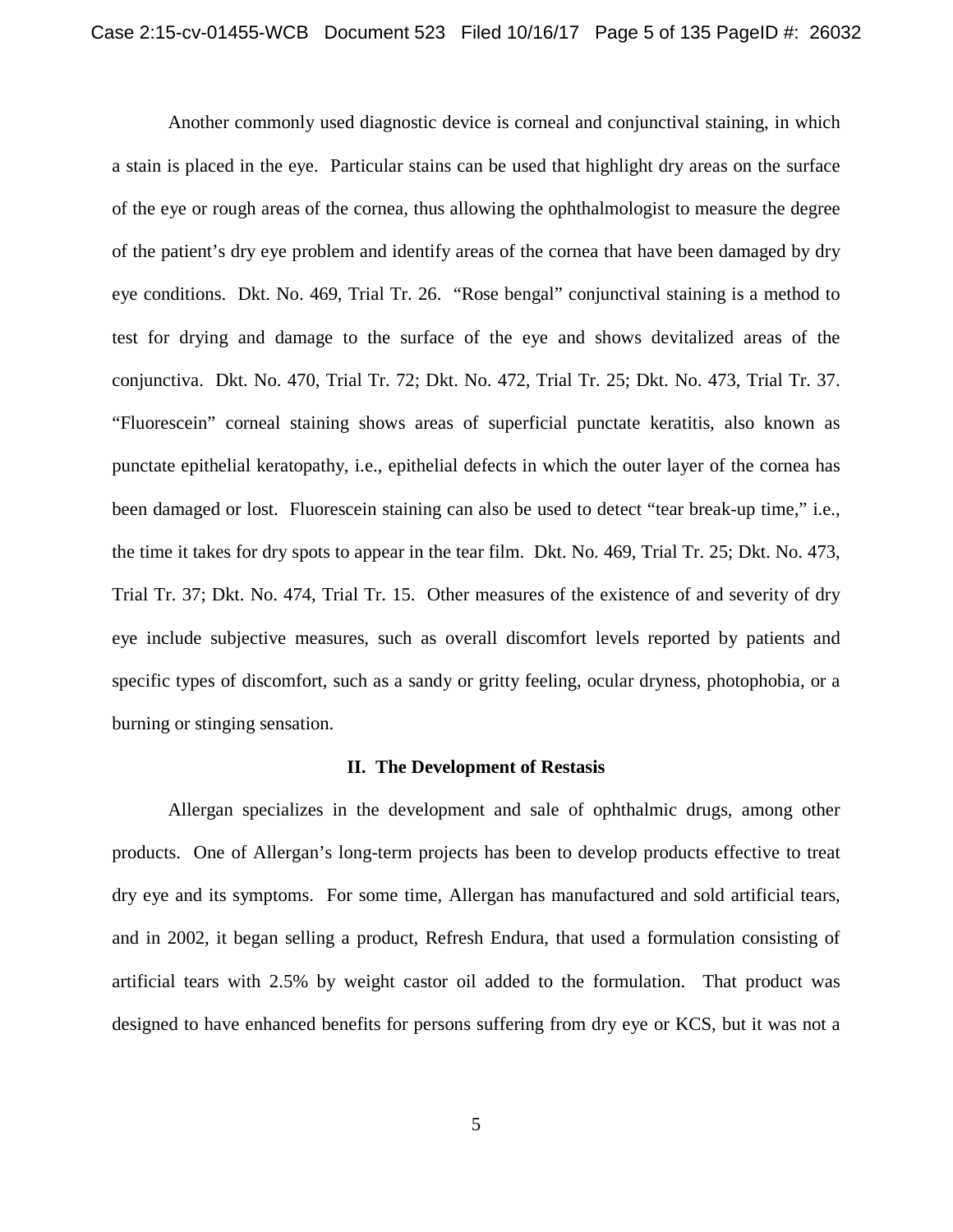commercial success. Dkt. No. 473, Trial Tr. 43, 88; Dkt. No. 475, Trial Tr. 174; Dkt. No. 476, Trial Tr. 12.

In the 1990s, Allergan began conducting research using combinations of castor oil and an immunosuppressant known as cyclosporin  $A$ .<sup>3</sup> Allergan's cyclosporin research program began in earnest in 1993 when Allergan licensed from Sandoz, Inc., the technology of treating aqueousdeficient dry eye with cyclosporin. That technology was the subject of U.S. Patent No. 4,839,342 to Kaswan ("the '342 patent" or "the Kaswan patent"). The Kaswan patent, which is prior art to the Restasis patents, claimed methods for enhancing or restoring lacrimal gland tearing comprising topically administering cyclosporin to the eye in a pharmaceutically acceptable vehicle. '342 patent, col. 9, ll. 19-22. Topical administration, the Kaswan patent disclosed, provides a way to direct the cyclosporin to the target tissues "without the accompanying high risk of adverse responses and high cost associated with systemic treatments." Id., col. 5, ll. 15-25.

Kaswan disclosed the use of cyclosporin "in any efficacious concentrations, e.g., 0.01 to saturation (e.g., greater than 20 weight percent)." '342 patent, col. 5, ll. 56-59. The preferred concentration of cyclosporin, according to Kaswan, was from 0.1% to 20% by weight. Id., col. 5, ll. 59-61; id., col. 6, ll. 21-26. The Kaswan patent also recited the use of castor oil, among other compounds, as a pharmaceutically acceptable vehicle for delivering cyclosporin to the eye. Id., col. 9, ll. 34-38; id., col. 10, ll. 18-22, 36-40.

l

<sup>&</sup>lt;sup>3</sup> Cyclosporin A is sometimes spelled "cyclosporine" to distinguish it from other cyclosporins, such as cyclosporins B, C, and D. See U.S. Pat. No. 4,839,342, col. 3, ll. 7-11. The parties in this case, however, have referred to cyclosporin A as simply "cyclosporin" or "CsA." The Court will follow that convention.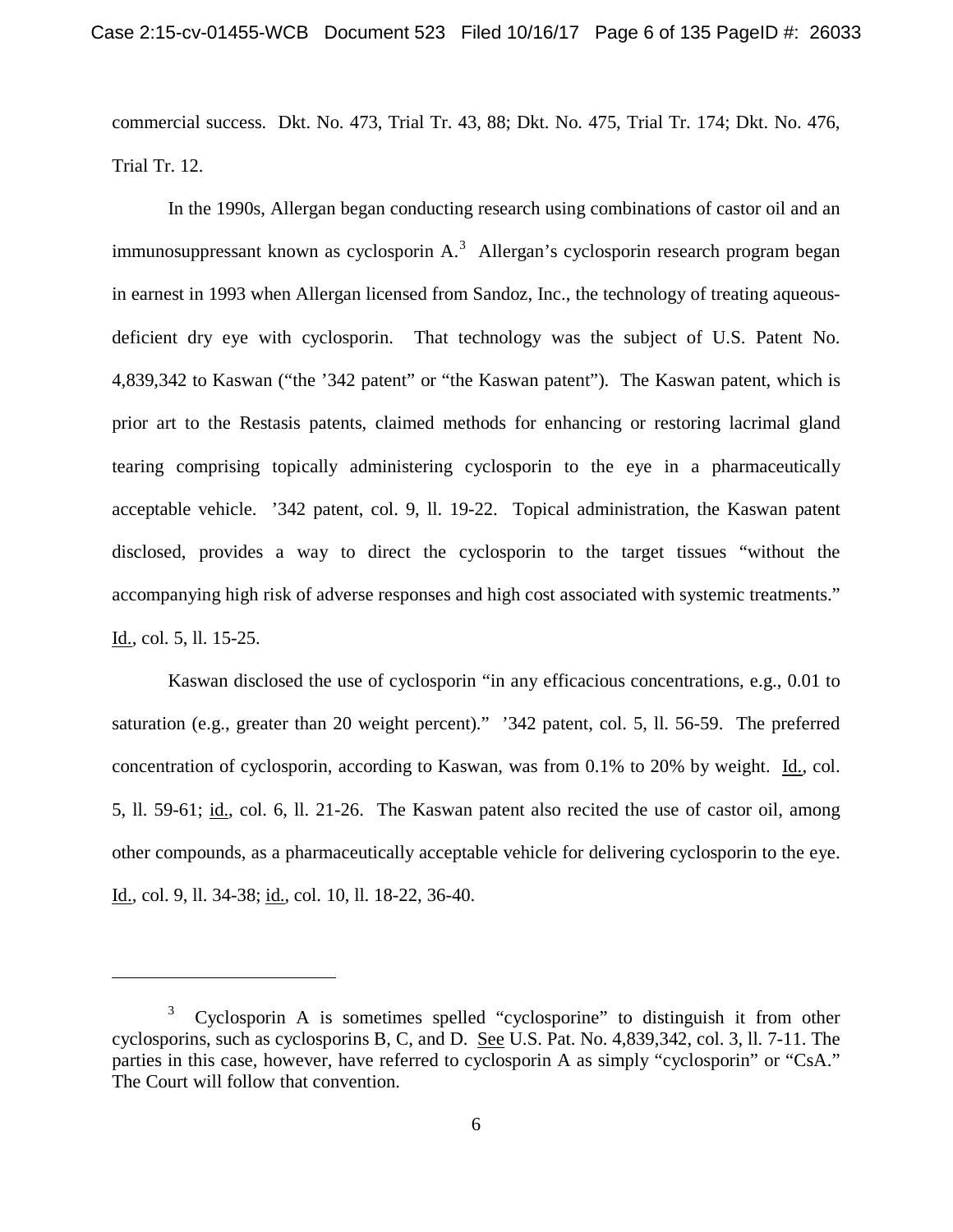One of the major problems with using cyclosporin to treat dry eye is that cyclosporin is highly insoluble in water and is therefore very difficult to deliver in an aqueous solution. For that reason, formulating an appropriate vehicle for delivering cyclosporin to the eye posed a difficult challenge. Allergan was able to solve that problem by formulating an oil-in-water emulsion that contained a small amount of castor oil (a hydrophobic vehicle that would dissolve the cyclosporin), together with an emulsifier and an emulsion stabilizer in water. That approach allowed small droplets of the cyclosporin/castor oil solution to be suspended in an emulsion from which the cyclosporin would be available to the target tissue. In addition, the emulsion stabilizer was able to keep the emulsion stable for long periods of time. Allergan's work on cyclosporin/castor oil emulsions is disclosed and claimed in two Allergan patents, both of which are prior art to the Restasis patents.

The first of those two patents is U.S. Patent No. 5,474,979 ("the '979 patent" or "the Ding I patent"), which issued in 1995 and expired in 2014. That patent is entitled "Nonirritating Emulsions for Sensitive Tissue." The '979 patent disclosed and claimed a pharmaceutical emulsion consisting of between about 0.05% and about 0.4% by weight cyclosporin; between about 0.625% and about 0.4% by weight castor oil; about 1% by weight polysorbate 80 (an emulsifier); about 0.05% by weight Pemulen (an emulsion stabilizer); and about 2.2% by weight glycerin. The rest of the emulsion consisted of water and an amount of sodium hydroxide sufficient to adjust the pH to between about 7.2 and 7.6. Ding I patent, col. 6, ll. 21-42. The resulting emulsion was found to be suitable for topical application to ocular tissue.

The Ding I patent described the disclosed cyclosporin/castor oil emulsion as having a "high comfort level and low irritation potential," Ding I patent, col. 1, ll. 8-9, as well as longterm stability, id., col. 3, ll. 58-63. The emulsion was tested in rabbits and was determined to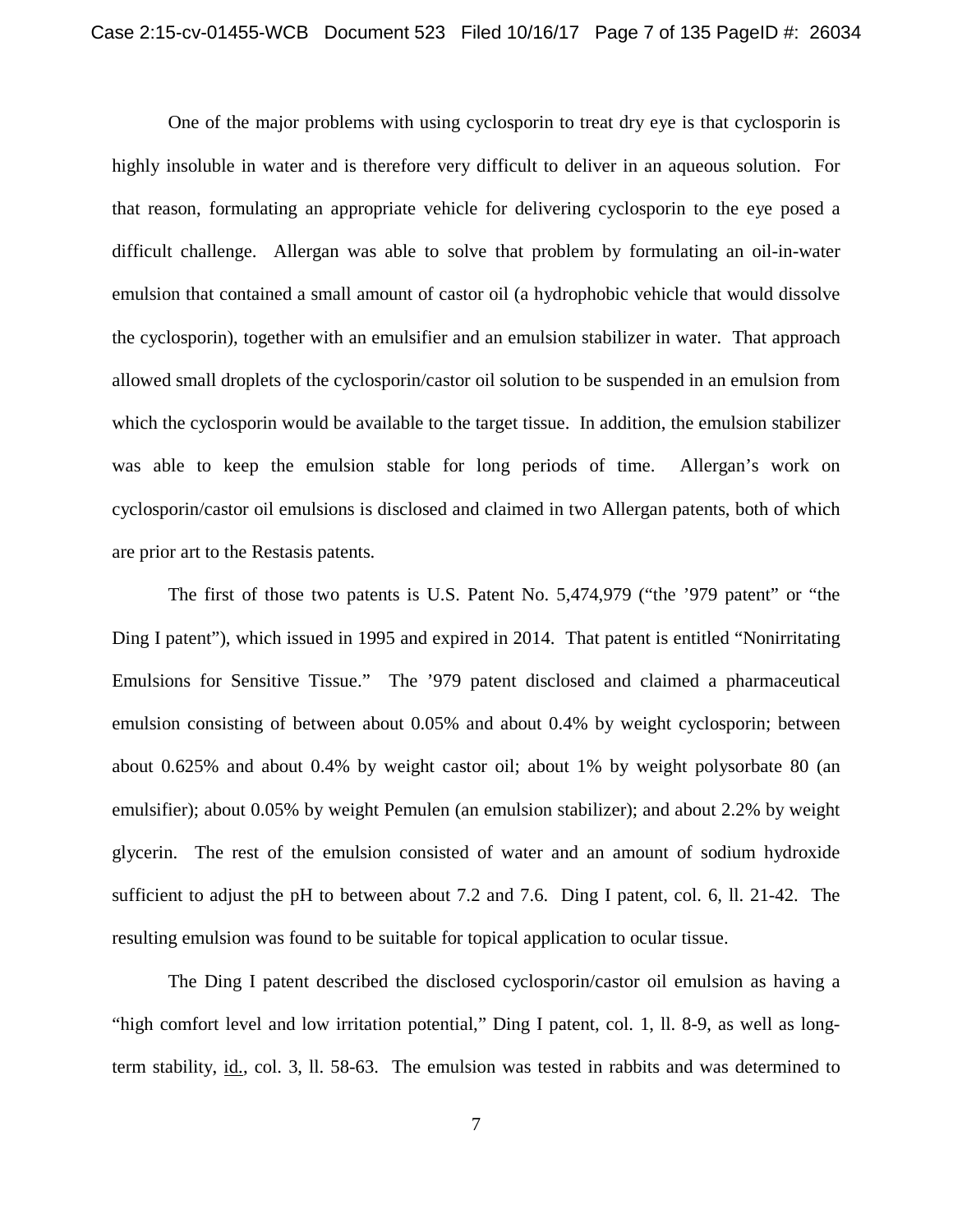have both therapeutic efficacy and low toxicity. Id., col. 5, ll. 10-28. The Ding I patent contained four examples, the first two of which contained multiple formulations drawn from the disclosed and claimed ranges of components. The individual embodiments in Example 1 included amounts of cyclosporin varying between 0.05% and 0.4%, and amounts of castor oil varying between 0.625% and 5%. Example 1D in the Ding I patent contained 0.1% cyclosporin and 1.25% castor oil, while Example 1E contained 0.05% cyclosporin and 0.625% castor oil.

| Example 1      |             |         |             |             |             |  |
|----------------|-------------|---------|-------------|-------------|-------------|--|
|                | А           | в       | с           | D           | E           |  |
| Cyclosporin A  | 0.40%       | 0.20%   | 0.20%       | 0.10%       | 0.05%       |  |
| Castor oil     | 5.00%       | 5.00%   | 2.50%       | 1.25%       | 0.625%      |  |
| Polysorbate 80 | 1.00%       | 1.00%   | 1.00%       | 1.00%       | 1.00%       |  |
| Pemulen ®      | 0.05%       | 0.05%   | 0.05%       | $0.05\%$    | 0.05%       |  |
| Glycerine      | 2.20%       | 2.20%   | 2.20%       | 2.20%       | 2.20%       |  |
| NaOH           | qs          | qs      | qs          | qs          | qs          |  |
| Purified water | qs          | qs      | qs          | qs          | qs          |  |
| pН             | $7.2 - 7.6$ | 7.2–7.6 | $7.2 - 7.6$ | $7.2 - 7.6$ | $7.2 - 7.6$ |  |

Id., col. 4, ll. 31-43. Thus, Example 1D contained the same amount of castor oil as found in Restasis (but twice as much cyclosporin), while Example 1E contained the same amount of cyclosporin as found in Restasis (but half as much castor oil).

All of the embodiments in Example 1 of the Ding I patent had a cyclosporin-to-castor oil ratio of 0.08, except for Example 1B, which had a cyclosporin-to-castor oil ratio of 0.04 (the same ratio as in Restasis). The Ding I patent stated that the preferred weight ratio of cyclosporin to castor oil was below 0.16 (which is the maximum solubility level of cyclosporin in castor oil), and that the more preferred weight ratio of cyclosporin to castor oil was between 0.02 and 0.12. Ding I patent, col. 3, ll. 15-20.

The Ding I patent stated that the formulations in Examples 1A through 1D were tested for ocular bioavailability in rabbits, and that "a therapeutic level of cyclosporin was found in the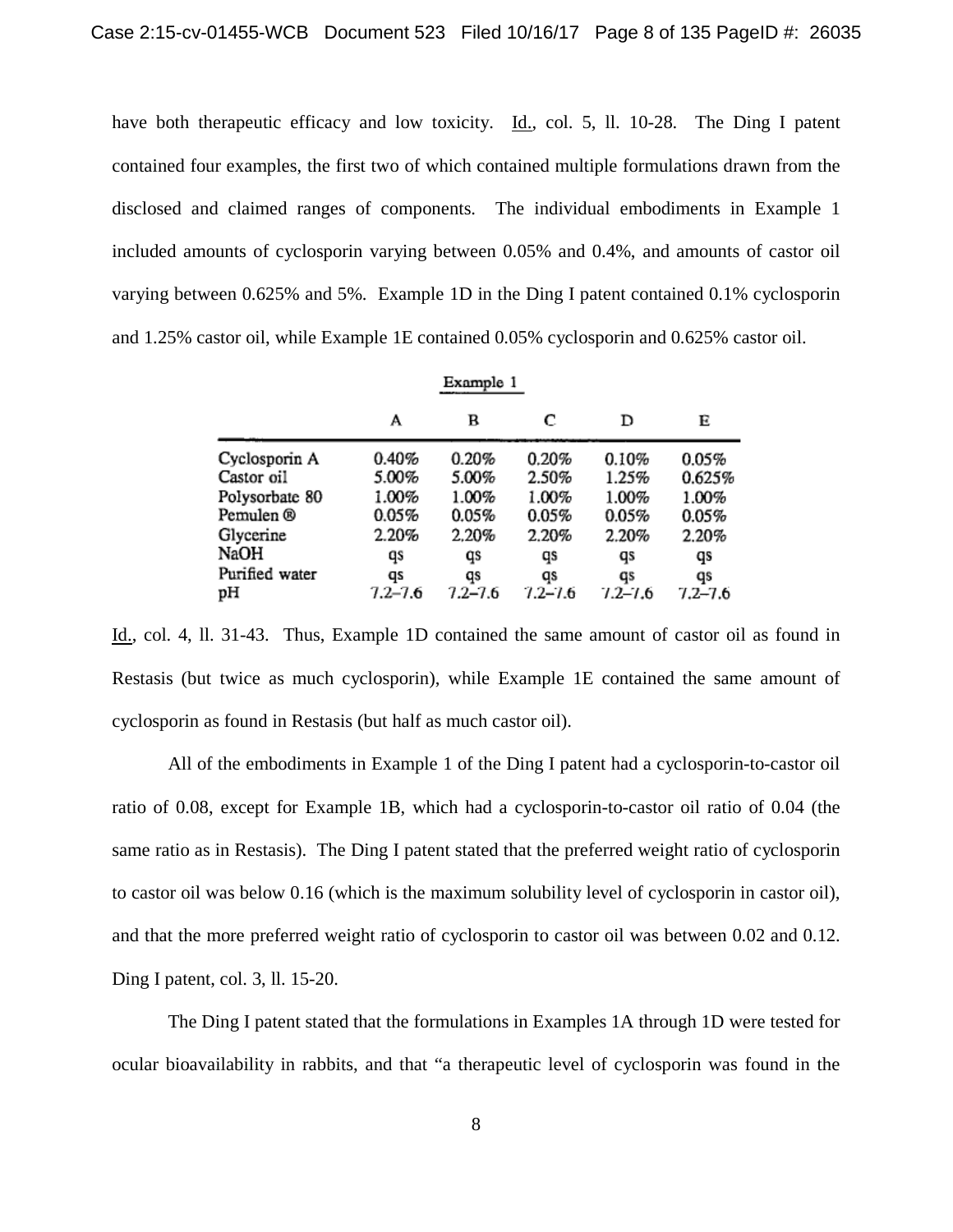tissues of interest after dosage." Ding I patent, col. 5, ll. 18-25. No difference in toxicity was found between the tested cyclosporin formulations (Examples 1A through 1D) and formulations without cyclosporin. Id., col. 5, ll. 26-28. All five example cyclosporin formulations (Examples 1A through 1E) showed long-term stability. Id., col. 5, ll. 29-30. For Examples 1A through 1D, no crystallization of the cyclosporin was detected after nine months at room temperature. Id., col. 5, ll. 30-32.

The second of the two Allergan patents relating to ocular emulsions is the prior art U.S. Patent No. 5,981,607 ("the '607 patent" or "the Ding II patent"), which is entitled "Emulsion Eye Drop for Alleviation of Dry Eye Related Symptoms in Dry Eye Patients and/or Contact Lens Wearers." The Ding II patent disclosed and claimed a method for alleviating dry eye related symptoms by topically applying to ocular tissue an emulsion of a higher fatty acid glyceride, polysorbate 80, and an emulsion-stabilizing amount of Pemulen in water, all without cyclosporin. Ding II patent, col. 9, ll. 2-7. One of the dependent claims of that patent recited the claimed emulsion in which the higher fatty acid glyceride was castor oil, in an amount between about 0.625% by weight and about 5% by weight; polysorbate 80 was present in an amount of about 1% by weight; the ratio of the castor oil to the polysorbate 80 was between about 0.3 to about 30; Pemulen was present in an amount of about 0.05% by weight; and glycerine was present in an amount of about 2.2% by weight. Id., col. 10, ll. 4-10.

The Ding II patent noted that, unlike palliative agents such as artificial tears, "therapeutic treatments directed at the underlying inflammatory process may prove beneficial in correcting the underlying disorder." Ding II patent, col. 1, ll. 56-61. The Ding II patent also noted that the lipid layer of the tear film is believed to be responsible for retarding evaporation of water from the tear film. If the lipid layer of the tear film is disturbed, "excessive evaporation of water from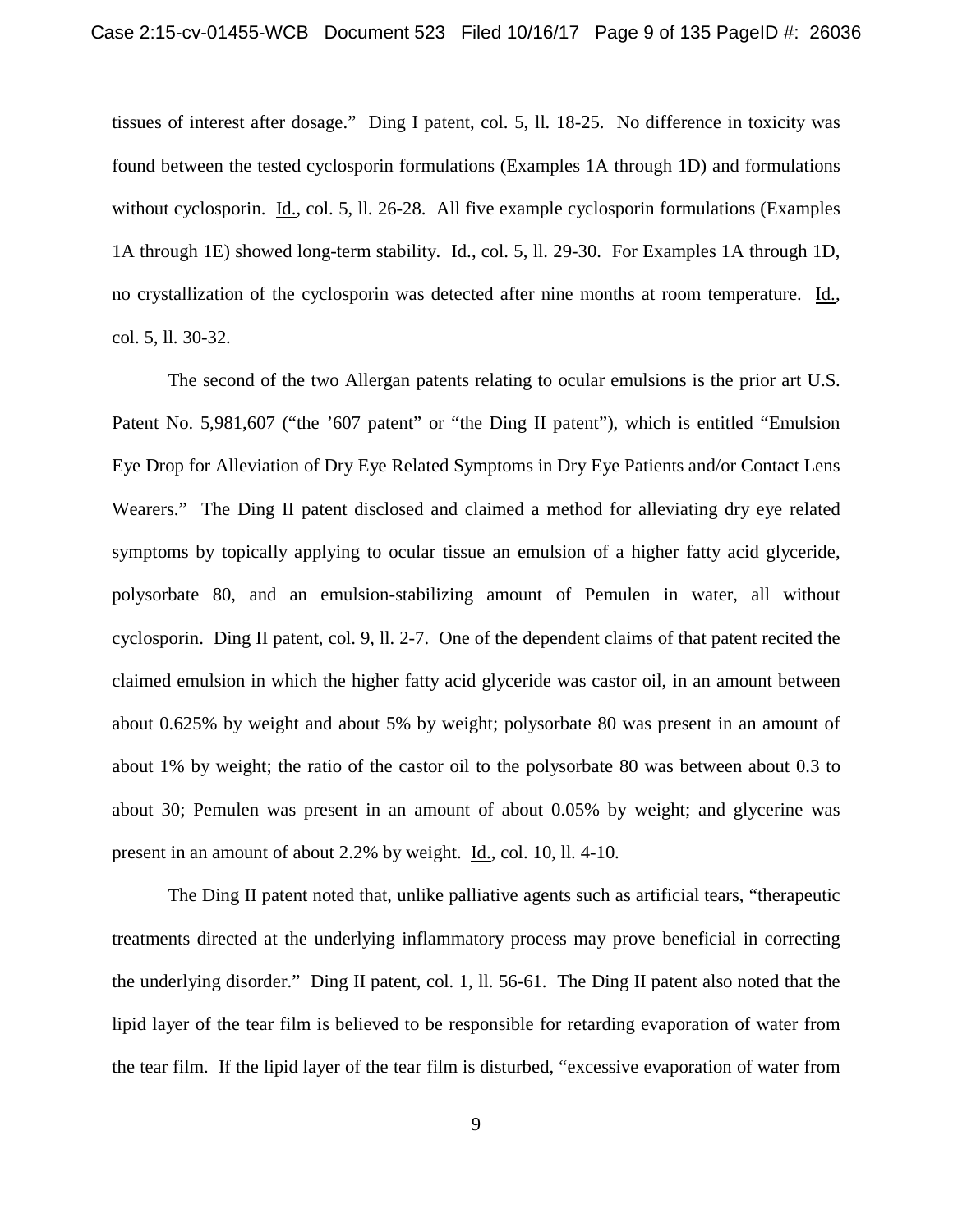the eye may occur, leaving the surface of the eye 'dry.'" Id., col. 2, ll. 9-17. The Ding II patent stated that the disclosed and claimed emulsion, which contains a higher fatty acid glyceride—and castor oil in particular—"provides for long retention of the fatty acid glyceride when the emulsion is instilled into an eye. This in turn can retard water evaporation from the eye which alleviates dry eye symptoms." Id., col. 3, line 66, through col. 4, line 3.

# **III. Clinical Studies and the FDA Application**

In the late 1990s, with the hope of obtaining approval of a cyclosporin/castor oil pharmaceutical from the U.S. Food and Drug Administration ("FDA"), Allergan conducted two phases of clinical trials of cyclosporin/castor oil emulsions of the sort disclosed in the two Ding patents. In the first clinical trial, referred to as the "Phase 2" study, Allergan tested several combinations of the castor oil and cyclosporin components—0.05% cyclosporin with 0.625% castor oil; 0.1% cyclosporin with 1.25% castor oil; 0.2% cyclosporin with 2.5% castor oil; and 0.4% cyclosporin with 5% castor oil. Those formulations were the same as the formulations set forth in Examples 1A, 1C, 1D, and 1E in the Ding I patent. Also tested in the Phase 2 study was a vehicle—a solution containing 2.5% castor oil with no cyclosporin.

As is commonly the case, the Phase 2 testing was a smaller "dose-ranging" trial designed to determine the effectiveness and safety of particular doses of the drug, so as to enable the researchers to settle on an appropriate dosage level for subsequent large-scale Phase 3 clinical studies. Those Phase 3 studies would be used to support an application to the FDA for permission to market a cyclosporin/castor oil emulsion as a new drug for treating dry eye and KCS. Dkt. No. 469, Trial Tr. 32-34.

Allergan's Phase 2 study was reported in a journal article, Dara Stevenson et al., Efficacy and Safety of Cyclosporin A Ophthalmic Emulsion in the Treatment of Moderate-to-severe Dry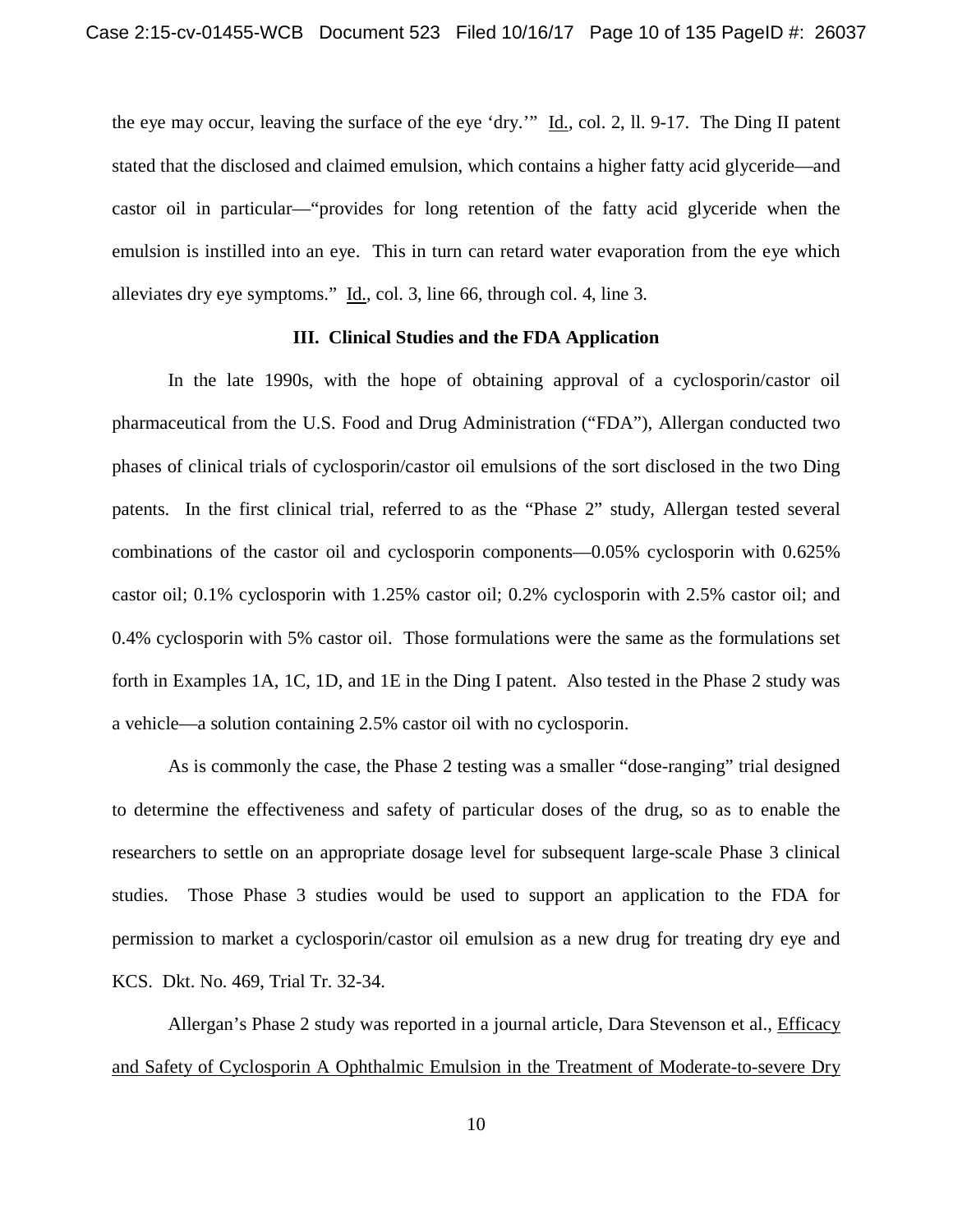Eye Disease, A Dose-Ranging, Randomized Trial, 107 Ophthalmology 967 (May 2000), DTX-1018. The Stevenson paper reported that 88 patients with moderate-to-severe dry eye disease completed the study—16 in the castor-oil-only vehicle, or control, group; 17 in the 0.05% group; 18 in the 0.1% group; 20 in the 0.2% group; and 17 in the 0.4% group. Id. at 970. Stevenson revealed the concentration of cyclosporin in each tested formulation. Stevenson did not disclose the percentage of castor oil in each formulation, but it disclosed that the amount of castor oil increased relative to the increase in cyclosporin in each formulation so that all of the cyclosporin would be dissolved. Id. at 968.

The conclusion reached by Stevenson was that the treatment with topical cyclosporin at all tested concentrations significantly improved the ocular signs and symptoms of moderate-tosevere dry eye disease, and that those improvements resulted in a significant decrease in the effect of the disease on vision-related functioning. DTX-1018, at 972. That result, according to Stevenson, was consistent with earlier studies regarding the use of topical cyclosporin to treat dry eye disease and Sjögren's syndrome, a systemic autoimmune disease that is characterized by severe dry eye. Id. at 972-73; see also Dkt. No. 469, Trial Tr. 54.

All of the combinations containing cyclosporin proved safe and effective in increasing tearing in certain patient test groups, and all outperformed the castor-oil-only vehicle. Stevenson added, however, that it was "important to note that the vehicle emulsion used in [the Phase 2] study performed well on its own, producing significant improvement from baseline [(i.e., the patients' pre-treatment condition)] in several parameters." DTX-1018, at 973. One of the factors contributing to the beneficial effects of the castor-oil-only vehicle, according to Stevenson, "may be its sustained residence time on the ocular surface," which was three to four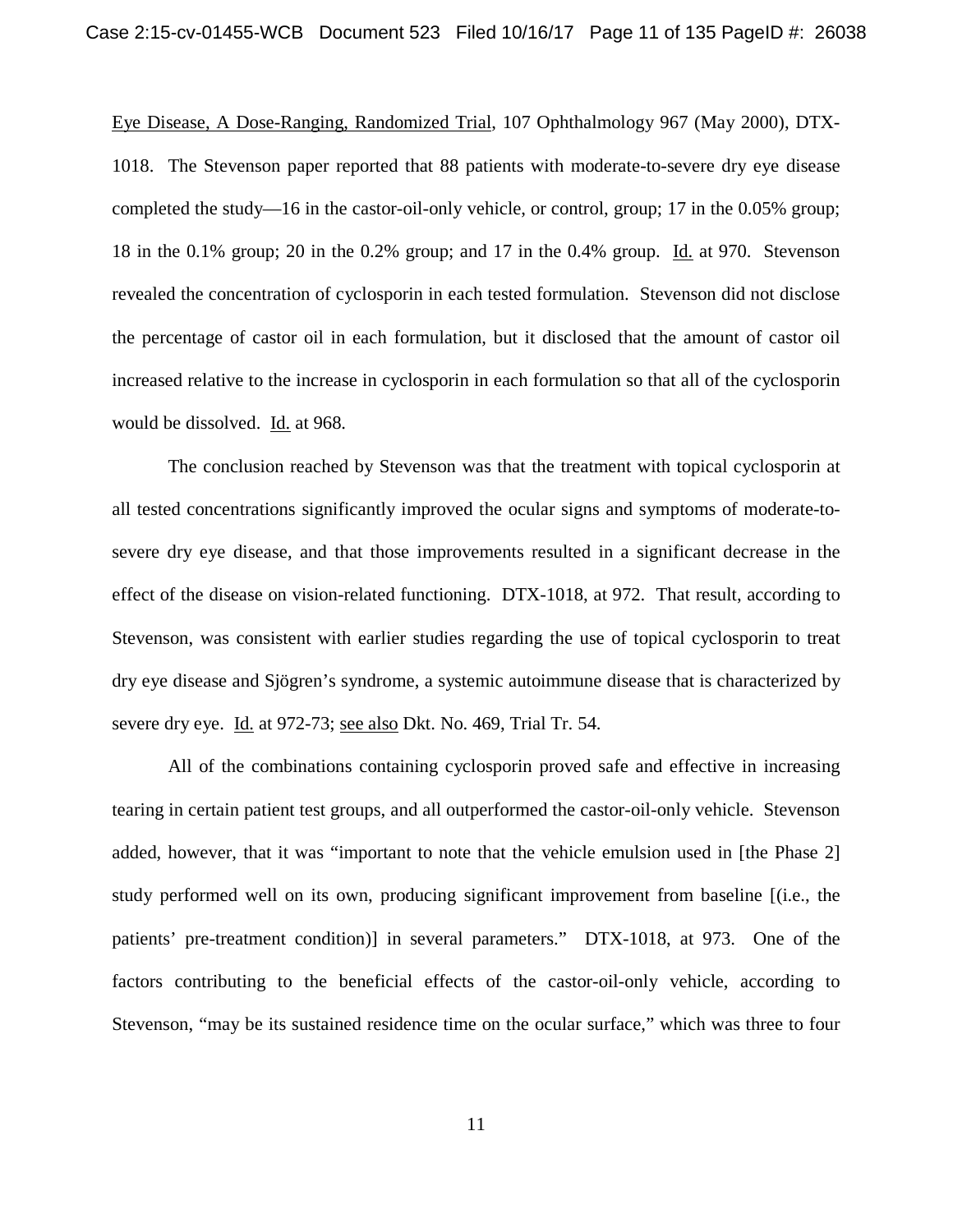hours. Id. The lengthy residence time, Stevenson suggested, "may help reduce evaporation of the limited volume of natural tears present in patients with dry eyes." Id.

With respect to safety, Stevenson reported that few adverse effects—and no serious adverse effects—were reported among the trial participants. DTX-1018, at 973. Stevenson noted that blood analysis showed that even the formulation with the highest concentration of cyclosporin resulted in minimal systemic absorption of cyclosporin. Id. Stevenson also reported that the formulations were all well tolerated by patients, and that there were no complaints of ocular discomfort, burning, or itching. Id.

As for comparative results, Stevenson concluded that there was no clear dose-response relationship between the 0.05% cyclosporin formulation and the formulations containing greater amounts of cyclosporin (i.e., efficacy did not increase with increases in dosage amounts). Nonetheless, differences were detected in the performance of the different formulations as to particular efficacy measures. Stevenson concluded that the 0.1% cyclosporin formulation "produced the most consistent improvement in objective and subjective endpoints (such as superficial punctate keratitis and rose bengal staining)," while the 0.05% cyclosporin formulation "produced the most consistent improvements in patient symptoms (such as sandy/gritty feeling and ocular dryness)." DTX-1018, at 974. The fact that the higher concentrations of cyclosporin did not show any additional therapeutic benefit with increased concentration, Stevenson noted, "suggests that subsequent clinical studies should focus on the cyclosporin 0.05% and 0.1% formulations." Id.

Following the Phase 2 study, Allergan proceeded to what is known as the Phase 3 studies. Initially, Allergan proposed in Phase 3 to test only the formulation containing 0.1% cyclosporin and 1.25% castor oil against its vehicle (i.e., 1.25% castor oil with no cyclosporin). Allergan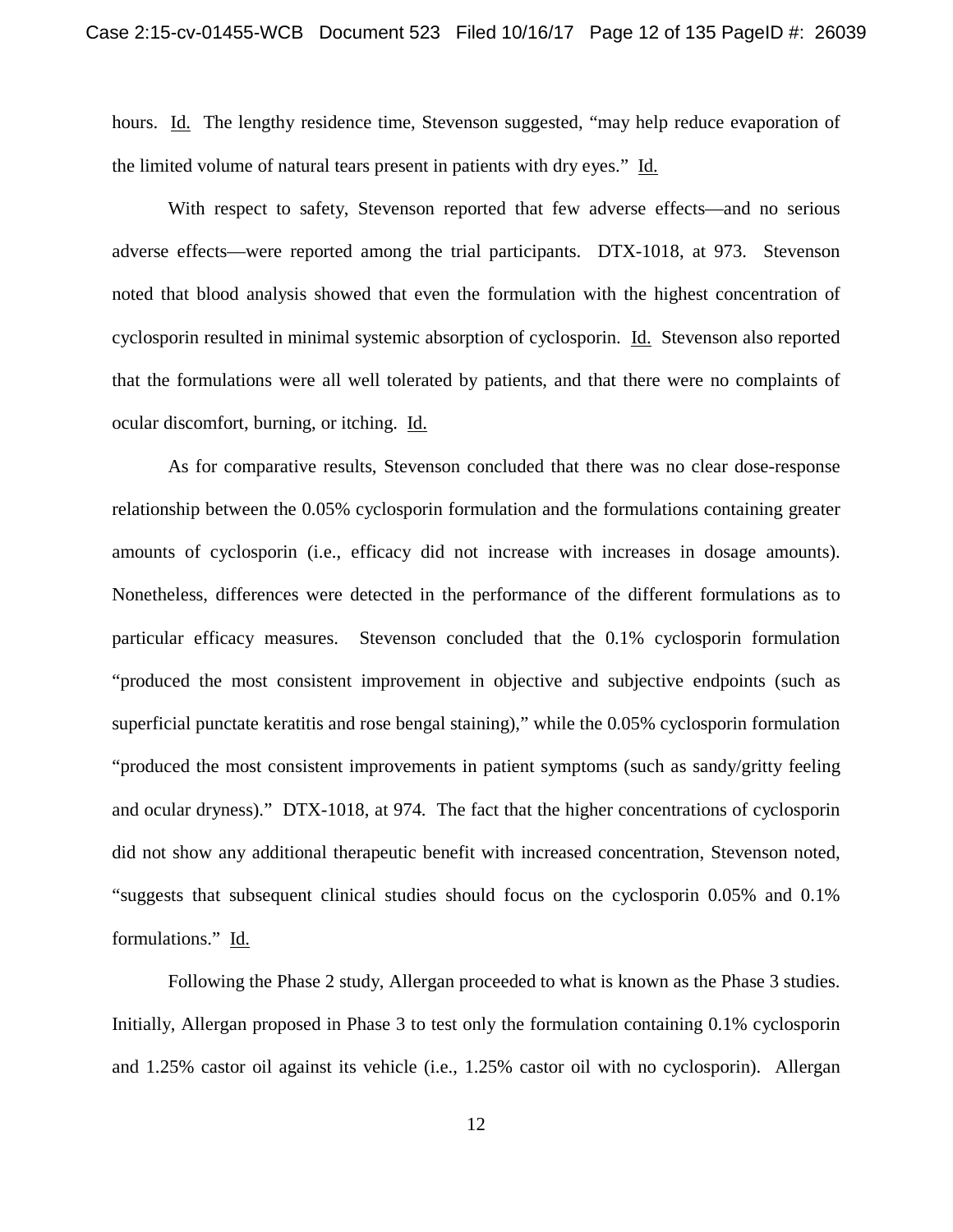elected that course of action based on its assessment that the 0.1% cyclosporin formulation had done best in the Phase 2 study. However, after considering the same Phase 2 data, the FDA wanted Allergan to test the lower dose of cyclosporin—the 0.05% dosage. So Allergan agreed to add the 0.05% dosage level to the Phase 3 trials, but with a castor oil concentration of 1.25%, the same as that used in the 0.1% cyclosporin formulation and the castor-oil-only vehicle. Dkt. No. 470, Trial Tr. 76-84.

Two separate Phase 3 trials were conducted simultaneously. A total of 671 patients completed the two Phase 3 trials—235 in the 0.05% cyclosporin group, 218 in the cyclosporin 0.1% group, and 218 in the castor-oil-only vehicle group. Each tested formulation contained 1.25% castor oil, and each formulation also contained 1% polysorbate 80, 0.05% Pemulen, and 2.2% glycerin.

Like the Phase 2 study, the Phase 3 studies were the subjects of a published journal article, which is also prior art in this case. See Kenneth Sall et al., Two Multicenter, Randomized Studies of the Efficacy and Safety of Cyclosporine Ophthalmic Emulsion in Moderate to Severe Dry Eye Disease, 107 Ophthalmology 631 (April 2000), DTX-1017A. The Sall paper revealed the percentages of cyclosporin used in each formulation. Like Stevenson, Sall did not expressly reveal the percentage of castor oil used in the formulations.<sup>4</sup>

Sall explained that the purpose of the two Phase 3 trials was to compare the efficacy and safety of the cyclosporin 0.05% and 0.1% formulations to the vehicle in patients with moderate

 $\overline{\phantom{a}}$ 

<sup>&</sup>lt;sup>4</sup> Stevenson did not specify that the oil used in the formulations in the Phase 2 study was castor oil, but Sall revealed that the study reported in Stevenson used castor oil. See DTX-1017A, at 632 ("The doses of [cyclosporin A] used were based on the results of an earlier doseranging study [citing Stevenson]. Both the [cyclosporin A] emulsions and vehicle were sterile, nonpreserved castor oil in water emulsions . . . .").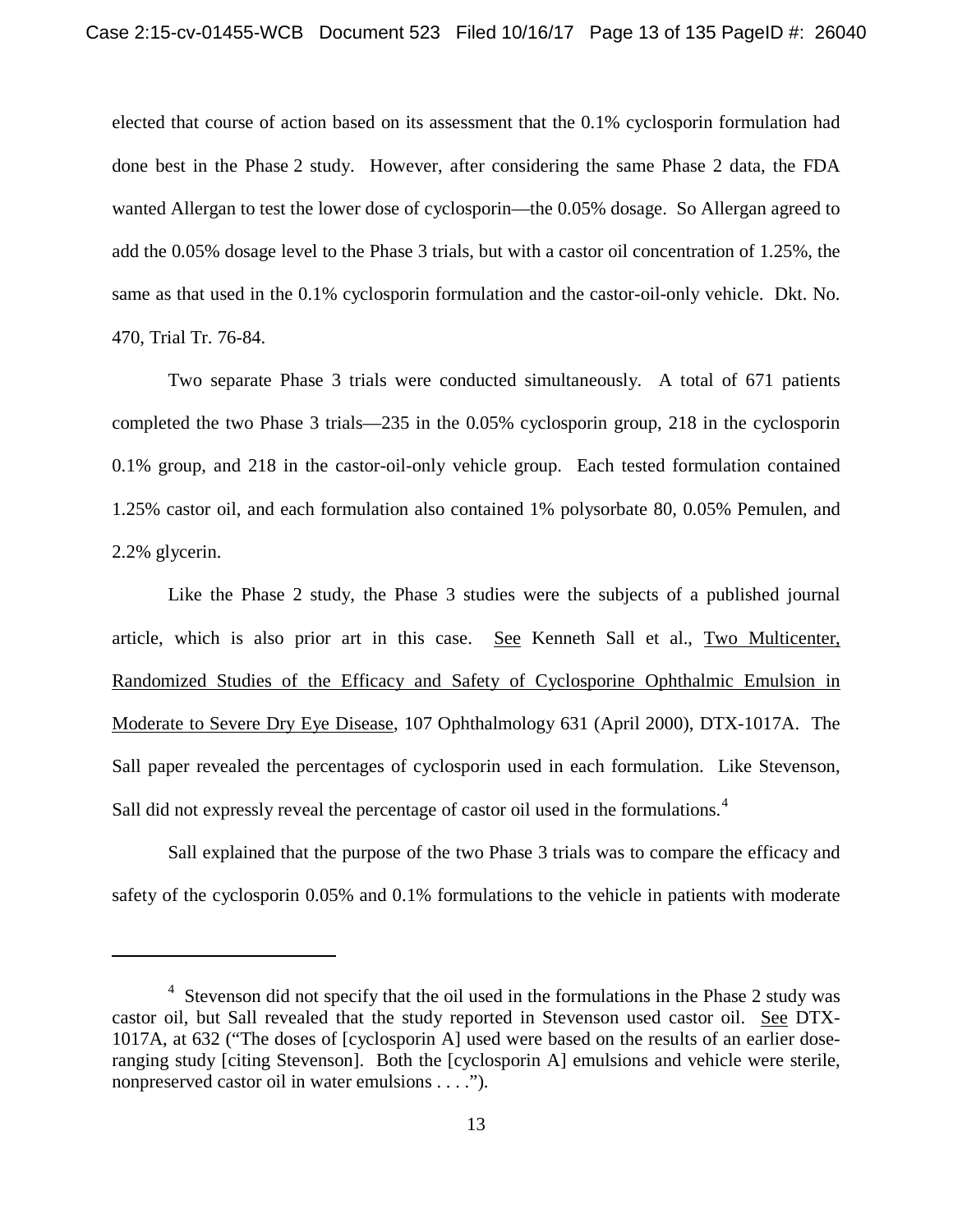to severe dry eye disease. DTX-1017A, at 631. According to Sall, the Phase 3 studies showed that both cyclosporin formulations produced significantly better results than the vehicle alone, and that the 0.05% treatment gave significantly greater improvements, as compared to vehicle, in three subjective measures of dry eye disease (blurred vision, the need for artificial tears, and the physician's evaluation of the patient's global response to treatment) for at least some time points. Id. at 631, 637. Sall also reported no dose-response effect between the 0.05% cyclosporin/1.25% castor oil formulation and the 0.1% cyclosporin/1.25% castor oil formulation, and that both of the cyclosporin treatments exhibited excellent safety profiles. Id.

Sall stated that there was a statistically significant improvement in the corneal staining scores for all three test groups compared to the patients' baseline scores. In addition, Sall reported statistically significant improvement in the 0.05% cyclosporin group compared to the castor-oil-only vehicle for corneal staining at months 4 and 6. DTX-1017A, at 635.

The study reviewed data from the patients' follow-up physician visits at various points in the course of the trials. At three months into the trials, there was a statistically significant difference between the 0.05% cyclosporin group and the patients' baseline scores on the categorized Schirmer tear test with anesthesia; and at six months, both the 0.05% cyclosporin group and the 0.1% cyclosporin group showed statistically significant improvements compared to the patients' baseline scores on that test.<sup>5</sup> Sall also reported that at month 3 there was a statistically significant difference between the 0.05% cyclosporin group and the vehicle group, but not a statistically significant difference between the 0.05% cyclosporin group and the 0.1%

l

<sup>&</sup>lt;sup>5</sup> The "categorized" Schirmer tear test places the Schirmer scores derived from the test into five categories, ranging from category 1 (0-3 millimeters of wetness on the filter paper) to category 5 (more than 14 millimeters of wetness). DTX-1018, at 635.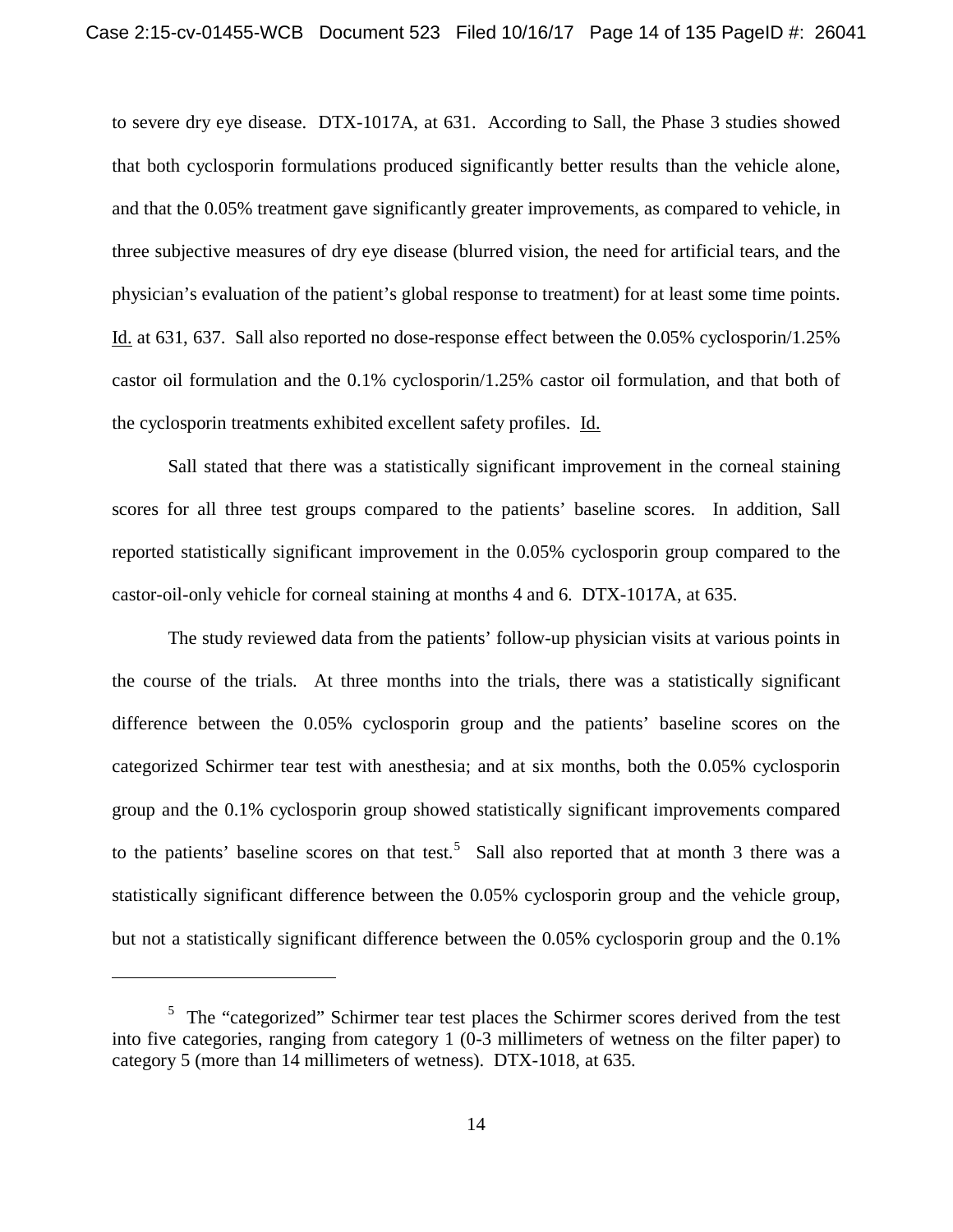cyclosporin group. As for the categorized Schirmer tear tests without anesthesia, the two cyclosporin formulation groups showed statistically significant improvements over the baseline, but there was no statistically significant difference between the two cyclosporin groups. DTX-1017A, at 635-36.

With respect to the subjective ocular symptoms, Sall reported that the decrease in blurred vision from the patients' baseline scores was statistically significant for both cyclosporin groups at all follow-up visits. For the castor-oil-only vehicle, however, the decrease was statistically significant only at the six-month visit. The improvement in blurred vision was also significantly greater for the 0.05% group as compared to the vehicle group at all follow-up visits. DTX-1017A, at 636.

Similarly, statistically significant changes from baseline were observed within all treatment groups at all points with regard to dryness, sandy/gritty feeling, itching, burning and stinging, and pain. However, there were no statistically significant among-group differences with regard to any of those variables.  $6$  DTX-1017A, at 636. There were also statistically significant decreases in the use of artificial tears in the treatment groups compared to baseline, but no statistically significant differences among the treatment groups as to that variable. Id.

With respect to the physicians' subjective assessment of the global response to treatment, Sall reported that the 0.05% and 0.1% cyclosporin groups showed an improvement over the patients' baseline and somewhat better results than the castor-oil-only vehicle group. The

l

<sup>6</sup> An among-group analysis determines whether any one of the groups—vehicle or treatment—has results that are significantly different from the rest of the groups. If there are no statistically significant among-group differences, there will be no statistical significance in any pair-wise comparisons between any two of those groups. See Dkt. No. 469, Trial Tr. 59.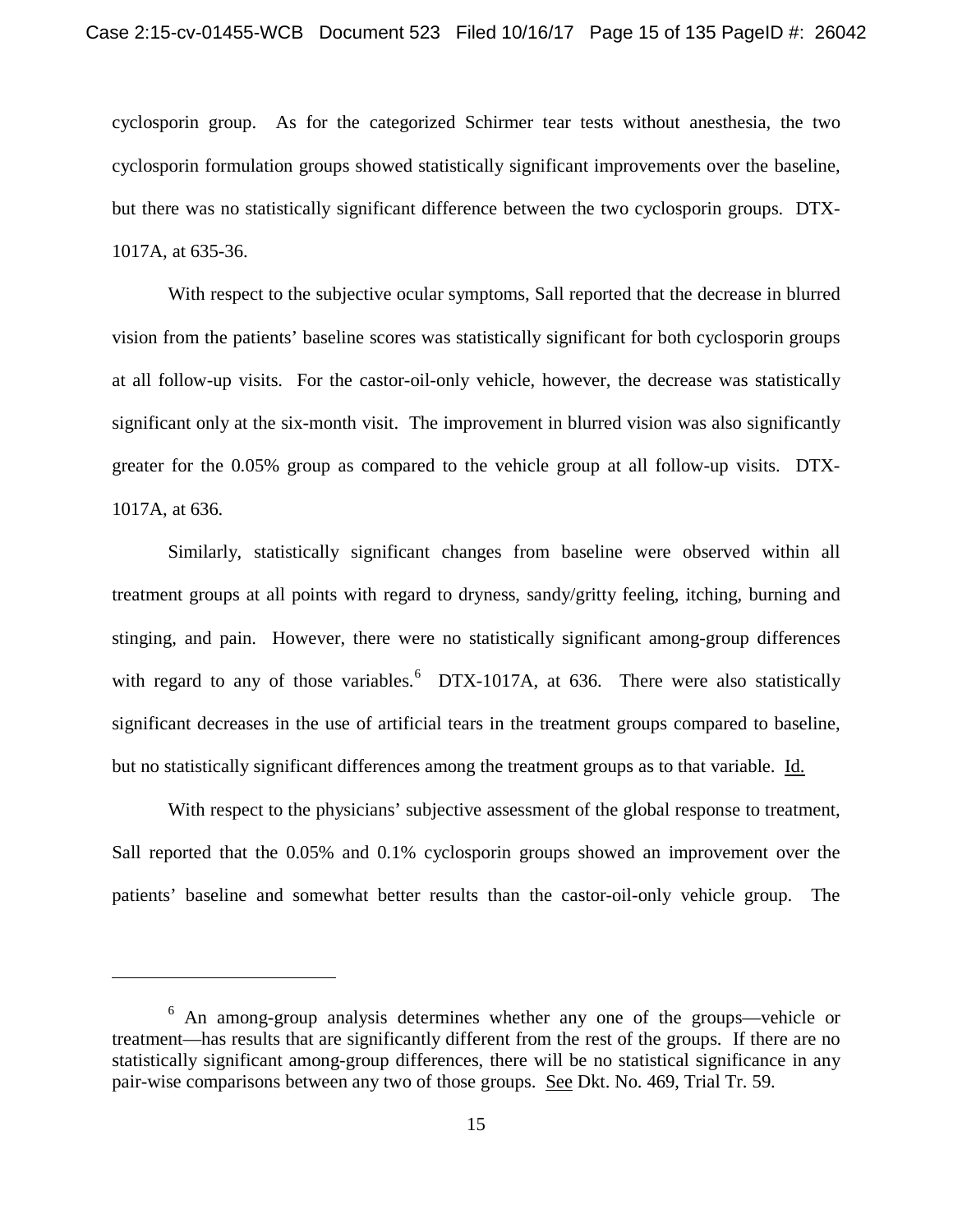improvements seen in the two cyclosporin groups, however, were very similar. See DTX-

1017A, at 636.

Sall concluded that the most important overall finding of the two Phase 3 trials

was that topical treatment with either CsA 0.05% or 0.1% resulted in significantly greater improvements than vehicle treatment in two objective signs of dry eye disease (corneal staining and categorized Schirmer values), whereas treatment with CsA, 0.05%, resulted in significantly greater improvements than vehicle ( $P \leq$ 0.05) in three subjective parameters (blurred vision, use of lubricating eye drops, and the physician's evaluation of global response to treatment).

DTX-1017A, at 637. Significantly, Sall also noted that the castor oil vehicle for the cyclosporin

ophthalmic emulsion used in the two Phase 3 trials

provided substantial palliative benefits, producing significant improvements from [the patients'] baseline in several outcome measures. This suggests that the vehicle, and perhaps the overall formulation, contributed to the overall improvements observed in all treatment groups in this study. One of the factors contributing to the beneficial effects of the vehicle may be a sustained residence time of the oil component on the ocular surface, which may help reduce the evaporation of natural tears.

Id. at 638.

The assessment of the Phase 3 results, as compared to the Phase 2 results, is a matter of intense dispute in this case. Relying primarily on Stevenson, Allergan contends that the Phase 2 study showed significantly better results for the 0.1% cyclosporin formulation compared to the 0.05% cyclosporin formulation. Allergan also contends that the Phase 3 trials showed significantly better results for the 0.05% cyclosporin formulation compared to the 0.1% cyclosporin formulation. The superior performance of the 0.05% formulation in the Phase 3 trials, according to Allergan, was unexpected, particularly in light of the fact that the 0.05% formulation in the Phase 3 studies contained twice the concentration of castor oil (1.25% castor oil) as the 0.05% formulation in the Phase 2 study (0.625% castor oil). The purportedly superior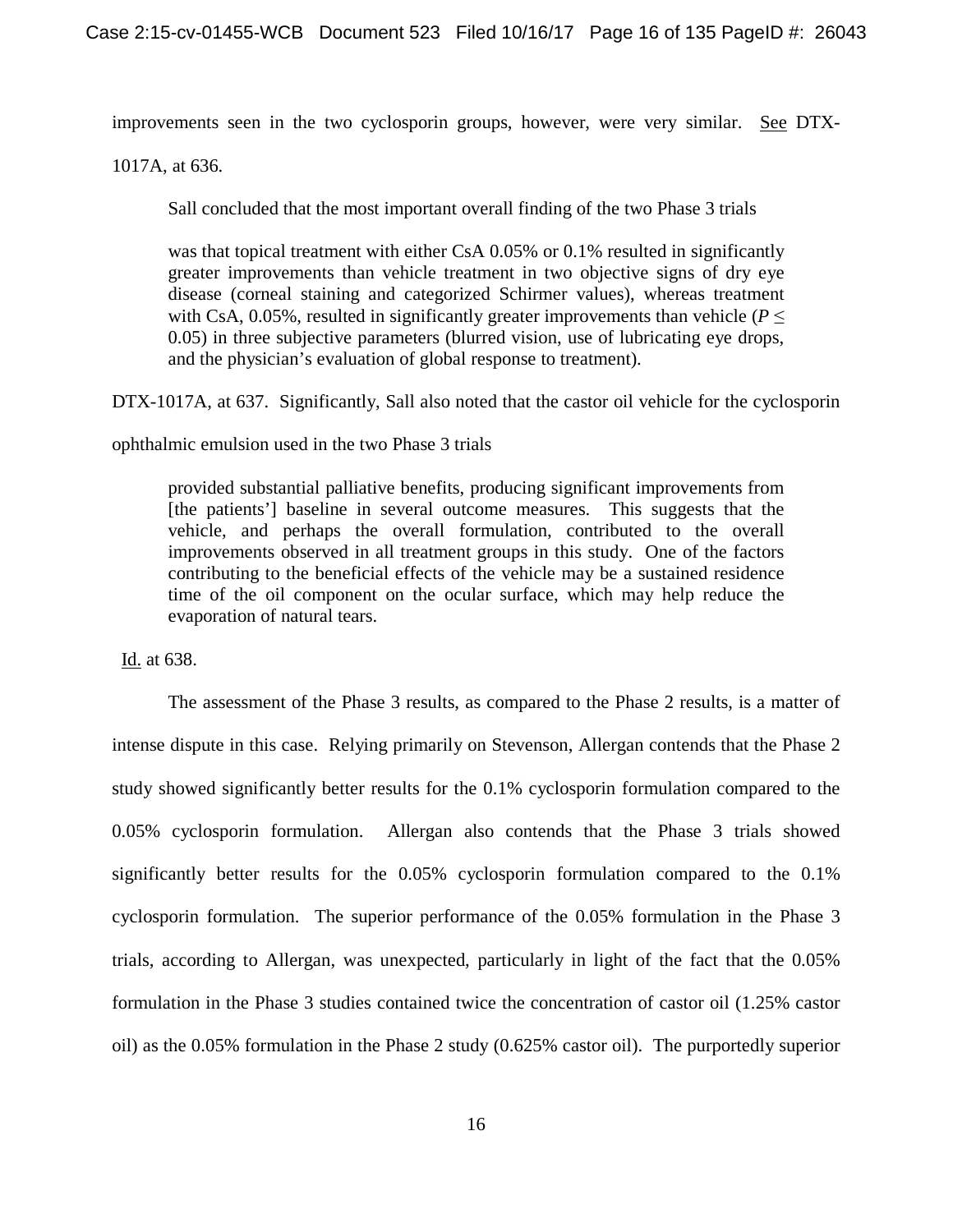performance of the 0.05% formulation is the principal basis for Allergan's contention that the 0.05% formulation was patentable over the Ding I reference, even though each of the components of the 0.05% formulation fell within the range of the components disclosed and claimed in Ding I.

The defendants contend that there was no statistically significant difference between the 0.05% cyclosporin formulation and the 0.1% formulation in the Phase 2 study. The defendants also point out that while both of the cyclosporin formulations did better than the castor-oil-only vehicle formulation in the Phase 3 studies, there was no overall statistically significant difference between the 0.05% cyclosporin formulation and the 0.1% formulation in those trials. Accordingly, the defendants contend, there has been no showing that the 0.05% formulation performed in a way that was unexpected, so as to render the 0.05% formulation patentable over Ding I.

Following the Phase 3 study, Allergan filed a New Drug Application ("NDA") with the FDA seeking authorization to market the 0.05% cyclosporin product that was tested in the Phase 3 trials. The proposed commercial product, which is Restasis, would contain all of the components of the Phase 3 0.05% cyclosporin formulation, including 1.25% castor oil. The FDA approved the application, authorizing the sale of Restasis for the following indication: "Restasis is a topical immunomodulator indicated to increase tear production in patients whose tear production is presumed to be suppressed due to ocular inflammation associated with keratoconjunctivitis sicca. Increased tear production was not seen in patients currently taking topical anti-inflammatory drugs or using punctal plugs." Dkt. No. 469, Trial Tr. 64; PTX-32. Since its launch in 2003, Restasis has been a highly successful product for Allergan.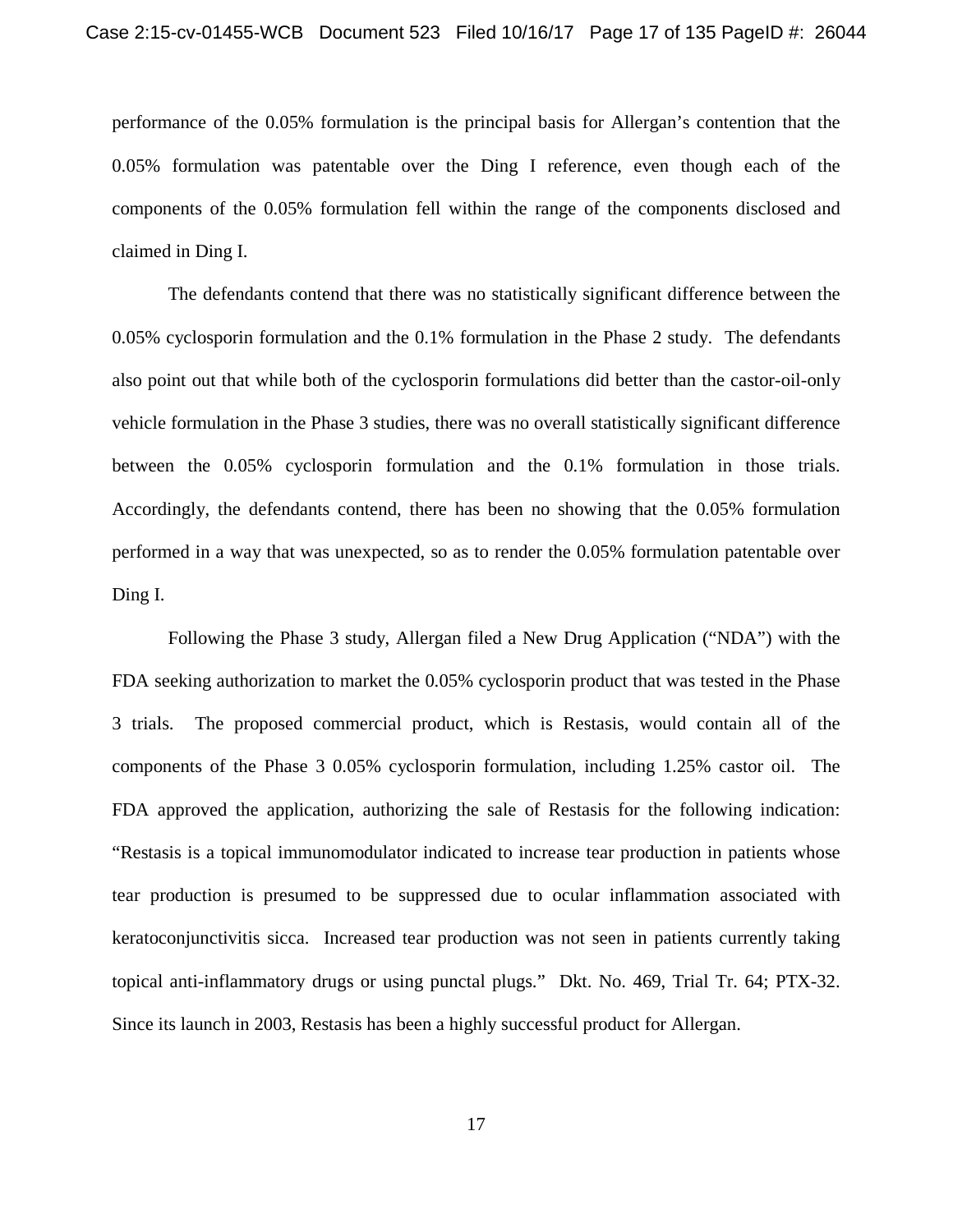## **IV. The Prosecution of the Restasis Patents**

Over the 10-year period following the approval of Allergan's NDA for Restasis, Allergan continued to prosecute applications for cyclosporin/castor oil formulations before the Patent and Trademark Office ("PTO"), albeit in a rather desultory fashion. Allergan first filed provisional application No. 60/503,137 on September 15, 2003, followed by U.S. Patent Application No. 10/927,857 ("the '857 application"), which was filed on August 27, 2004. Those applications were directed to methods and compositions for treating the eye by administering a composition in the form of an emulsion comprising a hydrophobic component and a cyclosporin component in a therapeutically effective amount of less than 0.1% by weight, the weight ratio of the cyclosporin component to the hydrophobic component being less than 0.08. Dependent claims in the application recited the hydrophobic component in an amount greater than 0.625% of the composition and the hydrophobic component comprising castor oil.

Allergan withdrew a number of the claims of that application, and the examiner rejected the remaining claims based in part on obviousness in light of the Ding I patent. The examiner concluded that it would have been obvious to modify the composition of Ding I by increasing the amount of castor oil from the amount found in Example 1D of the Ding I patent in order to reduce the ratio of the cyclosporin component to the hydrophobic component from 0.08, since Ding I claimed ratios as low as 0.02 and amounts of castor oil ranging from 0.625% to 5%. Application No. 10/927,857, Office Action Summary (Jan. 17, 2007), at 13-14. Allergan amended the application to include a claim to an emulsion comprising water, 1.25% castor oil, and 0.05% cyclosporin, which is the percentage of those components in Restasis. Application No. 10/927857, Amendment A (Mar. 27, 2007), at 10. The examiner again rejected the claims, and Allergan filed an appeal from the examiner's rejections.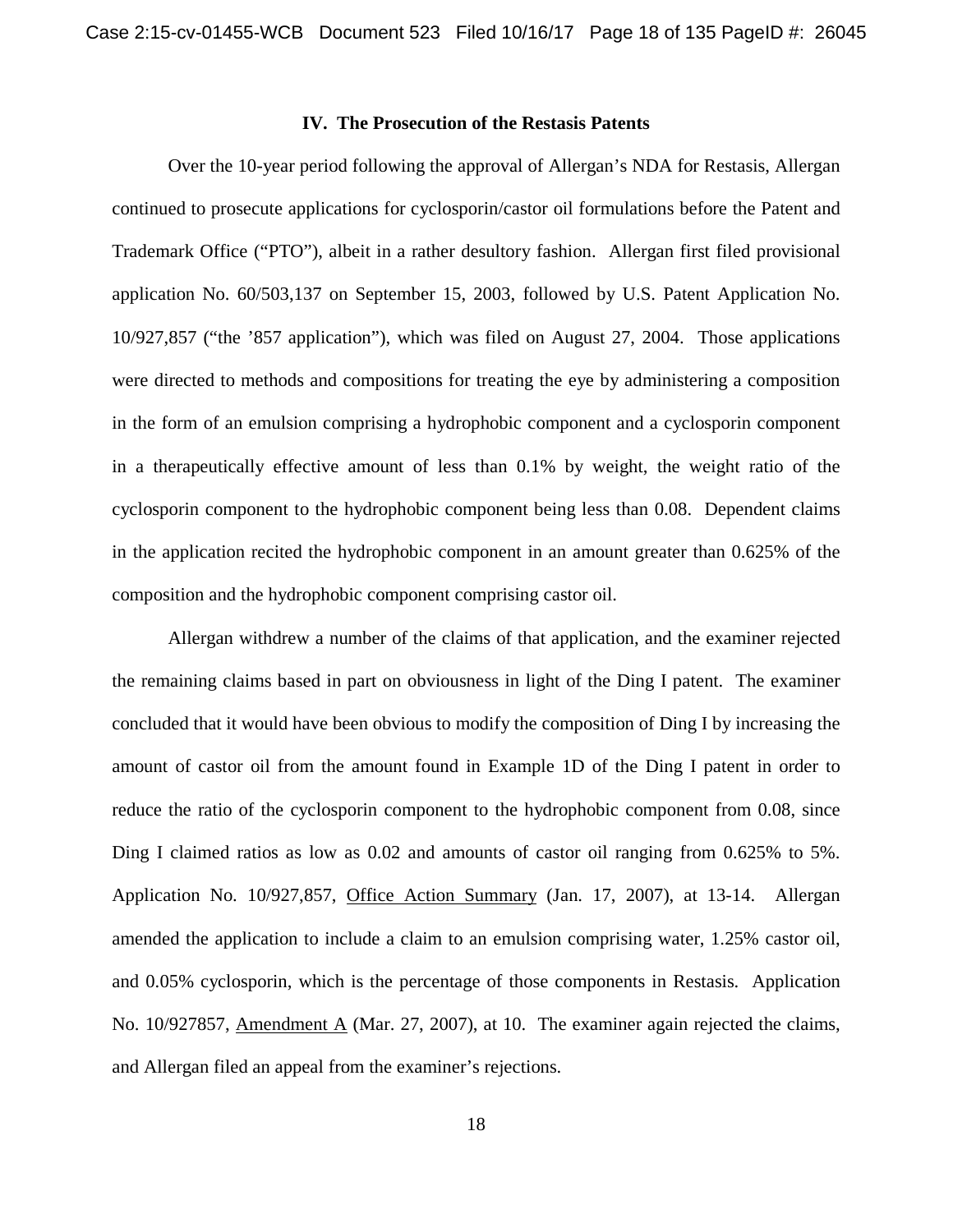In August 2007, while those proceedings were pending, Allergan filed a continuation of the '857 application, U.S. Patent Application No. 11/897,177 ("the '177 application"). The '177 application was similar to the '857 application, but it added claims regarding new conditions that the method was asserted to treat, including corneal graft rejection. Application No. 11/897,177,

Methods of Providing Therapeutic Effects Using Cyclosporin Components (Aug. 28, 2007).

In June 2009, Allergan made a significant filing in both pending applications. Contrary

to its previous assertions to the PTO, Allergan made the following concession with respect to the

'857 application:

The applicants concede that it would have been obvious to modify examples 1A-1E of the Ding reference to arrive at Composition II of the present application. The differences are insignificant. One need only use the cyclosporin concentration of Example 1E (0.05%), the castor oil concentration of Example 1D (1.250%), and the remaining ingredients of those examples. As the examiner correctly observes, one of ordinary skill in the art "would readily envisage" such a composition, especially in view of Example 1B: having selected 0.05% as the concentration of cyclosporin, Example 1B (wherein the ratio of cyclosporin to castor oil is 0.04) teaches that the concentration of castor oil should be 1.25%  $(0.05\% / 1.25\% = 0.04)$ . The applicants concede that in making this selection (0.05% cyclosporin and 1.25% castor oil) there would have been a reasonable expectation of success; the differences between Examples 1A-1E and Composition II are too small to believe otherwise.

The formulation of Composition II is squarely within the teaching of the Ding reference, and the Office should disregard any statements by the applicants suggesting otherwise, whether in this application or in co-pending application no. 11/897,177.

DTX-1291A, at 481. "Composition II" is the Restasis formulation. Allergan made a similar

concession with respect to the '177 application. Application No. 11/897,177, Amendment (June

15, 2009), at 7-8.

In the prosecution of the '857 application, Allergan then filed a request for continued examination. It withdrew its pending appeal of the previous rejection, canceled all of the previous claims in the application, and added a new claim to a composition in which the amount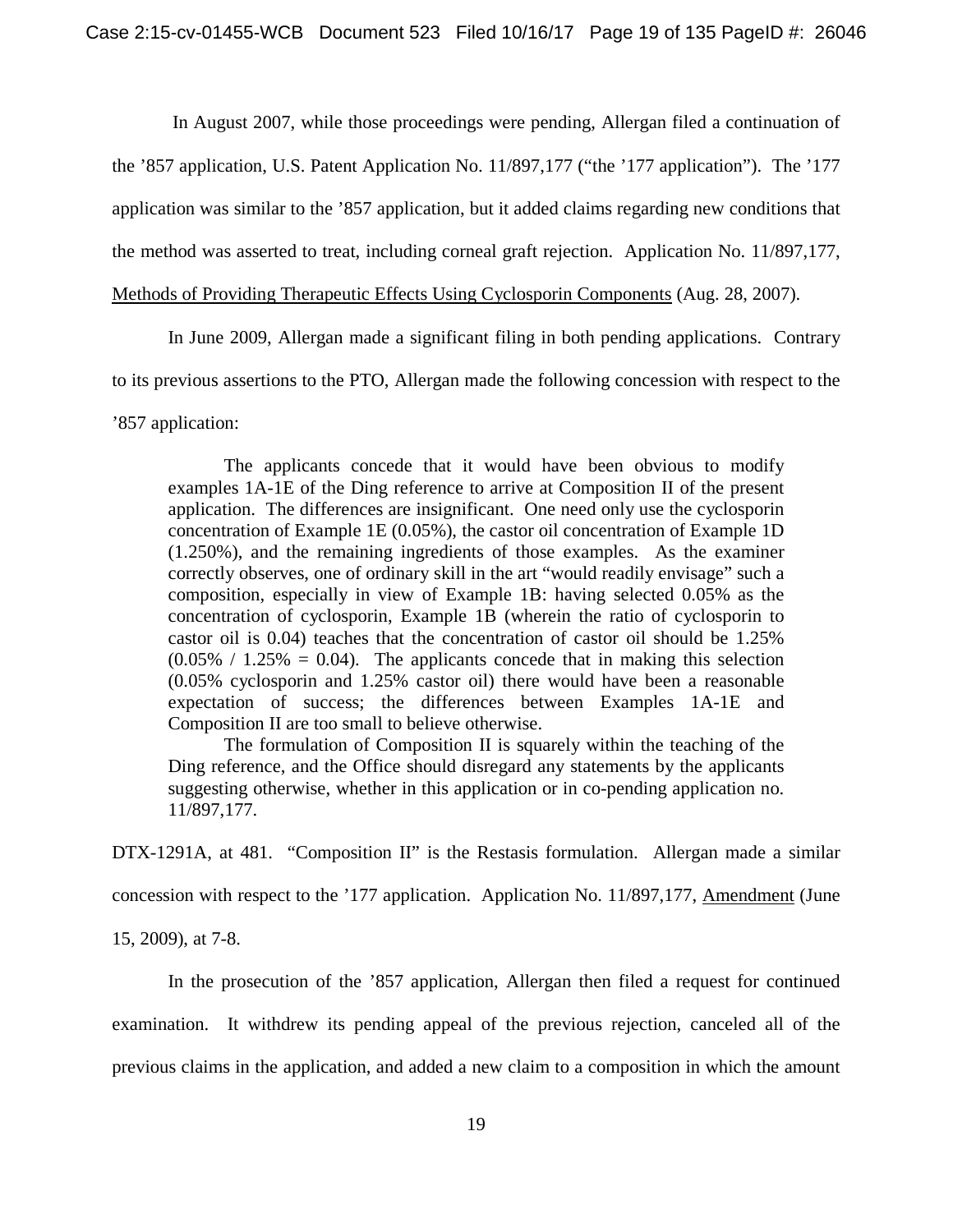of cyclosporin is less than 0.05% and the ratio of cyclosporin to castor oil is less than 0.04. DTX-1291A, at 476-77. The examiner rejected that claim as obvious in light of the Ding I patent and for non-statutory double patenting over Ding I. See Application No. 10/927,857, Office Action Summary (Sept. 1, 2009).

The examiner subsequently issued a notice of abandonment with respect to the '857 application. Application No. 10/927,857, Notice of Abandonment (Apr. 11, 2011). The '177 application ultimately issued as U.S. Patent No. 8,618,064, but only for the treatment of corneal graft rejection.

In August 2013, shortly before the Ding I patent expired, and while the '177 application was still pending, Allergan filed a series of new continuation applications, all deriving, directly or indirectly, from the '177 application. See PTO Docket No. 17618CON6 (AP), Preliminary Amendment (Aug. 7, 2013); PTO Docket No. 17628CON2B (AP), Preliminary Amendment (Aug. 14, 2013); PTO Docket No. 17628CON5B (AP), Preliminary Amendment (Aug. 14, 2013); PTO Docket No. 17618CON6B (AP), Preliminary Amendment (Aug. 14, 2013); PTO Docket No. 17628CON7B (AP), Preliminary Amendment (Aug. 14, 2013); PTO Docket No. 17628CON6CON1 (AP), Preliminary Amendment (Mar. 21, 2014). The amendments made a change in the specification for three of the applications, adding four sentences further describing the role of cyclosporin as an immunosuppressant and the conditions that can be treated with cyclosporin. Four of the new applications became the four patents at issue in this lawsuit. The new applications were intended to protect the Restasis composition and the method of using that composition in treating dry eye and KCS after the expiration of the Ding I patent in 2014.

At the outset of the prosecution of the 2013 applications, Allergan withdrew its previous concessions that the claims of the '857 and '177 applications would have been obvious in light of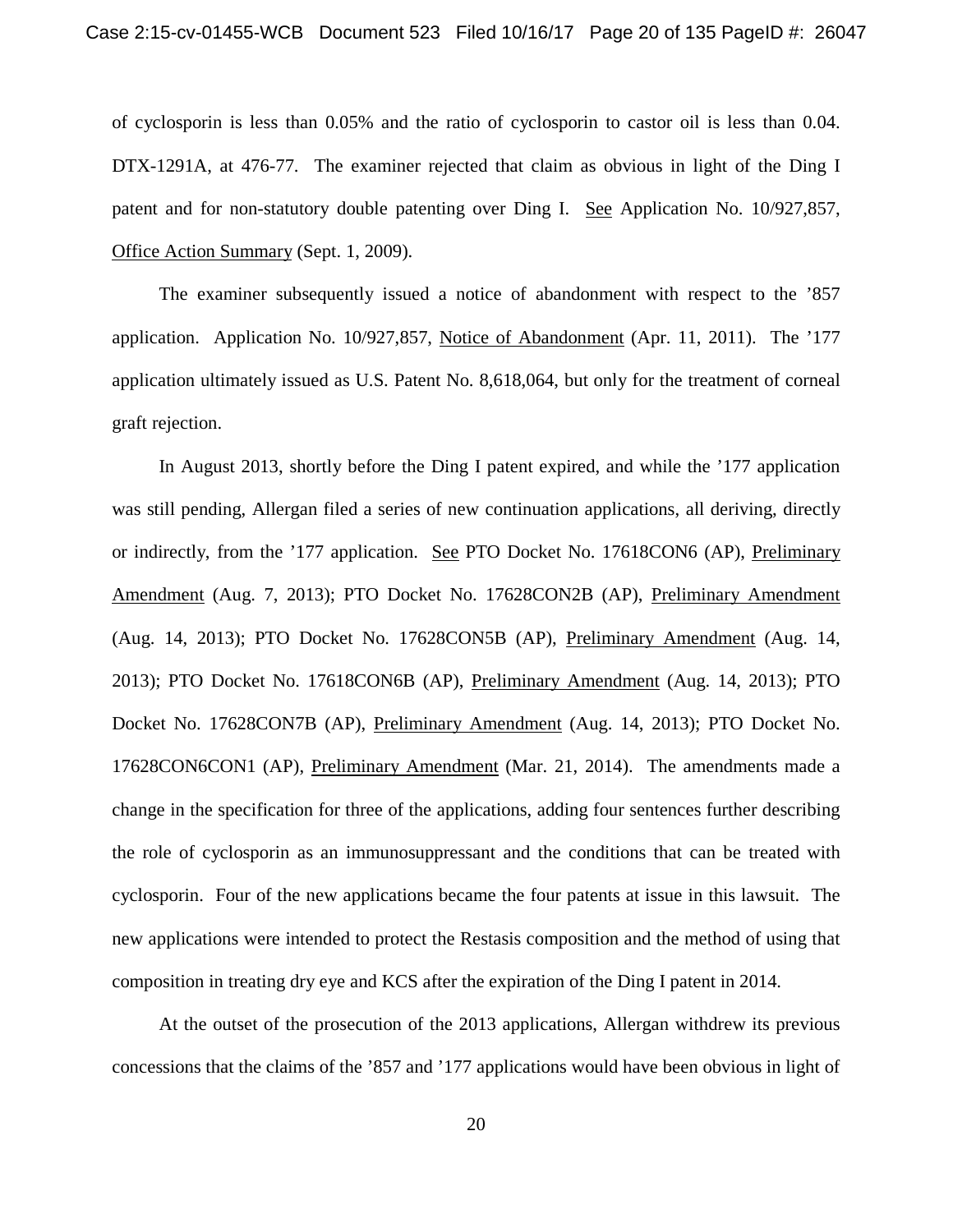the Ding I patent. With respect to the June 2009 concessions of obviousness in those two applications, Allergan stated in each of the 2013 applications that "since these comments have been filed, the Applicants have collected evidence that supports the patentability of the pending claims." PTX-2D, at 7.

Shortly after filing the new applications, Allergan's patent counsel argued to the examiner that the claims in the new applications were patentable because of evidence of unexpected results, commercial success, and long-felt need. Application No. 13/967,163, Applicant-Initiated Interview Summary (Oct. 17, 2013), at 3. The examiner rejected the claims, once again relying heavily on the Ding I patent. PTX-2E, at 479-82.<sup>7</sup>

Responding to that rejection, Allergan's patent counsel submitted declarations from Dr. Rhett M. Schiffman and Dr. Mayssa Attar in an effort to show that the claimed formulation had produced new and unexpected results relative to the formulations set forth in Examples 1D and 1E in the Ding I patent. PTX-2A. The unexpected results, Allergan asserted, were related to two objective testing parameters for dry eye: Schirmer tear testing and decreases in corneal staining; and two subjective testing factors: blurred vision and the use of artificial tears.

In its written submission to the examiner, Allergan represented that Dr. Schiffman's declaration showed,

surprisingly, the claimed formulation [of 0.05% cyclosporin and 1.25% castor oil] demonstrated an *8-fold* increase in relative efficacy for the Schirmer Tear Test score in the first study of Allergan's Phase 3 trials compared to the relative efficacy for the 0.05% by weight cyclosporin A/0.625% by weight castor oil formulation discussed in Example 1E of Ding, tested in Phase 2 trials. The data presented herewith represents the subpopulation of Phase 2 patients with the same

l

<sup>&</sup>lt;sup>7</sup> The discussion in the text relates to U.S. Patent Application No. 13/967,163, which became U.S. Patent No. 8,629,111, one of the six Restasis patents. The prosecution of the other co-pending applications, which became the other five Restasis patents, followed a similar course.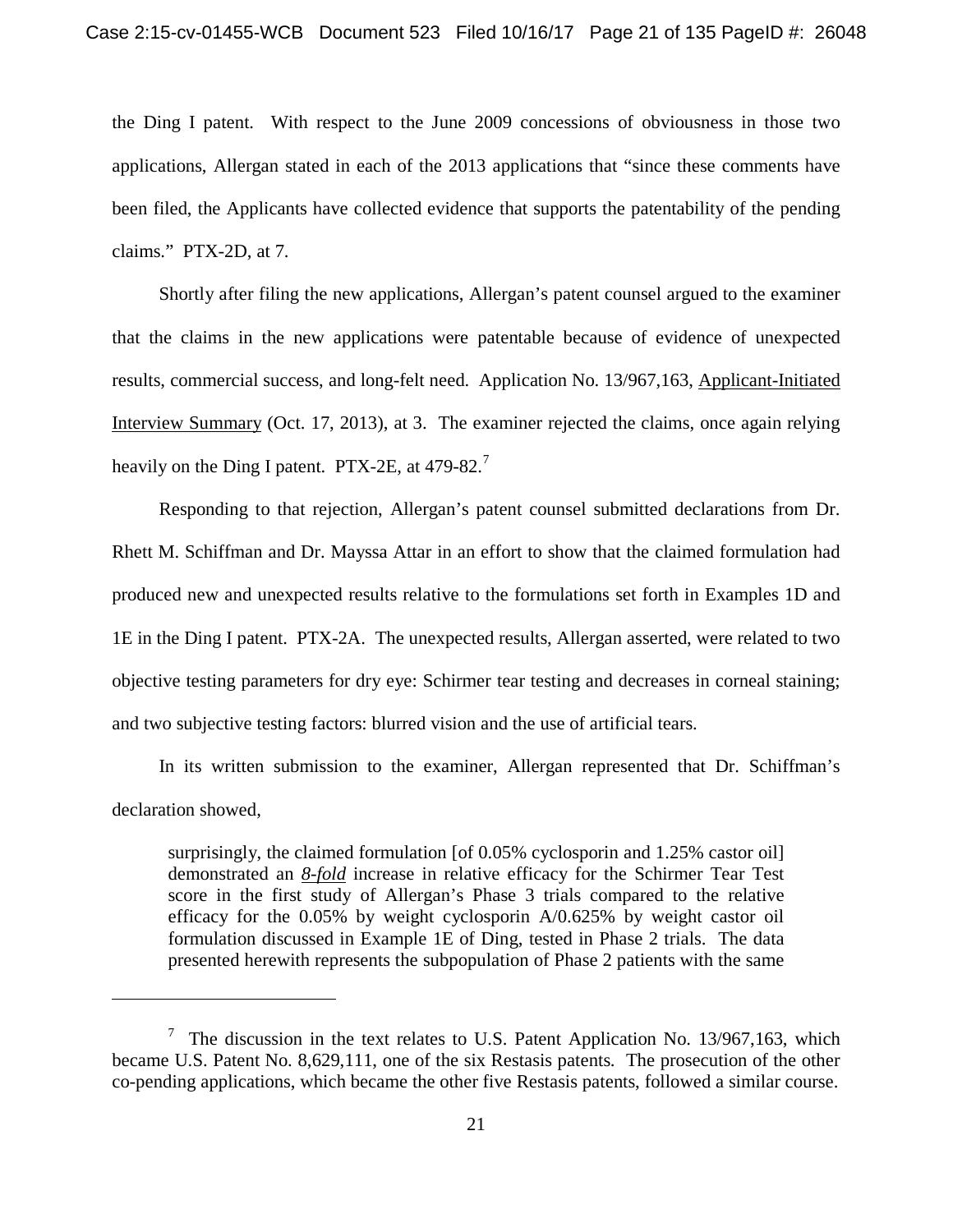reductions in tear production (x 5mm/5 min) as those enrolled in the Phase 3 studies. . . . Exhibits E and F also illustrate that the claimed formulations also demonstrated a *4-fold* improvement in the relative efficacy for the Schirmer Tear Test score for the second study of Phase 3 and a *4-fold* increase in relative efficacy for decrease in corneal staining score in both of the Phase 3 studies compared to the 0.05% by weight cyclosporin A/0.625% by weight castor oil formulation tested in Phase 2 and disclosed in Ding (Ding 1E). This was clearly a very surprising and unexpected result.

PTX-2F, at 543. Based on that submission and the accompanying declarations from Dr.

Schiffman and Dr. Attar,<sup>8</sup> the examiner reversed course and allowed the claims. See PTX-2C.

The examiner wrote that the Schiffman declaration

is deemed sufficient to overcome the rejection of claims 37-61 based upon [Ding I] as set forth in the last Office action because: After carefully reviewing exhibits A-F, which compare the instantly claimed embodiment having 0.05%/1.25% castor oil with embodiments E and F of Ding et al. (0.10%/1.25% [cyclosporin/]castor oil and 0.05%/.625% cyclosporin/castor oil ratios), Examiner is persuaded that, unexpectedly, the claimed formulation (0.05% cyclosporin A/1.25% castor oil) demonstrated an 8-fold increase in relative efficacy for the Schirmer Tear Test score in the first study of Phase 3 trials compared to the relative efficacy for the 0.05% by weight cyclosporin A/0.625% by weight castor oil formulation disclosed in Example 1E of Ding, tested in Phase 2 trials. . . .

 Exhibits E and F also illustrate that the claimed formulations comprising 0.05% cyclosporin A/1.25% castor oil also demonstrated a 4-fold improvement in the relative efficacy for the Schirmer Tear Test score for the second study of Phase 3 and a 4-fold increase in relative efficacy for decrease in corneal staining score in both of the Phase 3 studies compared to the 0.05% by weight cyclosporin A/0.625% by weight castor oil formulation tested in Phase 2 and disclosed in Ding (Ding 1E).

Id. at 747-48. After making those findings, the examiner issued notices of allowance for all six

Restasis patents, including the four patents at issue in this case.

 $\overline{\phantom{a}}$ 

<sup>&</sup>lt;sup>8</sup> Dr. Attar's declaration largely tracked the material in Dr. Schiffman's declaration, but it added that Allergan's pharmacokinetic testing on animal eyes showed that the amount of cyclosporin absorbed by the ocular tissues was higher for formulations that contained the same amount of cyclosporin but less castor oil, and that the amount of cyclosporin that reached the ocular tissues was greater for the 0.1% cyclosporin/1.25% castor oil formulation than for the 0.05% cyclosporin/1.25% castor oil formulation. Serial No. 13/961,828, Interview Summary, Preliminary Amendment, and Remarks (Dec. 5, 2013), at Ex. 2, ¶¶ 7-8.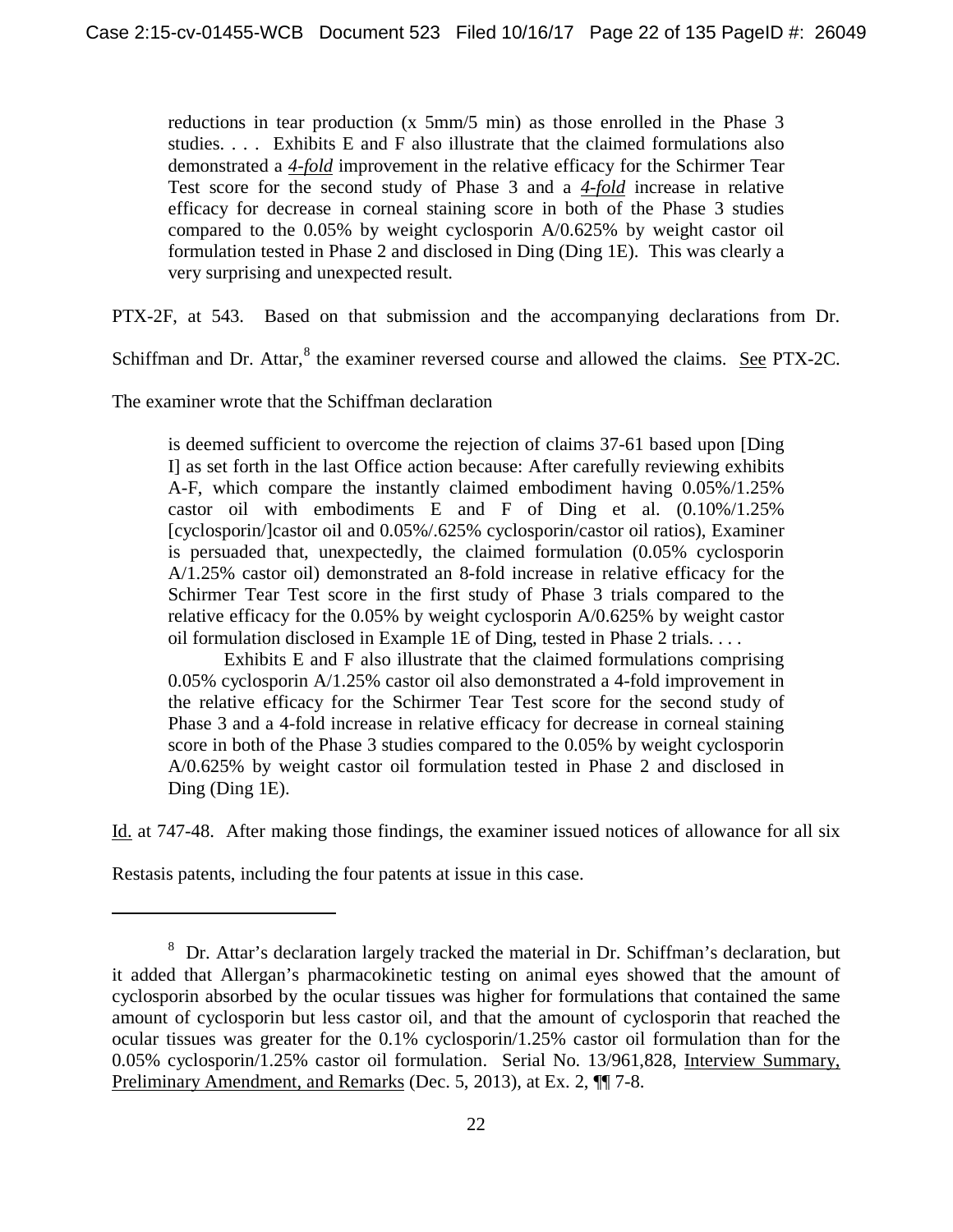# **V. The Restasis Patents**

The six Restasis patents are U.S. Patent Nos. 8,629,111 ("the '111 patent"), 8,633,162 ("the '162 patent"), 8,642,556 ("the '556 patent"), 8,648,048 ("the '048 patent"), 8,685,930 ("the '930 patent"), and 9,248,191 ("the '191 patent"). Those patents contain a total of 157 claims, including both product and method claims. A limitation that is common to all of the claims (with slight variations in wording) is the formulation for Restasis, which is an emulsion "comprising cyclosporin A in an amount of about 0.05% by weight; castor oil in an amount of about 1.25% by weight; polysorbate 80 in an amount of about 1.0% by weight; acrylate/C10-30 alkyl acrylate cross-polymer in an amount of about 0.05% by weight; glycerine in an amount of about 2.2% by weight; sodium hydroxide; and water." '111 patent, col. 16, ll. 20-29 (independent claim 18).

The specifications of the six Restasis patents are identical with only minor variations. The '111 specification is representative. It acknowledges that the use of cyclosporin to treat ophthalmic conditions is well known, as illustrated by the prior art Ding I patent and the Stevenson and Sall papers. The invention, according to the specification, is the use of an emulsion containing a hydrophobic component and a therapeutically effective cyclosporin component of less than 0.1%, in which the weight ratio of the cyclosporin component to the hydrophobic components is less than 0.08. '111 patent, col. 1, ll. 26-65; id., col. 2, ll. 28-34. $9$ 

The specification identifies higher fatty acid glycerides as "very useful," and specifies that "[e]xcellent results are obtained using a hydrophobic component comprising castor oil." '111 patent, col. 9, ll. 44-45, 51-52. The specification further states that it is believed that castor

l

<sup>9</sup> At one point, the '111 specification refers to the weight ratio of the cyclosporin component to the hydrophobic component as being "greater than 0.08," '111 patent, col. 9, ll. 20-21, but that appears to be a typographical error; "less than 0.08" appears to have been intended.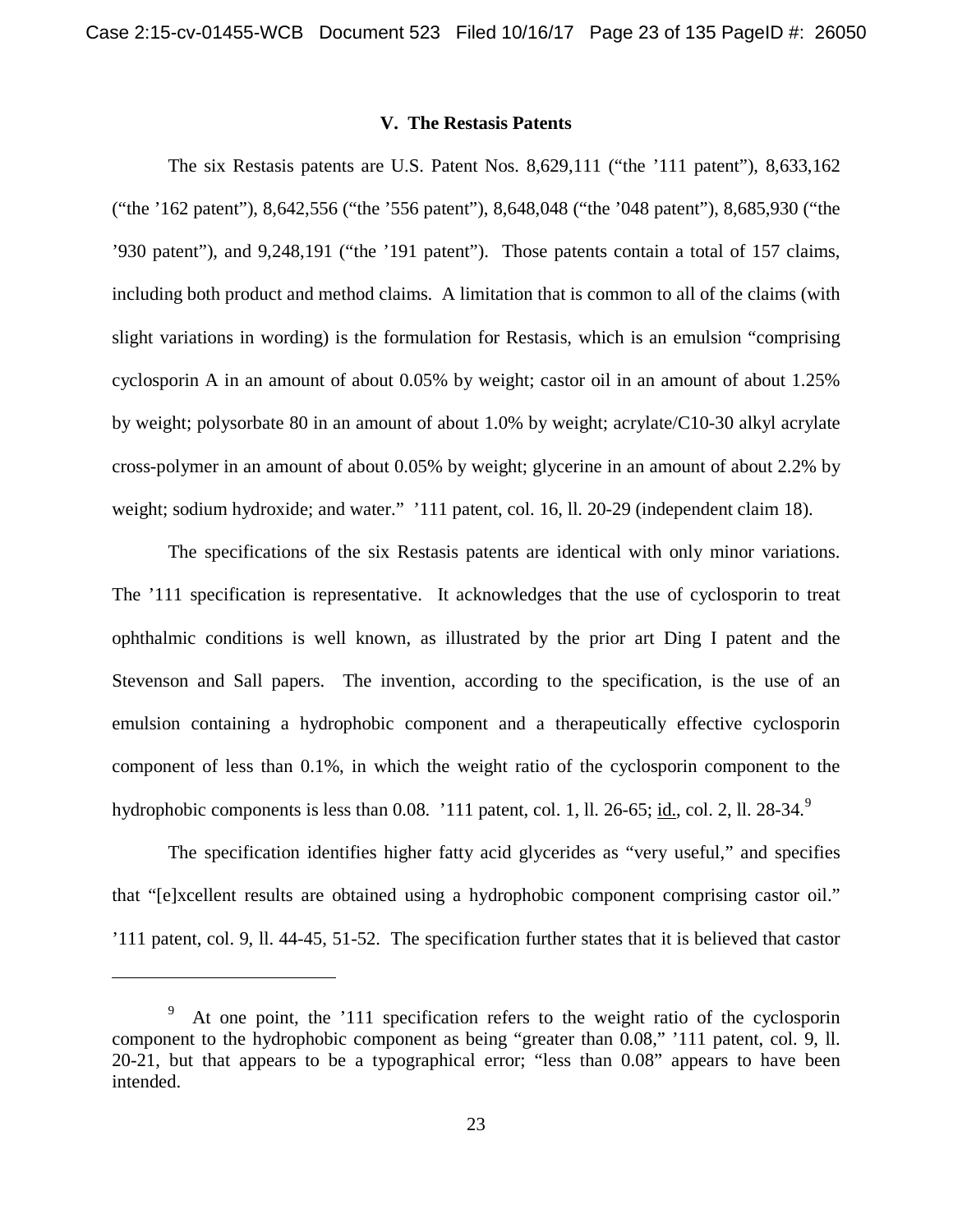oil "includes a relatively high concentration of ricinoleic acid which itself may be useful in benefiting ocular tissue and/or providing one or more therapeutic effects when administered to the eye." Id., col. 9, ll. 53-57.

The specification refers to emulsifier components that are conventionally used and well known in the art, including polysorbate 80, one of the preferred emulsifiers. '111 patent, col. 10, ll. 24-39. In addition, the specification calls for the use of polyelectrolyte or emulsion stabilizing components. Id., col. 10, line 48, through col. 11, line 28. With respect to the emulsion stabilizing components, the specification states:

One particularly useful emulsion stabilizing component includes crosslinked polyacrylates, such as carbomers and Pemulen® materials. Pemulen® is a registered trademark of B.F. Goodrich for polymeric emulsifiers and [is] commercially available from B.F. Goodrich Company, Specialty Polymers & Chemicals Division, Cleveland, Ohio. Pemulen® materials include acrylate/C10- 30 alkyl acrylate cross-polymers, or high molecular weight co-polymers of acrylic acid and a long chain alkyl methacrylate cross-linked with allyl ethers of pentaerythritol.

Id., col. 11, ll. 29-38.

The specification refers to two compositions, which were the two cyclosporin/castor oil compositions that were tested in the Phase 3 trials. The two compositions are denominated Composition I and Composition II. The specification reports that Composition II, which contains the claimed levels of 0.05% cyclosporin and 1.25% castor oil, "provides overall efficacy in treating dry eye disease substantially equal to that of Composition I," which contains 0.1% cyclosporin and 1.25% castor oil. '111 patent, col. 14, ll. 35-39. The specification then states that "[t]his is surprising for a number of reasons."  $\underline{Id}$ , col. 14, line 40. First, the reduced concentration of cyclosporin in Composition II "would have been expected to result in reduced overall efficacy in treating dry eye disease." Id., col. 14, ll. 40-44. Second, the larger amount of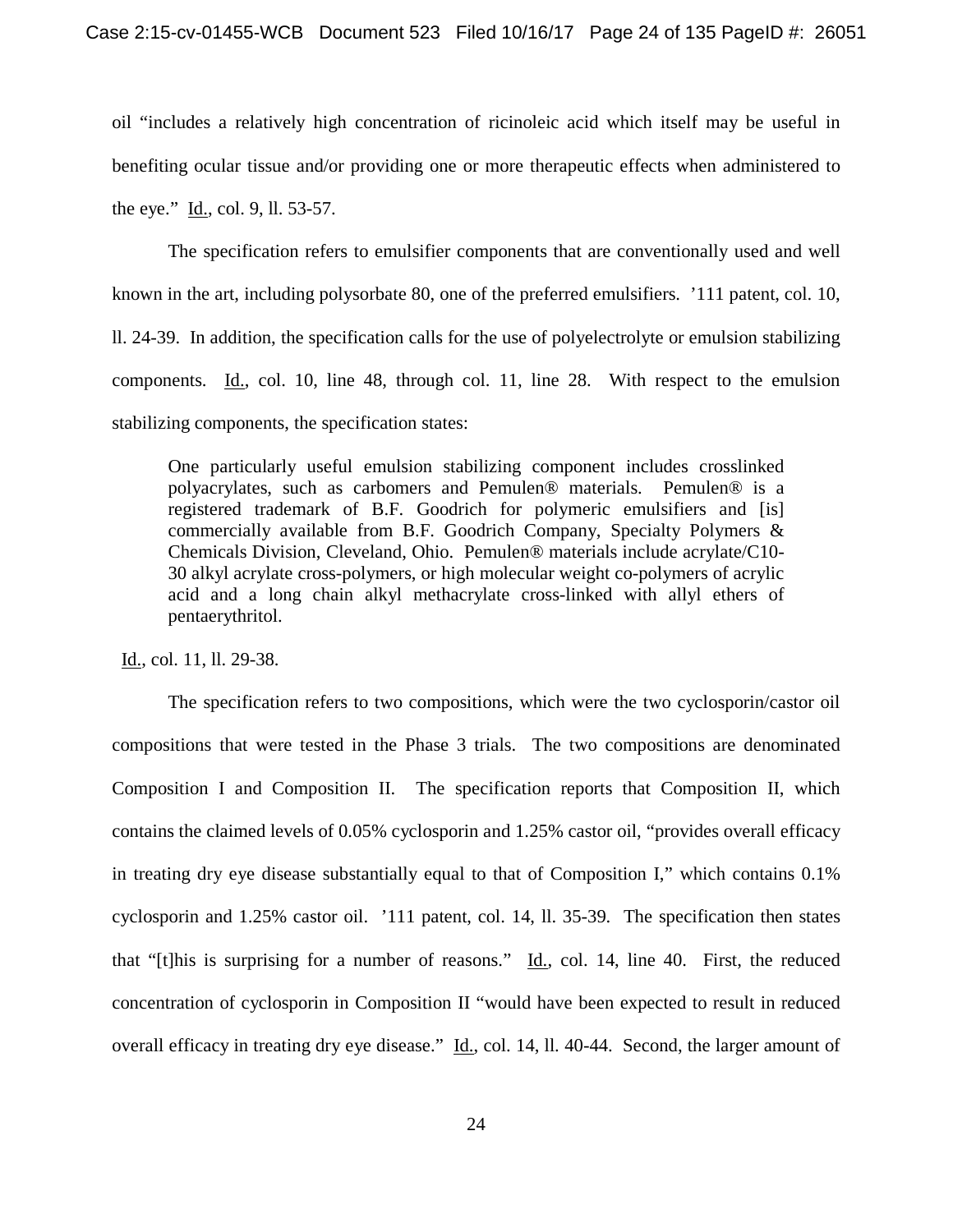castor oil relative to the amount of cyclosporin in Composition II "might have been expected to cause increased eye irritation," but in fact both Composition I and Composition II were found to be substantially non-irritating. Id., col. 14, ll. 44-49. Using relatively greater amounts of castor oil, the specification adds, "is believed to take advantage of the benefits, for example the ocular lubrication benefits, of castor oil, as well as the presence of ricinoleic acid in the castor oil, to at least assist in treating dry eye syndrome" in combination with cyclosporin. Id., col. 14, ll. 50-56. In addition, the specification notes that relatively greater amounts of castor oil had the advantage of causing the emulsion to break down more quickly in the eye, so as to reduce vision distortion resulting from the presence of the emulsion in the eye. Id., col. 14, ll. 57-67. And the reduced amount of cyclosporin in Composition II, according to the specification, reduces the risk of undesirable side effects as compared to Composition I. Id., col. 15, ll. 1-8.

### **VI. The Hatch-Waxman Act and Allergan's Lawsuit**

In 2015, Allergan filed this action under the Hatch-Waxman Act, the name commonly used to refer to the Drug Price Competition and Patent Term Restoration Act of 1984, Pub. L. No. 96-417, 98 Stat. 1585 (codified at 21 U.S.C. §§ 355, 360(cc), 35 U.S.C. §§ 156, 271, 282), as amended by the Medicare Prescription Drug Improvement and Modernization Act of 2003, Pub. L. No. 108-173, 117 Stat. 2066. Allergan alleged that all four defendants had infringed the Restasis patents under section 271(e)(2) of Title 35 by filing Abbreviated New Drug Applications ("ANDAs") for drugs bioequivalent to Restasis. Allergan also sought a declaratory judgment that the defendants' proposed sales of the bioequivalent drugs would infringe the Restasis patents under sections 271(a), (b), and (c) of Title 35. The defendants answered that the Restasis patents are invalid on several grounds, and that none of the defendants infringe the Restasis patents.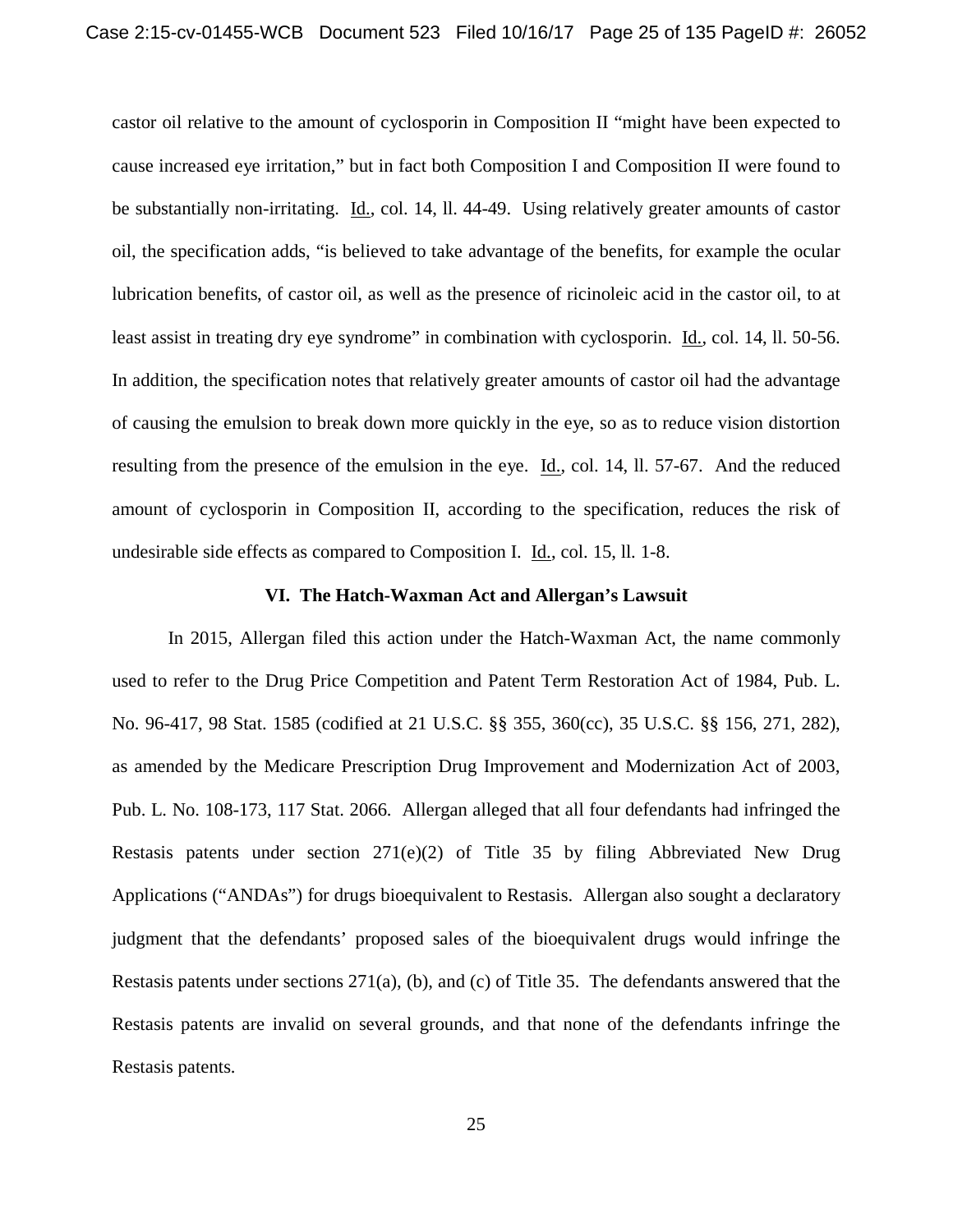The Hatch-Waxman Act was intended to strike a balance between two competing policy interests: (1) to induce pioneering research and development of new drugs; and (2) to enable competitors to bring low-cost generic copies of those drugs to market if those drugs are not entitled to patent protection. See Andrx Pharms., Inc. v. Biovail Corp., 276 F.3d 1368, 1371 (Fed. Cir. 2002).

To promote those objectives, the Hatch-Waxman Act provides a means for pharmaceutical companies to resolve patent disputes relatively quickly. Ideally, it provides for a prompt determination of whether particular drugs made and sold by brand-name pharmaceutical companies are protected by valid patents. If the patents are held infringed and not invalid, the covered drugs cannot be made and sold by generic manufacturers until the patents expire. If the patents are held invalid or not infringed, the Act provides a mechanism for prompt approval of the generic versions of the drugs by the FDA, which allows the generic drugs to be made and sold.

In order to obtain the necessary FDA approval to market a new drug, a pharmaceutical company must file an NDA with the FDA. That application is designed to show the FDA, through rigorous testing procedures, that the drug is safe and effective for its proposed indications. After considering the application, and often after extended negotiations with the pharmaceutical company, the FDA may grant the application and authorize the company to market the drug for particular indications. The company is restricted to marketing the drug for those indications, as dictated by FDA regulations that govern both labeling and advertising for all prescription drugs. See 21 C.F.R. § 202.1 (advertising); id. § 201.1-201.327 (labeling).

In an effort to speed up the approval process for generic drugs, the Hatch-Waxman Act provides that a generic drug manufacturer may submit an ANDA for approval by the FDA.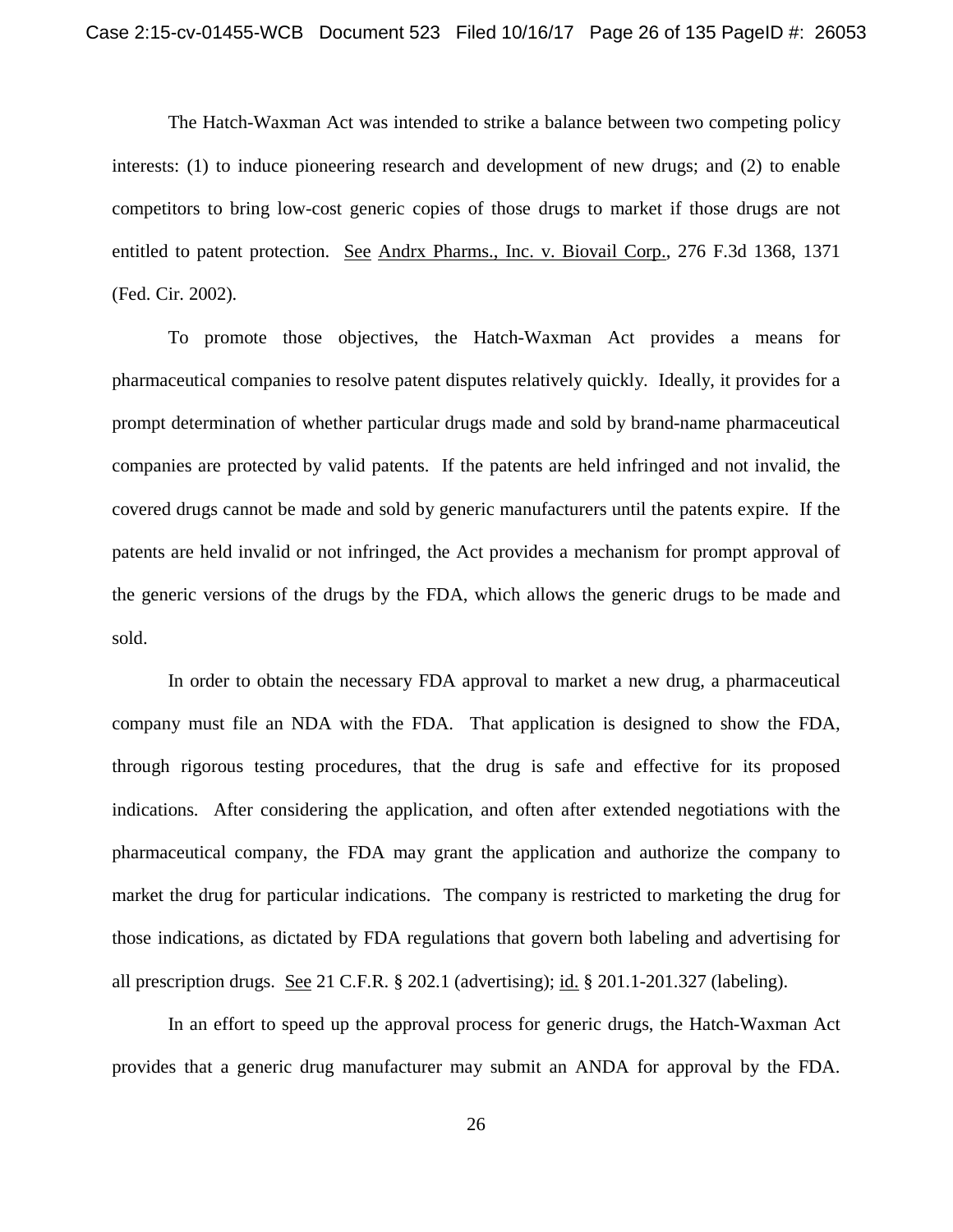Unlike an NDA, an ANDA may rely on the safety and efficacy studies previously submitted as part of the NDA. In order to take advantage of those studies, the ANDA applicant must demonstrate that the proposed generic drug is bioequivalent to the previously approved drug product. See 21 U.S.C. § 355(j)(2)(A); Caraco Pharm. Labs., Ltd. v. Forest Labs., Inc., 527 F.3d 1278, 1282 (Fed. Cir. 2008).

Under the Hatch-Waxman Act, NDA holders are required to notify the FDA of all patents that "claim[] the drug for which the [NDA] applicant submitted the application . . . and with respect to which a claim of patent infringement could reasonably be asserted." 21 U.S.C. § 355(b)(1), (c)(2). The FDA lists such patents in a publication entitled "Approved Drug Products with Therapeutic Equivalence Evaluations," which is commonly referred to as the "Orange Book." See Bayer Schering Pharma AG v. Lupin, Ltd., 676 F.3d 1316, 1318 (Fed. Cir. 2012); AstraZeneca LP v. Apotex, Inc., 633 F.3d 1042, 1045 (Fed. Cir. 2010).

As part of the approval process for generic drugs, an ANDA applicant must make one of four certifications with respect to each patent listed in the Orange Book that pertains to the drug for which the ANDA applicant is seeking approval. Those certifications are (1) that no such patent information has been submitted to the FDA; (2) that the patent has expired; (3) that the patent is set to expire on a certain date; or (4) that the patent is invalid or will not be infringed by the manufacture, use, or sale of the generic drug for which the ANDA has been submitted. 21 U.S.C. § 355(j)(2)(A)(vii)(I)-(IV). Those certifications are known as paragraph I, II, III, or IV certifications. See Janssen Pharmaceutica, N.V. v. Apotex, Inc., 540 F.3d 1353, 1356 (Fed. Cir. 2008).

When a generic manufacturer files a paragraph IV certification as part of its ANDA, it must give notice to the patentee and the NDA holder. The notice must include a detailed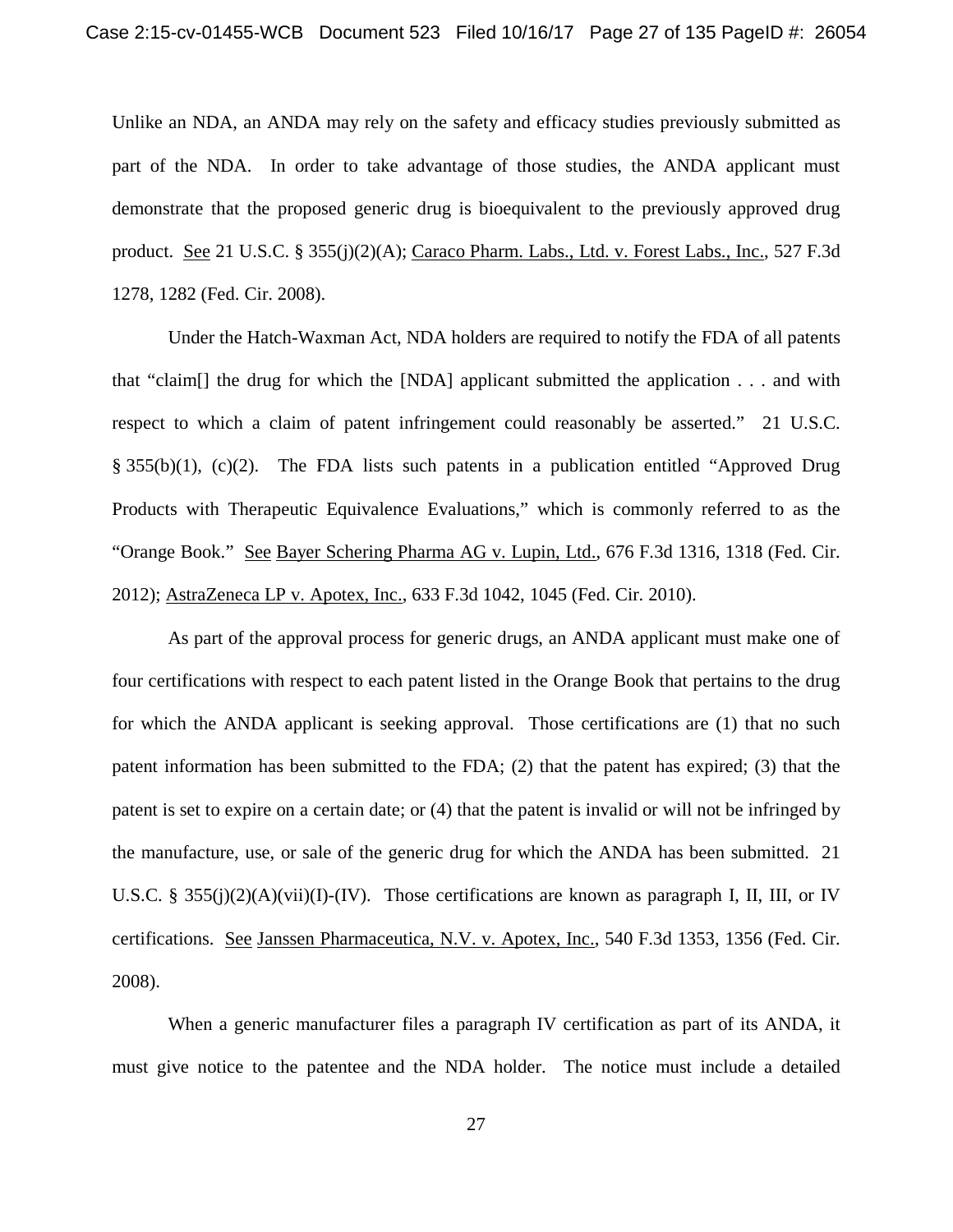statement of the factual and legal bases for the opinion of the ANDA applicant that the patent is invalid or will not be infringed by the manufacture, use, or sale of the generic drug product. 21 U.S.C. § 355(j)(2)(B)(i); see Apotex, Inc. v. Thompson, 347 F.3d 1335, 1338 (Fed. Cir. 2003).

The Hatch-Waxman Act creates an "artificial" type of infringement that allows for the adjudication of the parties' rights in patents that are the subject of a paragraph IV certification. See Eli Lilly & Co. v. Medtronic, Inc., 496 U.S. 661, 676 (1990); Glaxo Group Ltd. v. Apotex, Inc., 376 F.3d 1339, 1351 (Fed. Cir. 2004). In particular, 35 U.S.C. § 271(e)(2)(A) provides that it shall be an act of infringement to submit an ANDA for a drug claimed in a patent or the use of which is claimed in a patent if the purpose of the submission of the ANDA is to obtain approval to engage in the commercial manufacture, use, or sale of the drug claimed in the patent, or the use of which is claimed in the patent before the patent's expiration.

If the patentee files an infringement action within 45 days after receiving notice of the paragraph IV certification, an automatic stay of 30 months goes into effect, during which the FDA cannot approve the ANDA unless the suit is resolved or the patent expires. 21 U.S.C.  $\S$  355(j)(5)(B)(ii). If no infringement action is filed during the initial 45-day period after the paragraph IV certification, the FDA may approve the ANDA. Id. In addition, pursuant to a 2003 amendment to the Hatch-Waxman Act, if the patentee or NDA holder does not bring an infringement action within 45 days after receiving notice of a paragraph IV certification, the ANDA applicant may bring a civil action for a declaratory judgment that the patent at issue is invalid or will not be infringed by the drug for which the applicant seeks approval. Id.  $§ 355(j)(5)(C).$ 

In February 1999, Allergan filed an NDA for the drug that would become Restasis, containing 0.05% cyclosporin and 1.25% castor oil. The approval process took several years,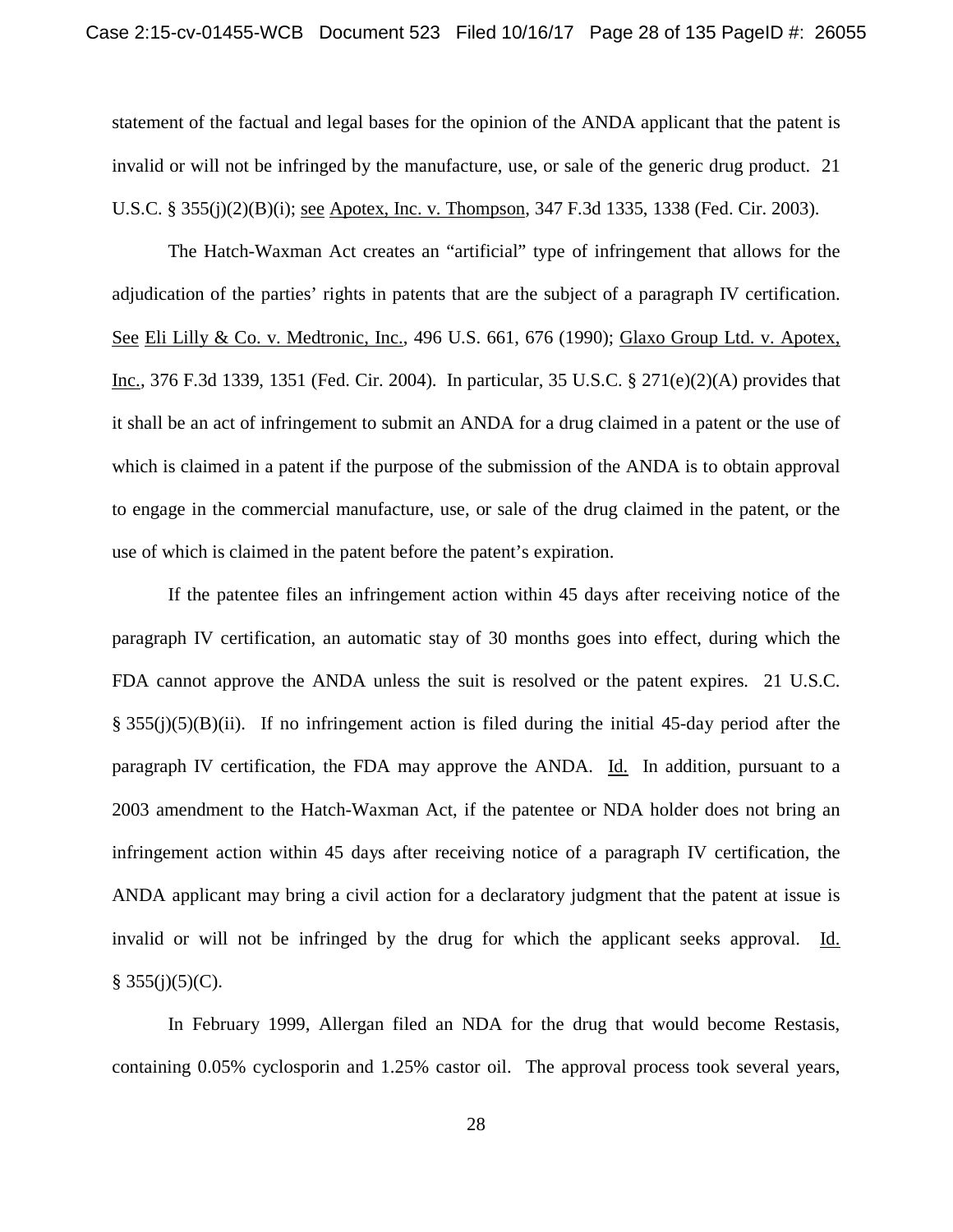during which Allergan presented data showing that the Restasis formulation was safe and effective. In particular, Allergan submitted data showing that the Restasis formulation did not have significant side effects and demonstrated significant improvements over the vehicle in categorized Schirmer wetting scores at the 6 month time point in the Phase 3 clinical studies. See PTX-32, at 5. The FDA approved the NDA for Restasis in December 2002. Although the FDA stopped short of approving Restasis for treating the signs and symptoms of dry eye or KCS, it approved the drug for use to "increase tear production in patients whose tear production is presumed to be suppressed due to ocular inflammation" associated with KCS. Id. at 1. Following the approval of its NDA, Allergan listed several patents in the Orange Book, including the Kaswan patent, the Ding I patent, and the six Restasis patents.

The four defendants have all filed ANDAs seeking permission from the FDA to manufacture and market generic versions of Restasis. Each of the ANDAs asserts that the ANDA applicant's generic product is bioequivalent to Restasis. Each of the defendants also filed a paragraph IV certification representing that the manufacture and sale of the applicant's product will not infringe any of the patents in suit and that the patents in suit are invalid on various grounds.

Allergan selected 13 claims from four of the Restasis patents to be litigated at trial. For purposes of simplifying the issues to be decided at trial, Allergan gave the defendants a covenant not to sue with respect to the claims in the two patents that are no longer asserted (the '162 patent and the '556 patent). See Dkt. No. 457, at 73-74; see also Dkt. No. 492, at 4; Dkt. No. 494, at 34 n.4. Allergan also agreed that the litigated claims in the remaining four patents would be representative of any other original asserted claims and that "any remedy that [the Court]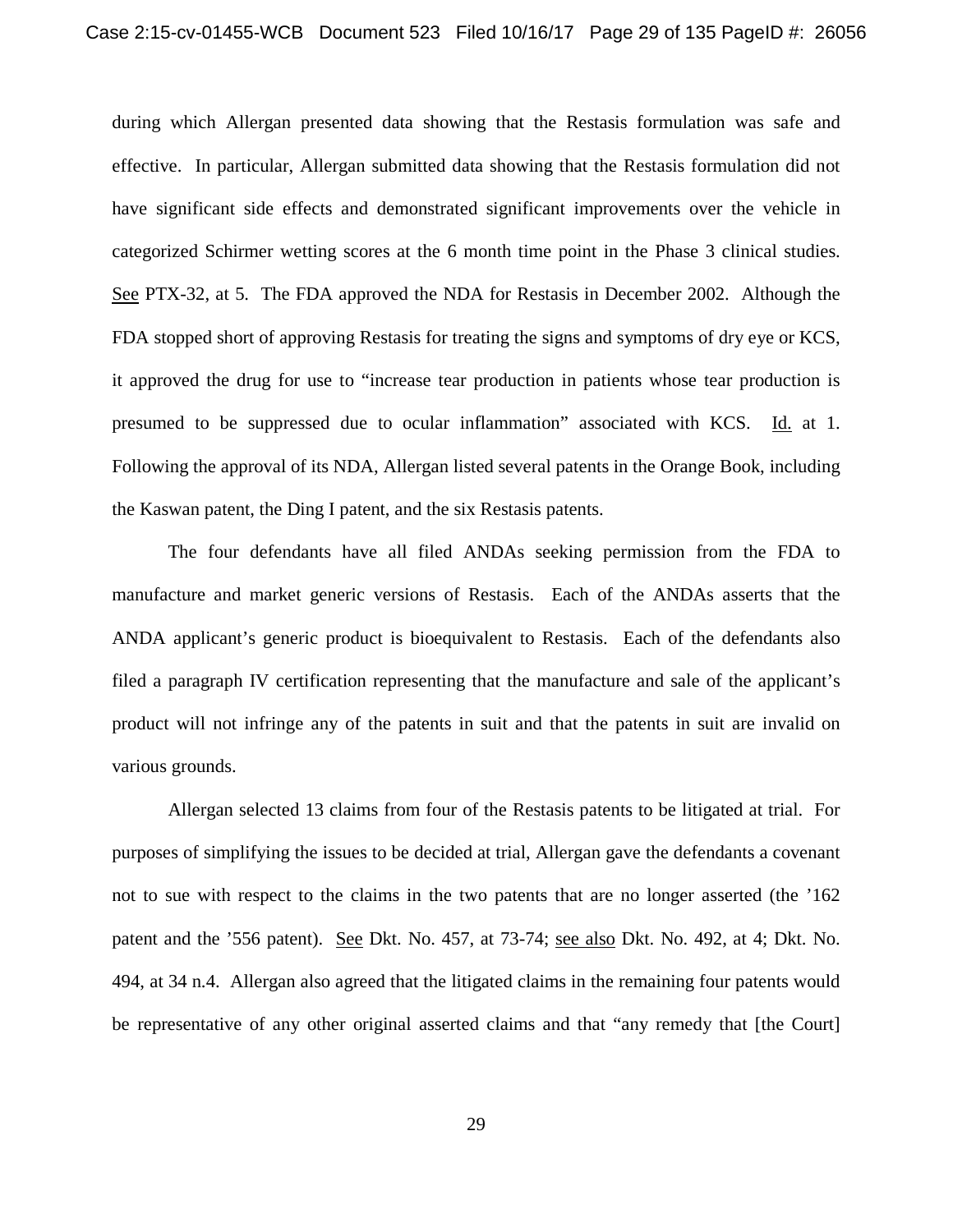might enter as to the representative claims would apply equally to the unasserted claims." Dkt.

No. 402, at 7-8.

The asserted claims are the following:

- From the '111 patent: claims 26 and 27 (both of which are dependent on claim 18);
- From the '048 patent: claim 1, claims 11, 13, and 14 (all of which are dependent on claim 1), and claim 23 (which is dependent on claim 22);
- From the '930 patent: claim 35 (which is dependent on claim 25);
- From the '191 patent: claim 13, claim 16 (which is dependent on claim 13), and claims 22, 26, and 27 (all of which are dependent on claim 21).

Those claims (and the independent claims from which they depend) are set out below:

• Claims 26 and 27 (and claim 18, from which both depend) of the '111 patent read as

follows:

**18.** A topical ophthalmic emulsion for treating an eye of a human, the topical ophthalmic emulsion comprising:

cyclosporin A in an amount of about 0.05% by weight; castor oil in an amount of about 1.25% by weight; polysorbate 80 in an amount of about 1.0% by weight; acrylate/C10-30 alkyl acrylate cross-polymer in an amount of about 0.05% by weight; glycerine in an amount of about 2.2% by weight; sodium hydroxide; and water,

wherein cyclosporin A is the only peptide present in the topical ophthalmic emulsion.

**26.** The topical ophthalmic emulsion of claim 18, wherein the topical ophthalmic emulsion is therapeutically effective in treating keratoconjunctivitis sicca.

**27.** The topical ophthalmic emulsion of claim 18, wherein the topical ophthalmic emulsion is therapeutically effective in increasing tear production.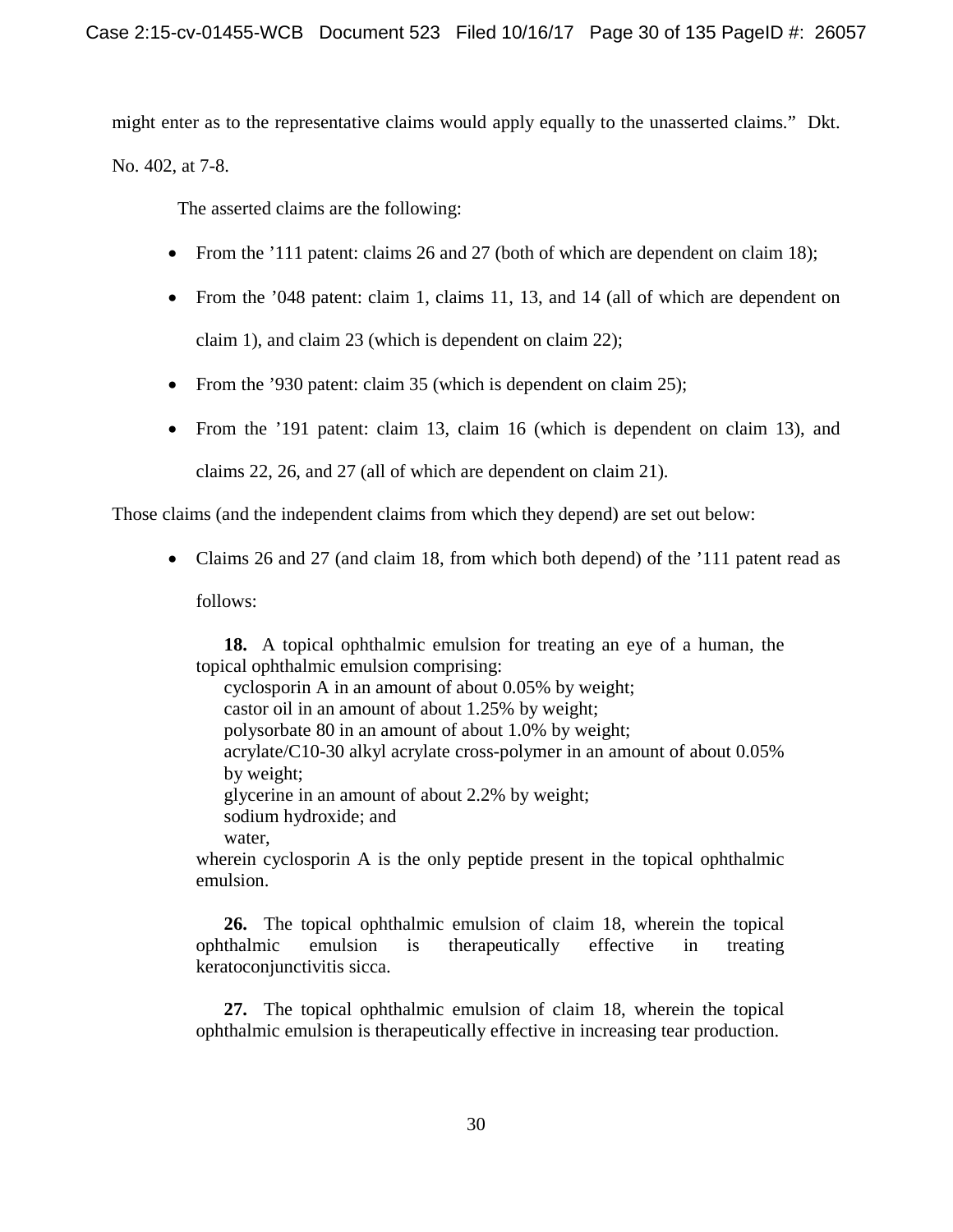• Claims 1, 11, 13, 14, and 23 (and claim 22, from which claim 23 depends) of the '048

patent read as follows:

**1.** A method of increasing tear production in the eye of a human, the method comprising topically administering to the eye of a human in need thereof an emulsion at a frequency of twice a day, wherein the emulsion comprises cyclosporin A in an amount of about 0.05% by weight; polysorbate 80, acrylate/C10-30 alkyl acrylate cross-polymer, water, and castor oil in an amount of about 1.25% by weight; and

wherein the topical ophthalmic emulsion is effective in increasing tear production.

**11.** The method of claim 1, wherein the emulsion is administered to an eye of a human in an effective amount in increasing tear production, the blood of the human has substantially no detectable concentration of cyclosporin A.

**13.** The method of claim 1, wherein the emulsion is as substantially therapeutically effective as a second emulsion administered to a human in need thereof at a frequency of twice a day, the second emulsion comprising cyclosporin A in an amount of 0.1% by weight and castor oil in an amount of 0.5% by weight.

**14.** The method of claim 1, wherein the emulsion achieves at least as much therapeutic effectiveness as a second emulsion administered to a human in need thereof at a frequency of twice a day, the second emulsion comprising cyclosporin A in an amount of 0.1% by weight and castor oil in an amount of 1.25% by weight.

**22.** A method comprising:

administering an emulsion topically to the eye of a human having keratoconjunctivitis sicca at a frequency of twice a day, wherein the emulsion comprises:

cyclosporin A in an amount of about 0.05% by weight;

castor oil in an amount of about 1.25% by weight;

polysorbate 80 in an amount of about 1.0% by weight;

acrylate/C10-30 alkyl acrylate cross-polymer in an amount of about 0.05% by weight;

glycerine in an amount of about 2.2% by weight;

sodium hydroxide; and

water; and

wherein the emulsion is effective in increasing tear production in the human having keratoconjunctivitis sicca.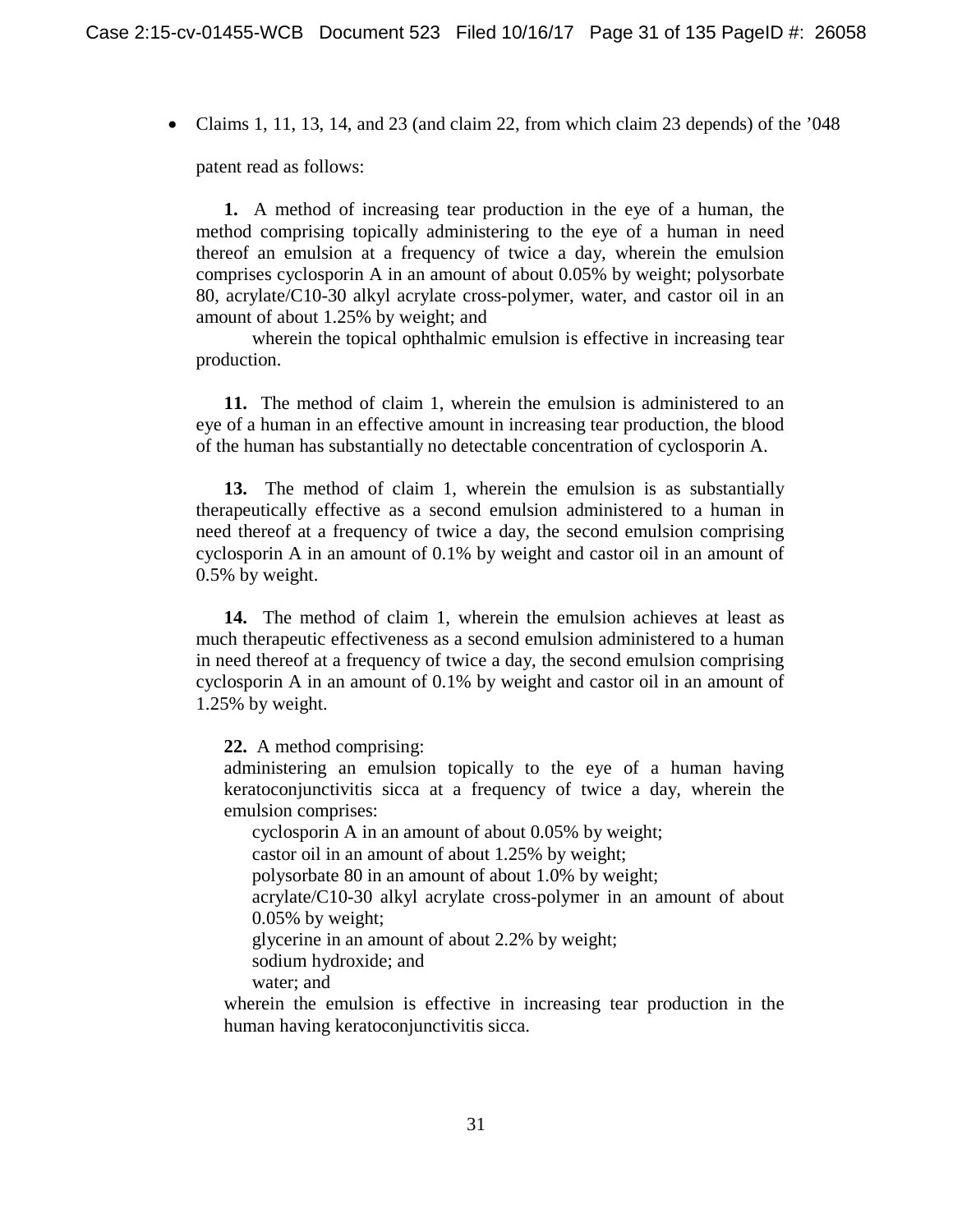**23.** The method of claim 22, wherein the emulsion has a pH in the range of about 7.2 to about 7.6.

• Claim 35 of the '930 patent (and claim 25, from which it depends) read as follows:

**25.** A topical ophthalmic emulsion for increasing tear production in an eye of a human having keratoconjunctivitis sicca, wherein the topical ophthalmic emulsion comprises cyclosporin A in an amount of about 0.05% by weight, polysorbate 80, acrylate/C10-30 alkyl acrylate cross-polymer, water, and castor oil in an amount of about 1.25% by weight; and

wherein the topical ophthalmic emulsion is therapeutically effective in increasing tear production in the eye of the human having keratoconjunctivitis sicca.

**35.** The topical ophthalmic emulsion of claim 25, wherein, when the topical ophthalmic emulsion is administered to an eye of a human in an effective amount in increasing tear production in the eye of the human having keratoconjunctivitis sicca, the blood of the human has substantially no detectable concentration of cyclosporin A.

• Claims 13, 16, 22, 26, and 27 of the '191 patent (and claim 21, from which claims 22,

26, and 27 depend) read as follows:

**16.** The method of claim 13, wherein the method is effective in enhancing lacrimal gland tearing.

**21.** A method of restoring tearing, the method comprising topically administering to a human eye in need thereof a first topical ophthalmic emulsion at a frequency of twice a day, wherein the first topical ophthalmic emulsion comprises cyclosporin A in an amount of about 0.05% by weight, polysorbate 80, acrylate/C10-30 alkyl acrylate cross-polymer, water, and castor oil in an amount of about 1.25% by weight;

wherein the method demonstrates a reduction in adverse events in the human, compared to administration of a second topical ophthalmic emulsion to a human eye in need thereof at a frequency of twice a day, the second topical ophthalmic emulsion comprising cyclosporin A in an amount of about 0.1% by weight and castor oil in an amount of about 1.25% by weight; and

wherein the method achieves at least as much therapeutic efficacy as administration of the second topical ophthalmic emulsion to a human eye in need thereof at a frequency of twice a day.

**22.** The method of claim 21, wherein the method results in a concentration of cyclosporin A in the blood of the human of less than about 0.1 ng/ml.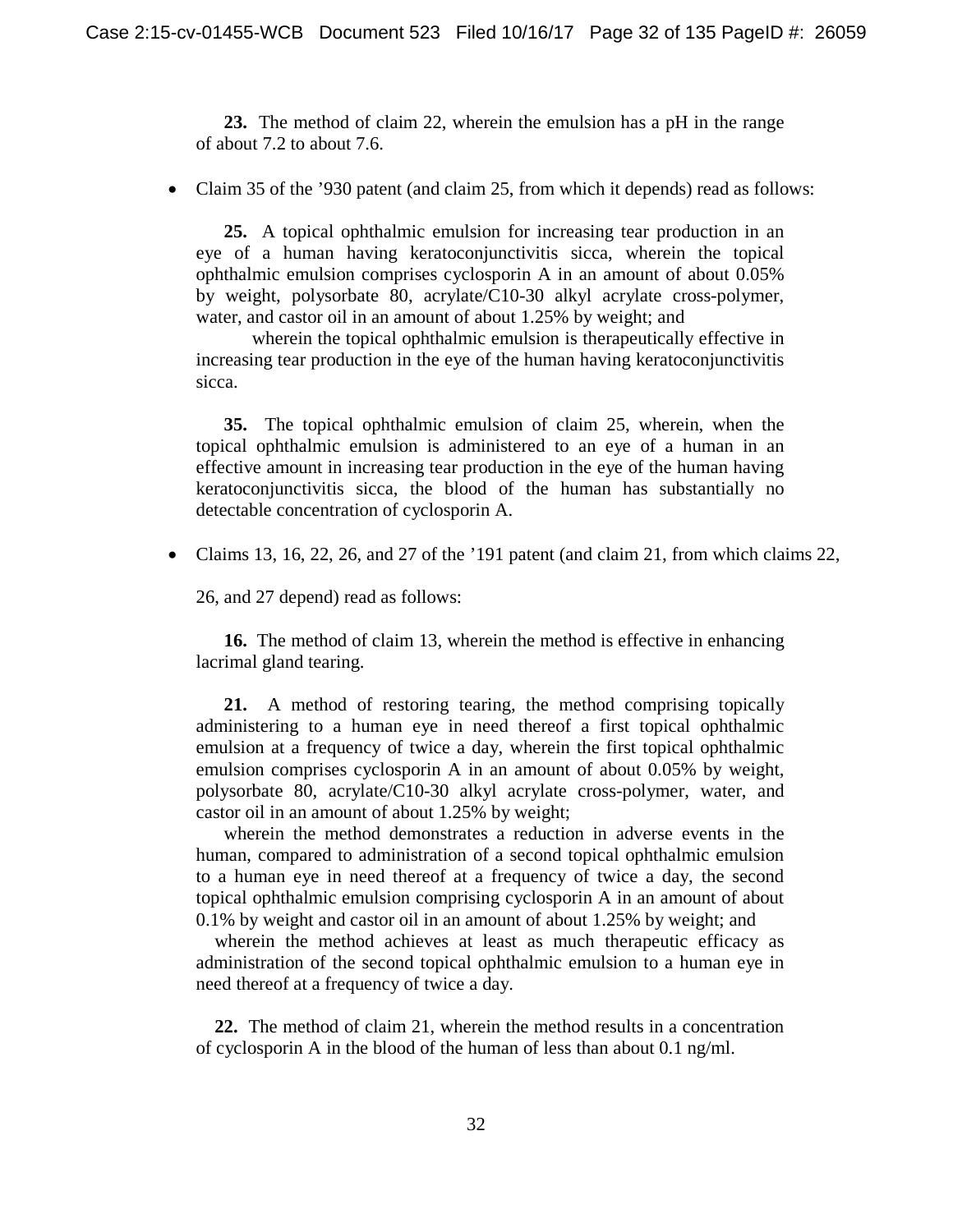**26**. The method of claim 21, wherein the method is effective in restoring lacrimal gland tearing.

**27.** The method of claim 21, wherein the adverse events are selected from the group consisting of visual distortion and eye irritation and wherein the method results in a concentration of cyclosporin A in the blood of the human of less than about 0.1 ng/ml.

Following claim construction proceedings and extensive pretrial motions practice, the case was tried to the Court during the week of August 28, 2017. The issues that were contested at trial were the following: (1) whether the asserted claims of the Restasis patents would have been obvious in light of various combinations of prior art references, including the Ding I and Ding II patents and Sall; (2) whether the asserted claims of the Restasis patents were anticipated by the Ding I patent; (3) whether the asserted claims of the Restasis patents are invalid based on obviousness-type double patenting; (4) whether the Restasis patents are invalid because of nonjoinder of an inventor, Dr. Shulin Ding, who was a named inventor on the Ding I and Ding II patents; (5) whether the Restasis patents are invalid for lack of enablement because the limitation reciting "acrylate/C10-30 alkyl acrylate cross-polymer" ("the cross-polymer limitation") encompasses such a broad class of compounds that it would have required undue experimentation to determine which of them would be suitable for use in the claimed formulation; and (6) whether the formulation of Restasis has changed in a way such that the defendants' ANDAs do not infringe the Restasis patents under a narrow construction of the cross-polymer limitation.<sup>10</sup> The Court will enter findings of fact and conclusions of law with respect to each of those issues.

l

 $10$  The polymer referred to in the cross-polymer limitation is sometimes referred to as a "co-polymer." For consistency, the Court will refer to it as a "cross-polymer" except when quoting record material.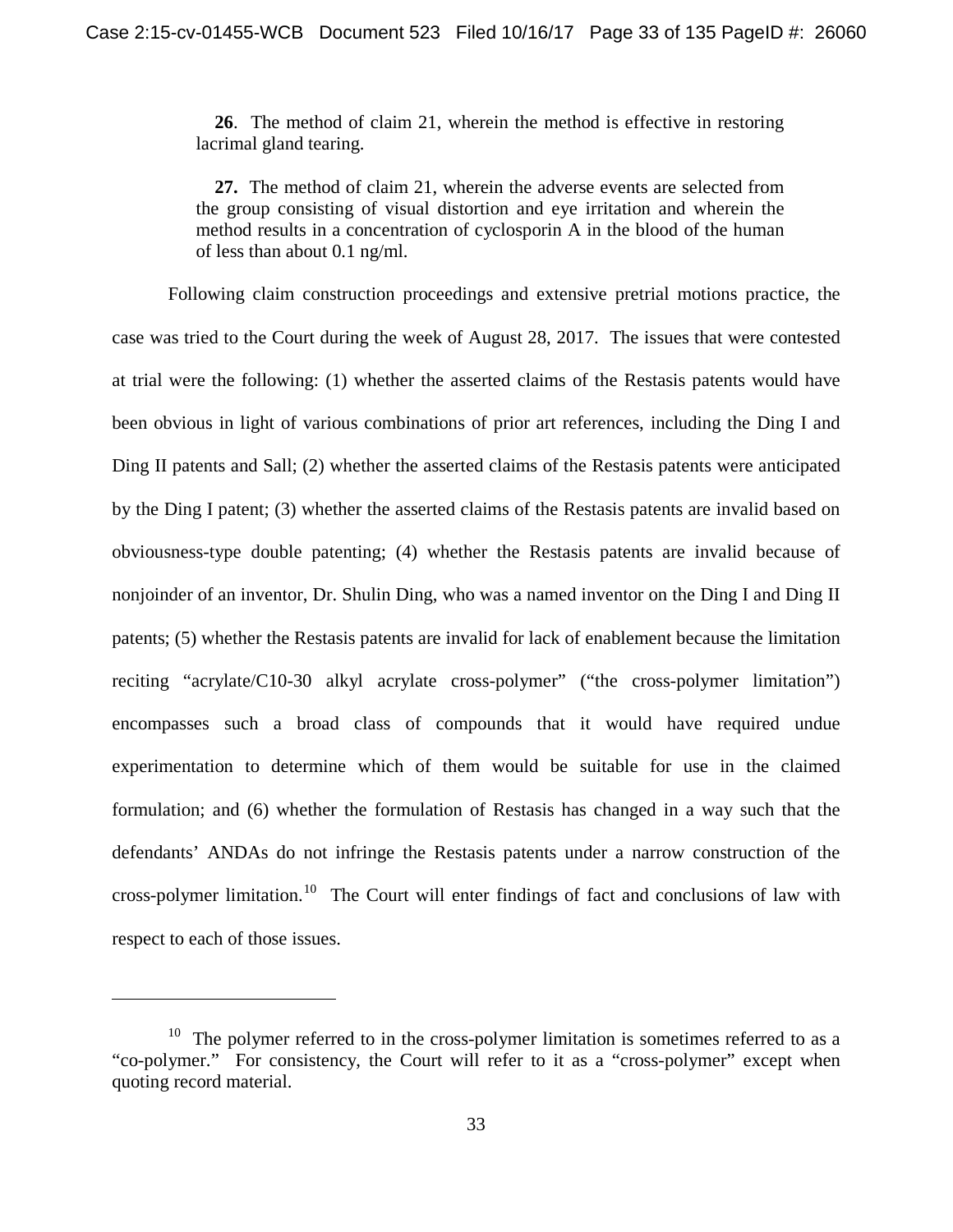#### **DISCUSSION**

## **I. Invalidity Based on Obviousness**

Obviousness under 35 U.S.C. § 103 is a question of law based on underlying findings of fact. Graham v. John Deere Co., 383 U.S. 1, 17 (1966). The underlying factual considerations "include the scope and content of the prior art, the differences between the prior art and the claimed invention, the level of ordinary skill in the art, and any relevant secondary considerations" of nonobviousness, including commercial success of the patented product or method, a long-felt but unmet need for the functionality of the patented invention, and the failure of others who have unsuccessfully attempted to accomplish what the patentee has achieved. See Galderma Labs., L.P. v. Tolmar, Inc., 737 F.3d 731, 736 (Fed. Cir. 2013) (citing Graham, 383 U.S. at 17-18, and KSR Int'l Co. v. Teleflex Inc., 550 U.S. 398, 406 (2007)). The obviousness analysis should not be conducted "in a narrow, rigid manner," but should instead focus on whether a claimed invention is merely "the result[] of ordinary innovation," which is not entitled to patent protection. KSR Int'l, 550 U.S. at 427.

"A party seeking to invalidate a patent as obvious must demonstrate 'by clear and convincing evidence that a skilled artisan would have been motivated to combine the teachings of the prior art references to achieve the claimed invention, and that the skilled artisan would have had a reasonable expectation of success from doing so.'" Bristol-Myers Squibb Co. v. Teva Pharms. USA, Inc., 752 F.3d 967, 973 (Fed. Cir. 2014) (quoting Procter & Gamble Co. v. Teva Pharms. USA, Inc., 566 F.3d 989, 994 (Fed. Cir. 2009)). Although the opposing party bears the burden of production as to secondary considerations of nonobviousness, the party seeking invalidation bears the ultimate burden of proving obviousness. Galderma, 737 F.3d at 738.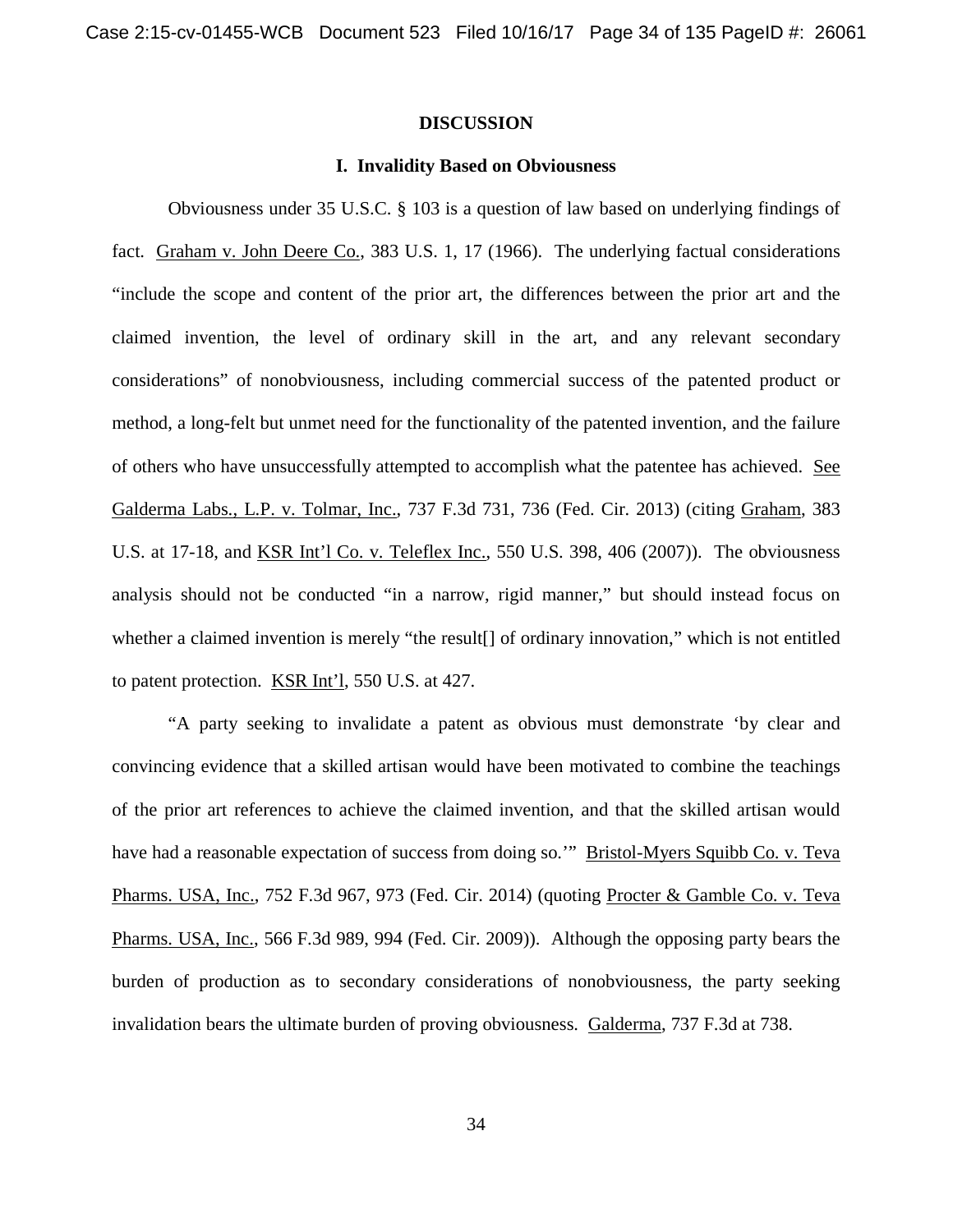Based on the evidence at trial, as discussed in detail below, the Court finds (in part I.A.) that the formulation for Restasis falls within the range of values disclosed and claimed in the Ding I patent, and that the particular values for the components of Restasis did not produce unexpected results that would render the invention of Restasis non-obvious as of the priority date for the Restasis patents, September 15, 2003. The Court also finds (in part I.B.) that the objective indicia of nonobviousness do not overcome the strong showing of obviousness based on the Ding patents and the Sall paper. Finally, the Court finds (in part I.C.) that each of the other limitations in the 13 asserted claims of the Restasis patents is disclosed in Ding I or Sall, and that there was a clear motivation to combine the prior art, based on the close relationship between the Ding I patent, the Ding II patent, and the Sall reference, as well as a motivation to select the claimed formulation from the prior art range of component values.

### **A. Unexpected Results**

The obviousness dispute in this case centers on Allergan's assertion that the Restasis formulation exhibited unexpected results compared to the prior art. Allergan recognizes that the Ding I patent discloses ranges of amounts of cyclosporin (0.05% to 0.40%) and castor oil (0.625% to 5.0%) that cover Restasis. Allergan argues, however, that the particular combination in Restasis of 0.05% cyclosporin and 1.25% castor oil is a critical value that produces unexpected results far better than would be expected for the range of values disclosed in Ding I. For that reason, Allergan contends that the critical value of 0.05% cyclosporin with 1.25% castor oil is patentable, even though it falls within the ranges disclosed and claimed in Ding I.

The defendants respond that the performance of the Restasis formulation is not surprising or unexpected compared to the performance of the prior art formulations disclosed in the Ding I patent. To begin with, the defendants argue that it would have been obvious to select the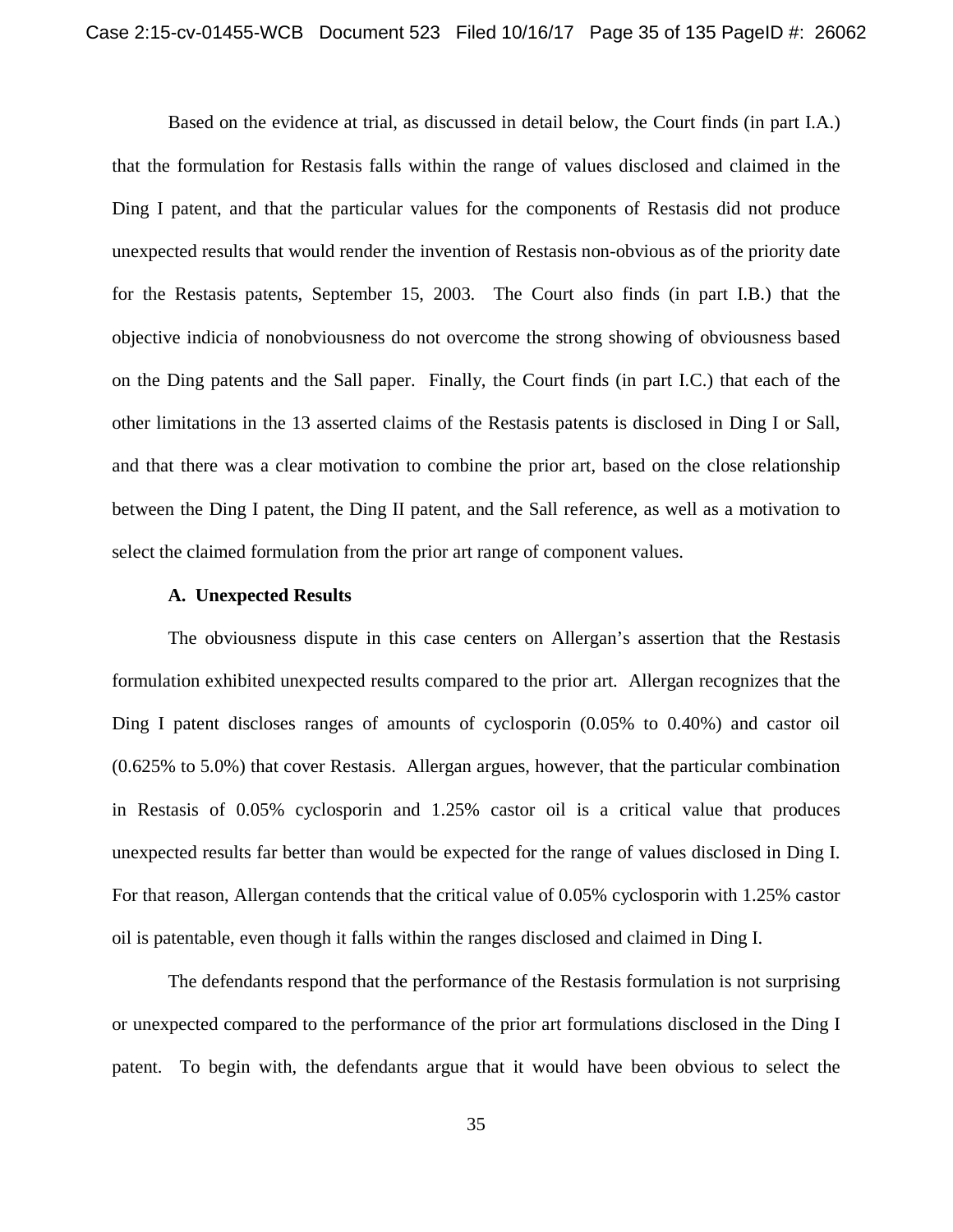Restasis formulation based on the information provided in Ding I. Beyond that, the defendants contend that even if the performance of the Restasis formulation would have been unexpected at the time the clinical studies were conducted, the results of those studies had been largely disclosed well before the 2003 priority date for the Restasis patents, and thus the performance of the Restasis formulation in those studies would not have come as a surprise to a person of skill in the art in  $2003$ .<sup>11</sup>

The Federal Circuit has discussed what is necessary for patentability in cases such as this one: "[W]here there is a range disclosed in the prior art, and the claimed invention falls within that range, a relevant inquiry is whether there would have been a motivation to select the claimed composition from the prior art ranges." Allergan, Inc. v. Sandoz Inc., 796 F.3d 1293, 1304-05 (Fed. Cir. 2015); see also Galderma, 737 F.3d at 738. "In those circumstances, 'the burden of

 $\overline{\phantom{a}}$ 

<sup>&</sup>lt;sup>11</sup> The parties do not materially disagree about the level of skill of a person of ordinary skill in the art. Compare Dkt. No. 492, at 20 (according to defendants: "A skilled artisan in the relevant field as of September 15, 2003, would have some combination of: (a) experience formulating and/or treating patients with pharmaceutical products; (b) experience designing, preparing and/or selecting for treatment drug emulsions intended for topical ocular administration; and (c) the ability to understand the results and findings presented or published by others in the field.") with Dkt. No. 494, at 56 (according to Allergan: "[A] person of ordinary skill in the art is a person with a scientific degree, either Ph.D., M.D., M.S., or B.S., who has at least 2-3 years of experience developing pharmaceutical formulations or treatment methods for the eye, including emulsions, or is an ophthalmologist who has 2-3 years of experience treating dry eye or KCS, including with emulsions, who also has assisted in developing ophthalmic pharmaceutical formulations or in designing or running clinical trials on such formulations."); see also Dkt. No. 471, Trial Tr. 176 (description of person of skill by defendants' expert Dr. Hanes); Dkt. No. 473, Trial Tr. 30-31 (description of person of skill by defendants' expert Dr. Calman); Dkt. No. 474, Trial Tr. 79 (description of person of skill by Allergan's expert Dr. Loftsson); Dkt. No. 475, Trial Tr. 75 (Allergan's expert Dr. Perry: There is "no meaningful difference" between Dr. Calman's and Dr. Loftsson's definitions of a person of ordinary skill in the art.). Moreover, the parties' experts all testified that their opinions would be unchanged under either definition. See Dkt. No. 471, Trial Tr. 176-77 (Dr. Calman); Dkt. No. 473, Trial Tr. 31 (Dr. Hanes); Dkt. No. 474, Trial Tr. 80-81 (Dr. Loftsson); Dkt. No. 475, Trial Tr. 74-75 (Dr. Perry). The Court finds that Drs. Calman, Hanes, Loftsson, and Perry all qualify as persons of skill in the art in the context of the Restasis patents.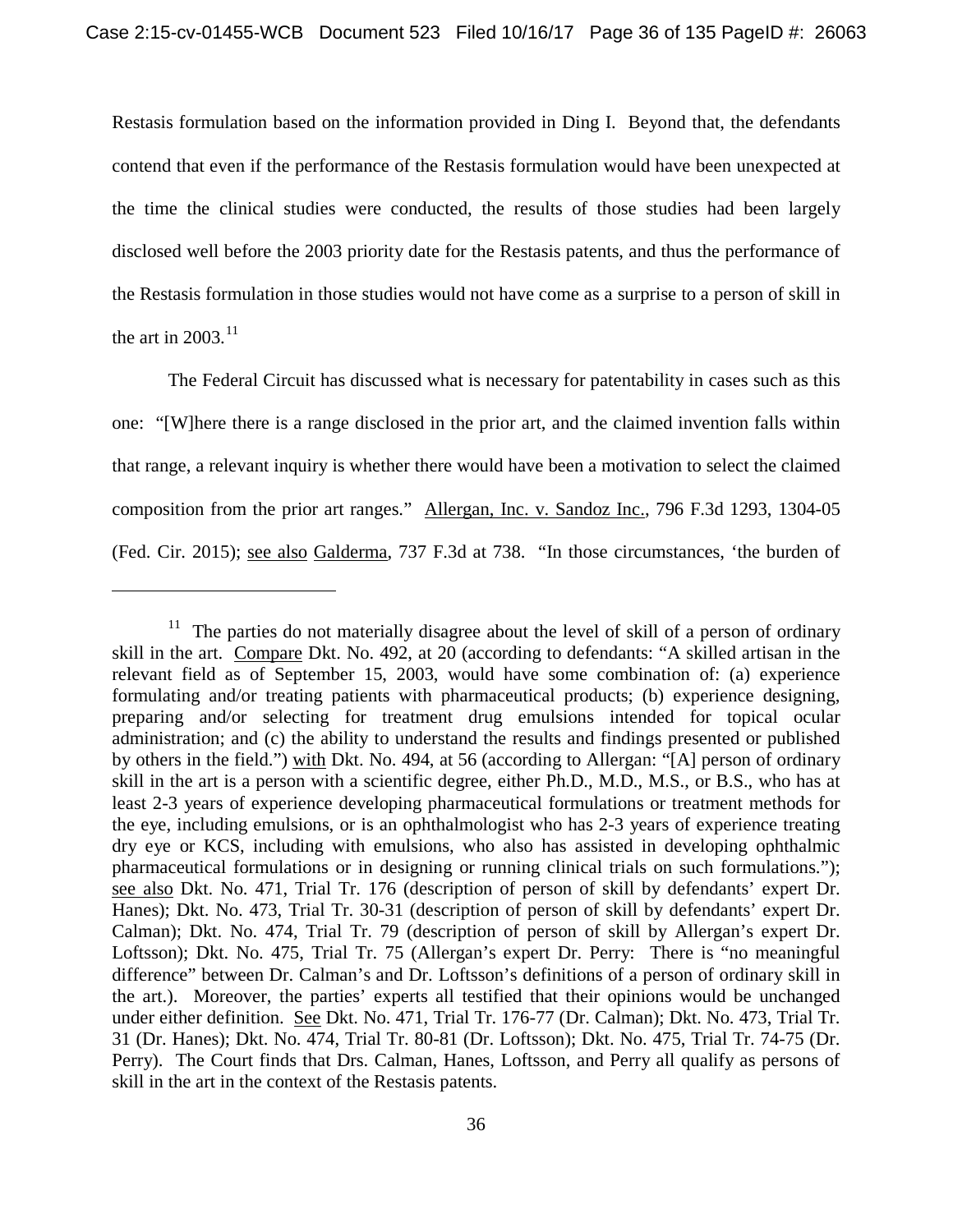production falls upon the patentee to come forward with evidence that (1) the prior art taught away from the claimed invention; (2) there were new and unexpected results relative to the prior art; or (3) there are other pertinent secondary considerations.'" Allergan, 796 F.3d at 1305 (quoting Galderma, 737 F.3d at 738); see also In re Peterson, 315 F.3d 1325, 1329-30 (Fed. Cir. 2003) ("A *prima facie* case of obviousness typically exists when the ranges of a claimed composition overlap the ranges disclosed in the prior art," but "an applicant may overcome a *prima facie* case of obviousness by establishing 'that the [claimed] range is critical, generally by showing that the claimed range achieves unexpected results relative to the prior art range.'"); In re Geisler, 116 F.3d 1465, 1469-70 (Fed. Cir. 1997) ("When an applicant seeks to overcome a prima facie case of obviousness by showing improved performance within a range that is within or overlaps with a range disclosed in the prior art, the applicant must 'show that the [claimed] range is *critical*, generally by showing that the claimed range achieves unexpected results relative to the prior art range.'" (quoting In re Woodruff, 919 F.2d 1575, 1578 (Fed. Cir. 1990))); In re Soni, 54 F.3d 746, 750 (Fed. Cir. 1995) (stating, in a case involving a composition claim including a compound with a molecular weight limited to a range within a larger range disclosed in the prior art, that "[o]ne way for a patent applicant to rebut a *prima facie* case of obviousness is to make a showing of 'unexpected results,' *i.e.*, to show that the claimed invention exhibits some superior property or advantage that a person of ordinary skill in the relevant art would have found surprising or unexpected"). "The basic principle behind this rule is straightforward—that which would have been surprising to one of ordinary skill in a particular art would not have been obvious." In re Soni, 54 F.3d at  $750$ .<sup>12</sup>

<sup>&</sup>lt;sup>12</sup> In re Peterson, In re Geisler and In re Soni refer to the "prima facie case of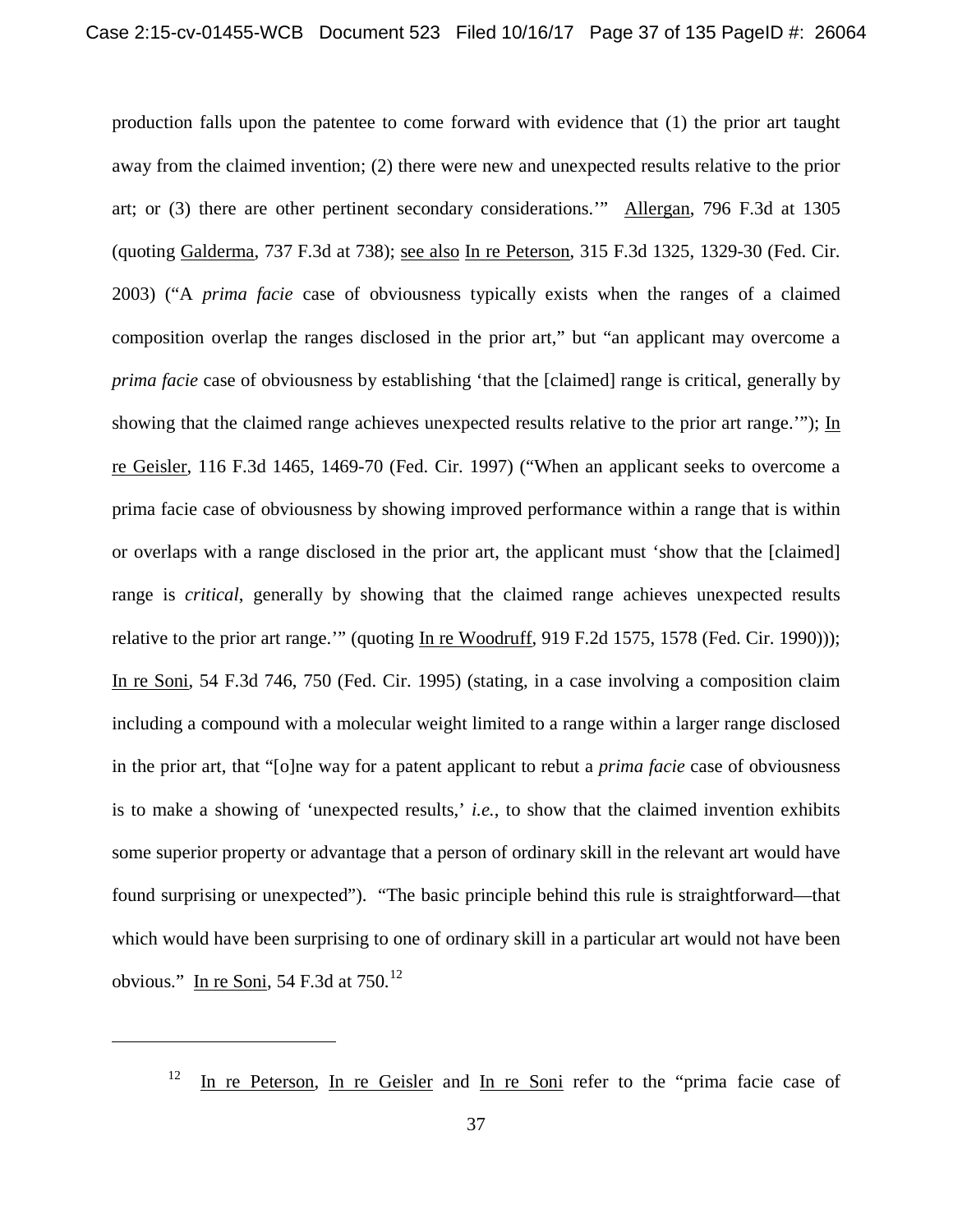To be probative of nonobviousness, unexpected results must be "different in kind and not merely in degree from the results of the prior art." Galderma, 737 F.3d at 739 (quoting Iron Grip Barbell Co. v. USA Sports, Inc., 392 F.3d 1317, 1322 (Fed. Cir. 2004)). "Results which differ by percentages are differences in degree rather than kind, where the modification of the percentage is within the capabilities of one skilled in the art at the time." Id. (citing In re Harris, 409 F.3d 1339, 1344 (Fed. Cir. 2005)); see also In re Huang, 100 F.3d 135, 139 (Fed. Cir. 1996); In re Aller, 220 F.2d 454, 456 (C.C.P.A. 1955).

Although the challenger bears the ultimate burden of proving obviousness by clear and convincing evidence, the patentee has the burden of production as to unexpected results. Galderma, 737 F.3d at 378. "Mere argument or conclusory statements in the specification" are not sufficient to establish unexpected results, which must be shown by factual evidence. In re Geisler, 116 F.3d at 1470; accord In re Soni, 54 F.3d at 750. The question whether an invention has produced unexpected results is an issue of fact. In re Harris, 409 F.3d at 1341.

Allergan argues that the validity of the asserted claims depends on whether the claimed formulation, which is Restasis, exhibited unexpected results as compared to the formulations disclosed in Ding I. See Dkt. No. 453, at 2 (Allergan's opening statement). More precisely, the validity of the claims turns on whether a person of skill in the art, being privy to all the pertinent

obviousness" and the burden on the patentee to show unexpected results. Those cases dealt with overcoming obviousness rejections by the examiner during patent prosecution, not with district court actions in which an issued patent is entitled to a presumption of validity. In this district court case, as in Galderma, the ultimate burden of persuasion does not shift to the patentee but remains with the challenger throughout. See Galderma, 737 F.3d at 378; see also In re Cyclobenzaprine Hydrochloride Extended-Release Capsule Patent Litig., 676 F.3d 1063, 1079- 80 (Fed. Cir. 2012).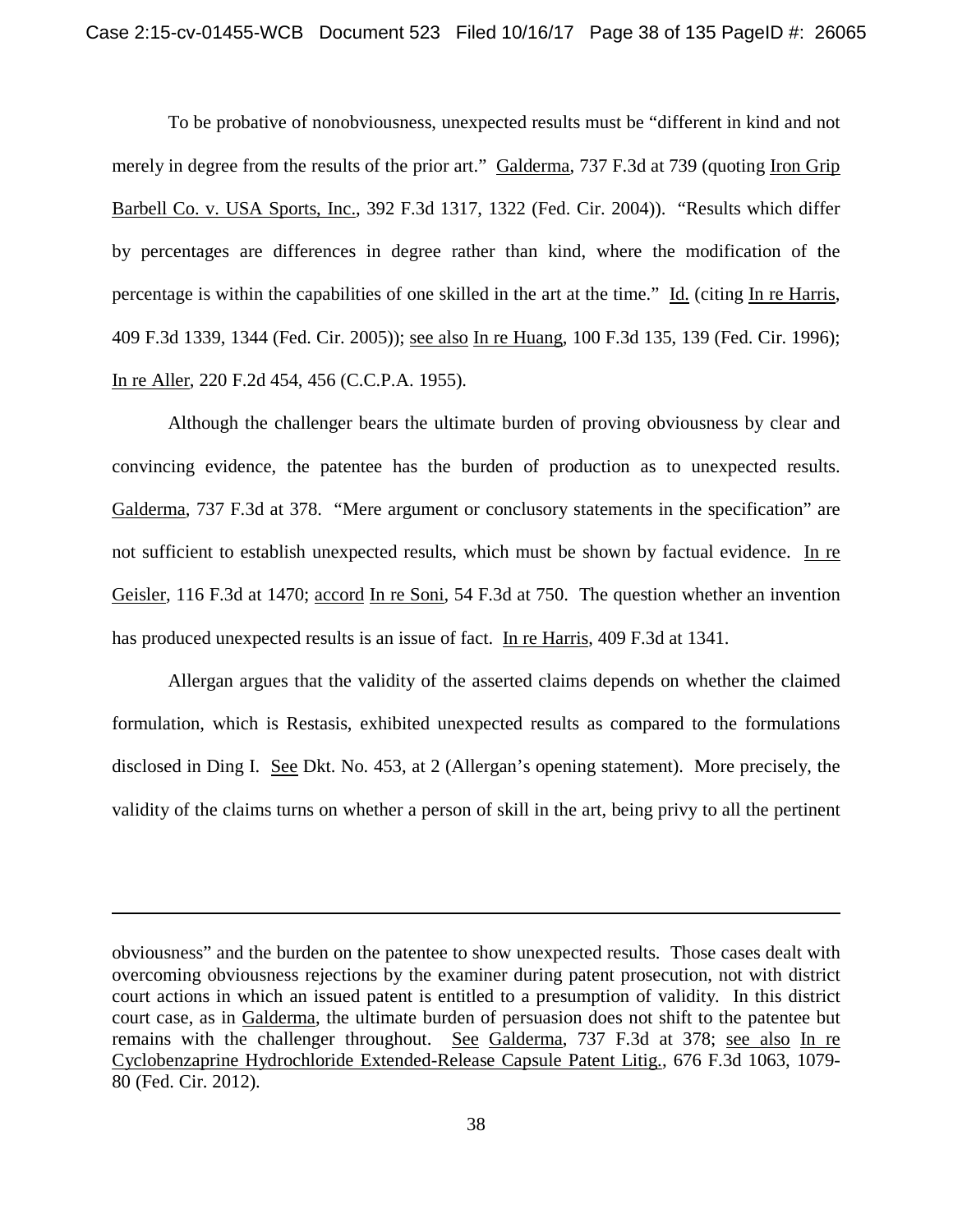prior art as of the September 2003 priority date of the Restasis patents, would have found the performance of the Restasis formulation in the Phase 3 clinical studies to be unexpected.

As noted, during the prosecution of the '857 application Allergan "concede[d] [to the PTO] that it would have been obvious to modify examples 1A-1E of the Ding reference to arrive at Composition II [the Restasis formulation] of the present application." DTX-1291A, at 481. Allergan explained that the differences between Examples 1A-1E of the Ding I patent and the Restasis formulation "are insignificant"; that one of ordinary skill in the art "would readily envisage" the Restasis formulation; and that "there would have been a reasonable expectation of success" with the Restasis formulation. Id. Also included was a table illustrating how Restasis would be "readily envisage[d]" based on Examples 1B, 1D, and 1E of the Ding I patent:

| Composition II of the present application |                           |                           |                           |                |
|-------------------------------------------|---------------------------|---------------------------|---------------------------|----------------|
|                                           | Ding et al.<br>Example 1B | Ding et al.<br>Example 1D | Ding et al.<br>Example 1E | Composition II |
| Cyclosporin A                             | 0.20%                     | 0.10%                     | 0.05%                     | 0.05%          |
| <b>Castor Oil</b>                         | 5.00 %                    | 1.250 %                   | 0.625%                    | 1.250 %        |
| Polysorbate 80                            | 1.00%                     | 1.00%                     | 1.00%                     | 1.00 %         |
| Pemulin®                                  | 0.05%                     | 0.05%                     | 0.05%                     | 0.05%          |
| Glycerine                                 | 2.20%                     | 2.20%                     | 2.20%                     | 2.20%          |
| NaOH                                      | qs                        | Qs                        | qs                        | qs             |
| Purified water                            | qs                        | Qs                        | qs                        | qs             |
| рH                                        | $7.2 - 7.6$               | $7.2 - 7.6$               | $7.2 - 7.6$               | $7.2 - 7.6$    |
| cyclosporin:<br>castor oil                | 0.04                      | 0.08                      | 0.08                      | 0.04           |

Compositions of the Ding reference compared to

Id. at 480.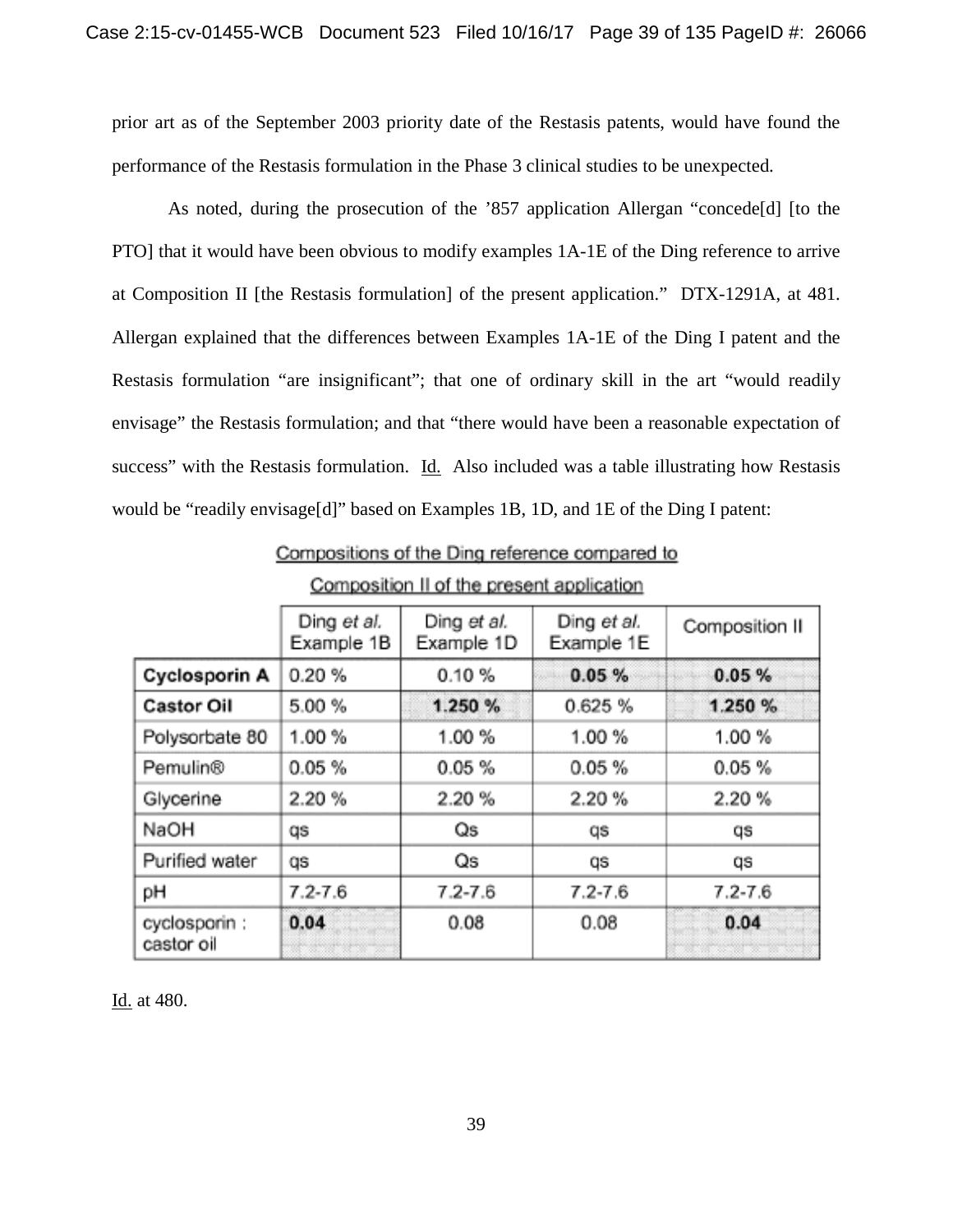More than four years later, while prosecuting what became the Restasis patents, Allergan withdrew its concession and argued that the applications claiming the Restasis formulation were patentable over the Ding I patent because they showed unexpected results for the Restasis formulation as compared to the ranges claimed in Ding I and the particular examples disclosed in the specification of Ding I. As evidentiary support for that position, Allergan submitted Dr. Schiffman's declaration to the examiner. In that declaration, PTX-2A, Dr. Schiffman stated that the Restasis formulation was "equally or more therapeutically effective" than the 0.1% cyclosporin/1.25% castor oil formulation set forth in Example 1D of Ding I, and that "[t]his result was surprising and completely unexpected." PTX-2A at 555 (emphasis in original); see also Dkt. No. 469, Trial Tr. 88. After reviewing Dr. Schiffman's declaration, the PTO issued the patents in suit. See, e.g., PTX-2C (notice of allowability for the '111 patent); Dkt. No. 469, Trial Tr. 90. Dr. Schiffman agreed that it would be fair to say that his declaration was instrumental in persuading the Patent Office to grant the applications. Dkt. No. 469, Trial Tr. 90.

The core inquiry on the issue of obviousness is whether the results obtained for the Restasis formulation would have been surprising to a person of skill in the art in light of what was known in the prior art as of September 15, 2003. As discussed in detail in the sections below, the Court finds (in part I.A.1.) that the 0.05% cyclosporin/1.25% castor oil formulation did not perform significantly better than other formulations known in 2003. The Court further finds (in parts I.A.2. and I.A.3.) that neither Dr. Schiffman's declaration to the PTO nor the FDA's Medical Review of the Restasis NDA provides persuasive evidence to the contrary. Finally, the Court finds (in part I.A.4.) that even if there was initial surprise regarding the performance of the Restasis formulation in the Phase 3 studies in 1999, intervening disclosures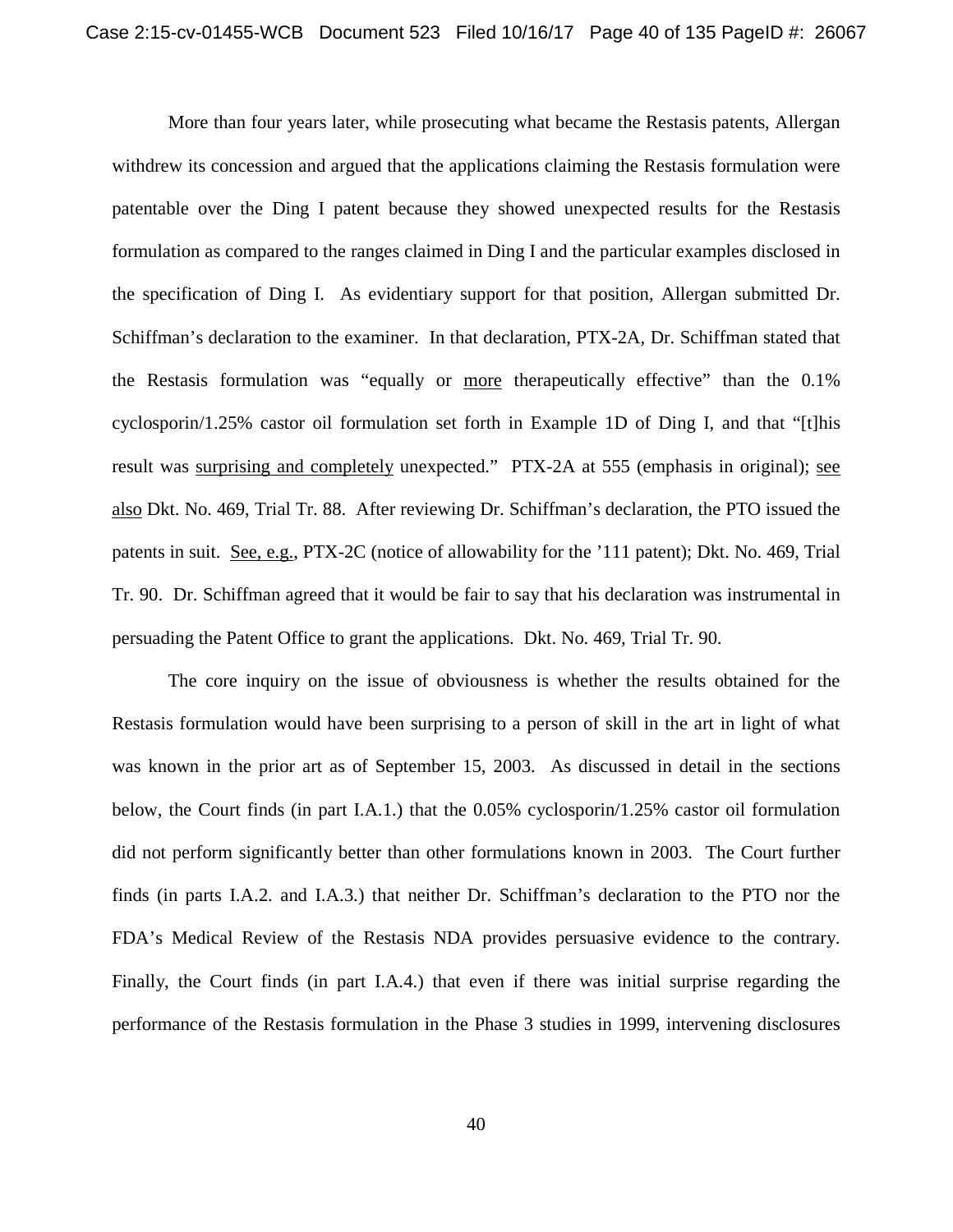in the art would have rendered that result unsurprising to a person of skill in the art by the 2003 priority date for the Restasis patents.

## **1. Restasis did not outperform known formulations**

Allergan contends that the results of the Phase 2 and Phase 3 studies show surprising efficacy for the Restasis formulation as compared to Examples 1D and 1E in Ding I. According to Allergan, the 0.1% cyclosporin/1.25% castor oil emulsion (Example 1D in Ding I) outperformed the 0.05% cyclosporin/0.625% castor oil emulsion (Example 1E in Ding I) in the Phase 2 trial. Allergan further asserts that in the Phase 3 trials it was surprising to discover that the 0.05% cyclosporin/1.25% castor oil emulsion (Restasis) outperformed the 0.1% cyclosporin/1.25% castor oil emulsion. The Court concludes that the evidence at trial does not support either of Allergan's conclusions about what was shown by the Phase 2 and Phase 3 study results.

## **a. Phase 2: the 0.05% cyclosporin/0.625% castor oil formulation performed similarly to 0.1% cyclosporin/1.25% castor oil formulation**

Allergan contends that the Stevenson paper, which published the results from the Phase 2 study, shows that the 0.1% cyclosporin formulation outperformed the 0.05% cyclosporin formulation. For support, Allergan points to Stevenson's Figure 1 (depicting the change from baseline in temporal rose bengal staining), Figure 2 (depicting the change from baseline with respect to superficial punctate keratitis or "SPK"), and Figure 5 (depicting the change from baseline in ocular surface disease index ("OSDI")). For those efficacy measures, the bar graphs in the figures show greater improvement for the 0.1% cyclosporin/1.25% castor oil formulation than for the 0.05% cyclosporin/0.625% castor oil formulation.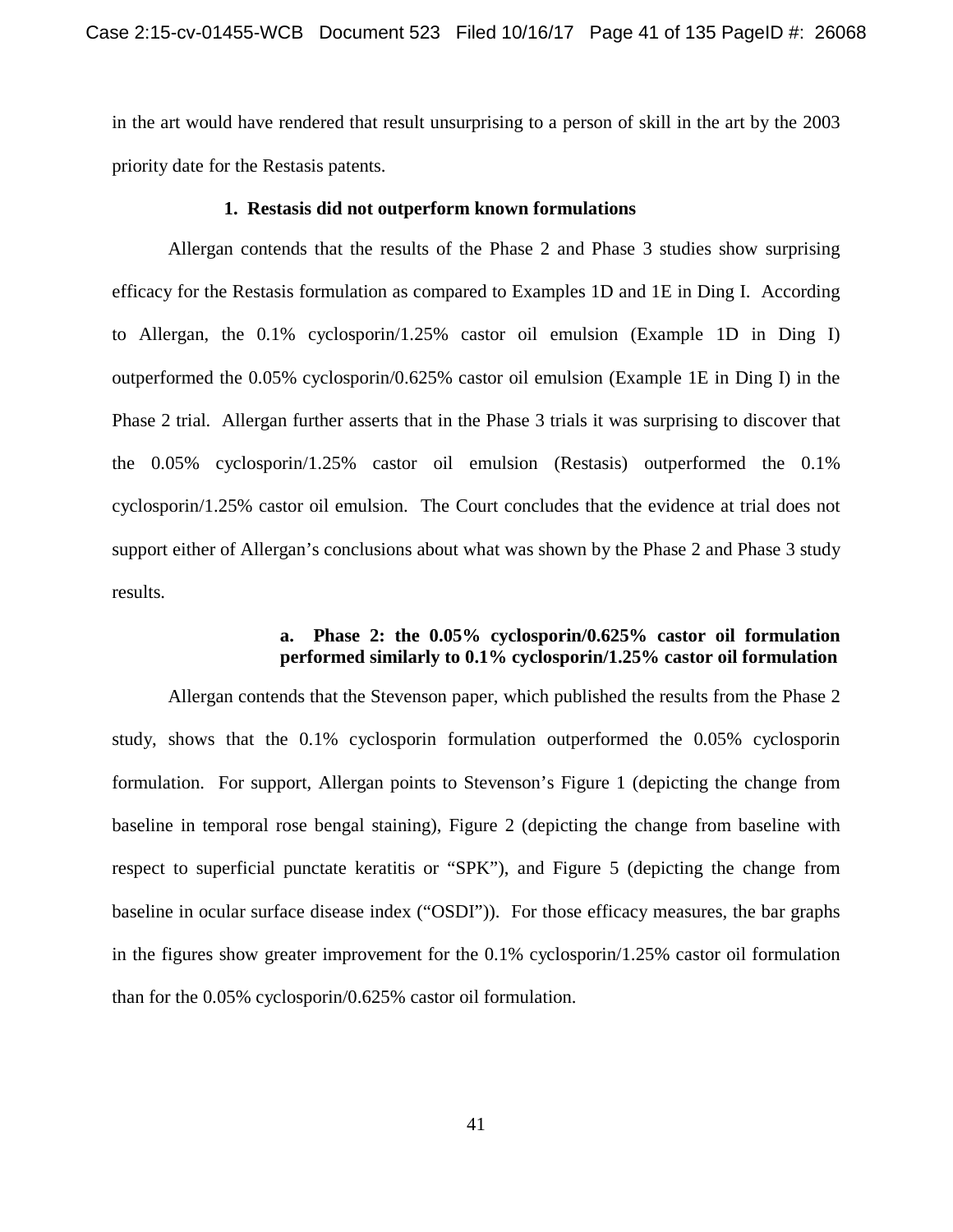Allergan, however, ignores Stevenson's Figure 3 (depicting the change from baseline with respect to sandy or gritty feeling) and Figure 4 (depicting the change from baseline with respect to ocular dryness), both of which show that the 0.05% cyclosporin/0.625% castor oil formulation did better than the 0.1% cyclosporin/1.25% castor oil formulation. The Stevenson paper concludes that the 0.1% cyclosporin formulation provided the most consistent improvement in objective and subjective endpoints, while the 0.05% formulation produced the most consistent improvements in patient symptoms. DTX-1018, at 971, 973-74. In sum, according to Stevenson, both the 0.05% and 0.1% cyclosporin formulations did well on different efficacy measures, from which Stevenson concluded that both formulations warranted further study. Id. at 967, 974 ("Cyclosporin A 0.05% and 0.1% were deemed the most appropriate formulations for future clinical studies because no additional benefits were observed with the higher concentrations.").

Stevenson also reported that "[t]here was no clear dose-response relationship" shown in the Phase 2 study between the tested cyclosporin formulations, i.e., the increase in cyclosporin did not result in an increase in clinical efficacy. DTX-1018, at 967; see also id. at 973. In a typical dose-response relationship, an increase in the dose of the active ingredient results in an increase in the therapeutic effect of the drug. Dkt. No. 474, Trial Tr. 141. Therapeutic efficacy may continue to increase until it reaches a plateau, at which point further increases in the amount of the active ingredient no longer result in an increase in therapeutic effect. See Dkt. No. 473, Trial Tr. 66; Dkt. No. 474, Trial Tr. 141-42. If there is no dose-response relationship between lower and higher amounts of a drug (such as after the efficacy plateau is reached), then there is no reason to use greater amounts of the drug in an effort to achieve greater therapeutic efficacy. Thus, there would be no motivation to move from a 0.05% cyclosporin formulation to a 0.1%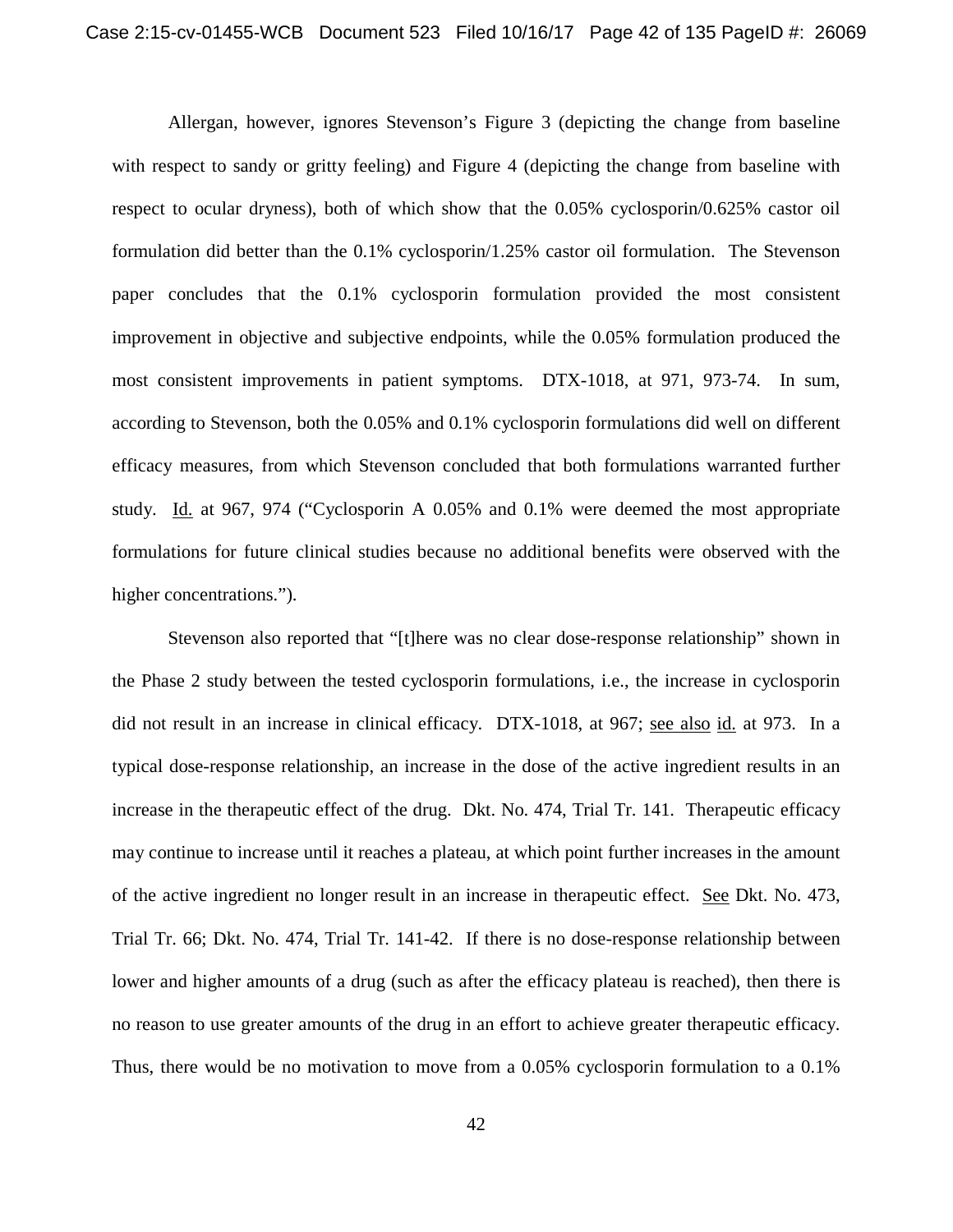cyclosporin formulation if the higher concentration provided no greater therapeutic effect. Dkt. No. 473, Trial Tr. 66, 148-49; Dkt. No. 474, Trial Tr. 141-42. Because Stevenson noted the lack of a dose-response relationship between the tested formulations, a person of ordinary skill would not understand Stevenson's paper to suggest using the 0.1% cyclosporin formulation over the 0.05% cyclosporin formulation. See Dkt. No. 473, Trial Tr. 66.

Allergan argues that, contrary to what was reported in the Stevenson paper, the Phase 2 study showed a dose-response effect between the 0.05% and 0.1% cyclosporin formulations. Allergan's clinical expert, Dr. Henry Perry, testified that he interpreted the data in Stevenson to show that there was a dose-response effect between the 0.05% and 0.1% cyclosporin concentrations, and that the dose-response effect disappeared only at higher cyclosporin concentrations, such as in the 0.2% and 0.4% cyclosporin formulations tested in Stevenson. See Dkt. No. 474, Trial Tr. 142-44; Dkt. No. 475, Trial Tr. 90-92.

The Court does not credit Dr. Perry's testimony on that point. It is contrary to Stevenson, which is a paper sponsored by Allergan and co-authored by Dr. Brenda Reis, the Allergan team leader on the cyclosporin project. Stevenson stated, three times, that there was no clear doseresponse effect among any of the tested cyclosporin formulations. DTX-1018, at 967, 973, 974. In addition, Allergan's present position as to the dose response is based on two measurements temporal rose bengal staining and superficial punctate keratitis—on which the 0.1% cyclosporin formulation performed better than the 0.05% cyclosporin formulation. But Allergan's analysis ignores the measurements on which the 0.05% formulation outperformed the 0.1% formulation. Stevenson reported that, among the four tested concentrations, the 0.05% and 0.1% formulations did best on different efficacy measures, not that 0.1% did better than 0.05% globally. Id. at 967, 973-74.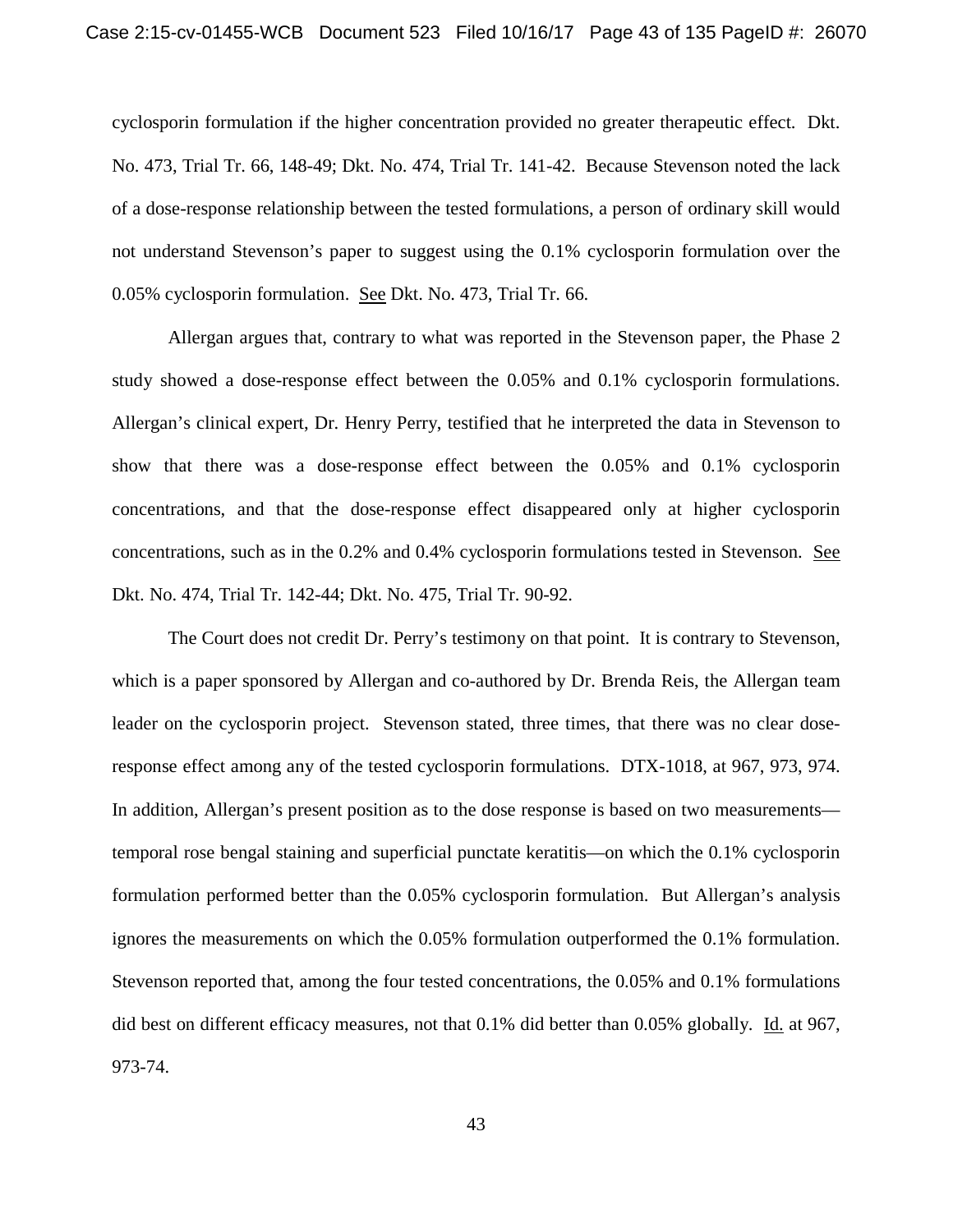Previous statements by Allergan also contradict its present contention (and Dr. Perry's testimony) that the Phase 2 study showed a dose-response effect between the 0.05% and 0.1% cyclosporin formulations. In a contemporaneous 1999 report on the Phase 3 trials, submitted as part of the Restasis NDA, Allergan stated that the Phase 3 results "did not indicate a clear doseresponse for cyclosporine." DTX-1219, at 96. The lack of any dose-response effect between the 0.05% and 0.1% formulations in the Phase 3 trials was "not surprising," the report stated, "because the results of the Phase 2 study suggested that the 0.05% and 0.1% cyclosporin are on the plateau of the therapeutic response curve." Id.; accord Dkt. No. 470, Trial Tr. 110-11. When that report was written in 1999, Allergan had interpreted both the Phase 2 and Phase 3 data as showing no dose response between the 0.05% and 0.1% cyclosporin formulations tested in those sets of studies. In addition, the Sall paper, which analyzed the Phase 3 studies and was sponsored by Allergan, reached the same conclusion as the Stevenson paper and Allergan's 1999 report, stating that "[t]here was no dose-response effect" between the 0.05% and 0.1% cyclosporin formulations. DTX-1017A, at  $631.<sup>13</sup>$ 

 $13$  In an effort to support its theory that there was a dose response between the 0.05% and 0.1% cyclosporin formulations, Allergan points to a passage in the Ding I patent that discusses an experiment in which Examples 1A through 1D were "tested for ocular bioavailability in rabbits; and the therapeutic level of cyclosporin was found in the tissues of interest after dosage." Ding I patent, col. 5, ll. 18-22. At trial, Dr. Perry testified that the omission of Example 1E (the 0.05% cyclosporin formulation) from that experiment suggests that the Ding I inventors believed that the 0.05% cyclosporin formulation had no appreciable therapeutic effect. Dkt. No. 475, Trial Tr. 84 (stating that the failure to test Example 1E suggests that the inventors of Ding I "thought that the other levels were more promising and that the lowest level [0.05% cyclosporin] was too low"). The Court rejects that inference from the failure to test Example 1E, for two reasons. First, the Court credits the testimony of the defendants' clinical expert, Dr. Andrew Calman, (a) that there are many possible reasons that Ding I did not mention Example 1E, and (b) that a person of skill would reasonably infer that the 0.05% cyclosporin formulation would demonstrate at least some efficacy because 0.05% is included in the claimed range in the Ding I patent. Dkt. No. 473, Trial Tr. 100-01. Second, during the prosecution of the earlier abandoned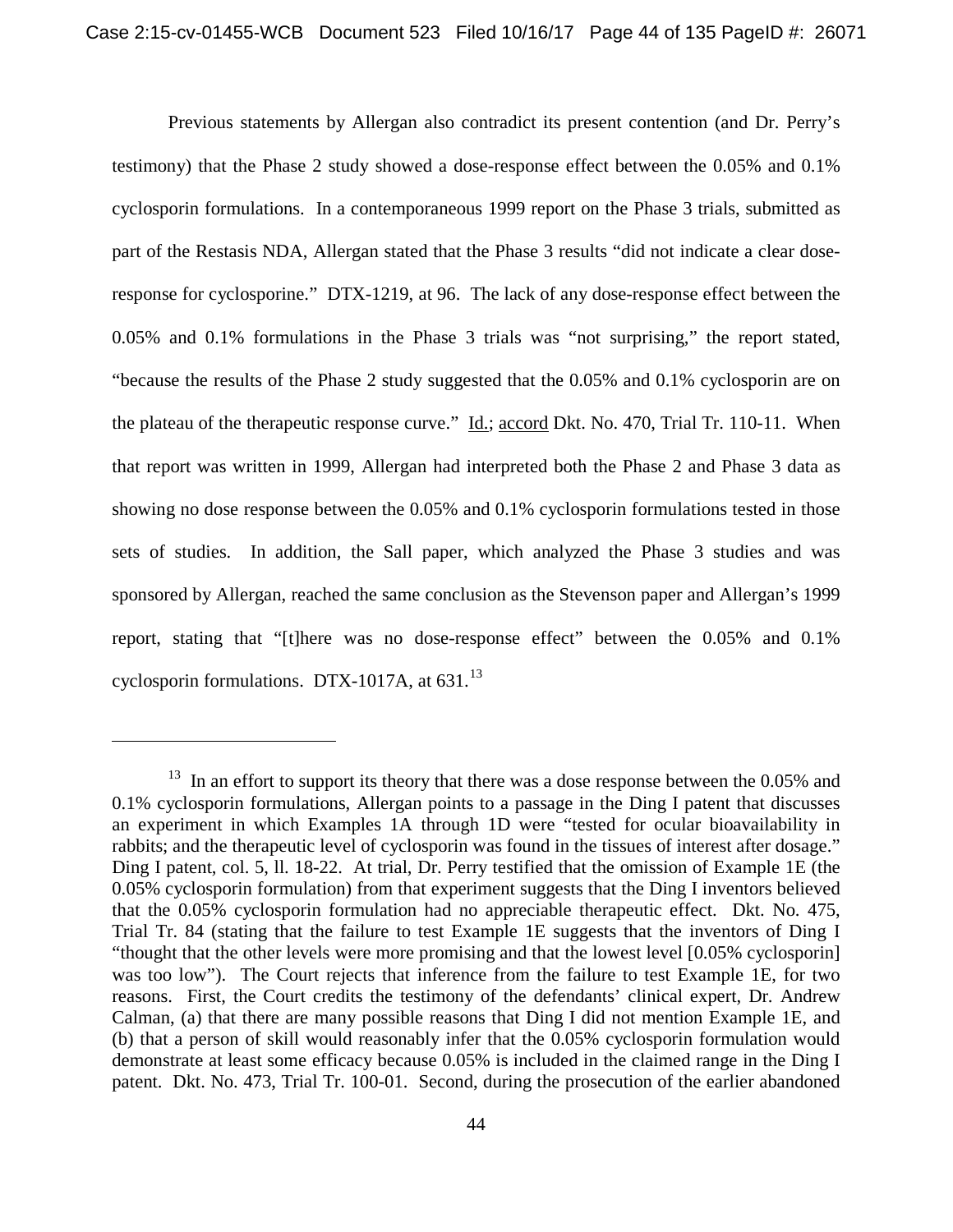Beyond noting the absence of a dose-response effect between the 0.05% and 0.1% cyclosporin formulations, the Sall paper summarized the results of the Phase 2 clinical trial as "demonstrat[ing] that such CsA treatment was safe and resulted in significant improvements in the signs and symptoms of the disease." DTX-1017A, at 631, 632. Sall explained that "[t]he objective of the [Phase 3] studies described here was to compare the efficacy and safety of twice daily [cyclosporin A], 0.05% and 0.1%, ophthalmic emulsions to vehicle in the treatment of moderate to severe dry eye disease." Id.

Thus, the Phase 2 study revealed that the emulsion formulations all generally worked and were safe. See DTX-1018, at 967 (Stevenson concluded that all "[c]yclosporin A ophthalmic emulsions, 0.05%, 0.1%, 0.2%, and 0.4%, were safe and well-tolerated, significantly improved the ocular signs and symptoms of moderate-to-severe dry eye disease, and decreased the effect of the disease on vision-related functioning."). It was the Phase 3 studies, not the Phase 2 study, that were intended to determine whether the approved drug should contain a 0.05% cyclosporin emulsion or a 0.1% cyclosporin emulsion. Allergan's flawed effort to convert the Phase 2 study into an assessment of the relative efficacy of the 0.05% and 0.1% cyclosporin formulations lies at the heart of the problem with its "unexpected results" analysis.

The Phase 2 study was small and was not designed to reveal statistically significant differences between the various tested formulations. Stevenson stated that "[b]ecause this [Phase 2 study] was the first clinical trial conducted with this new cyclosporin formulation, it was

<sup>&#</sup>x27;857 application to which the asserted patents claim priority, Allergan disclaimed precisely the same negative inference argument that was made by Dr. Perry at trial. DTX-1291A, at 481-82 (Allergan "concede[d]" that the Ding I patent does not indicate that Example 1E lacks therapeutic efficacy based on the absence of testing, as that argument "was based on an unfounded negative implication" and on "logic [that] elevates speculation above evidence, and permits one to draw any conclusion, no matter how incredible.").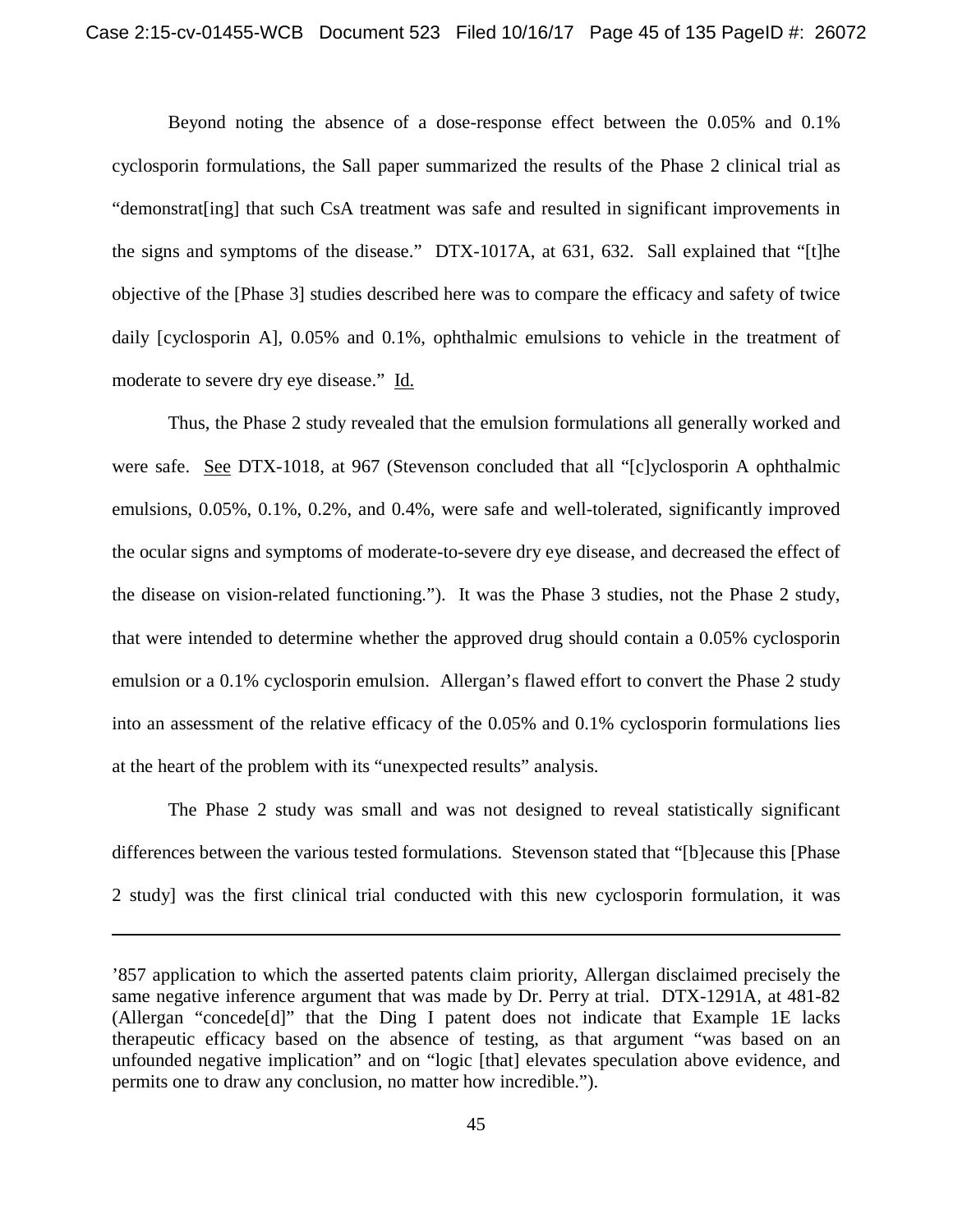designed to function as a pilot study for future investigations." DTX-1018, at 969. At trial, Dr. Schiffman explained that "Phase [2] is when you do begin to have an interest in evaluating safety and efficacy. Typically it is dose ranging. You use multiple doses to begin to see that you're getting some sort of treatment effect." Dkt. No. 469, Trial Tr. 32; see also DTX-1018, at 967 (the title of the Stevenson paper was "A Dose-Ranging, Randomized Trial"). The defendants' expert, Dr. Andrew Calman, agreed: "[J]ust to put [the Phase 2 study] in context, this is a dose ranging study with smaller treatment groups. So as I said, you can find some parameter where one's better and some parameter where the other is better, but that's why you do statistic[s]." Dkt. No. 473, at 126.

The small size of the Phase 2 study makes it difficult to draw reliable conclusions about the relative efficacy of different formulations. From the approximately 160 patients who were initially enrolled in the Phase 2 study, Allergan identified a subpopulation for that study represented by approximately 90 patients with particular characteristics of interest (moderate-tosevere dry eye), of which 88 completed the study. Allergan decided to target that population group for further investigation of its cyclosporin emulsions in the Phase 3 studies. See DTX-1018, at 969-70 & tbl. 1; Dkt. No. 476, Trial Tr. 44-45. It is the smaller subgroup of 88 patients in the Phase 2 study that provided the relevant data upon which Allergan bases its argument of unexpected results.

Those 88 patients were divided into five groups—four of the groups were given different concentrations of the cyclosporin formulation, and one group was given just the castor-oil-only vehicle. Thus, the comparisons between the patients given the 0.05% cyclosporin formulation and those given the 0.1% cyclosporin formulation were done on two very small groups of only 17 and 18 patients, respectively. DTX-1018, at 970, tbl.1.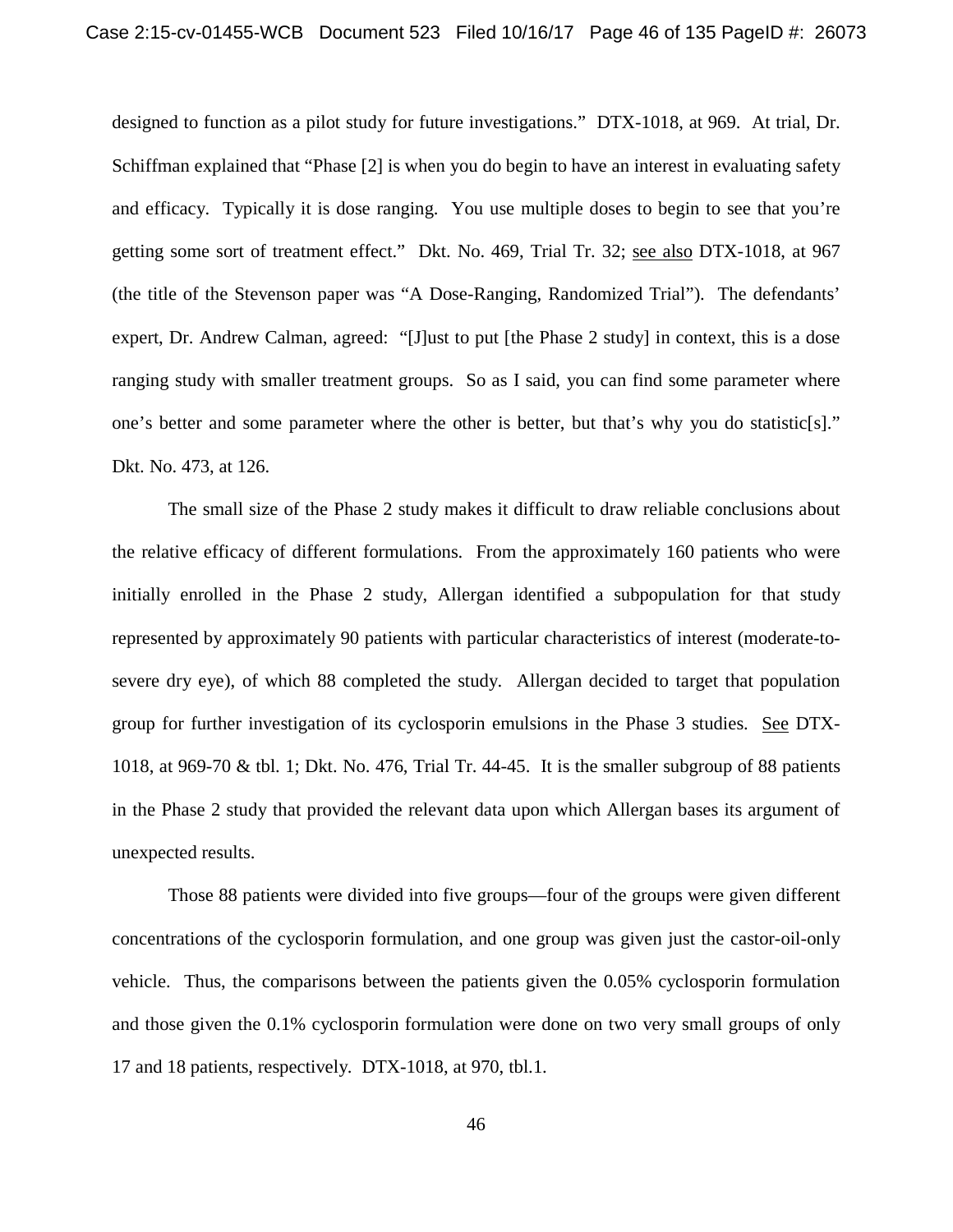The defendants' statistics expert, Dr. Daniel Bloch, examined the results of the small Phase 2 study. He looked in particular at the Schirmer tear test scores and corneal staining data. According to Dr. Schiffman's declaration, which Allergan submitted to the PTO to show the "unexpected results" achieved in the testing of the Restasis formulation, those were the endpoints of interest in Phase 2. See PTX-2A, at 553-67 (¶ 7 & Ex. B). Given the small size of the study and the even smaller size of the subgroup of interest, Dr. Bloch determined that there were no statistically significant differences in efficacy between the 0.05% and 0.1% cyclosporin formulations at the end of the treatment period in Phase 2 for either the Schirmer scores or the corneal staining data. See Dkt. No. 476, Trial Tr. 51-53.

As explained by Dr. Bloch, a pair-wise (i.e., head-to-head) comparison between the mean values of two groups of data can be used to derive a p-value, which indicates whether any differences in the two groups of data are statistically significant, rather than simply being the product of random chance. For example, one could compare (a) the mean improvement in Schirmer scores over a three-month period for patients treated with the 0.05% cyclosporin formulation to (b) the mean improvement in Schirmer scores over a three-month period for patients treated with the 0.1% cyclosporin formulation. A pair-wise comparison of those two means could be used to derive a p-value indicating whether there was a real difference between the average improvement in Schirmer scores for the 0.05% cyclosporin formulation and the average improvement in Schirmer scores for the 0.1% cyclosporin formulation. A small p-value, such as  $p = 0.05$ , would indicate that the observed difference between those averages is meaningful, in that the difference is the result of random chance only 5% of the time. A large pvalue, such as  $p = 0.30$ , would mean that the observed difference is the result of random chance 30% of the time.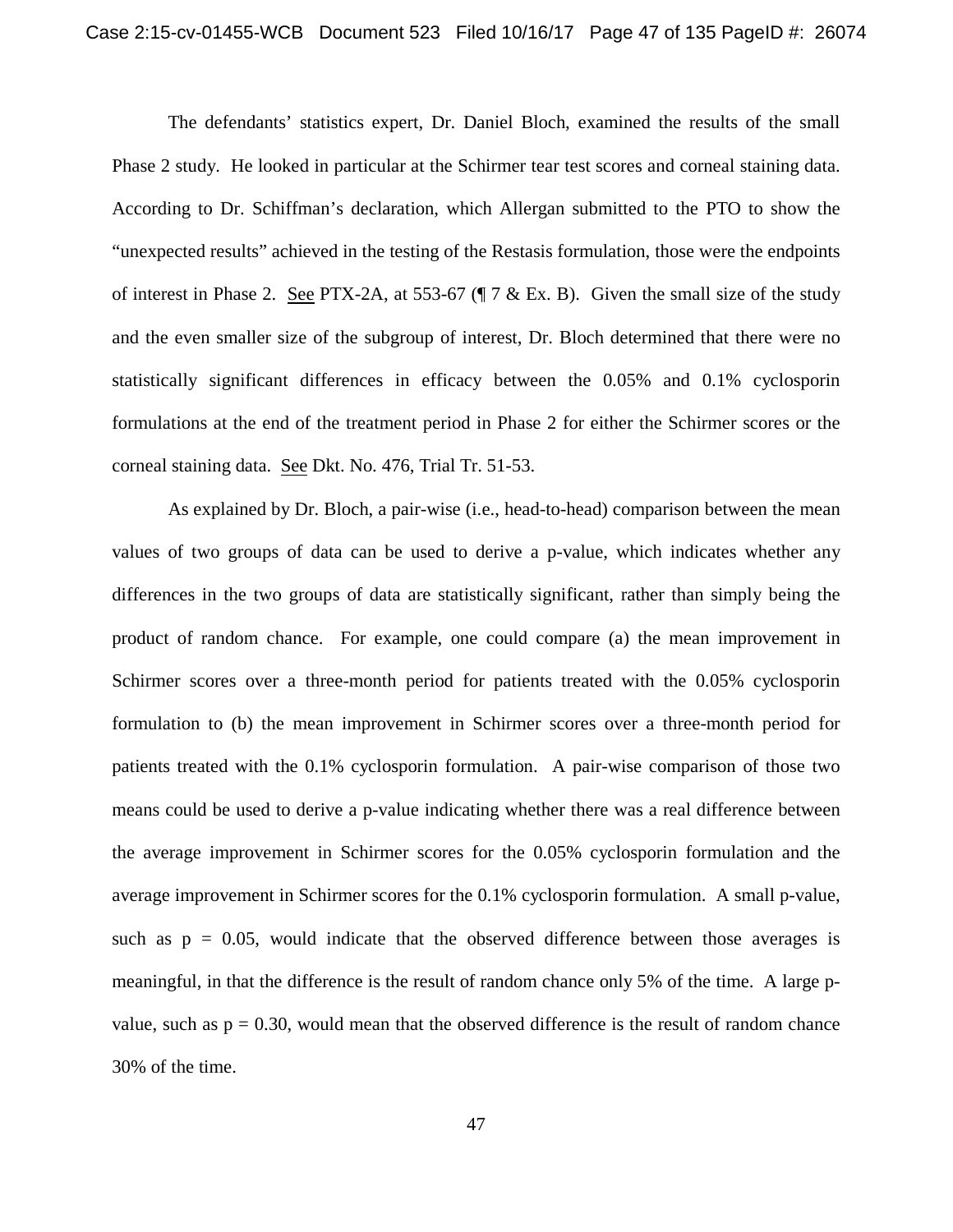In designing clinical trials for drugs, persons of skill often look for a 95% confidence level, which corresponds to a p-value less than or equal to 0.05, before drawing conclusions about data-based comparisons. In statistical parlance, a p-value less than or equal to 0.05 is regarded as "statistically significant." See, e.g., DTX-1018, at 969 ("A two-sided test with  $P =$ 0.05 was considered statistically significant for all main effects."); DTX-1017A, at 634 ("Specifically, a pair wise comparison between either cyclosporine group and vehicle group[] is considered statistically significant if and only if, [among other things,] . . . the pair wise comparison between cyclosporine and vehicle is significant at the 0.05 level.").

Dr. Bloch pointed to the portion of Allergan's NDA submission that contains pair-wise comparisons of the 0.05% and 0.1% cyclosporin formulations in Phase 2 for Schirmer scores and corneal staining at week 12 (the end of the treatment period). The pair-wise comparison of those two formulations for Schirmer tear test scores at week 12 corresponded to an extremely high pvalue of 0.834, i.e., it was not remotely close to showing a statistically significant difference between the two. Dkt. No. 476, Trial Tr. 52; PTX-16D, at AGN RES0012942 (Table 14a).<sup>14</sup>

<sup>&</sup>lt;sup>14</sup> The parties have not clarified whether Allergan performed pair-wise comparisons of categorized Schirmer scores, as distinguished from raw Schirmer scores, for those two formulations in Phase 2. Although Allergan's NDA contains separate tables for each endpoint, the table of pair-wise comparisons for the raw Schirmer scores appears to be an exact copy of the table for the categorized Schirmer scores. Compare PTX-16D, at AGN\_RES0012942 (Table 14a: Schirmer Tear Values Pairwise Comparisons) with id. at AGN\_RES0012945 (Table 16a: Categorized Schirmer Tear Values Pairwise Comparisons); see also id. at AGN\_RES0012941 (reporting p-values and among-group p-values for Schirmer tear values); id. at AGN\_RES0012944 (reporting same p-values and among-group p-values for categorized Schirmer tear values even though the data is different). As it appears that the parties, as well as Stevenson, treated the pair-wise comparisons as calculated based on the raw Schirmer data, not the categorized Schirmer data, see Dkt. No. 469, Trial Tr. 73-74; Dkt. No. 476, Trial Tr. 114-15; DTX-1018, at 971, the Court will assume the same. But the Court notes that the analysis of unexpected results would not change if those pair-wise comparisons were in fact calculated based on the categorized Schirmer data.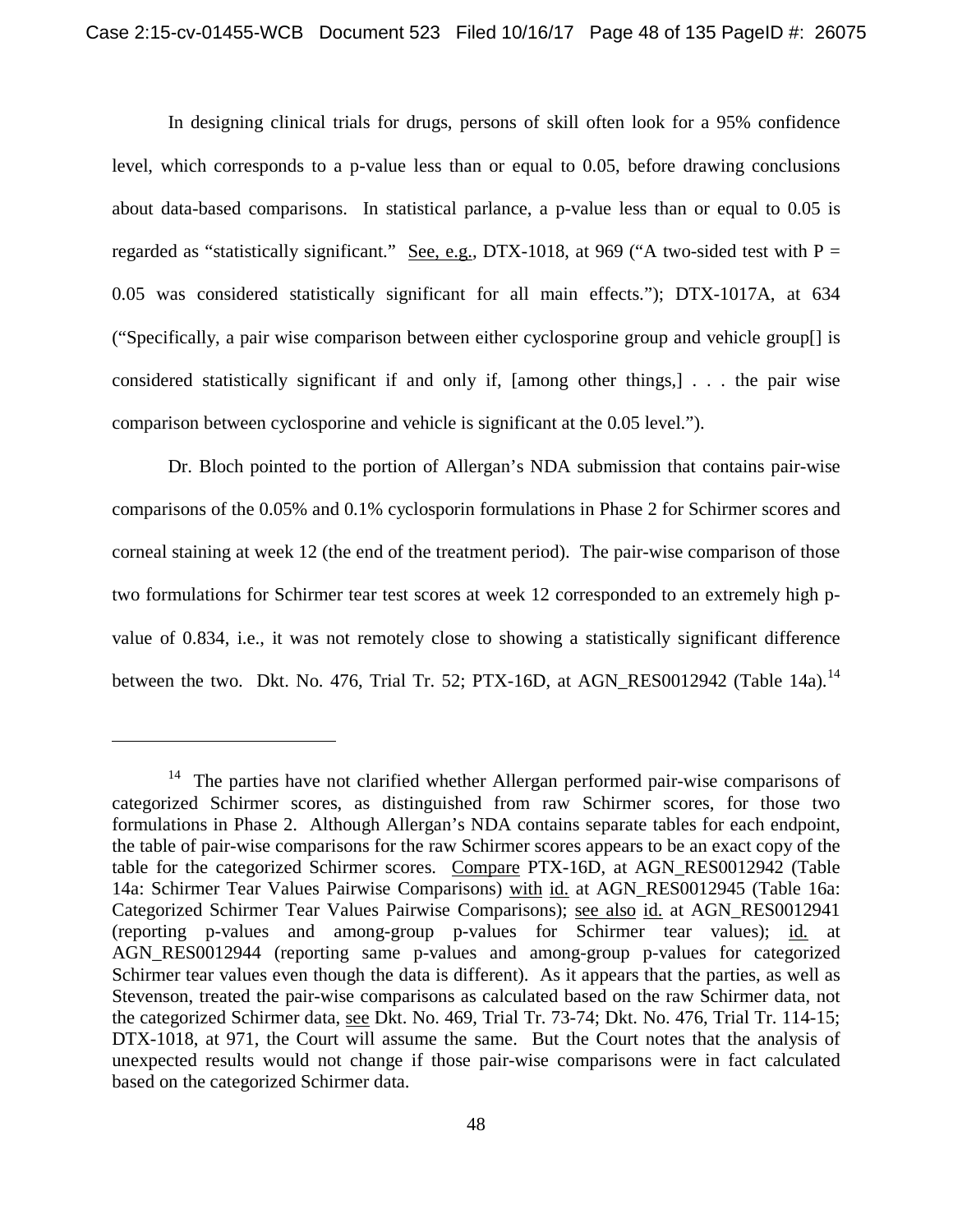The pair-wise comparison of those two formulations for corneal staining data at week 12 revealed a p-value of 0.112, a lower value, but still more than two times higher than would permit a finding of statistical significance. Dkt. No. 476, Trial Tr. 51 (citing DTX-1191, at 248).15

According to Allergan, the Court should not ignore study results simply because the pvalue was above 0.05. The Court agrees, up to a point. If a person of skill assigns meaning to results when the p-value is 0.0499, the Court sees no reason why that person of skill would suddenly assign no meaning to those same results if the p-value were 0.0501. With such close pvalues, the odds that the observed results are the product of random chance are essentially the same. Thus, in considering what a person of skill would expect, the Court will not draw a rigid, artificial line at a p-value of 0.05: Results accompanied by a p-value of slightly more than 0.05 would also be likely to inform the reasonable expectations of one of skill in the art.<sup>16</sup>

l

 $15$  The p-values for pair-wise comparisons of the two formulations' categorized Schirmer tear test scores without anesthesia at weeks 4 and 8 were both very high—0.651 (week 4) and 0.790 (week 8). PTX-16D, at AGN\_RES0012945 (Table 16a). For corneal staining, there was a statistically significant difference at week 8 (p-value of 0.049), but none at week 4 (p-value of 0.217). DTX-1191, at 248.

<sup>&</sup>lt;sup>16</sup> Allergan notes that Dr. Bloch, an expert in biostatistics, is not "a person of skill in the art" for purposes of this case. While that may be true, a person of skill in the art would be familiar with clinical trials and would understand and look to statistics to interpret clinical data. See Dkt. No. 492, at 20 (according to defendants: "A skilled artisan in the relevant field as of September 15, 2003, would have . . . the ability to understand the results and findings presented or published by others in the field."); Dkt. No. 494, at 56 (according to Allergan: "[A] person of ordinary skill in the art is a person . . . who also has assisted in developing ophthalmic pharmaceutical formulations or in designing or running clinical trials on such formulations."). Allergan (in Stevenson, Sall, and its NDA) as well as the FDA interpreted the results of Allergan's clinical trials by looking at statistical analyses and applying the concept of statistical significance. Dr. Bloch's testimony is therefore relevant to the interpretation of the results of Allergan's clinical trials.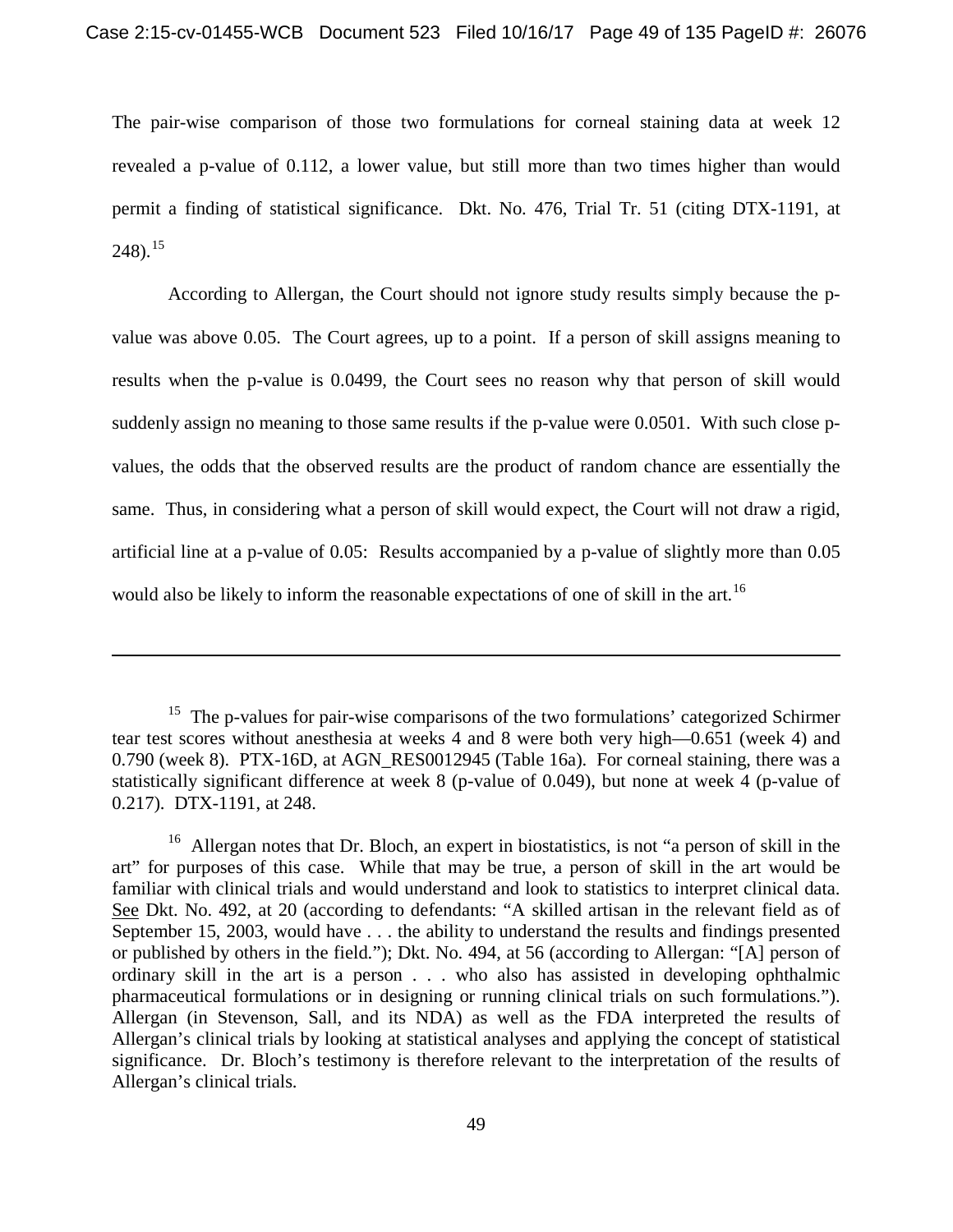Nonetheless, the Court rejects Allergan's contention that a person of skill would look at the Schirmer scores and corneal staining results in Phase 2 and conclude that the 0.1% cyclosporin formulation was more effective than the 0.05% cyclosporin formulation. For one thing, Allergan has not explained why those two endpoints, in particular, are important in determining effectiveness. Even if Schirmer scores and corneal staining were shown to be the two most relevant endpoints, the p-values of 0.834 and 0.112 reveal that the difference observed between the 0.1% and 0.05% formulations for the Schirmer scores may be the result of random chance more than 83% of the time, and on corneal staining, the result of random chance more than 11% of the time. Even for corneal staining, the p-value is more than twice as large as the value that clinicians usually regard as representing a real difference between two means.

Nor does Allergan find support in the rest of the data for its position that the 0.1% formulation outperformed the 0.05% formulation in the Phase 2 study. The defendants' expert Dr. Calman reviewed the Phase 2 data in Stevenson, which reported results on 14 efficacy measures: rose bengal staining (temporal), rose bengal staining  $(nasal)<sup>17</sup>$  corneal staining (allowing the detection of SPK), Schirmer scores without anesthesia, tear film debris, tear breakup time, artificial tear use, OSDI score, stinging or burning, itching, sandy or gritty feeling,

<sup>&</sup>lt;sup>17</sup> "Rose bengal staining (temporal)" refers to the rose bengal staining test results for the part of the conjunctiva that is on the outer side of the eye, i.e., on the side closer to the temple. "Rose bengal staining (nasal)" refers to the rose bengal staining test results for the part of the conjunctiva that is on the inner side of the eye, i.e., on the side closer to the nose. Dkt. No. 473, Trial Tr. 75.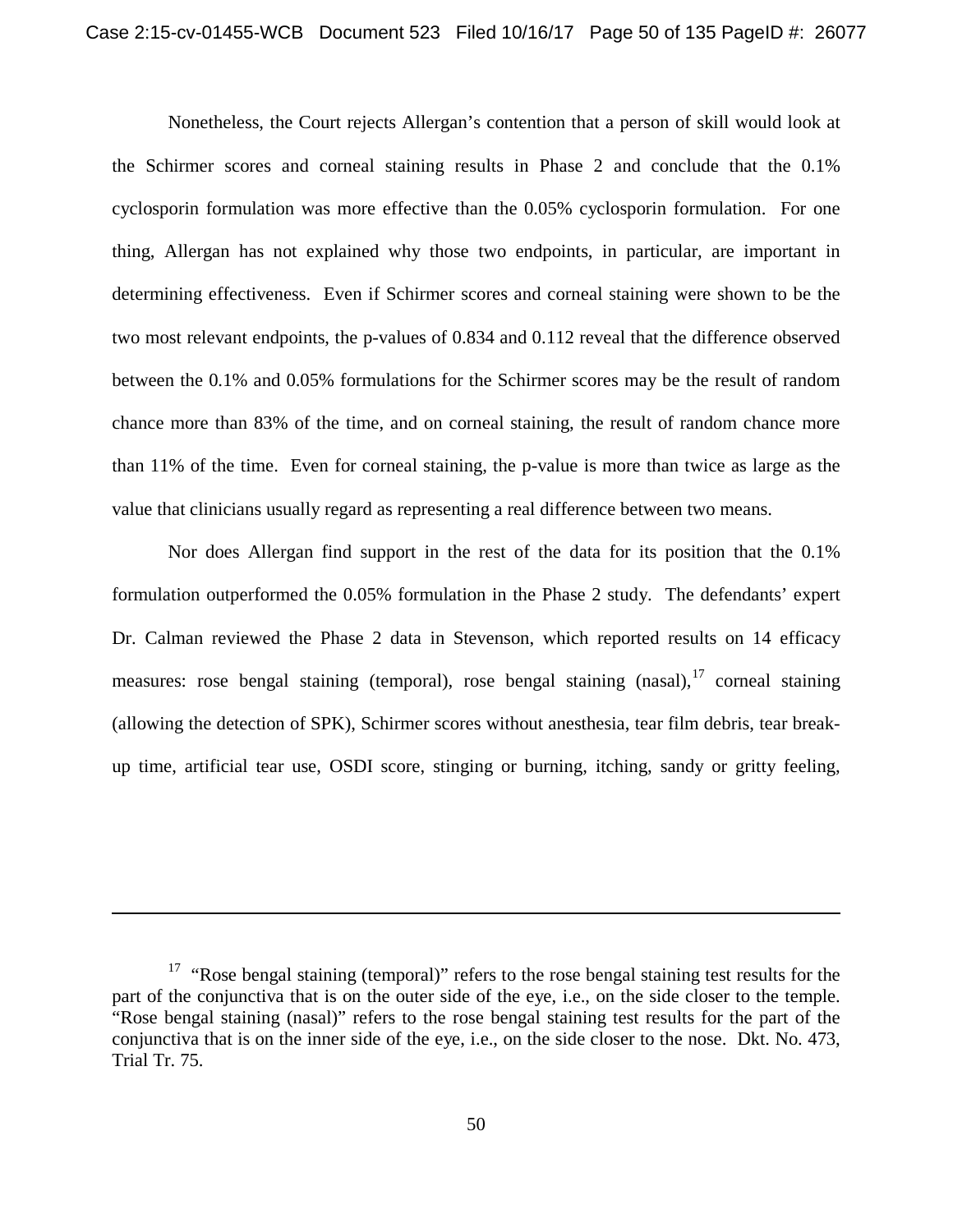dryness, light sensitivity, and pain. He looked at those results at all measured time points: week 4, week 8, week 12, post-treatment week 2, and post-treatment week 4.18

Based on his analysis, Dr. Calman determined that the differences between the 0.05% and 0.1% formulations were statistically significant for only 2 of the 58 measured categories. First, he determined that there was a statistically significant difference favoring the 0.1% formulation over the 0.05% formulation in the OSDI score, but only at week 12. Second, he determined that there was a statistically significant difference favoring the 0.1% formulation over the 0.05% formulation in the temporal rose bengal conjunctival staining, but only at post-treatment week 2. See Dkt. No. 473, Trial Tr. 72. The Court does not find that those two individual points of statistical significance, out of all of the tested categories and time points, are sufficient to demonstrate a real difference in effectiveness between the 0.05% and 0.1% cyclosporin formulations. Significantly, during the prosecution of the Restasis patents, Allergan did not rely on either of those two categories as proof of unexpected results.<sup>19</sup>

Dr. Calman noted that his summary did not account for a few missing data points, because Stevenson did not report results (i) for tear film debris at week 4 and post-treatment weeks 2 and 4, (ii) for tear break-up time at weeks 4 and 8 and post-treatment weeks 2 and 4, (iii) for artificial tear use at weeks 4 and 8, and (iv) for OSDI at weeks 4 and 8 and post-treatment week 2. For some of those results missing from Stevenson, such as OSDI at weeks 4 and 8 and post-treatment week 2, it appears that Allergan did not collect that data in Phase 2. See PTX-16D, at AGN\_RES0013005. In any event, Allergan did not rebut Dr. Calman's summary of the Phase 2 results.

 $19$  Before the PTO, as well as during trial before this Court, Allergan relied heavily on the Schirmer scores and corneal staining data but did not make much of the subjective OSDI measurement in the Phase 2 study. In its proposed Findings of Fact and Conclusions of Law, however, Allergan claims that OSDI is entitled to more weight "'because it covers a much broader understanding of what th[e] patient is feeling' and actually overlaps many of the subjective symptoms such as gritty feeling and ocular dryness." Dkt. No. 494, at 20 (quoting Dr. Perry's testimony at Dkt. No. 475, Trial Tr. 94); see also id. at 10. That single point of statistical significance, at one time point, does not demonstrate the superiority of the 0.1% cyclosporin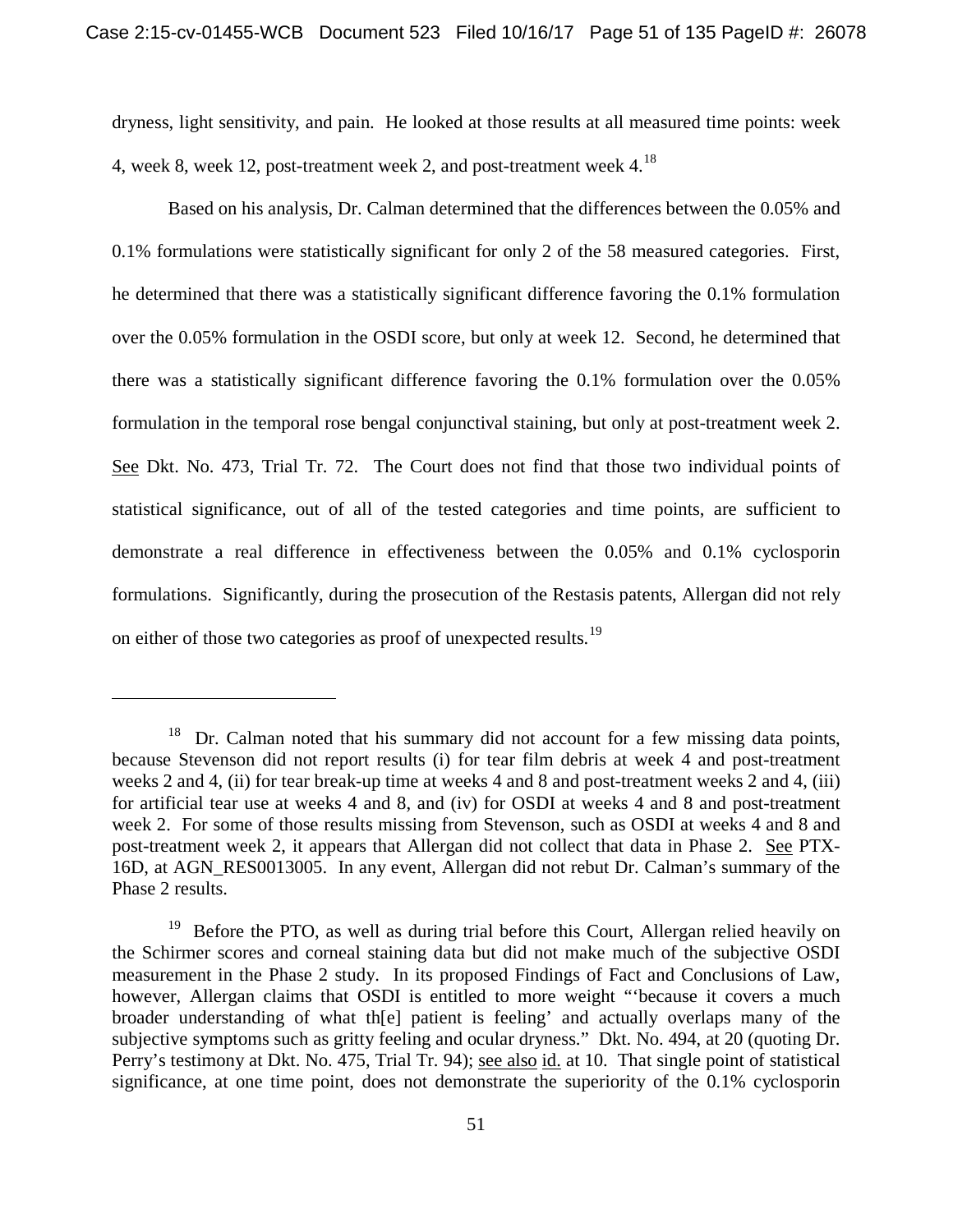Allergan highlights various data points to show how well the 0.1% formulation performed relative to baseline in the Phase 2 study. Those observations, however, are not directly pertinent to the question whether the 0.1% formulation did better than the 0.05% formulation. And the evidence shows that it did not. For example, for the change on temporal rose bengal staining scores, the 0.1% formulation demonstrated a statistically significant improvement over baseline, whereas the same could not necessarily be said of a comparison of other formulations to baseline. See DTX-1018, at 970 & Fig. 1. But on a second set of endpoints, including ocular dryness and sandy or gritty feeling, the 0.05% formulation performed significantly better than baseline at most time points, while the 0.1% formulation did not. See id. at 971 & Figs. 3 and 4.

On a third set of efficacy measures, including corneal staining, all tested formulations, including the castor-oil-only vehicle, showed an improvement over baseline. For example, the improvement in corneal staining was statistically significant for all formulations at all time points, except for the 0.05% formulation at week 12 and post-treatment week 4. See PTX-16D, at AGN\_RES0012947; accord DTX-1018, at 971 & Fig. 2. And on a fourth set of efficacy measures, including Schirmer tear test scores, neither the 0.1% nor the 0.05% cyclosporin formulations showed a statistically significant improvement over baseline. See PTX-16D, at AGN\_RES0012941 (only the 0.4% cyclosporin formulation demonstrated statistically significant improvements over baseline—at week 4 and post-treatment week 4). The 0.1% formulation, however, approached statistical significance as compared to baseline for Schirmer tear test scores

l

formulation as compared to the 0.05% cyclosporin formulation, particularly in light of the other subjective measurements favoring the 0.05% formulation in Phase 2, see DTX-1018, at Figs. 3-4, and in light of Stevenson's conclusion that "cyclosporin A 0.05% gave the most consistent improvement in patient symptoms," id. at 967.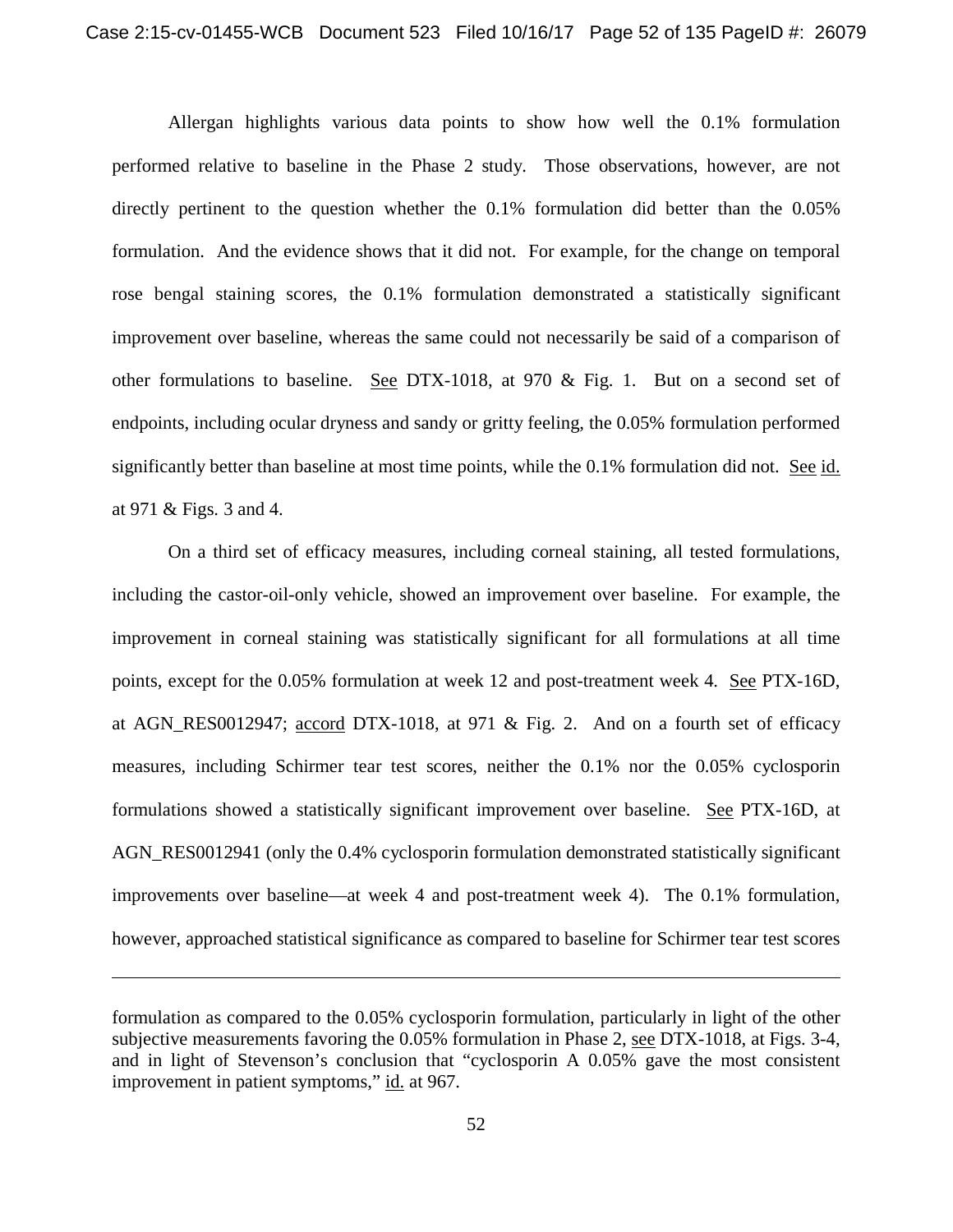at weeks 8 and 12 (p-values of 0.051 and 0.055). Id.; accord DTX-1018, at 970-71. And the 0.05% formulation, as compared to baseline for Schirmer tear test scores, had a relatively low pvalue at week 8. See PTX-16D, at AGN\_RES0012941 (p-value of 0.086). Notably, for corneal staining and Schirmer tear test scores, the tests that Allergan principally relied on for its claim of unexpected results, either both the 0.1% and 0.05% cyclosporin formulations demonstrated statistically significant improvements over baseline, or neither did.

Importantly, the results highlighted by Allergan are measured against the baseline; those results say nothing about whether the 0.1% formulation showed a statistically significant improvement as compared to the 0.05% cyclosporin formulation. See, e.g., PTX-16D, at AGN\_RES0012942 (for Schirmer tear test values at weeks 8 and 12, the pair-wise comparisons of the 0.05% and 0.1% cyclosporin formulations revealed extremely high p-values of 0.790 and 0.834). As previously noted in connection with Dr. Calman's testimony, the observed difference between the 0.1% and 0.05% cyclosporin formulations was statistically significant for only 2 of 58 data points.

The table below summarizes the meaningful differences of more than a dozen outcomes measured at the end of the treatment period (week 12) in the Phase 2 study for the preferred target subpopulation. Allergan points to some of the data in the first five columns showing, for example, that the 0.1% formulation demonstrated a statistically significant improvement over baseline in corneal staining, or that the 0.1% formulation demonstrated a statistically significant improvement as compared to the vehicle in temporal rose bengal conjunctival staining. But the relevant comparisons are those between the 0.05% and 0.1% formulations, which appear in the last column. The only statistically significant difference in that key category appears in one endpoint, the OSDI score, a subjective measurement upon which Allergan did not rely to support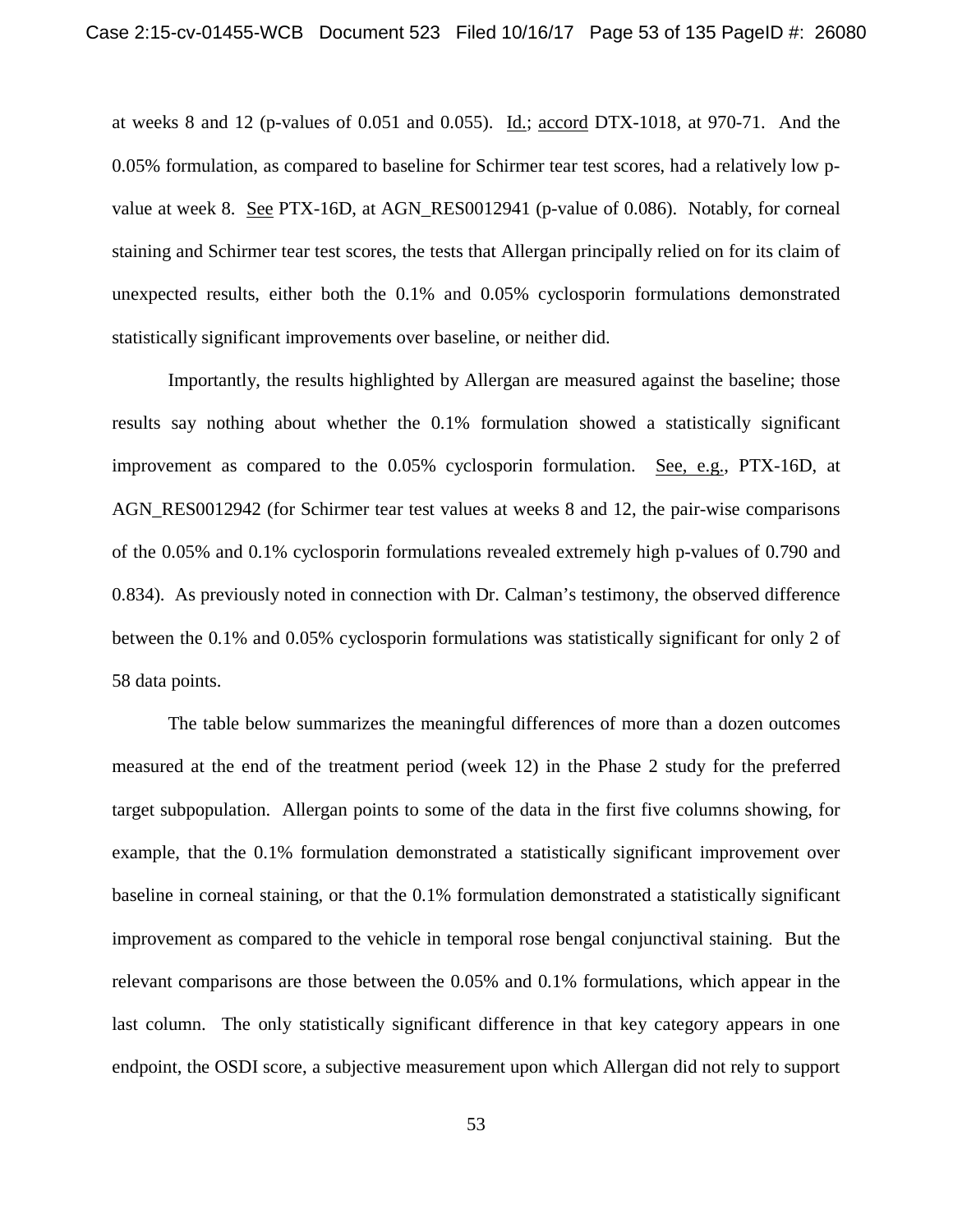its claim of unexpected results before the PTO. And for all 14 endpoints at the end of the treatment period, the p-value was less than 0.10 for only 2 of the 14—OSDI and blurred vision both of which favored the 0.1% cyclosporin formulation.<sup>20</sup> So even considering p-values up to twice the usual standard of 0.05, there was no substantial difference in performance between the two cyclosporin formulations.

| <b>Efficacy</b><br><b>Measure</b>                                   | <b>Vehicle</b><br>versus<br><b>Baseline</b> | 0.05%<br>versus<br><b>Baseline</b> | 0.1%<br>versus<br><b>Baseline</b>  | 0.05%<br>versus<br><b>Vehicle</b>  | 0.1%<br>versus<br><b>Vehicle</b>   | 0.05%<br>versus<br>0.1%         |
|---------------------------------------------------------------------|---------------------------------------------|------------------------------------|------------------------------------|------------------------------------|------------------------------------|---------------------------------|
| <b>Schirmer</b><br>(without<br>anesthesia)                          | N <sub>o</sub><br>$(p = 0.234)$             | N <sub>o</sub><br>$(p =$<br>0.156) | N <sub>o</sub><br>$(p =$<br>0.055) | N <sub>o</sub><br>$(p =$<br>0.804) | N <sub>0</sub><br>$(p =$<br>0.640) | N <sub>o</sub><br>$(p = 0.834)$ |
| <b>Corneal</b><br><b>Staining (SPK)</b>                             | Yes<br>$(p = 0.041)$                        | N <sub>0</sub><br>$(p =$<br>0.131) | Yes<br>(p <<br>0.001)              | N <sub>o</sub><br>$(p =$<br>0.460) | N <sub>0</sub><br>$(p =$<br>0.327) | N <sub>o</sub><br>$(p = 0.112)$ |
| <b>Tear Film</b><br><b>Debris</b>                                   | N <sub>0</sub><br>$(p = 0.129)$             | N <sub>0</sub><br>$(p =$<br>0.063) | Yes<br>$(p =$<br>0.031)            | N <sub>o</sub><br>$(p =$<br>0.757) | N <sub>0</sub><br>$(p =$<br>0.534) | N <sub>o</sub><br>$(p = 0.714)$ |
| <b>Rose Bengal</b><br>Conjunctival<br><b>Staining</b><br>(Nasal)    | Yes<br>$(p = 0.025)$                        | Yes<br>(p < 0.01)                  | Yes<br>(p < 0.01)                  | N <sub>o</sub><br>$(p =$<br>0.245) | N <sub>0</sub><br>$(p =$<br>0.203) | N <sub>o</sub><br>$(p = 0.649)$ |
| <b>Rose Bengal</b><br>Conjunctival<br><b>Staining</b><br>(Temporal) | Yes<br>$(p = 0.047)$                        | N <sub>0</sub><br>$(p =$<br>0.398) | Yes<br>(p <<br>0.001)              | No<br>$(p =$<br>0.901)             | Yes<br>$(p =$<br>0.046)            | N <sub>o</sub><br>$(p = 0.113)$ |
| <b>Dryness</b>                                                      | N <sub>o</sub>                              | N <sub>o</sub>                     | N <sub>o</sub>                     | N <sub>o</sub>                     | N <sub>o</sub>                     | N <sub>o</sub>                  |

 $20$  Although this table was created by the Court, the entries in the table were collected or derived from the following evidence admitted at trial: PTX-16D, at AGN\_RES0012941-42, AGN RES0012947, AGN RES0012949, AGN RES0012984, AGN\_RES0012949, AGN\_RES0012952-55, AGN\_RES0012984, AGN\_RES0012994-13001, AGN\_RES0013005-06, AGN\_RES0013012; and DTX-1191, at 248, 250, 267, 275-78. P-values less than or equal to 0.05 ("statistically significant") are shaded gray.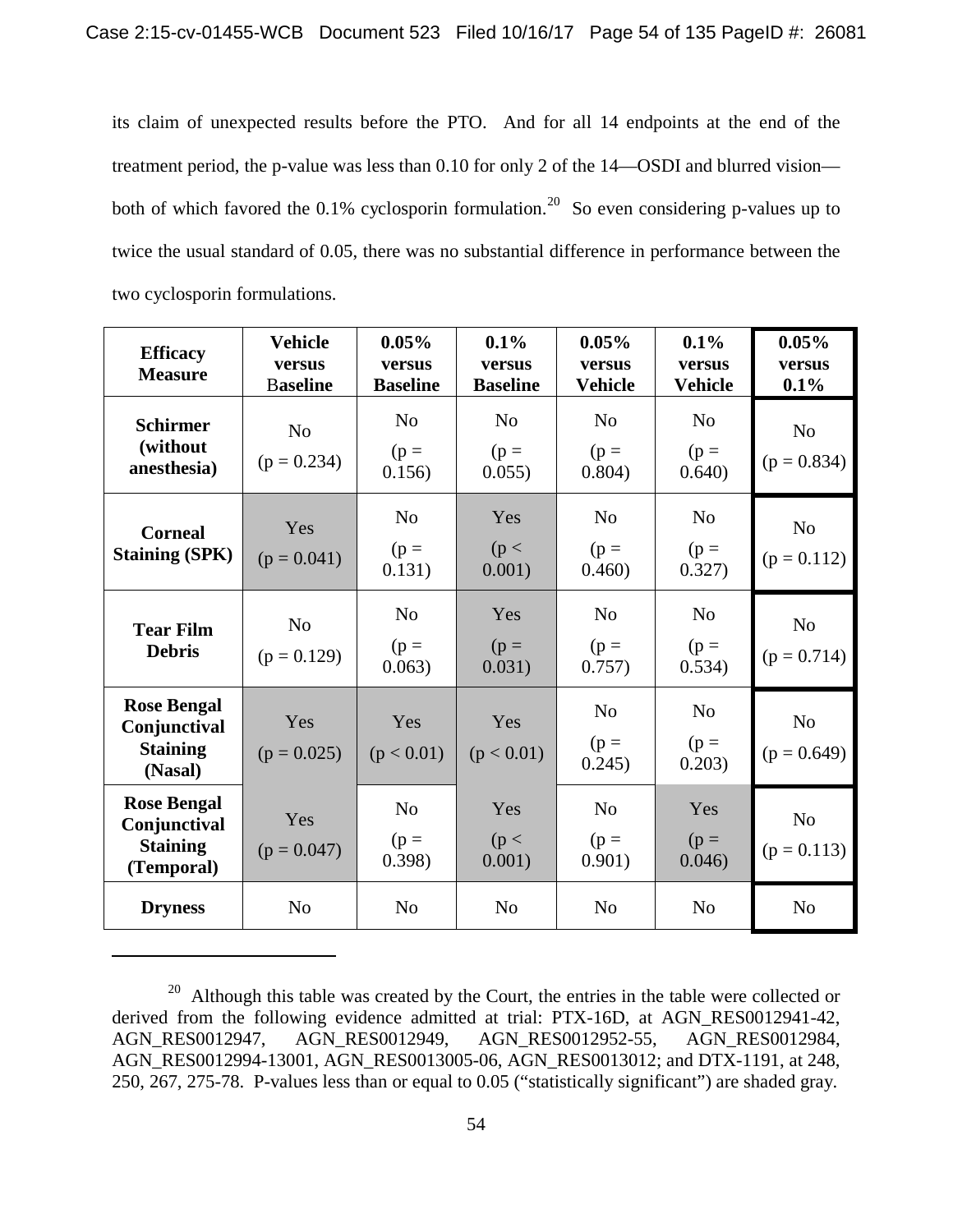|                                      | $(p = 0.438)$                   | $(p =$<br>0.125)                   | $(p =$<br>0.250)                   | $(p =$<br>0.550)                   | $(p =$<br>0.866                    | $(p = 0.654)$                   |
|--------------------------------------|---------------------------------|------------------------------------|------------------------------------|------------------------------------|------------------------------------|---------------------------------|
| Sandy / Gritty<br>Feeling            | N <sub>o</sub><br>$(p = 0.125)$ | Yes<br>$(p =$<br>0.004)            | N <sub>o</sub><br>$(p =$<br>0.113) | Yes<br>(p <<br>0.001)              | Yes<br>$(p =$<br>0.018)            | N <sub>o</sub><br>$(p = 0.225)$ |
| <b>Burning</b> /<br><b>Stinging</b>  | N <sub>o</sub><br>(p > 0.999)   | N <sub>o</sub><br>(p ><br>0.999    | N <sub>o</sub><br>$(p =$<br>0.344) | N <sub>o</sub><br>$(p =$<br>0.892) | N <sub>o</sub><br>$(p =$<br>0.442) | N <sub>o</sub><br>$(p = 0.589)$ |
| Pain                                 | N <sub>o</sub><br>$(p = 0.973)$ | N <sub>o</sub><br>$(p =$<br>0.688) | N <sub>o</sub><br>$(p =$<br>0.375) | N <sub>o</sub><br>$(p =$<br>0.479) | N <sub>o</sub><br>$(p =$<br>0.301) | N <sub>0</sub><br>$(p = 0.717)$ |
| <b>Itching</b>                       | N <sub>o</sub><br>$(p = 0.422)$ | N <sub>o</sub><br>$(p =$<br>0.125) | N <sub>o</sub><br>$(p =$<br>0.117) | N <sub>o</sub><br>$(p =$<br>0.079) | N <sub>o</sub><br>$(p =$<br>0.066  | N <sub>o</sub><br>$(p = 0.932)$ |
| <b>Sensitivity to</b><br>Light       | N <sub>o</sub><br>$(p = 0.183)$ | N <sub>o</sub><br>$(p =$<br>0.250) | N <sub>o</sub><br>$(p =$<br>0.781) | Yes<br>$(p =$<br>0.041)            | N <sub>o</sub><br>$(p =$<br>0.427) | No<br>$(p = 0.212)$             |
| <b>Blurred Vision</b>                | N <sub>o</sub><br>(p > 0.999)   | N <sub>o</sub><br>(p ><br>0.999    | Yes<br>$(p =$<br>0.031)            | N <sub>o</sub><br>$(p =$<br>0.508) | N <sub>o</sub><br>$(p =$<br>0.216) | N <sub>o</sub><br>$(p = 0.065)$ |
| <b>OSDI</b>                          | N <sub>o</sub><br>$(p = 0.673)$ | N <sub>o</sub><br>$(p =$<br>0.480) | Yes<br>$(p =$<br>0.004)            | N <sub>o</sub><br>$(p =$<br>0.879) | N <sub>0</sub><br>$(p =$<br>0.095) | Yes<br>$(p = 0.049)$            |
| <b>Artificial Tear</b><br><b>Use</b> |                                 | --                                 | --                                 | N <sub>o</sub><br>$(p =$<br>0.325) | N <sub>0</sub><br>$(p =$<br>0.097) | No<br>$(p = 0.133)$             |

Based on the Phase 2 results, the Court finds that a person of skill in the art would not consider the 0.1% cyclosporin/1.25% castor oil formulation to be more effective than the 0.05%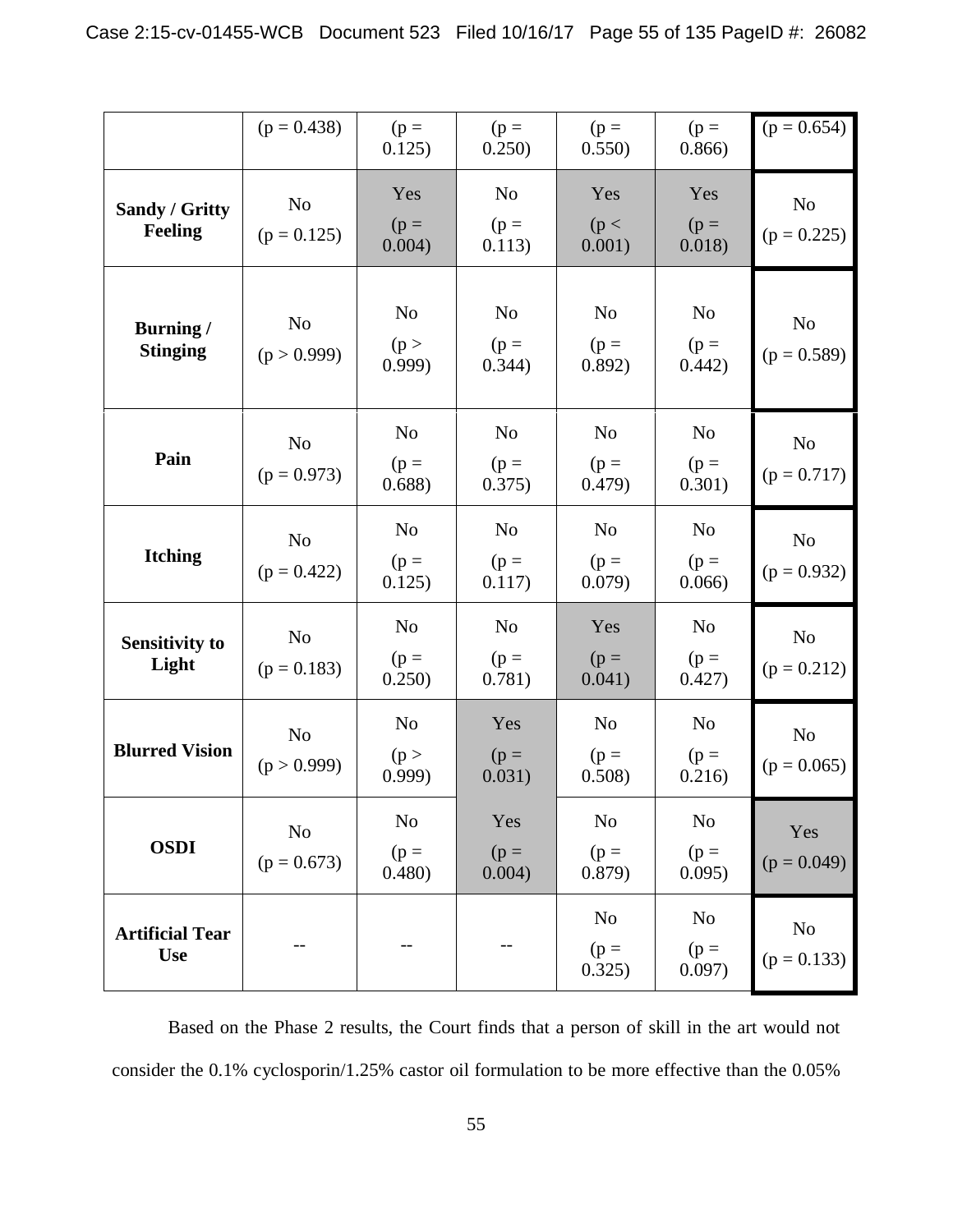cyclosporin/0.625% castor oil formulation in practice. For similar reasons, the Court finds that the publication of the Phase 2 results in Stevenson did not teach away from a formulation containing 0.05% cyclosporin.

Allergan argues that even if statistical significance is lacking, the Court should consider clinical significance in assessing whether the 0.1% cyclosporin formulation out-performed the 0.05% cyclosporin formulation in the Phase 2 study. An event or set of results may be clinically significant, Allergan argues, even if that event or set of results is not statistically significant. For instance, to cite an example used at trial, there may be a serious adverse event, such as death, in one or two patients in a large study. Although the deaths may not be statistically significant, they may be clinically significant, in that clinicians would pay close attention to those results in deciding whether to administer a drug. See Dkt. No. 476, Trial Tr. 33-34. Conversely, a particular result may be statistically significant but clinically irrelevant. For example, a change in the amount of cyclosporin in the formulation may result in a statistically significant increase (with a very low p-value) in the concentration of cyclosporin the bloodstream, but the increased amount may be so small, given the known toxicity level for the drug, that the increase is of no clinical concern. E.g., Dkt. No. 475, Trial Tr. 107.

While the difference between clinical significance and statistical significance can be useful for some purposes, Allergan has failed to explain why clinical significance, without statistical significance or something close to it, is relevant to the issue of unexpected results. Even if clinicians would pay attention to some events that are important but not statistically significant, that does not mean that clinicians would expect those events to happen. As in the previous example, a clinician would be likely to be concerned about the possibility of death from a particular drug even if the reported deaths were few and were likely the product of random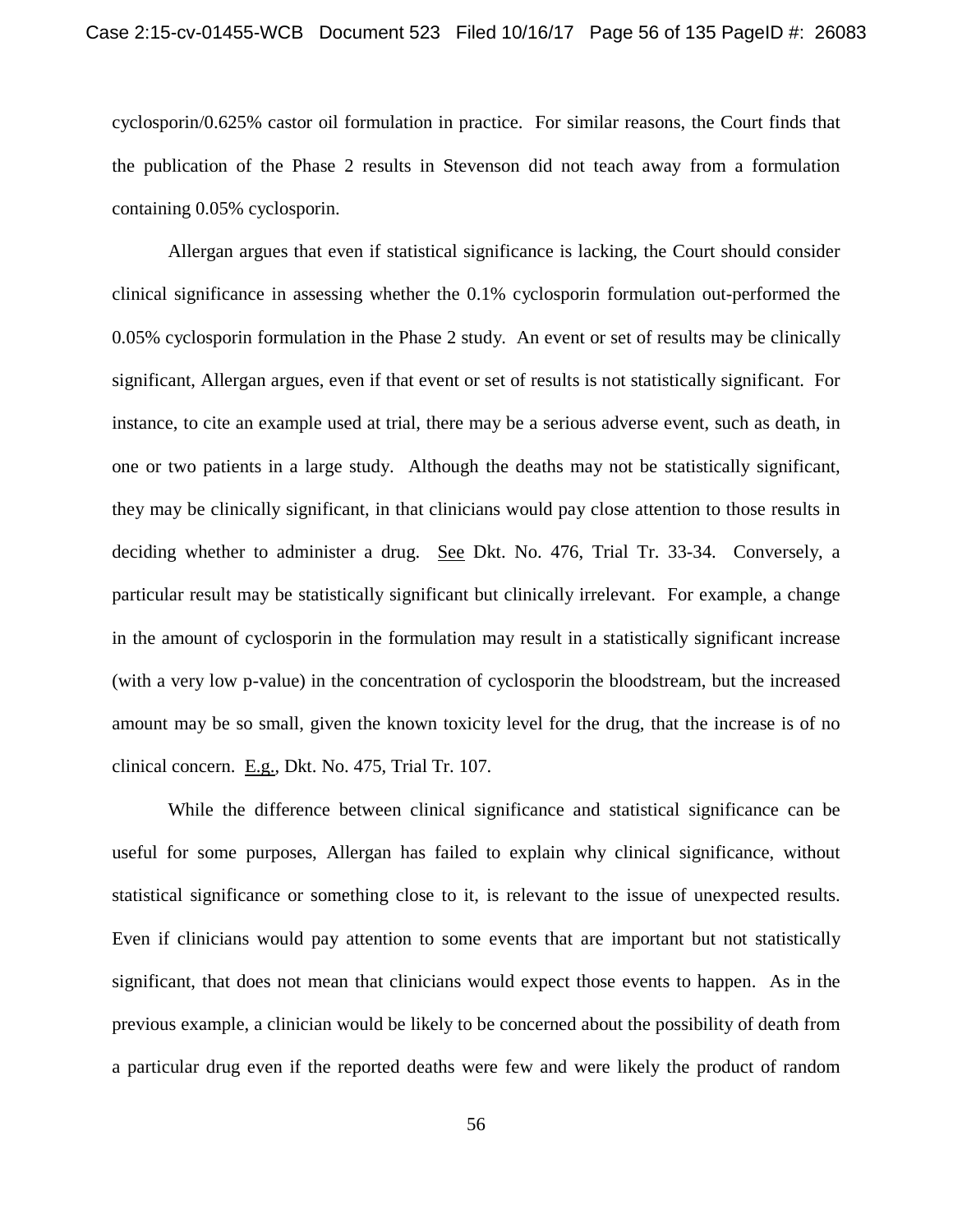chance (i.e., had an extremely high p-value such as 0.90). But whatever choice the clinician might make in practice, and whatever the reason for that choice, the clinician's expectation would be that the patient would not die as a result of taking the drug, given the large p-value. See Dkt. No. 473, Trial Tr. 123-24.

Thus, a clinician might be concerned about bare results, even when they have not been subjected to statistical analysis, and may take action based on those bare results in the absence of the availability of more concrete confirmation that those results are meaningful. But subjective impressions created by bare results are not the appropriate measure by which to compare the efficacy of two different doses of an active ingredient in a testing environment. And any unexpected results must be supported by factual, not speculative, evidence. See In re Geisler, 116 F.3d at 1470; In re Soni, 54 F.3d at 750; see also, e.g., In re Inland Steel Co., 265 F.3d 1354, 1365-66 (Fed. Cir. 2001) (affirming Board's determination of no unexpected results in light of, among other things, the "insufficient data" where the patentee "offered only a few data points from one experiment" and "did not offer comprehensive test results").

As Dr. Calman explained, "[i]n order to really determine whether the claimed 0.05 percent emulsion is better than any other emulsion," clinicians "do these . . . types of clinical trials." Dkt. No. 473, Trial Tr. 122-23. When "we're talking about efficacy, we're talking about clinical trials in this setting, and we compare things not just by eyeballing raw numbers but by doing statistical analysis, as Allergan did" in its NDA. Id. at 123. "[I]f you want to compare a particular emulsion against another particular emulsion, you need to do a head-to-head study, and you need to do a statistical analysis." Id. Based on the statistical analyses of Allergan's Phase 2 and Phase 3 studies, Dr. Calman concluded that the 0.05% and 0.1% cyclosporin formulations in Phase 2 performed equivalently: "There was no statistically significant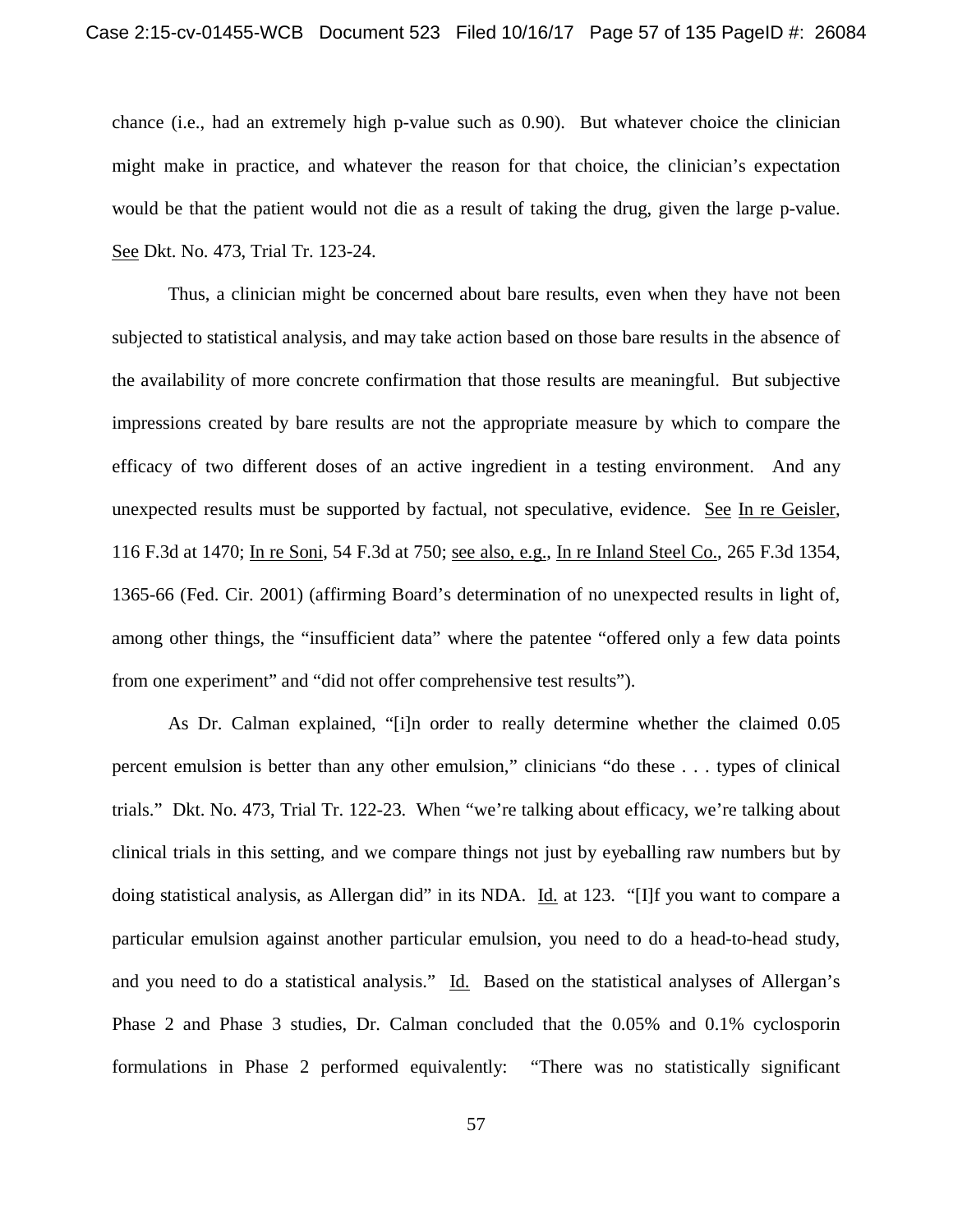difference between them. And as a clinician, they are materially not different." Dkt. No. 473, Trial Tr. 146.

By contrast, Allergan's witness Dr. Schiffman testified that, based on Stevenson, he understood that the 0.1% cyclosporin formulation did better than the 0.05% cyclosporin formulation in Phase 2, and he formed an expectation that the same would occur in Phase 3. Dkt. No. 469, Trial Tr. 122-23. He was therefore "surprised that [0].05 performed better" in Phase 3. Dkt. No. 469, Trial Tr. 124. According to Dr. Schiffman, "we're trying to make too much out of statistical techniques when the bigger picture is  $-$  is  $-$  is really sufficient, I think. [0].05 performed better in Phase 3. That, to me, is not really so much up to debate." Id.; see also id. at 123 (Dr. Schiffman: "That there are no p-values for me then and now mean nothing.").

Although the Court will not draw a rigid line at the p-value of 0.05, the Court rejects Dr. Schiffman's suggestion that statistical techniques can be disregarded in favor of looking at the "bigger picture" of superior performance. As Dr. Calman explained:

Statistics are the way that we, as clinicians and scien[tists,] communicate with regard to these types of data and to determining whether drugs work. The FDA determine – requires statistical analysis to determine if drugs work in general. And when you submit a paper to a peer-reviewed journal, they want to see a statistical analysis. And all of this is just to be sure that any apparent differences are real and not just the result of random noise.

Dkt. No. 473, Trial Tr. 123-24; see also Dkt. No. 476, Trial Tr. 43-44 (Dr. Bloch: Without statistical significance in the clinical trial setting, "one doesn't have the confidence that" there really is an effect; "the difference . . . may be just a chance random finding."); see also DTX-1017A, at 638 (Sall: "The data presented here demonstrate [statistically significant] improvements [of the 0.05% and 0.1% cyclosporin formulations over vehicle] in objective and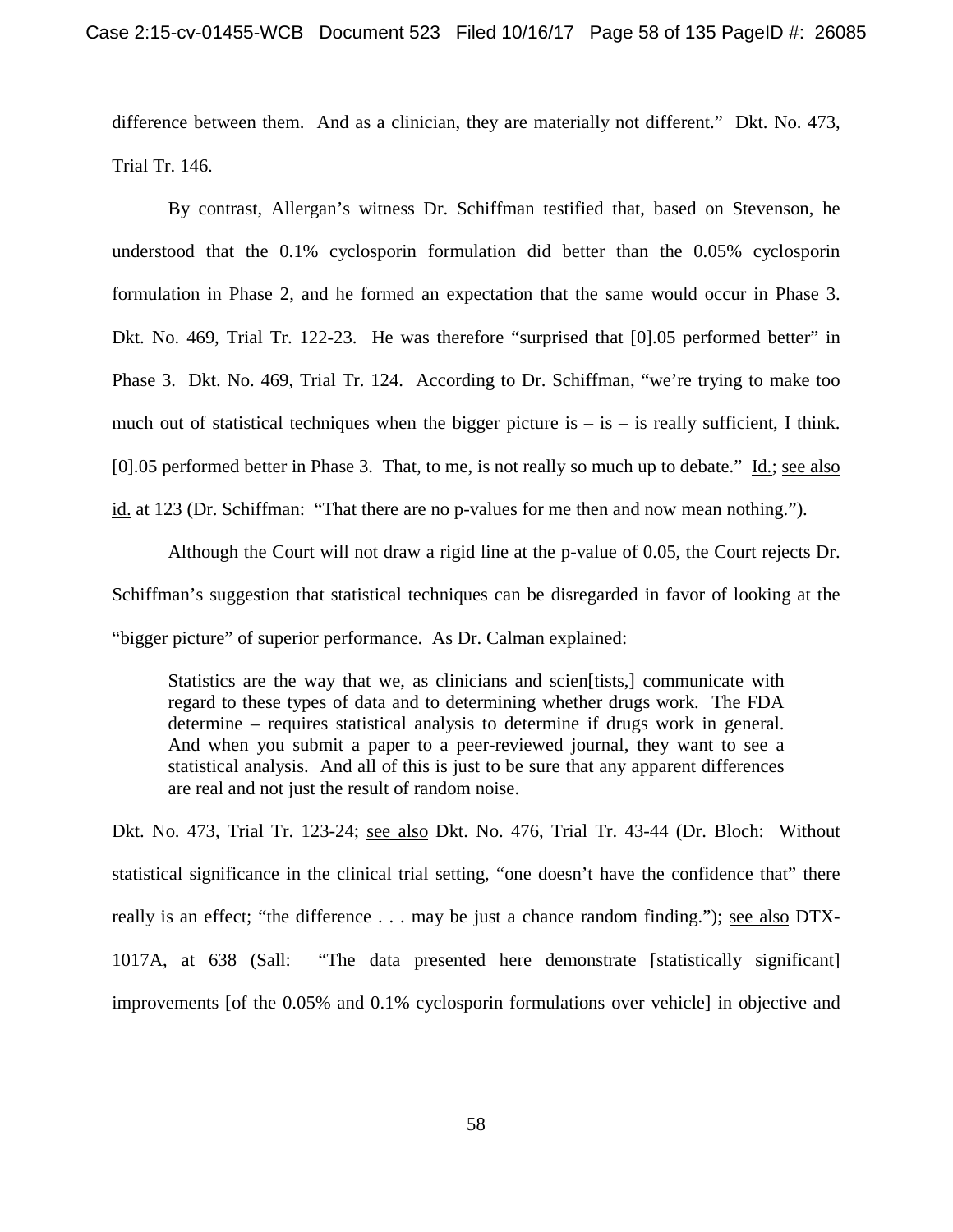subjective measures of dry eye disease that are beyond what can be expected with other existing treatments and therefore are clinically significant.").

The Court finds that statistical significance is an important component in establishing the reliability of the clinical data for a person of skill in the  $art<sup>21</sup>$ . The bulk of the other evidence on this issue supports that finding. Stevenson's paper, the published account of the Phase 2 results sponsored by Allergan, demonstrates the importance of statistics in drawing conclusions. Stevenson reported that there was no observed dose response, concluded that all tested concentrations performed effectively and safely, and counseled a person of skill to investigate both the 0.05% and 0.1% cyclosporin formulations. That peer-reviewed paper does not go so far as to say that the 0.1% formulation did best, or even that the 0.1% formulation did better than 0.05%. As Allergan's expert agreed, "one point of peer review is to make sure that authors don't overstate their case." Dkt. No. 474, Trial Tr. 55. The Court finds that Stevenson accurately reported the results and formed valid conclusions.

Stevenson's conclusions were corroborated by other persons of skill in the art, including Allergan's own drug developers. Upon presenting the Phase 3 results to the FDA, Allergan explained that the performance of the 0.05% cyclosporin formulation was not surprising because

 $21$  The Federal Circuit has noted the importance of statistical significance in evaluating claims of unexpected results in the pharmaceutical arts. See, e.g., In re Efthymiopoulos, 839 F.3d 1375, 1378-79 (Fed. Cir. 2016) (affirming finding of no unexpected results based on study that, among other things, "did not disclose superior results" and reported "findings [that] were admittedly not statistically significant"); Senju Pharm. Co. v. Lupin Ltd., 780 F.3d 1337, 1353 (Fed. Cir. 2015) (affirming district court's finding of no unexpected results where district court was "unpersua[ded]" by study results that "were not statistically significant and merely reported numerical increases that were unsurprising"); McNeil-PPC, Inc. v. L. Perrigo Co., 337 F.3d 1362, 1370 (Fed. Cir. 2003) (district court "properly discounted" evidence of unexpected results because the clinical study results "were inconsistent, not shown to be reproducible, and did not include [particular] comparative data").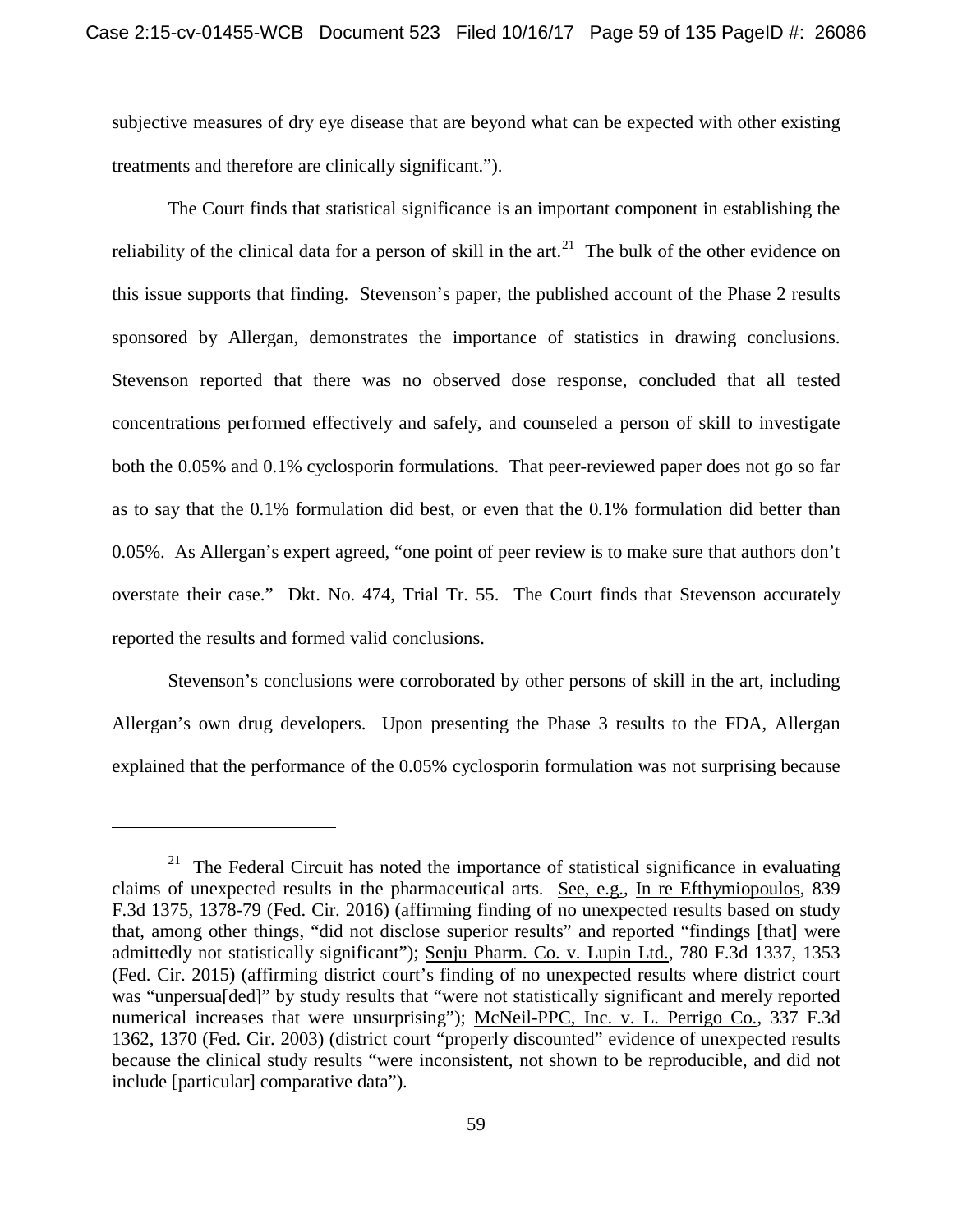the lack of a dose response—i.e., the similar level of efficacy for formulations containing 0.05% or more of cyclosporin—was observed earlier in Phase 2. DTX-1219, at 96.

Dr. Reis, the team leader on the cyclosporin project and clinical research lead, played a decisionmaking role in the clinical trials of Restasis. She testified that after the Phase 2 study, she "concluded, as the clinical lead, as did my team, that the 0.1 percent was the concentration that we would propose to FDA that we were going to take forward for Phase 3 studies." Dkt. No. 470, Trial Tr. 73. She also pointed to a spreadsheet that she created, in which she assigned numbers, 1 through 4, to the performance of each of the cyclosporin concentrations tested in Phase 2 for several efficacy measures. Id. (referring to PTX-172A, at 3). Dr. Reis's aim, however, was simply to identify a concentration that would work to treat dry eye; she was not attempting to use the Phase 2 study as a tool for accurately distinguishing real differences between any two of the tested formulations. Id. at 71; see also Dkt. No. 470, Trial Tr. 147 (Dr. Diane Tang-Liu, one of the named inventors on the Restasis patents, participated in that identification process and testified that "the next logical step [after the Phase 2 results came back] was since the 0.1 formulation looked promising we would like to elevate it for Phase 3 investigation.").

After presenting the FDA with its plan to test the 0.1% formulation in Phase 3, Allergan acknowledged that "[b]ecause we did not show a clear differentiation in effect among the doses [in Phase 2], it was recommended [by the FDA] that we include a lower concentration [0.05% cyclosporin] in one Phase 3 clinical trial to confirm that we have chosen the lowest effective concentration." PTX-39, at 5. Dr. Reis admitted that she was resistant to testing the 0.05% cyclosporin concentration in Phase 3 along with the 0.1% formulation "because it was going to make my job as the clinical scientist considerably more complicated in designing the phase 3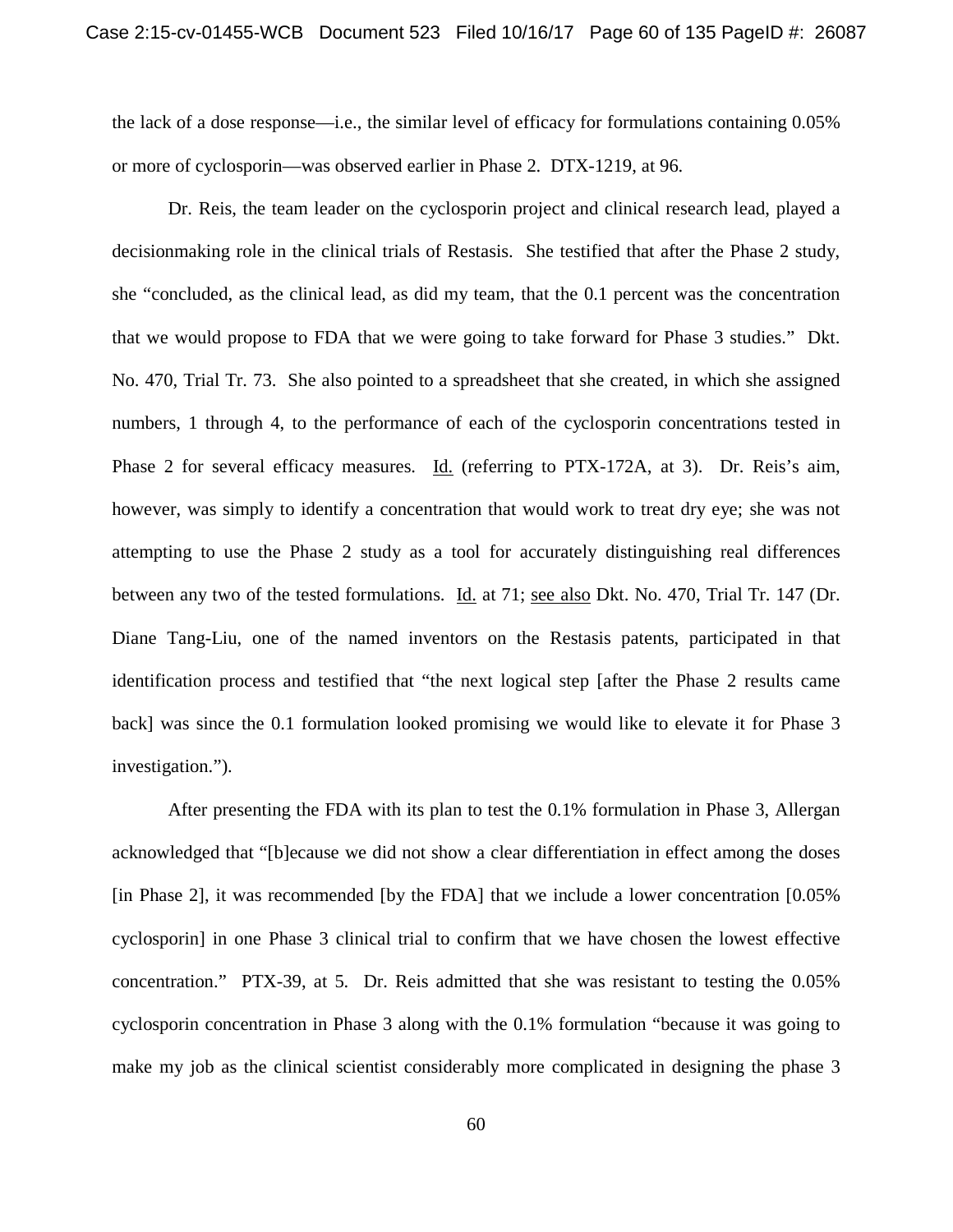program." Dkt. No. 470, Trial Tr. 77-78. The Court finds that Dr. Reis wanted to avoid testing multiple cyclosporin concentrations in Phase 3 principally because it would make the study design more difficult, not because she believed that the Phase 2 results had demonstrated that the 0.1% cyclosporin formulation had clearly outperformed the 0.05% cyclosporin formulation.

For those reasons, the Court finds that a person of skill reviewing Stevenson alone, or even Stevenson in combination with all the underlying Phase 2 data, would not conclude that the 0.1% cyclosporin/1.25% castor oil formulation was more effective than the 0.05% cyclosporin/0.625% castor oil formulation.

## **b. Phase 3: the 0.05% cyclosporin/1.25% castor oil formulation performed similarly to 0.1% cyclosporin/1.25% castor oil formulation**

Allergan contends that the 0.05% cyclosporin/1.25% castor oil formulation outperformed the 0.1% cyclosporin/1.25% castor oil formulation in the Phase 3 trials, and that the superior performance of the 0.05% cyclosporin/1.25% castor oil formulation was unexpected, particularly in light of the results of the Phase 2 study. But the pooled results from the two Phase 3 studies, like the Phase 2 study results, show that in general the tested 0.1% and 0.05% cyclosporin formulations performed similarly.<sup>22</sup>

 $22$  With regard to the unexpected results issue, Allergan has focused on efficacy when comparing the performance of the 0.05% and 0.1% cyclosporin formulations in the Phase 3 studies. Allergan does not suggest that the 0.05% cyclosporin formulation provided unexpected additional safety benefits as compared to the 0.1% cyclosporin formulation. In fact, Allergan presented expert testimony that even the 0.4% cyclosporin formulation from Ding I and the Phase 2 study was extremely safe. The Acheampong reference, a 1998 article by Dr. Andrew Acheampong, one of the named inventors of the Restasis patents, addressed the distribution of cyclosporin following topical dosing and taught that the level of cyclosporin detected in patients' bloodstreams, even after administration of a 0.4% cyclosporin formulation, was only 0.16 nanograms. Andrew Acheampong et al., Cyclosporine Distribution into the Conjunctiva, Cornea, Lacrimal Gland, and Systemic Blood Following Topical Dosing of Cyclosporine to Rabbit, Dog, and Human Eyes, in David A. Sullivan et al., Lacrimal Gland, Tear Film, and Dry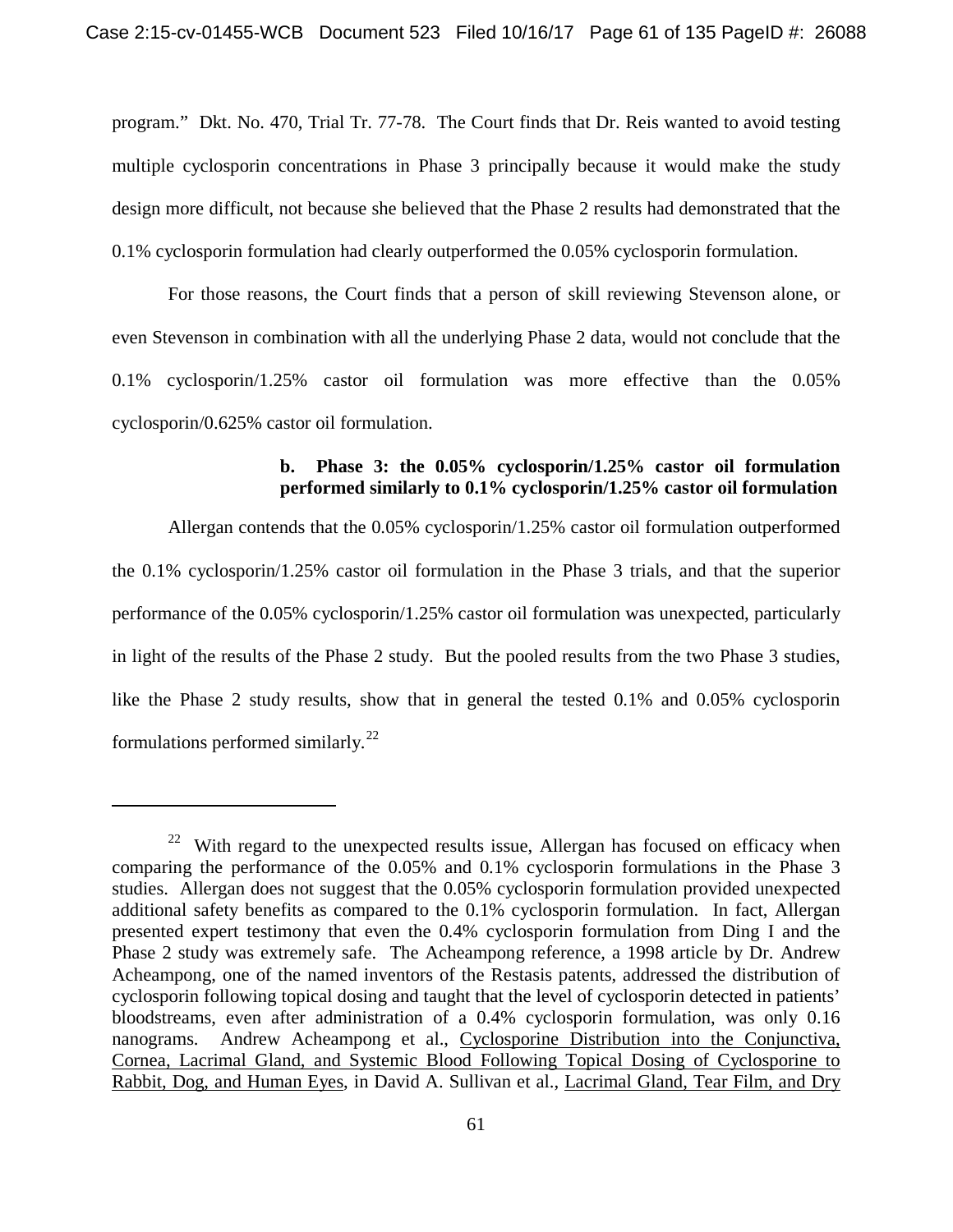As Allergan acknowledges, the Phase 3 studies "were designed to make[] a comparison of each active treatment group[] versus vehicle." Dkt. No. 489, at 1. An improvement over the castor-oil-only vehicle was, in fact, what the FDA was looking for in order to approve the drug. See Dkt. No. 494, at 64 (noting that the FDA was looking in the Phase 3 study results for the "replicate ion]" of results showing "statistically significant improvements over vehicle") (emphasis added); PTX-32, at 5 ("Clinical Studies" section of the Restasis label notes that the Phase 3 studies showed a greater increase in Schirmer scores for Restasis as compared to vehicle). The Phase 3 studies were not designed to find real differences between the 0.05% and 0.1% cyclosporin formulations; rather, they were designed to find real differences between a cyclosporin formulation and the vehicle. The Phase 3 studies, in that respect, are similar to the Phase 2 study, which also was not designed to discover real differences between the 0.05% and 0.1% cyclosporin formulations but was intended to serve as a dose-ranging study to demonstrate safety and some level of efficacy. In any event, like the Phase 2 study, the Phase 3 studies produced results that do not show any real differences between the 0.05% and 0.1% cyclosporin formulations.

The Sall paper analyzed the data from the two Phase 3 studies with respect to a number of efficacy measures. Regarding corneal staining, Sall reported that both the 0.1% and 0.05% cyclosporin formulations showed improved performance over the castor-oil-only vehicle at treatment months 4 and 6, indicated by p-values less than or close to 0.05. See DTX-1017A, at

Eye Syndromes 2 1004 (1998), DTX-1087, at 7 (table 1). Dr. Perry testified that such a level of cyclosporin dosing, if "given twice a day would probably lead to the minimum toxic level in about 500 years if every part of every drop was totally absorbed, which we know does not occur." Dkt. No. 475, Trial Tr. 107.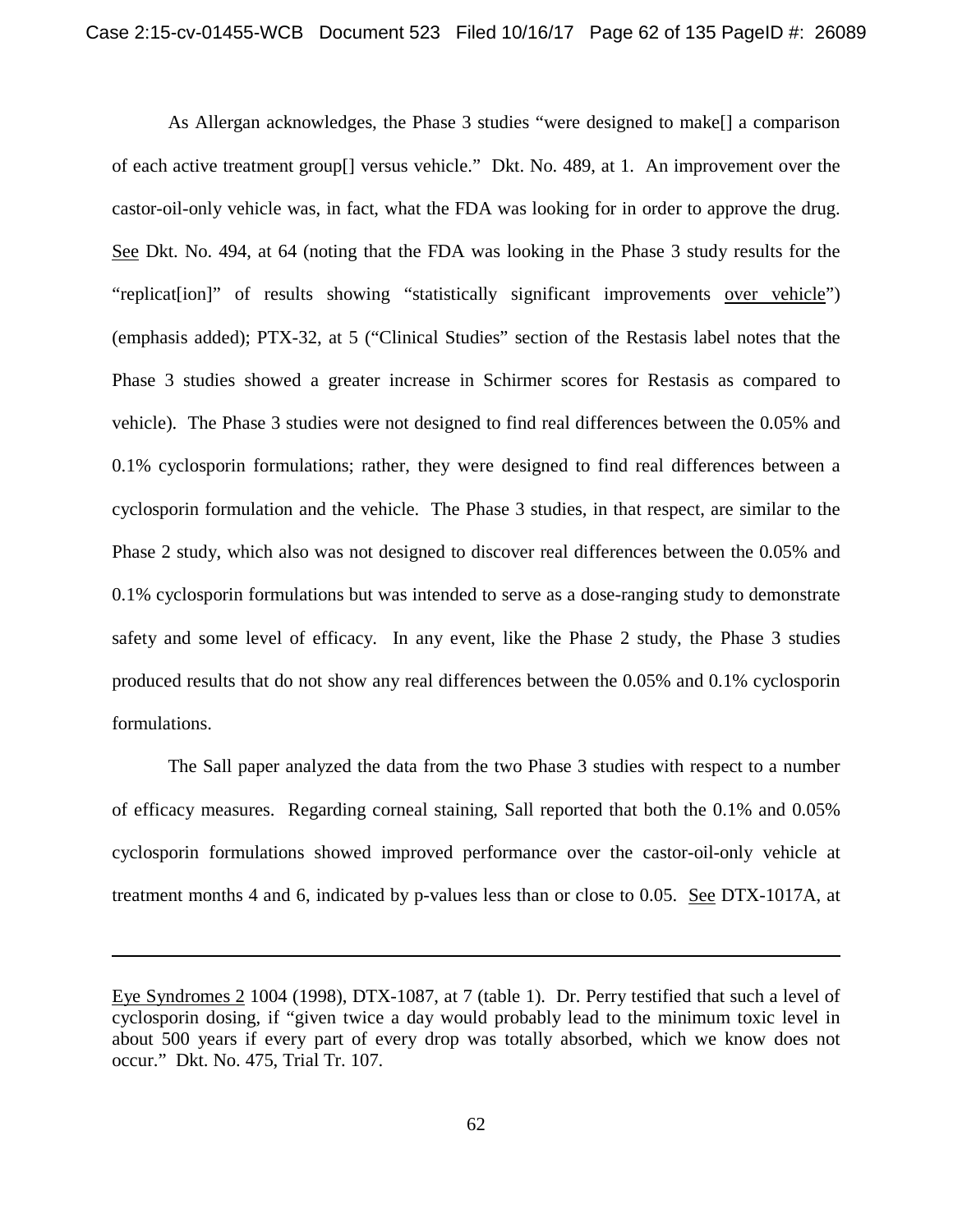635 ( $p \le 0.05$  for both formulations at month 4 and for the 0.05% cyclosporin formulation at month 6;  $p = 0.062$  for the 0.1% cyclosporin formulation at month 6).<sup>23</sup> The improvement in corneal staining relative to baseline for both cyclosporin formulations was very similar at all recorded time points. See id. (Fig. 1). That conclusion is supported by the underlying Phase 3 data, which reveals a high p-value of 0.426 for the pair-wise comparison of the two cyclosporin formulations at month 6, the end of the treatment period. DTX-1267, at 112; see also id. (the pvalue at month 4 was even higher: 0.713).

In addition to corneal staining, both cyclosporin formulations showed statistically significant improvement compared to baseline at all time points in reducing blurred vision, dryness, sandy/gritty feeling, itching, and photophobia. DTX-1017A, at 636. The 0.05% cyclosporin formulation did significantly better than the castor-oil-only vehicle—but not significantly better than the 0.1% cyclosporin formulation—in reducing blurred vision at month 6. Id. The 0.05% cyclosporin formulation did significantly better than the vehicle in reducing blurred vision and significantly better than the 0.1% cyclosporin formulation at month 3; the 0.05% cyclosporin formulation did significantly better than the vehicle but not significantly better than the 0.1% cyclosporin formulation in reducing blurred vision at months 1, 4, and 6. DTX-1267, at 142.

 $23$  The Sall paper was originally published in April 2000. A few months later, the journal printed a correction letter from Dr. Sall. PTX-263 (Sall, "Our Apologies," 107 Ophthalmology 1220 (July 2000)). In his correction letter, Dr. Sall noted a typographical error in the legend of Figure 1, which should state  $f''$  P = .062 compared to vehicle" rather than ".62." Dr. Sall also provided a new Figure 4 (Change from Baseline in Blurred Vision) because the version of Figure 4 published in the original paper plotted the same data that was used in Figure 3 (Change from Baseline in Average Daily Use of Artificial Tears).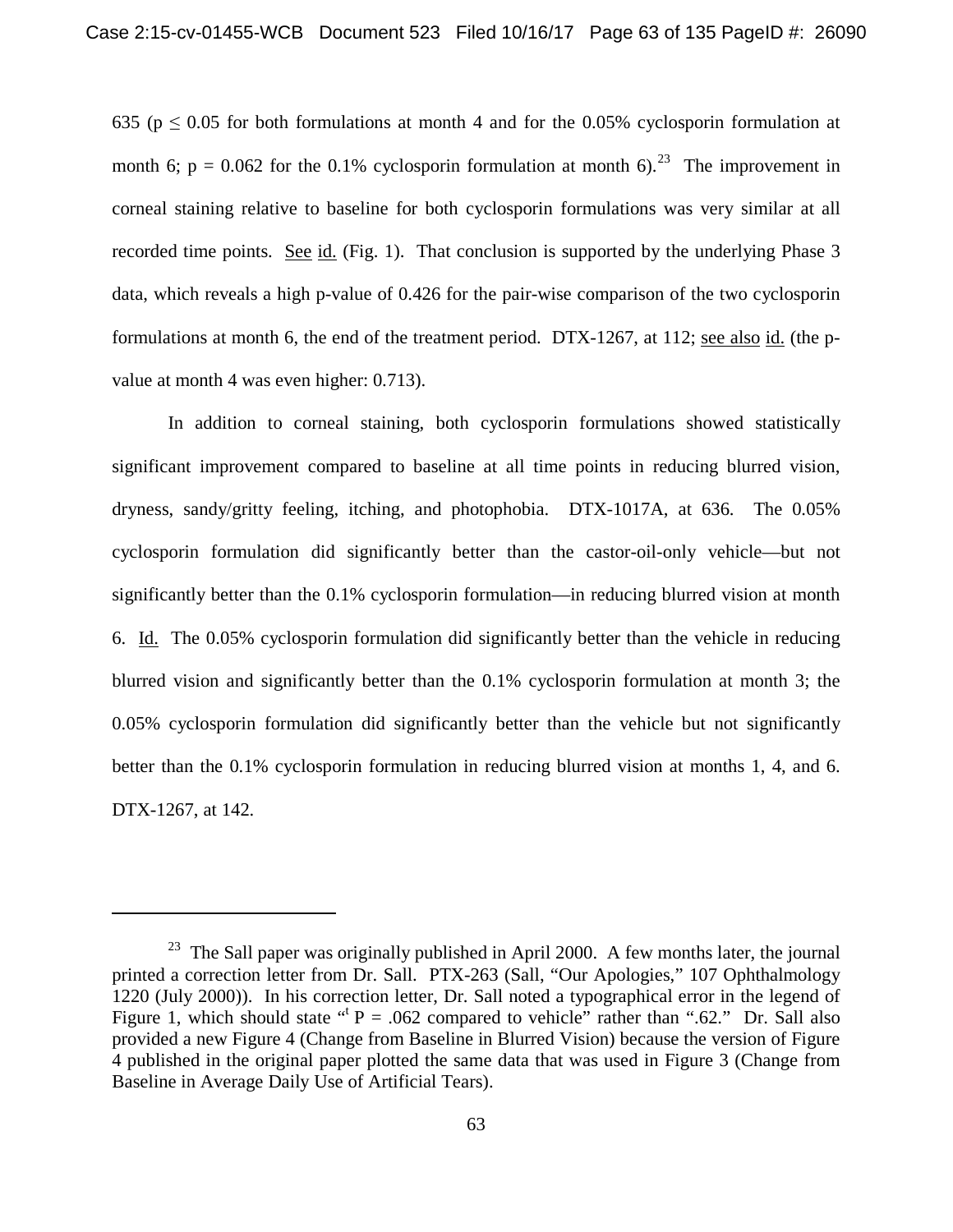Meanwhile, the 0.1% cyclosporin formulation demonstrated statistically significant improvement over baseline in reducing pain at all time points, whereas the 0.05% cyclosporin formulation and the vehicle demonstrated statistically significant improvement over baseline in reducing pain only at month 6. DTX-1017A, at 636; see also DTX-1267, at 137. The subjective assessment of physicians regarding the patients' global response to treatment was generally better for the 0.1% cyclosporin formulation at all time points, DTX-1017A, at 636, although that difference was statistically significant as compared to the 0.05% cyclosporin formulation only at month 3, DTX-1267, at 155.

Regarding artificial tear use, both cyclosporin formulations showed a statistically significant decrease from baseline, DTX-1017A, at 636; DTX-1267, at 157. $^{24}$  There was a statistically significant decrease in artificial tear use for the 0.05% cyclosporin formulation as compared to the vehicle—but not as compared to the 0.1% cyclosporin formulation—at month 6. DTX-1017A, at 636; DTX-1267, at 158. Neither cyclosporin formulation did significantly better than the vehicle, or significantly better than the other cyclosporin formulation, with respect to OSDI scores and the Subjective Facial Expression Rating Scale. DTX-1017A, at 636; DTX-1267, at 122, 124 (among-group p-values  $> 0.05$ ).<sup>25</sup>

 $24$  The use of artificial tears was considered a measure of the efficacy of the tested formulations based on the assumption that the more effective the formulation, the less the patients would be likely to rely on the use of artificial tears.

 $25$  Allergan's meta-analysis of the Phase 3 studies (as reflected in the Sall paper) entailed a "[s]tatistical adjustment of *P* values for multiple comparisons . . . to ensure that the experimental-wise error rate was 0.05." DTX-1017A, at 634. "Specifically, a pairwise comparison between either cyclosporin group and vehicle groups is considered statistically significant if and only if, one, the overall comparison among the three groups [vehicle group, 0.05% cyclosporin group, and 0.1% cyclosporin group] is significant at the 0.05 level; and two, the pairwise comparison between cyclosporin and vehicle is significant at the 0.05 level." Id.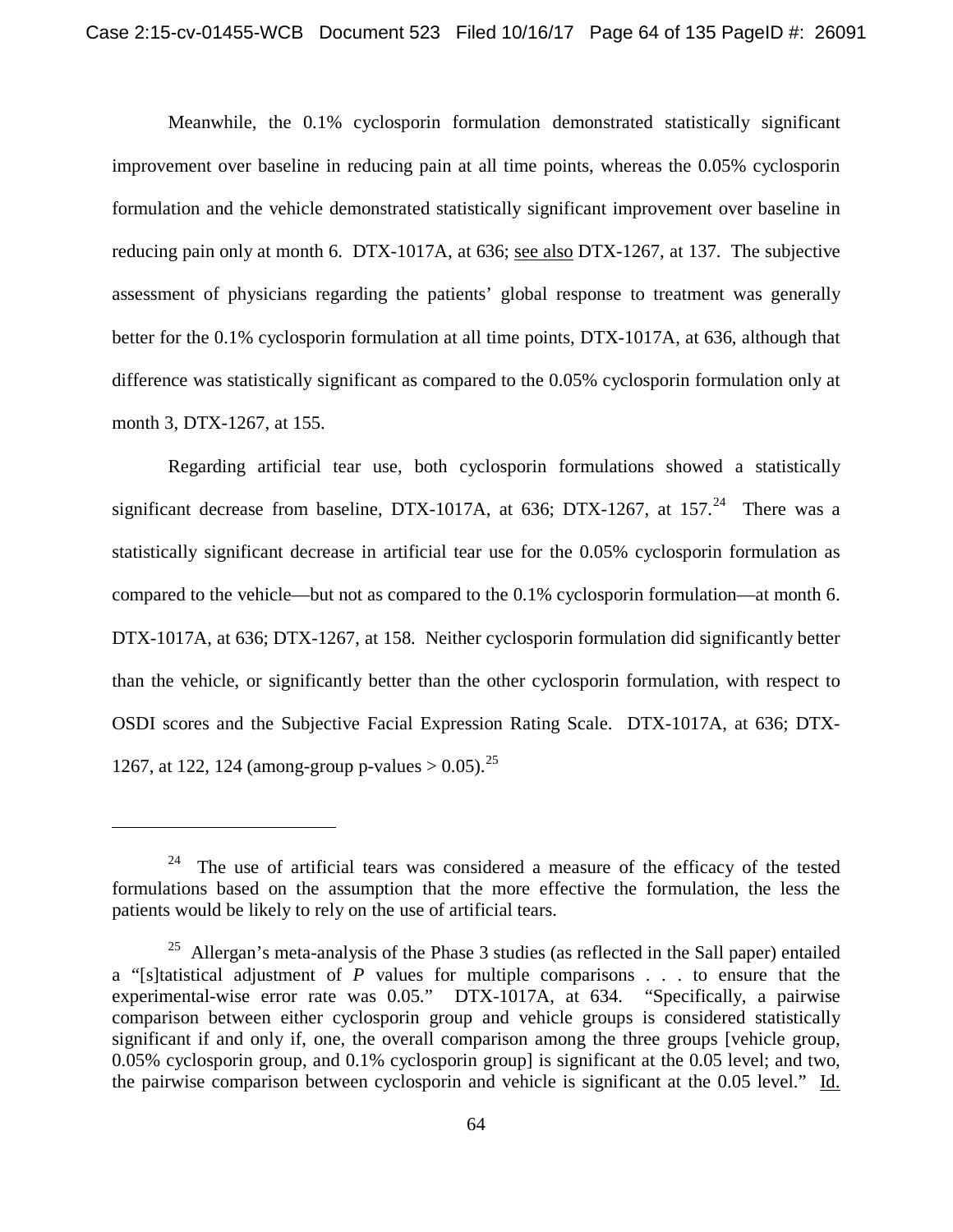Dr. Calman reviewed the Phase 3 data for 21 efficacy measures, as he did for the 14 efficacy measures in Phase 2. Those 21 efficacy measures for Phase 3 were: corneal staining, temporal conjunctival staining, nasal conjunctival staining, the sum of temporal and nasal conjunctival staining, the sum of corneal and conjunctival staining, raw Schirmer scores with anesthesia, categorized Schirmer scores with anesthesia, raw Schirmer scores without anesthesia, categorized Schirmer scores without anesthesia, OSDI score, facial expression subjective rating scale, stinging or burning, itching, sandy or gritty feeling, blurred vision, dryness, light sensitivity, pain, global evaluation of response to treatment, treatment success, and artificial tear use. Dr. Calman looked at those results for all measured time points: 1 month, 3 months, 4 months, and 6 months.  $26$ 

There was no statistical significance in the pair-wise comparisons of the 0.05% and 0.1% formulations for those 21 efficacy measures at all measured time points, with at least three exceptions. First, there was a statistically significant difference favoring the 0.1% formulation over the 0.05% formulation in the global evaluation of response to treatment, but only at month 3. See Dkt. No. 473, Trial Tr. 135; see also DTX-1071, at 49 (Global evaluation of response to treatment was the "evaluation of the overall effect of study medication relative to the qualification visit. The 7-point scale ranged from 0 (completely cleared, no sign or symptom of

As explained by Dr. Schiffman, "One way in which you protect against making these conclusions that are really unfounded is by controlling the overall p-value. And you can do that first by doing an among-group analysis which determines whether or not any of the groups is different from the rest." Dkt. No. 469, Trial Tr. 59. Therefore, if the "among-group" p-value was not statistically significant (i.e., if the value was greater than 0.05), Allergan did not ascribe any statistical significance to any pair-wise comparisons within that group.

<sup>&</sup>lt;sup>26</sup> Dr. Calman noted that his summary omitted a few data points, because Allergan's NDA submission did not report results for (i) raw Schirmer scores with anesthesia at months 1 and 4, and (ii) categorized Schirmer scores with anesthesia at months 1 and 4.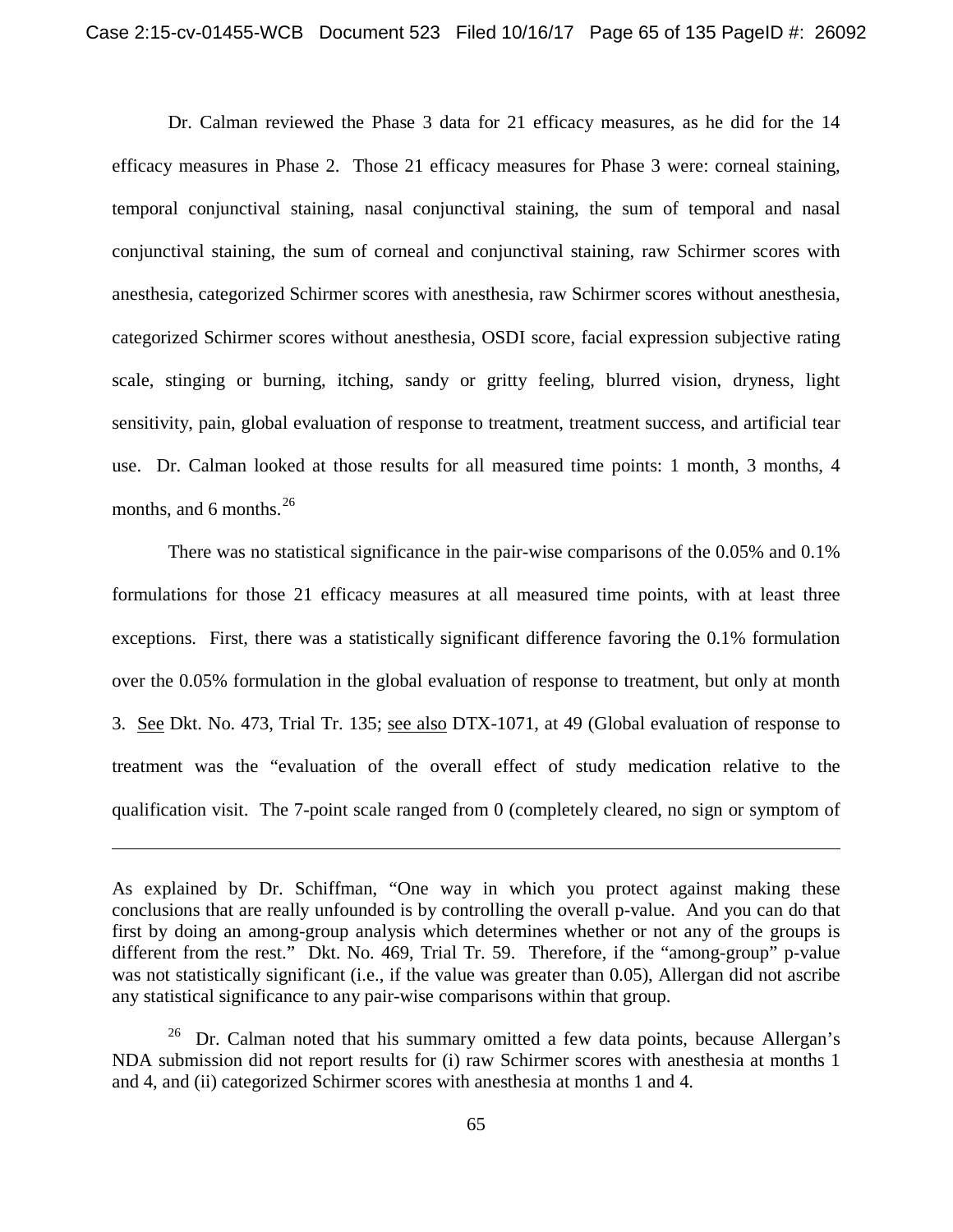disease) to 6 (condition worsened)."). Second, there was a statistically significant difference favoring the 0.05% formulation over the 0.1% formulation in treatment success, but only at month 6. See Dkt. No. 473, Trial Tr. 135; see also DTX-1071, at 50 ("Treatment success was defined as a global response of approximately 90% improvement or better (almost or completely cleared)."). Third, there was a statistically significant difference favoring the 0.05% formulation over the 0.1% formulation in blurred vision, but only at month 3. See DTX-1267, at 142 ( $p =$ 0.008); see also id. (the difference in blurred vision approached statistical significance at month 4, with a p-value of 0.054, but there was no statistically significant difference at the end of the treatment period, as the p-value for that time point was  $0.398$ ).<sup>27</sup>

Despite the lack of analysis of among-group differences and pair-wise comparisons for the raw Schirmer scores, the available data allows for several inferences. First, the raw Schirmer scores without anesthesia collected at months 1, 3, 4, and 6 favored the 0.1% cyclosporin formulation at all time points. Therefore, a pair-wise comparison of the 0.05% and 0.1% cyclosporin formulations for that efficacy measure either would demonstrate no statistical significance or would demonstrate statistical significance favoring the 0.1% cyclosporin formulation. Second, the raw Schirmer scores with anesthesia collected at months 3 and 6 favored the 0.05% cyclosporin formulation at both time points. Therefore, a pair-wise comparison of the 0.05% and 0.1% cyclosporin formulations for that efficacy measure would

 $27$  Dr. Calman pointed out the first two exceptions in his trial testimony, but he failed to mention the third, regarding blurred vision. That is because Dr. Calman based his analysis on Table 8.6.5 in Allergan's NDA, DTX-1267, at 85, which reports "[t]he statistically significant among-group differences in the meta-analysis" of Allergan's two Phase 3 studies, id. at 84. See Dkt. No. 473, Trial Tr. 133-34. That table does not report the statistically significant difference favoring the 0.05% formulation over the 0.1% formulation in blurred vision.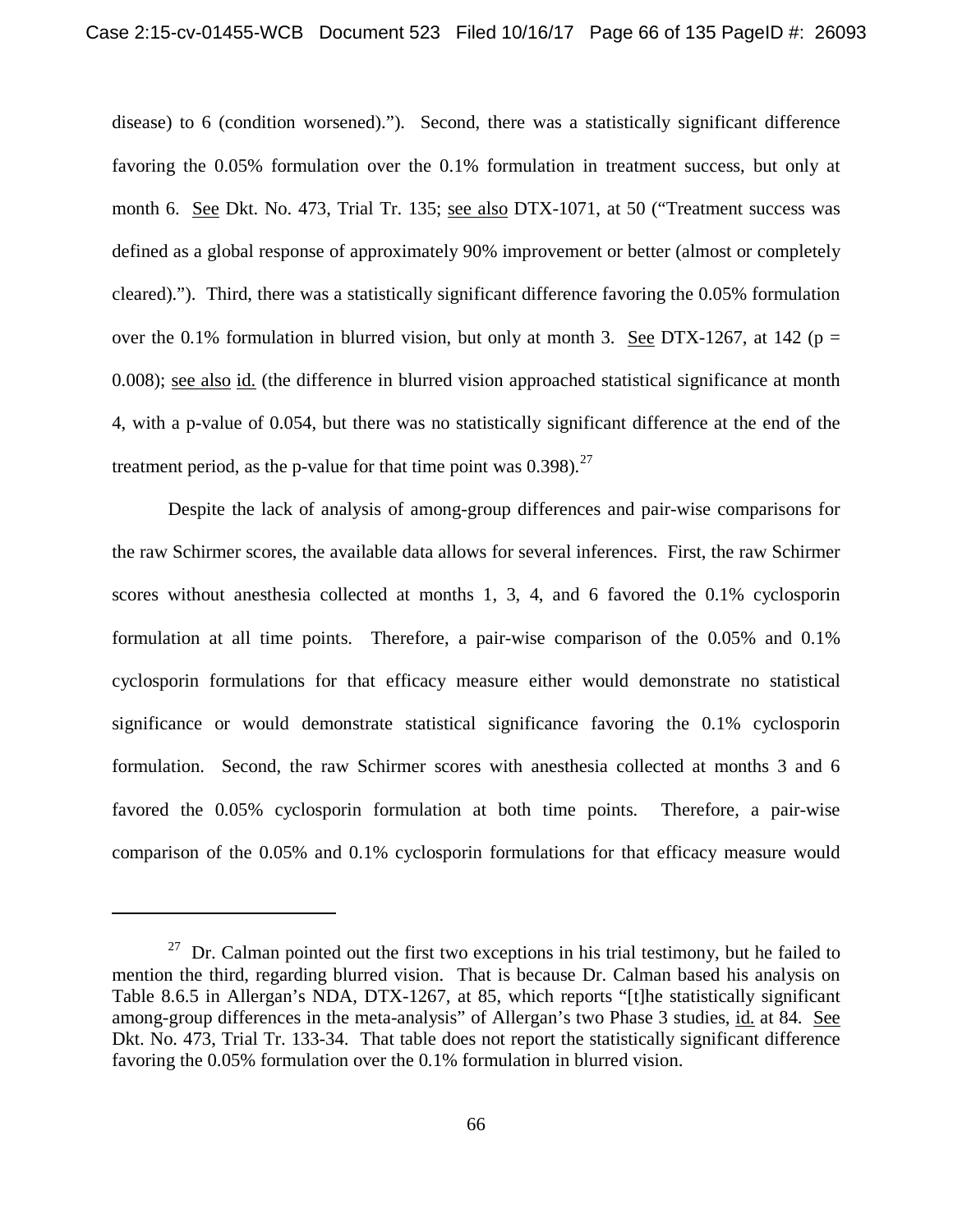demonstrate either no statistical significance or statistical significance favoring the 0.05% cyclosporin formulation.

Even assuming that a comparison of the raw Schirmer scores with anesthesia for the two cyclosporin formulations at months 3 and 6 would have resulted in a statistically significant result favoring the 0.05% formulation over the 0.1% formulation, and taking account of the two data points discussed above that favored the 0.05% formulation (subjective assessment of treatment success at month 6 and blurred vision at month 3), only four data points showed a statistically significant difference favoring the 0.05% cyclosporin formulation out of a total of 80 data points. And at least 71 of the 80 total data points showed no statistically significant difference between the two cyclosporin formulations.<sup>28</sup> Thus, the overwhelming bulk of the data (71 out of 80 data points) supports an inference that the two cyclosporin formulations performed similarly, and an even larger portion of the data (76 out of 80 data points) supports an inference that the 0.05% cyclosporin formulation did not perform better than the 0.1% cyclosporin formulation.

l

<sup>&</sup>lt;sup>28</sup> There were 21 efficacy measures and four time points at which values for each of those measures were obtained, resulting in 84 possible data points. But two of the efficacy measures (raw and categorized Schirmer scores with anesthesia) were not observed at two time points (months 1 and 4). Thus, 80 total data points were collected. Of those 80 data points, two data points showed statistical significance favoring the 0.05% cyclosporin formulation (blurred vision at month 3 and treatment success at month 6), and one data point showed statistical significance favoring the 0.1% cyclosporin formulation (global response to treatment at month 3). The statistical significance of six of the data points is unknown. As to four of them (raw Schirmer scores without anesthesia at months 1, 3, 4, and 6), the results were better for the 0.1% formulation, so it can be inferred that those data points would either show no statistical significance or would show statistical significance favoring the 0.1% formulation. As to the other two (raw Schirmer scores with anesthesia at months 3 and 6), the results were better for the 0.05% formulation, so it can be inferred that those data points would either show no statistical significance or would show statistical significance favoring the 0.05% formulation.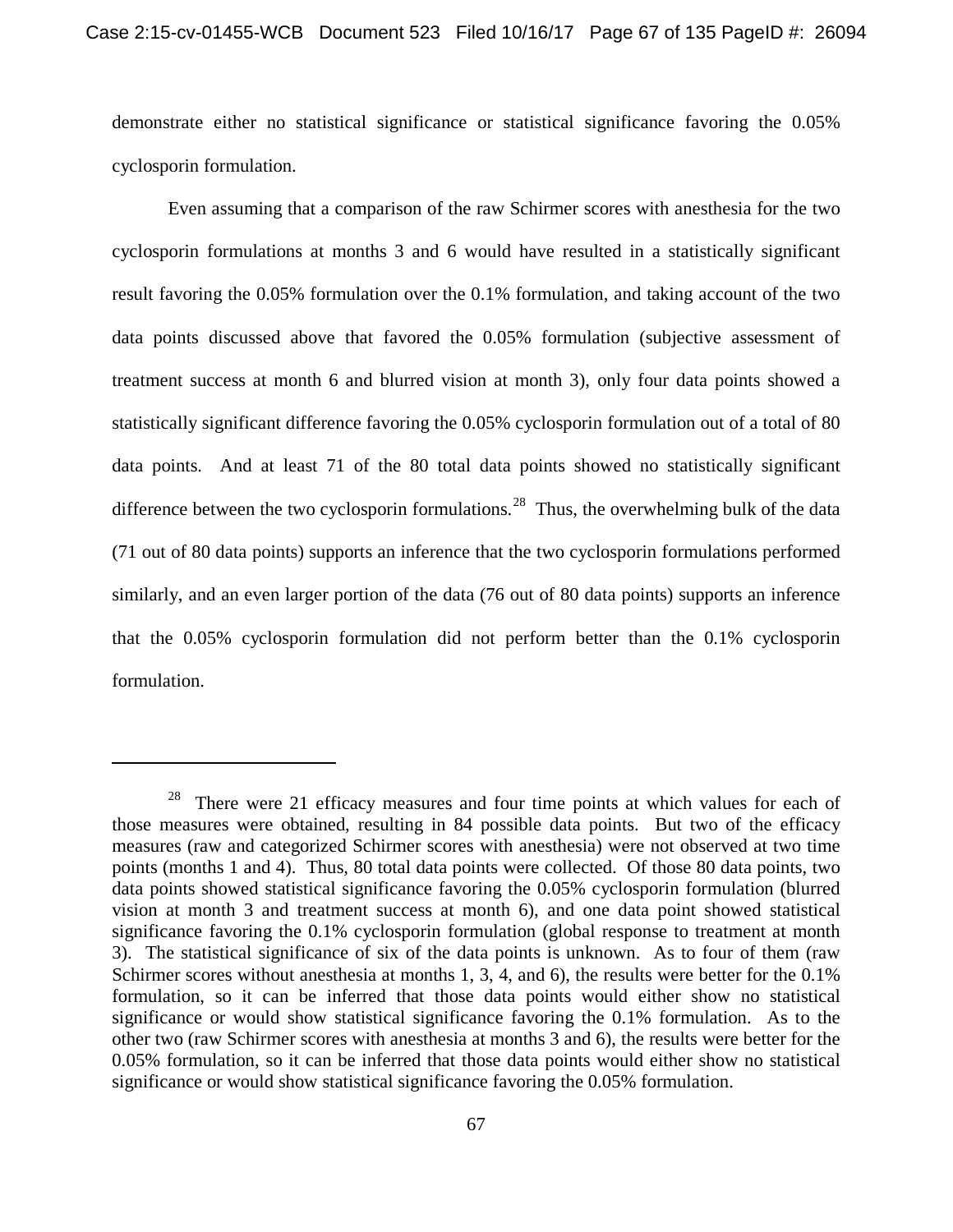The Court does not find that the few data points reflecting statistical significance demonstrate a real difference in effectiveness between the 0.05% and 0.1% cyclosporin formulations. More specifically, the Court does not find that the four individual data points (at most) that showed statistical significance in favor of the 0.05% cyclosporin formulation indicate a real difference in effectiveness favoring the 0.05% over the 0.1% cyclosporin formulation, as Allergan contends. In fact, it appears that Allergan never performed pair-wise comparisons for two of those four data points—the raw Schirmer scores with anesthesia at months 3 and 6. Dr. Bloch did perform the relevant calculations and found no statistically significant differences favoring the 0.05% cyclosporin formulation over the 0.1% cyclosporin formulation. Dkt. No. 476, at 67-73 (Dr. Bloch calculated p-values for the pair-wise comparisons between the 0.05% and 0.1% cyclosporin formulations for raw Schirmer scores both with and without anesthesia, and for categorized Schirmer scores both with and without anesthesia, at all time points in each of the Phase 3 studies; he found only two points of statistical significance, both favoring the 0.1% formulation).

Instead of viewing the results in their totality, Allergan relies heavily on one particular outcome measure: the categorized Schirmer tear test scores with anesthesia. See Dkt. No. 494 (Allergan's Post-Trial Findings of Fact and Conclusions of Law), at 62, 70, 71, 78, 80, 81, 88-89 (citing DTX-1017A, at Fig. 2). On that one endpoint, the performance of the 0.05% cyclosporin formulation was better, as a matter of statistical significance, than the castor-oil-only vehicle at both measured time points, month 3 and month 6. DTX-1017A, at 635 (Fig. 2); DTX-1267, at 147 ( $p = 0.009$  at month 3;  $p < 0.001$  at month 6). But the difference in the performance of the 0.05% cyclosporin formulation compared to the 0.1% cyclosporin formulation on that test was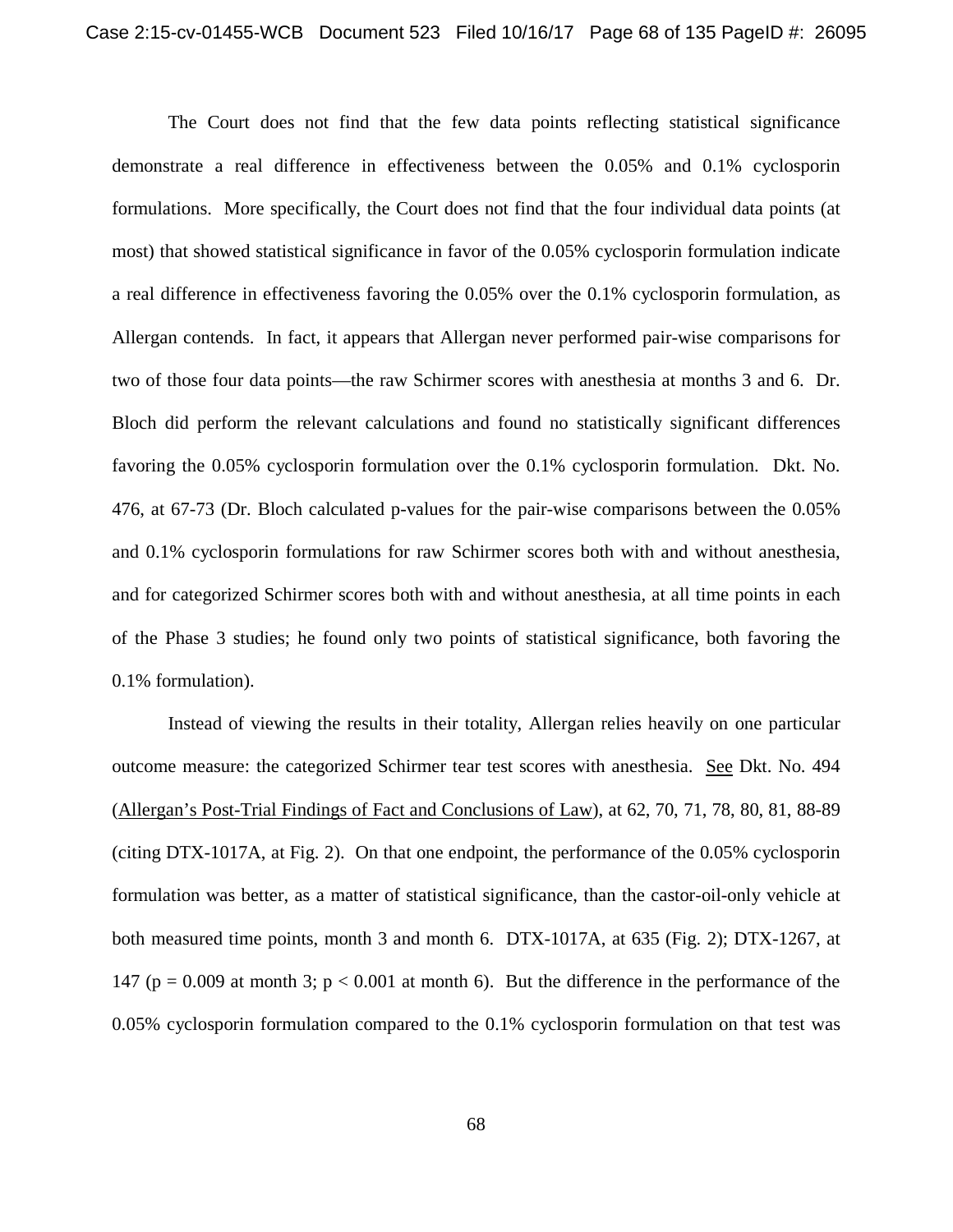not statistically significant at either time point. DTX-1267, at 147 ( $p = 0.076$  at month 3;  $p =$ 0.258 at month 6).

Allergan points out that, for the categorized Schirmer tear test scores with anesthesia, the p-value for the pair-wise comparison between the 0.05% and 0.1% cyclosporin formulations at month 3 was 0.076. While not statistically significant, that p-value approached statistical significance. DTX-1267, at 147. Even granting some flexibility to the conventional line of "statistical significance" at 0.05, however, the Court is not persuaded that the single cherrypicked data point of categorized Schirmer scores with anesthesia at month 3 demonstrates a real difference in efficacy between the two cyclosporin formulations, for several reasons.

First, at the end of the treatment period (month 6), the categorized Schirmer tear test scores with anesthesia for the 0.05% and 0.1% cyclosporin formulations were both statistically significant as compared to the vehicle. DTX-1267, at 147 ( $p < 0.01$  for both pair-wise comparisons to the vehicle). In addition, there was no statistically significant difference between the two cyclosporin formulations at the end of the treatment period; rather, the pair-wise comparison produced a p-value greater than 0.25. Id.

Second, for categorized Schirmer tear test scores without anesthesia, the 0.1% cyclosporin formulation performed better than the 0.05% cyclosporin formulation at all time points, although there was no statistically significant difference between those two formulations. See DTX-1267, at 144; see also Dkt. No. 469, Trial Tr. 60. That is the same result as seen in Phase 2 at all of the testing times. See PTX-16D, at AGN\_RES0012944-45 (the 0.1% cyclosporin formulation did better than the 0.05% cyclosporin formulation in Phase 2 for categorized Schirmer tear test scores without anesthesia, although pair-wise comparisons of the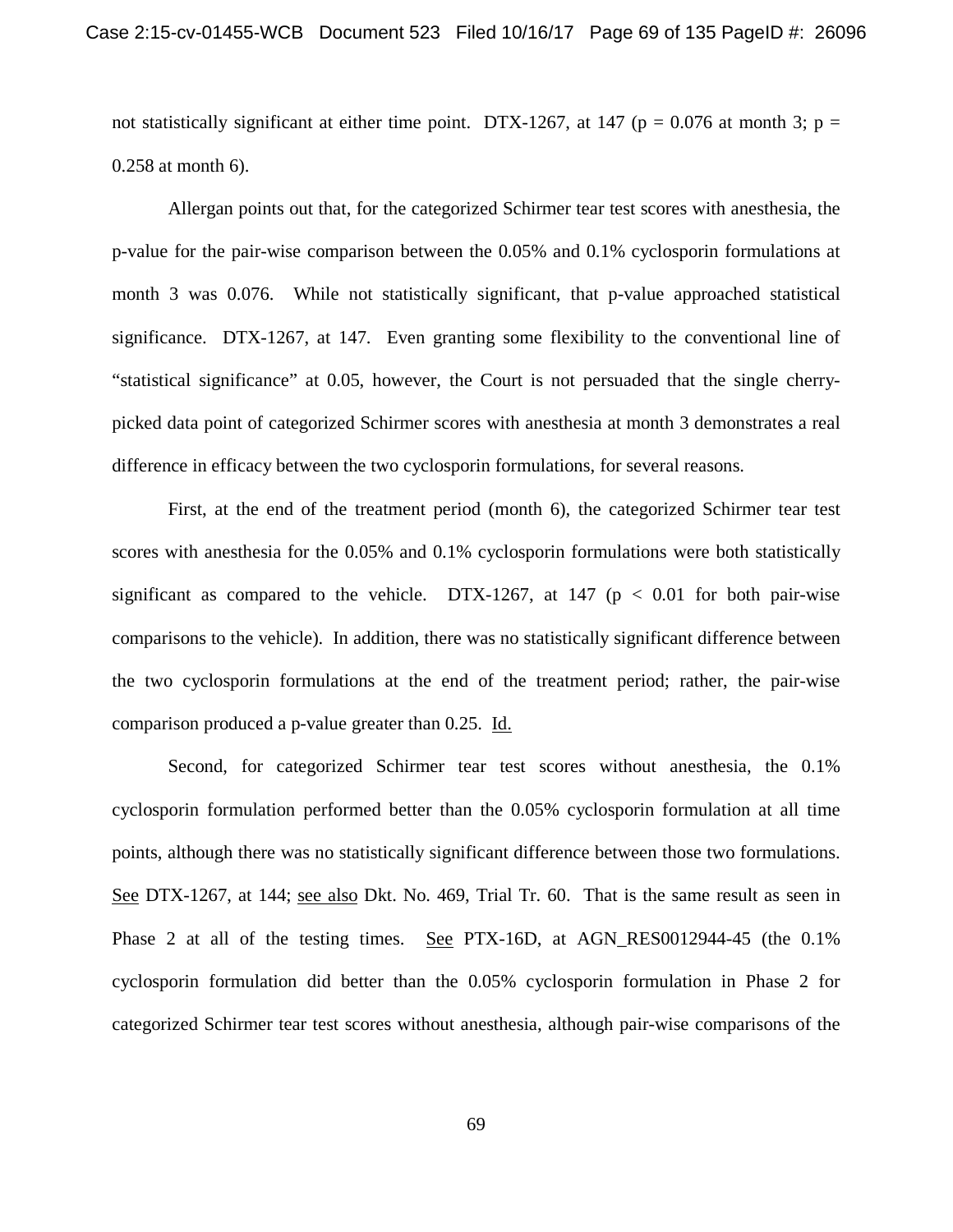0.05% and 0.1% cyclosporin formulations are not available or are not statistically significant).<sup>29</sup> Allergan has not adequately explained why the Court should compare categorized Schirmer scores without anesthesia in the Phase 2 study, to categorized Schirmer scores with anesthesia in the Phase 3 study, when the point is to understand whether the results in Phase 3 were surprising in light of the results in Phase 2. Schirmer tests with anesthesia were not performed in Phase 2, but both types of tests were performed in the Phase 3 studies. Allergan could have conducted, but chose not to conduct, a direct comparison of the categorized Schirmer scores without anesthesia. That direct comparison shows similar results in both phases: The 0.1% cyclosporin formulation performed better than the 0.05% cyclosporin formulation at all time points in both phase 2, see DTX-1267, at 144, and phase 3, see PTX-16D, at AGN\_RES0012944.

Third, the underlying Phase 3 raw Schirmer scores with anesthesia at month 3 tell a different story than the derived Phase 3 categorized Schirmer scores with anesthesia at month 3. The raw Schirmer scores are measured in millimeters of tearing produced in 5 minutes. To produce categorized Schirmer scores, the raw Schirmer scores are assigned to a numbered category, see DTX-1267, at 146:

| <b>Raw Schirmer Score</b><br>(mm/5) | <b>Categorized Schirmer Score</b> |
|-------------------------------------|-----------------------------------|
| $0 - 3$                             |                                   |
| $4-6$                               | 2                                 |
| $7-10$                              |                                   |
| $11 - 14$                           |                                   |
| >14                                 |                                   |

 $29$  See note 14 supra.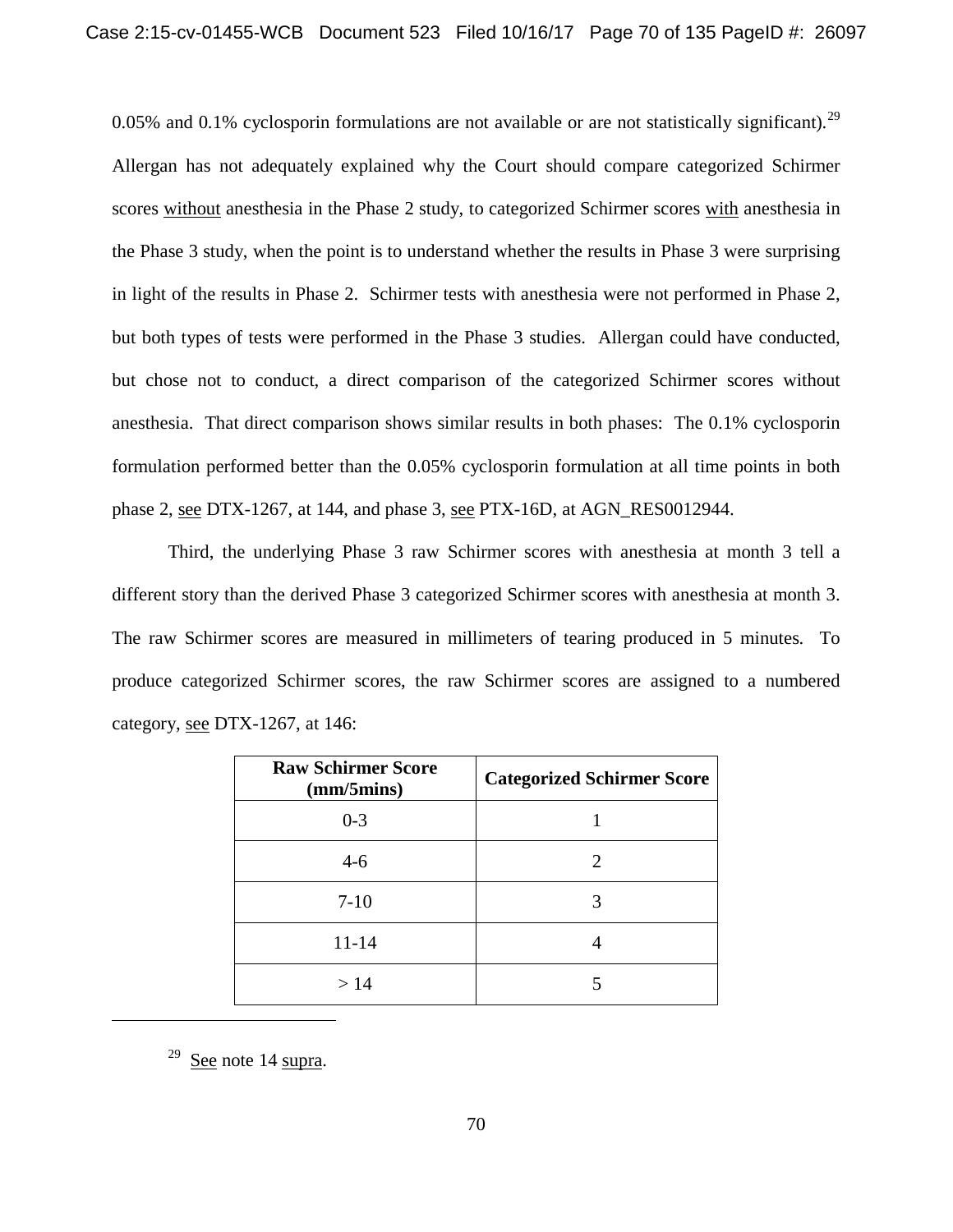In the pooled Phase 3 studies, the mean raw Schirmer scores increased (i.e., were positive) for all tested formulations: the mean increase in Schirmer scores for the 0.05% cyclosporin formulation was 2.57; the mean increase in Schirmer scores for the 0.1% cyclosporin formulation was 2.18; and the mean increase in Schirmer scores for the castor-oil-only vehicle was 1.58. DTX-1267, at 151. Even though all raw Schirmer scores increased at month 3, the mean categorized Schirmer scores for that month were, oddly, negative for the 0.1% cyclosporin formulation and for the vehicle. See DTX-1017A, at 635 & Fig. 2; DTX-1267, at 146. In other words, the act of categorizing, or "binning," the raw Schirmer scores skewed the numbers and thus misrepresented the actual results, falsely indicating that there had been a decrease in the mean Schirmer scores for the 0.1% cyclosporin formulation. Dkt. No. 473, Trial Tr. 142-43; Dkt. No. 476, Trial Tr. 66-67.

Two other points are worth noting:

First, Allergan highlights Figure 3 in Sall, which depicts the changes from baseline in blurred vision for the three tested formulations over the four reporting periods. That figure, however, does little to support Allergan's claim of unexpected results. The figure shows that the improved performance of the 0.05% formulation was statistically significant as compared to the vehicle at all time points, and that the improved performance of the 0.1% formulation was not statistically significant as compared to the vehicle at all time points. DTX-1017A, at 636 & Fig. 3. But the figure does not show the pair-wise comparisons of the two cyclosporin formulations. Those pair-wise comparisons have p-values of 0.111 (month 1), 0.008 (month 3), 0.054 (month 4), and 0.398 (month 6). DTX-1267, at 142. The performance of the 0.05% formulation was therefore statistically significant as compared to the 0.1% formulation at month 3, it approached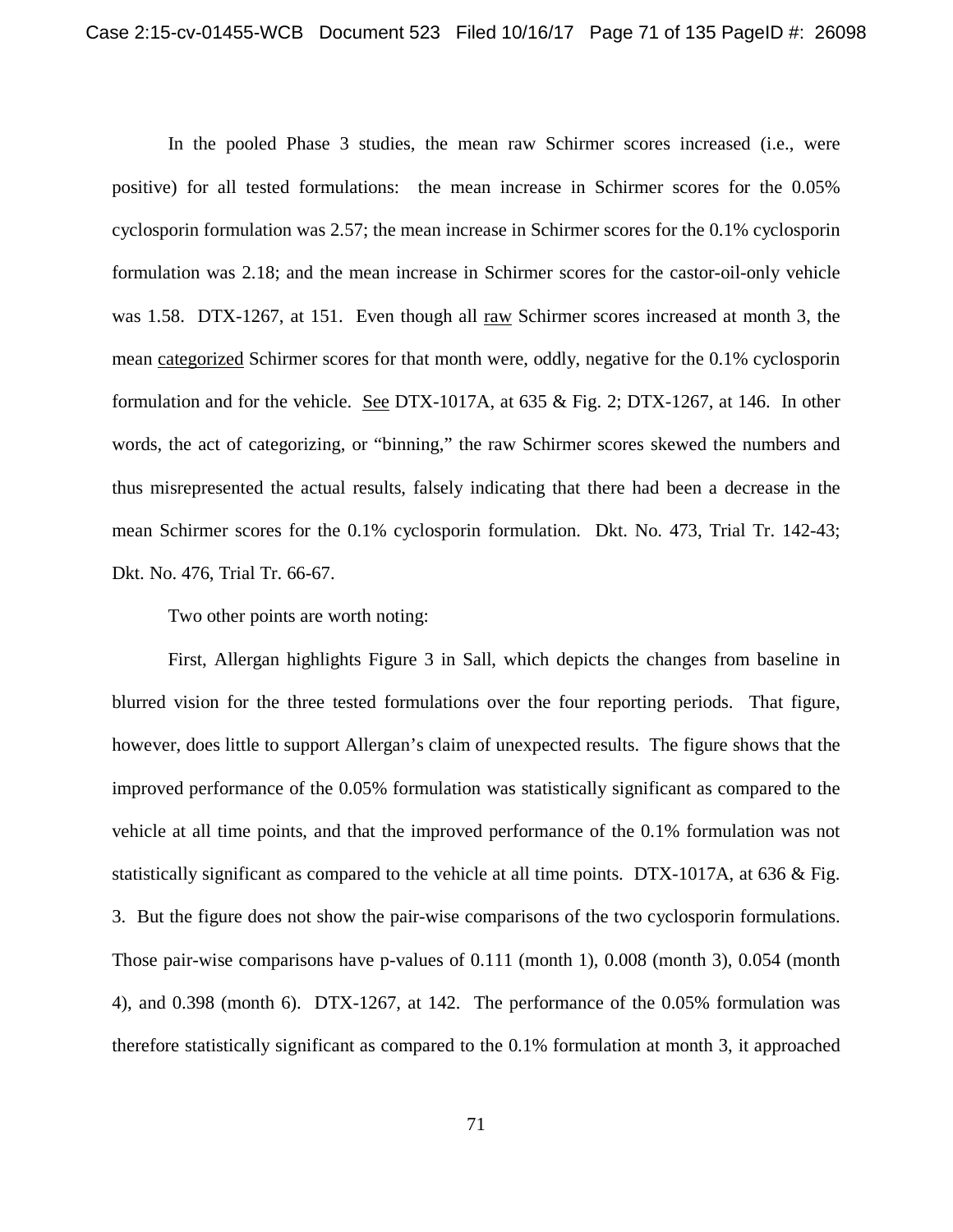statistical significance at month 4, and it was very far from statistical significance at month 6, the end of the treatment period. The Court finds that some statistical significance at one or two time points on one efficacy measure out of many tested is not sufficient to show that the 0.05% formulation was more effective than the  $0.1\%$  formulation.<sup>30</sup>

Second, Sall reported that both cyclosporin formulations did well as compared to the castor-oil-only vehicle, but did not conclude that the 0.05% cyclosporin formulation outperformed the 0.1% cyclosporin formulation. Sall stated that, "[i]n this study, the most important overall finding was that topical treatment with either CsA 0.05% or 0.1% resulted in significantly greater improvements than the vehicle alone in two objective signs of dry eye disease (corneal staining and categorized Schirmer scores), whereas treatment with CsA 0.05%, resulted in significantly greater improvements than the vehicle ( $P \leq 0.05$ ) in three subjective parameters (blurred vision, use of lubricating eye drops, and the physician's evaluation of global response to treatment)." DTX-1017A, at 637; accord id. at 631.

While noting that the results for the 0.05% formulation were significantly better than for the castor-oil-only vehicle on those three subjective efficacy measures, Sall did not find that the results for the 0.05% formulation were significantly better than for the 0.1% formulation on those measures. And even the statistically significant difference between the 0.05% formulation and the castor-oil vehicle, according to Sall, was expected: "The improvements in the subjective measures of blurred vision, physician's global assessment, and the decreased need for use of artificial tears are consistent with the improvements in subjective measures seen in previous

l

 $30$  The Court is even less persuaded by Figure 4 in Sall, which shows no statistically significant difference between the two cyclosporin formulations for artificial tear use at any time point, and which reports a statistically significant difference between the 0.05% cyclosporin formulation and the vehicle for only one time point. DTX-1017A, at 636 & Fig. 4.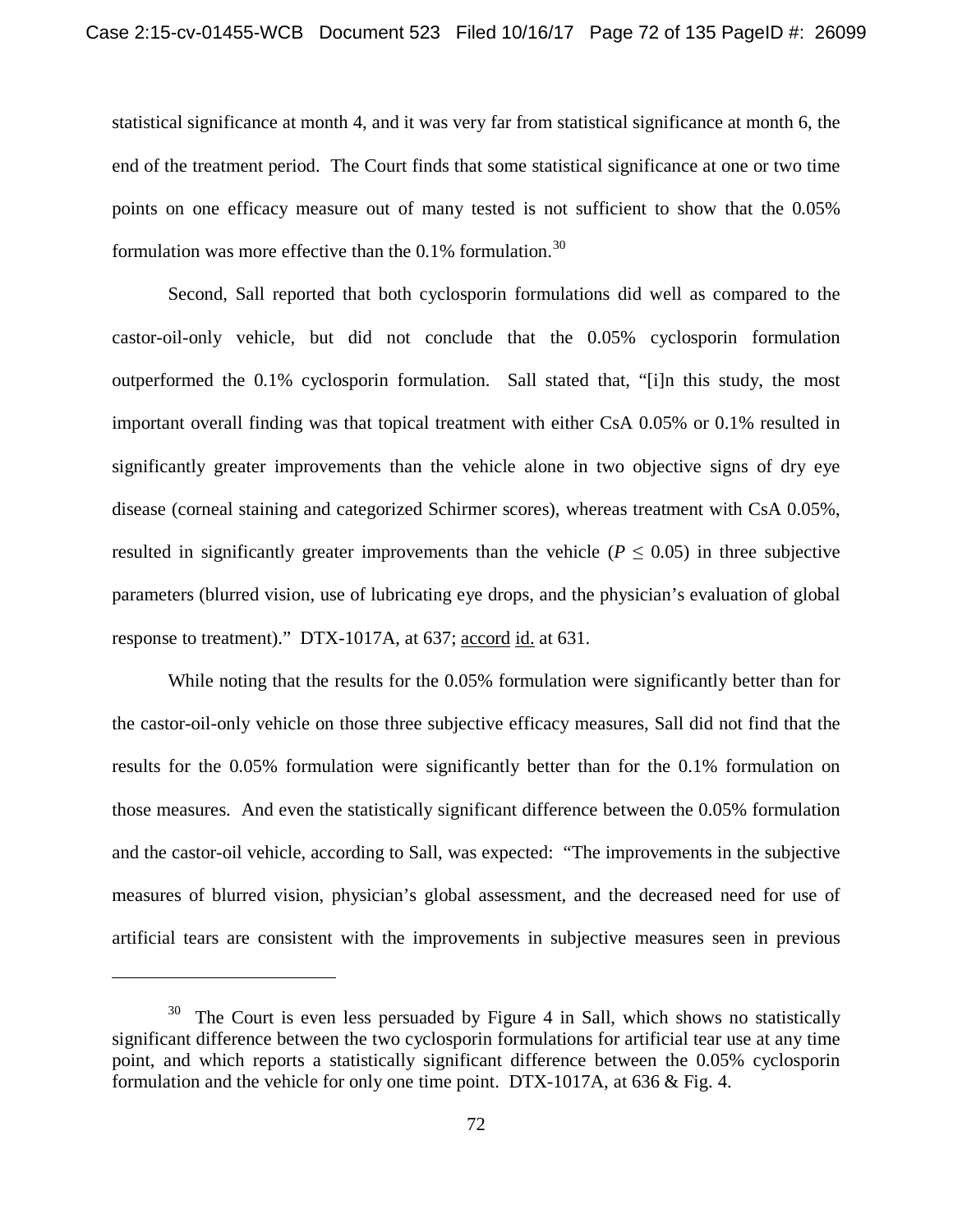studies of the use of topical [cyclosporin A] in dry eye disease." DTX-1017A, at 637 (citing Stevenson, among other references).

In sum, there is a dearth of evidence showing any real difference between the efficacy of the 0.05% and 0.1% cyclosporin formulations in Phase 2, as presented in Stevenson, and in Phase 3, as presented in Sall. A person of skill reviewing those papers would come to the conclusion that neither formulation was more effective than the other in Phase 2. That person of skill would reach the same conclusion for Phase 3.

Even reviewing all of the underlying data in Allergan's NDA submission, including internal data that was not reported in Stevenson and Sall, a person of skill would reach the same conclusions. The table below summarizes the pair-wise comparisons of the 0.05% and 0.1% cyclosporin formulations for the majority of the overlapping efficacy measures in Phase 2 and Phase 3, measured at the end of the Phase 2 treatment period (month 3), at the corresponding time point in Phase 3 (month 3), and at the end of the Phase 3 treatment period (month 6). As indicated in the table, there were only two categories that produced statistically significant results: OSDI in Phase 2 (which favored the 0.1% cyclosporin formulation) and blurred vision in Phase 3 (which favored the  $0.05\%$  cyclosporin formulation).<sup>31</sup>

 $31$  Although this table was created by the Court, the entries in the table were collected or derived from evidence at the trial: PTX-16D, at AGN\_RES0012941-42, AGN\_RES0012947, AGN\_RES0012949, AGN\_RES0012952-55, AGN\_RES0012984, AGN\_RES0012994-13001, AGN\_RES0013005-06, AGN\_RES0013012; DTX-1191, at 248, 250, 267, 275-78; DTX-1267, at 111-12, 114, 116, 122, 128, 130, 132, 134, 137, 139, 141-42, 144, 146-47, 149, 151, 158. Pvalues less than or equal to 0.05 ("statistically significant") are shaded gray. Where the table indicates "No" statistical significance but a p-value is not specified, the among-group p-value was greater than 0.05 and no pair-wise comparisons were calculated. See DTX-1017A, at 634; Dkt. No. 469, Trial Tr. 59-60; see also Dkt. No. 463, Trial Tr. 129-30. Where the table does not report anything, no among-group p-value and no pair-wise comparisons were calculated.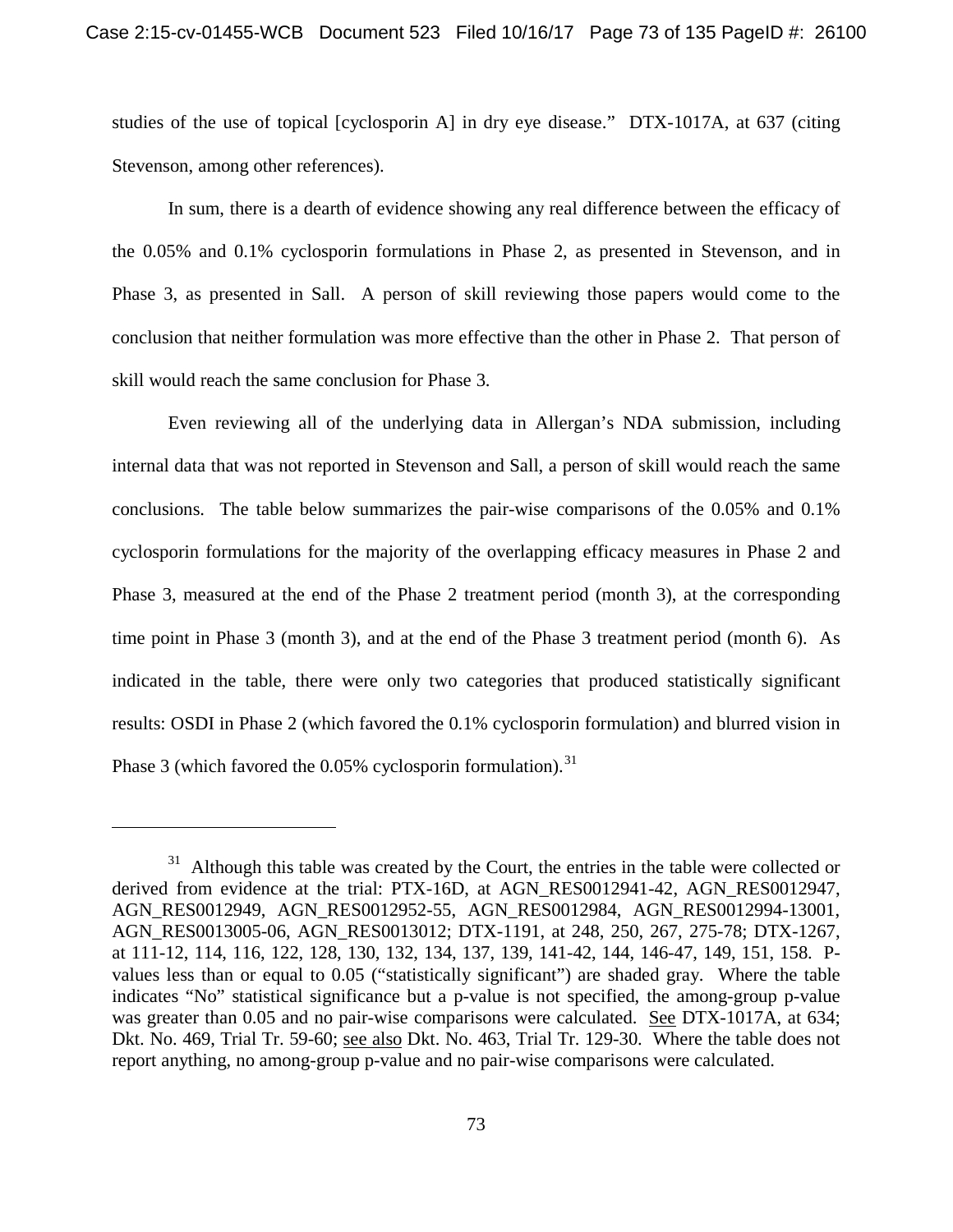| <b>Efficacy Measure</b>                                              | Phase 2:<br>$0.05\%$ versus $0.1\%$<br>Month 3 | Phase 3 (pooled):<br>$0.05\%$ versus $0.1\%$<br>Month 3 | Phase 3 (pooled):<br>$0.05\%$ versus $0.1\%$<br>Month 6 |  |
|----------------------------------------------------------------------|------------------------------------------------|---------------------------------------------------------|---------------------------------------------------------|--|
| <b>Categorized Schirmer</b><br><b>Scores (without</b><br>anesthesia) |                                                | N <sub>o</sub>                                          | N <sub>o</sub>                                          |  |
| <b>Categorized Schirmer</b><br>Scores (with anesthesia)              |                                                | N <sub>o</sub><br>$(p = 0.076)$                         | N <sub>o</sub><br>$(p = 0.258)$                         |  |
| <b>Schirmer Scores</b><br>(without anesthesia)                       | N <sub>o</sub><br>$(p = 0.834)$                |                                                         |                                                         |  |
| <b>Schirmer Scores (with</b><br>anesthesia)                          |                                                |                                                         |                                                         |  |
| <b>Corneal Staining</b>                                              | N <sub>o</sub><br>$(p = 0.112)$                | N <sub>o</sub>                                          | N <sub>o</sub><br>$(p = 0.426)$                         |  |
| <b>Conjunctival Staining</b><br>(Nasal)                              | N <sub>o</sub><br>$(p = 0.649)$                | N <sub>o</sub>                                          | N <sub>o</sub>                                          |  |
| <b>Conjunctival Staining</b><br>(Temporal)                           | N <sub>o</sub><br>$(p = 0.113)$                | N <sub>o</sub>                                          | N <sub>o</sub>                                          |  |
| <b>Dryness</b>                                                       | N <sub>o</sub><br>$(p = 0.654)$                | N <sub>o</sub>                                          | N <sub>o</sub>                                          |  |
| <b>Sandy / Gritty Feeling</b>                                        | N <sub>o</sub><br>$(p = 0.225)$                | N <sub>o</sub>                                          | N <sub>o</sub>                                          |  |
| <b>Burning / Stinging</b>                                            | N <sub>o</sub><br>$(p = 0.589)$                | No                                                      | N <sub>0</sub>                                          |  |
| Pain                                                                 | N <sub>o</sub><br>$(p = 0.717)$                | $\rm No$                                                | N <sub>o</sub>                                          |  |
| <b>Itching</b>                                                       | N <sub>o</sub><br>$(p = 0.932)$                | No                                                      | N <sub>0</sub>                                          |  |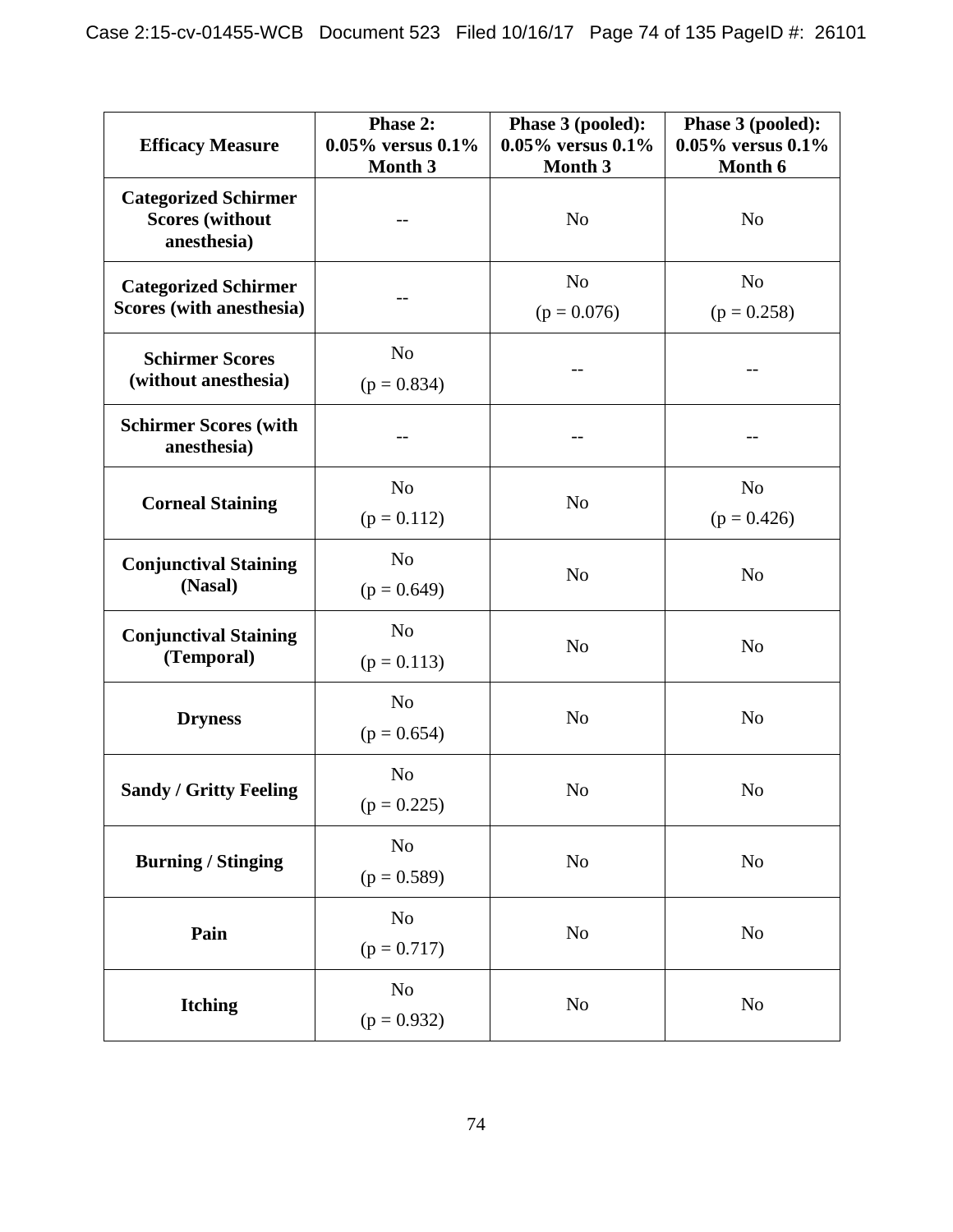| <b>Sensitivity to Light</b> | N <sub>0</sub><br>$(p = 0.212)$        |                                         | N <sub>o</sub>                  |
|-----------------------------|----------------------------------------|-----------------------------------------|---------------------------------|
| <b>Blurred Vision</b>       | N <sub>o</sub><br>$(p = 0.065)$        | Yes (favors $0.05\%$ )<br>$(p = 0.008)$ | N <sub>o</sub><br>$(p = 0.398)$ |
| <b>OSDI</b>                 | Yes (favors $0.1\%$ )<br>$(p = 0.049)$ | N <sub>o</sub>                          | N <sub>o</sub>                  |
| <b>Artificial Tear Use</b>  | N <sub>0</sub><br>$(p = 0.133)$        | N <sub>o</sub>                          | N <sub>0</sub><br>$(p = 0.122)$ |

# **2. Dr. Schiffman's declaration presented no additional evidence to support Allergan's claim of unexpected results**

Based on a review of the evidence discussed above, the Court does not credit the assertions made in Dr. Schiffman's declaration that was submitted to the PTO to obtain allowance of the Restasis patents. See PTX-2A. Dr. Schiffman touted the Schirmer tear test scores and corneal staining scores as "key objective measures for determining dry eye or keratoconjunctivitis sicca disease severity." Id. at 553,  $\P$  7. He then made several important assertions about the data:

- a) In Phase 2, the 0.1% cyclosporin formulation "demonstrated a greater decrease in corneal staining than the 0.05%" cyclosporin formulation, and the 0.1% cyclosporin formulation "demonstrated a greater increase in Schirmer score (tear production) at week 12 than any other formulation tested, including the 0.05%" cyclosporin formulation, id. ¶ 7 (emphasis in original; and
- b) In Phase 3, the 0.05% cyclosporin formulation "was unexpectedly superior to the 0.10%" cyclosporin formulation, "exhibit[ing] a comparable or greater decrease in corneal staining score (see Exhibit D, Figure 1), a greater increase in Schirmer Score (see Exhibit D, Figure 2), an improvement in the common dry eye/keratoconjunctivitis sicca symptom of blurred vision (see Exhibit D, Figure 3) and a greater decrease in the number of artificial tears used by patients (see Exhibit D, Figure 4)," id. at 555, ¶ 16.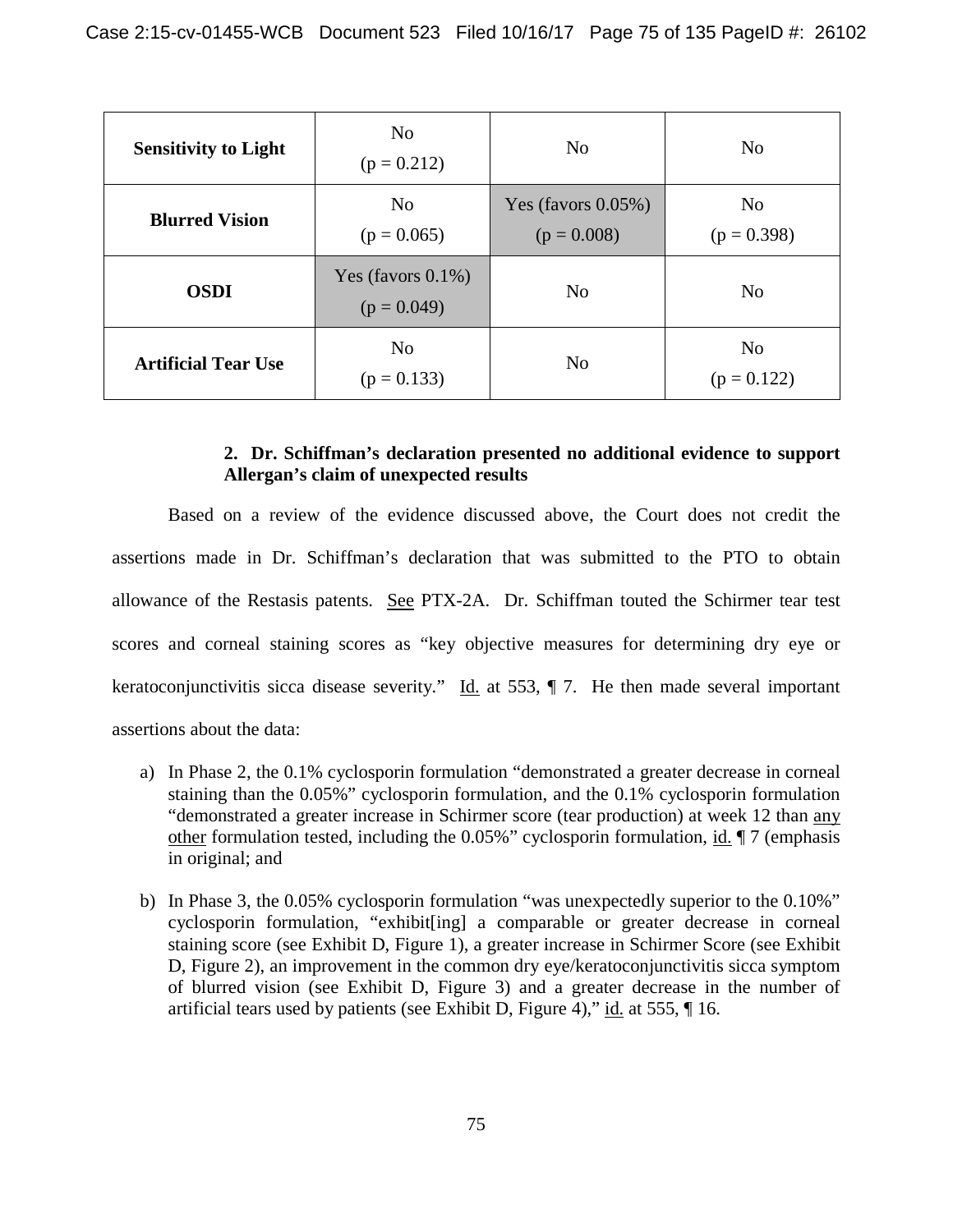Dr. Schiffman's declaration covered some of the same evidence that was disclosed in the Sall and Stevenson papers, but without accounting for the lack of statistical significance of much of the data on which he relied. The figures that were included in his declaration (Exhibit D, Figs. 1-4) were taken directly from the Sall paper, but omitted all error bars and p-values. Dr. Schiffman explained his omission of any reference to statistical significance as follows: "I think we're making – in a sense, we're trying to make too much out of statistical techniques when the bigger picture is  $-$  is  $-$  is really sufficient, I think. [0].05 performed better in Phase 3. That, to me, is not really so much up to debate." Dkt. No. 469, Trial Tr. at 124; see also id. at 123 (Dr. Schiffman, "That there are no p-values for me then and now mean nothing.").

The Court has already rejected the view that it is not necessary to conduct statistical analysis of the clinical trial data in order to determine whether the performance of the 0.05% cyclosporin formulation in the Phase 3 trials qualifies as "critical" or "unexpected" for purposes of obviousness analysis. Importantly, in the Court's view, none of the pair-wise comparisons between the two cyclosporin formulations for corneal staining and Schirmer scores in the Phase 2 study or the pooled Phase 3 studies demonstrated statistical significance at any time point, and many of the p-values for the pair-wise comparisons were very high. See, e.g., PTX-16D, at AGN\_RES0012945 (the p-value for a comparison of Schirmer scores without anesthesia in Phase 2, the only p-value regarding Schirmer scores that was calculated in Phase 2, was 0.651 at week 4, 0.790 at week 8, and 0.834 at week 12); DTX-1267, at 112 (the p-value for a comparison of corneal staining in Phase 3 was 0.713 at month 4 and 0.426 at month 6).

Despite the statistical analyses showing that any observed difference in raw numbers between the cyclosporin formulations was likely the result of random chance, Dr. Schiffman directly compared the raw numbers and inferred "real" differences in efficacy based on those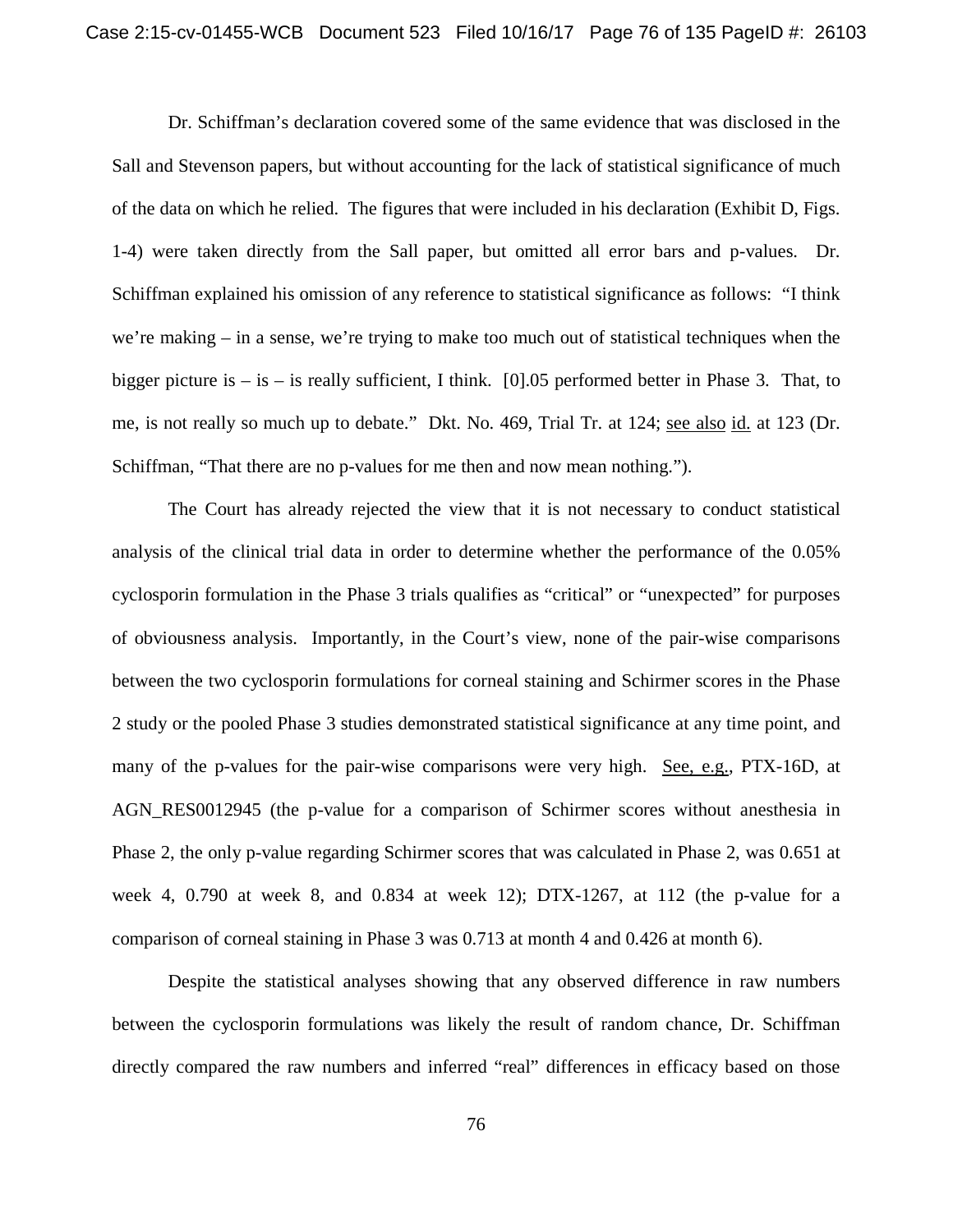comparisons. Comparing the Schirmer scores without anesthesia in Phase 2, he determined that the 0.1% cyclosporin/1.25% castor oil formulation was four times as effective as the 0.05% cyclosporin/0.625% castor oil formulation. PTX-2A, at 555-56, ¶ 18. Comparing the Schirmer scores with anesthesia in Phase 3, he determined that the 0.05% cyclosporin/1.25% castor oil formulation was up to twice as effective as the 0.1% cyclosporin/1.25% castor oil formulation. Id. Comparing the corneal staining data, he determined that the 0.1% cyclosporin/1.25% castor oil formulation was four times as effective as the 0.05% cyclosporin/0.625% castor oil formulation in Phase 2, and that the 0.05%/1.25% castor oil cyclosporin formulation was equally effective as compared to the 0.1% cyclosporin/1.25% castor oil formulation in Phase 3. Id. Based on those assessments, Dr. Schiffman represented to the PTO that the 0.05% cyclosporin/1.25% castor oil formulation in Phase 3 was four to eight times as effective in increasing Schirmer scores as the 0.05% cyclosporin/0.625% castor oil formulation in Phase 2, and that the 0.05% cyclosporin/1.25% castor oil formulation in Phase 3 was four times as effective in decreasing corneal staining as the 0.05% cyclosporin/0.625% castor oil formulation in Phase 2. That outcome, he said "was clearly a very surprising result" and "unexpectedly critical for therapeutic effectiveness in the treatment of dry eye/keratoconjunctivitis sicca." Id. at 556, ¶¶ 19-20 (emphasis in original).

In addition to the dubious validity of those inferences from the direct comparison of raw numbers given the high associated p-values, Dr. Schiffman did not disclose in his declaration to the PTO that he was comparing different Schirmer tear test scores: test scores without anesthesia in Phase 2, versus test scores with anesthesia in Phase 3. As noted previously, the Schirmer tear test results without anesthesia in Phase 3 showed a trend similar to that of the Schirmer tear test results without anesthesia in Phase 2, in that both favored the 0.1% cyclosporin formulation.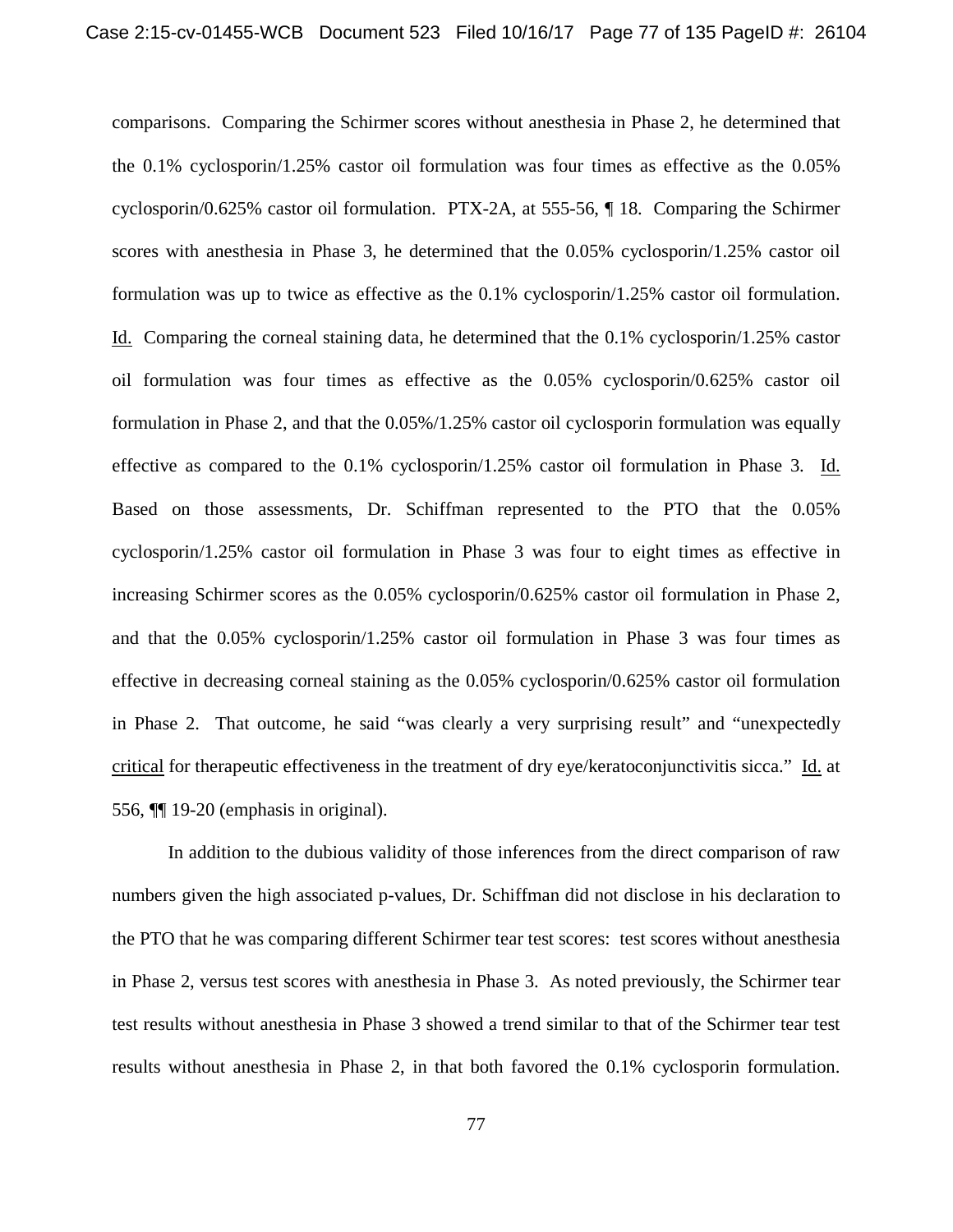Only the Schirmer tear test results with anesthesia in Phase 3 significantly favored the 0.05% cyclosporin formulation; that was the data point that Dr. Schiffman chose to rely upon in his declaration to support his contention that "the claimed formulation and method demonstrated an *8-fold* increase in relative efficacy" as compared to the 0.1% formulation. PTX-2, at 556, at ¶ 19 (emphasis in original). It was therefore only by comparing the results of two different types of tests that Dr. Schiffman was able to produce a significantly distorted picture suggesting that the 0.05% cyclosporin/1.25% castor oil formulation in Phase 3 was much more effective than the 0.05% cyclosporin/0.625% castor oil formulation in Phase 2.

Moreover, the method that Dr. Schiffman used in his declaration to calculate the differences in efficacy between the 0.05% and 0.1% cyclosporin formulations exaggerated the differences in the raw values between the two. As Dr. Schiffman explained at trial, he first compared the median change from baseline in corneal staining scores at week 12 for the 0.05% and 0.1% cyclosporin formulations in the Phase 2 study. He calculated that the change from baseline for the 0.05 formulation was approximately one-quarter as large as the change from baseline for the 0.1% formulation. He then conducted a similar comparison of the 0.05% and 0.1% formulations in Phase 2 with regard to the median change in Schirmer scores without anesthesia, again concluding that the change from baseline was approximately one-quarter as large for the 0.05% formulation as for the 0.1% formulation. He then performed the same calculation for corneal staining and Schirmer scores without anesthesia for each of the two Phase 3 studies. The median improvement in the corneal staining scores for both Phase 3 studies was roughly the same, as was the median improvement in the Schirmer scores for the second Phase 3 study. However, Dr. Schiffman calculated the improvement in Schirmer scores for the first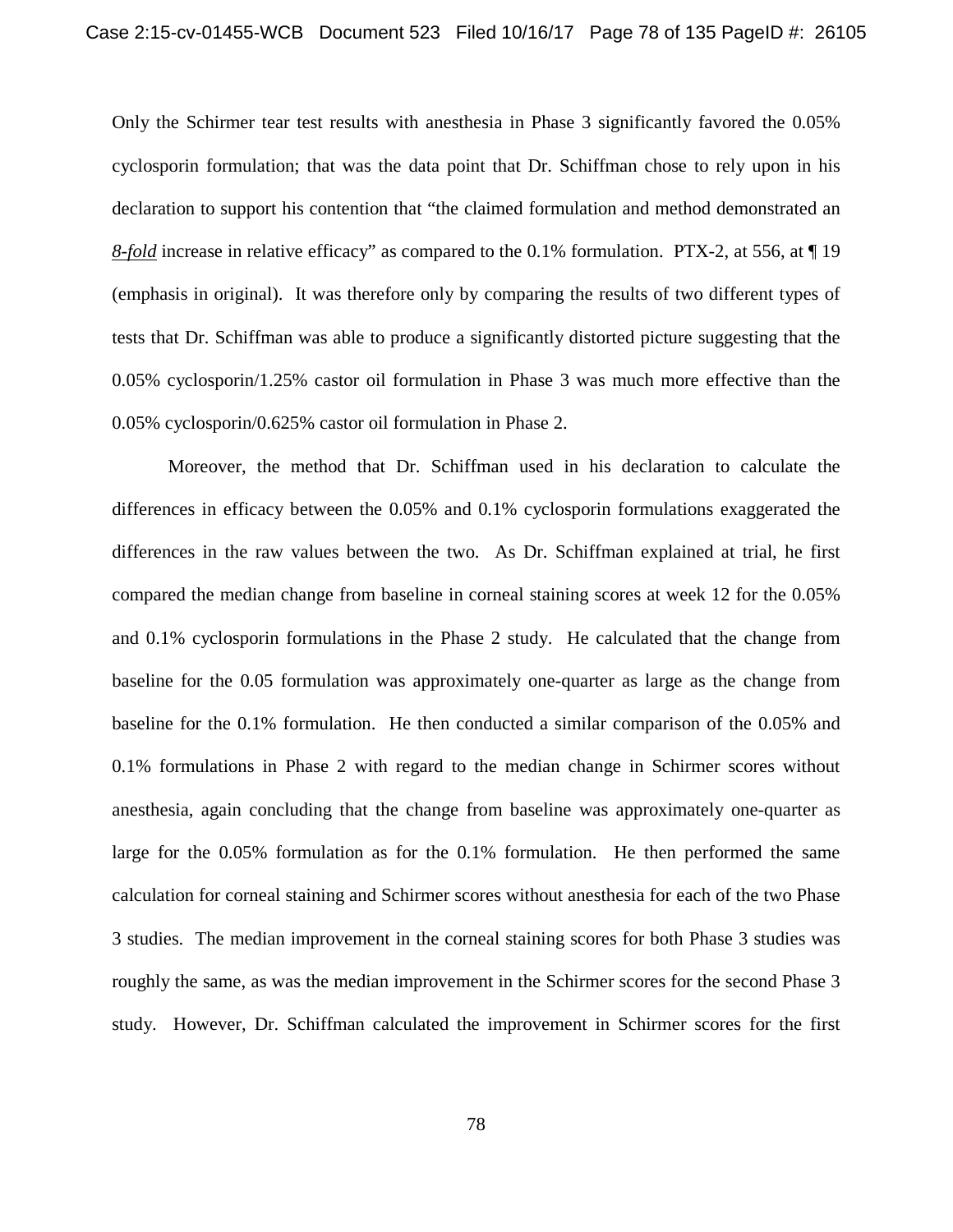Phase 3 study as being approximately twice as great for the 0.05% formulation as for the 0.1% formulation.

Based on those calculations, Dr. Schiffman presented the following table to the PTO as an attachment to his declaration:

|                                           | Phase 2001                                                             | Phase 3 (1 <sup>st</sup> study) | Phase 3 (2 <sup>nd</sup> study)               |  |  |
|-------------------------------------------|------------------------------------------------------------------------|---------------------------------|-----------------------------------------------|--|--|
|                                           | 0.05% CsA in 0.625% CO   0.05% CsA in 1.25% CO   0.05% CsA in 1.25% CO |                                 |                                               |  |  |
|                                           | Compared with 0.1% CsA in 1.25% CO                                     |                                 |                                               |  |  |
| Improvement<br>in STT                     | 0.25                                                                   |                                 |                                               |  |  |
|                                           |                                                                        |                                 | (8-Fold improvement*)   (4-Fold improvement*) |  |  |
| Decrease in<br>Corneal<br><b>Staining</b> | 0.25                                                                   |                                 |                                               |  |  |
|                                           |                                                                        |                                 | (4-Fold Improvement*)   (4-Fold Improvement*) |  |  |

\*Compared to the 0.05% CsA/0.625% CO Phase 2 formulation (disclosed in Ding)

The calculations in Dr. Schiffman's table are misleading in several respects. First, the use of ratios of the degree of improvement tends to overstate the difference between the results in the compared parameters. Thus, for example, Dr. Schiffman's statement that there was an "8-fold improvement" between the Schirmer tear test scores in the Phase 2 study and in the first study in Phase 3 is misleading because it is based on a calculation of the ratio of the differences between the improvement from baseline for the 0.05% and 0.1% cyclosporin formulations for the two studies. Even though the actual difference in the median improvement in Schirmer scores for the 0.05% and 0.1% formulations in Phase 2 was only about 1.5 millimeters, the use of ratios to represent the difference suggested that the difference was 4:1 in favor of the 0.1% formulation. Similarly, although the difference between the 0.05% and 0.1% formulations in the first study of Phase 3 was not dramatic, depicting that difference as a ratio of the differences from baseline tended to exaggerate its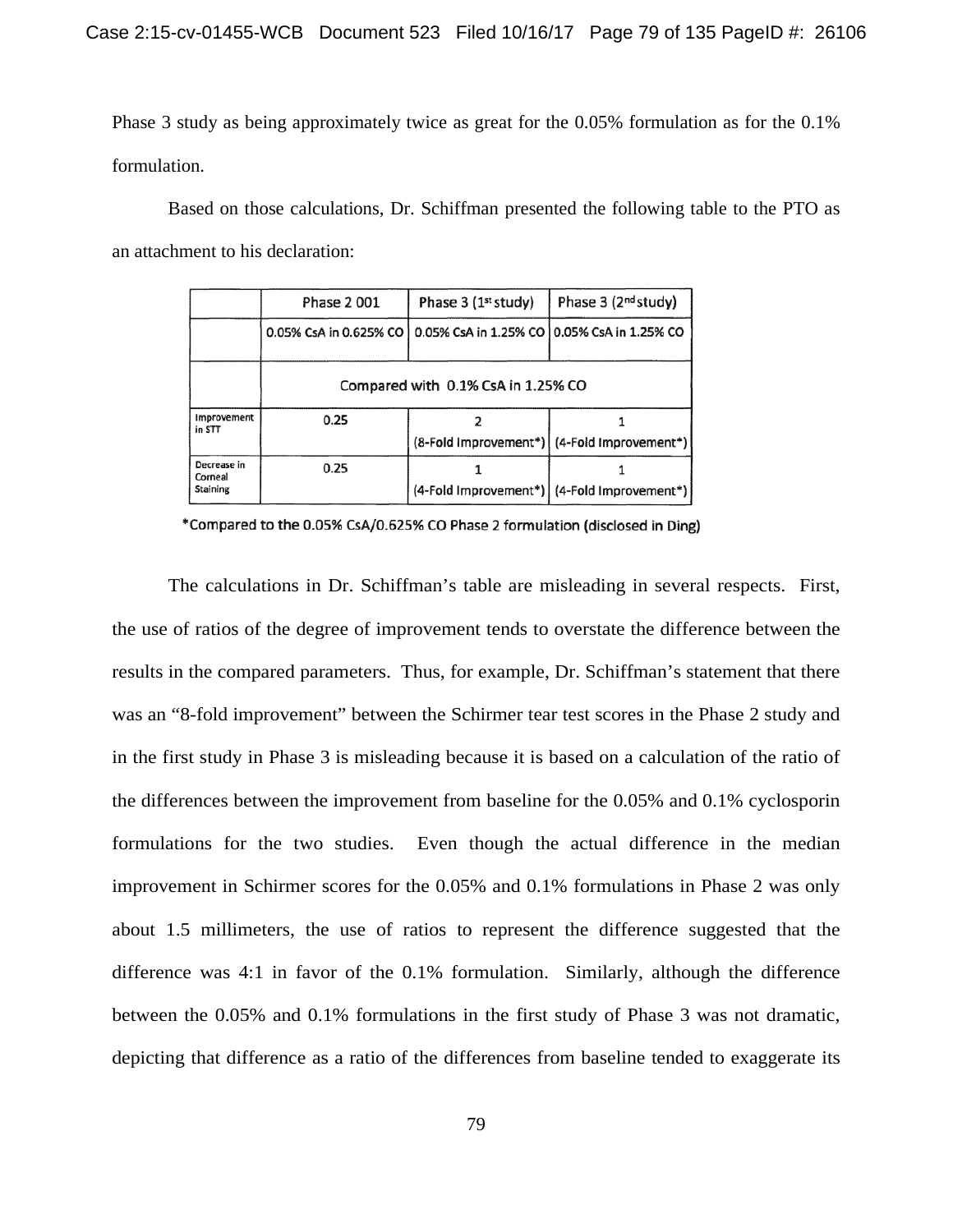significance by suggesting that the 0.05% formulation was twice as effective as the 0.1% formulation. Dr. Schiffman then calculated the ratio of the two ratios (2/.25), deriving a ratio of 8:1, which again exaggerated the difference between the 0.05% and 0.1% formulations as measured in the Phase 2 and Phase 3, suggesting that the 0.05% cyclosporin/1.25% castor oil formulation performed eight times as well in the first study of Phase 3 as the  $0.05\%$  cyclosporin/0.625% castor oil formulation in the Phase 2 study.<sup>32</sup>

The inherent flaw in using a "ratio of ratios," as Dr. Schiffman did, can be illustrated by a simple example. Suppose that the baseline value on some metric was 10.00. Suppose further that the Phase 2 data showed an improvement to 10.01 for the 0.05% cyclosporin/0.625% castor oil formulation and an improvement to 10.03 for the 0.1% cyclosporin/1.25% castor oil formulation. Suppose further that the Phase 3 data showed an improvement to 10.01 for the 0.1% cyclosporin/1.25% castor oil formulation and an improvement to 10.03 for the 0.05%/1.25% castor oil cyclosporin formulation. Finally, suppose that statistical analysis showed that none of those small variations in performance were statistically significant, but were likely just the product of experimental noise. Nonetheless, the ratio of the measured improvements in the metric for the 0.1% cyclosporin/1.25% castor oil formulation to the 0.05%

 $32$  Dr. Schiffman used the median, instead of the mean, to calculate those changes from baseline. Dkt. No. 469, Trial Tr. 72. As Dr. Bloch explained, the use of medians instead of means is inadvisable because "you can do statistical analysis on means and determine whether things are statistically significant. You can't do that with medians." Dkt. No. 473, Trial Tr. 158. Dr. Schiffman testified that he used medians because the sample sizes in Phase 2 were very small and, in that context, means are more sensitive to outliers. See Dkt. No. 469, Trial Tr. 72. The Court does not need to reach the issue of whether it was improper for Dr. Schiffman to use medians instead of means, given the other problems with Dr. Schiffman's analysis. But the Court notes that Dr. Schiffman's declaration to the Patent Office does not disclose that he used medians instead of means in the calculation upon which he primarily relied. See Dkt. No. PTX-2A, at 555-56, 573-76.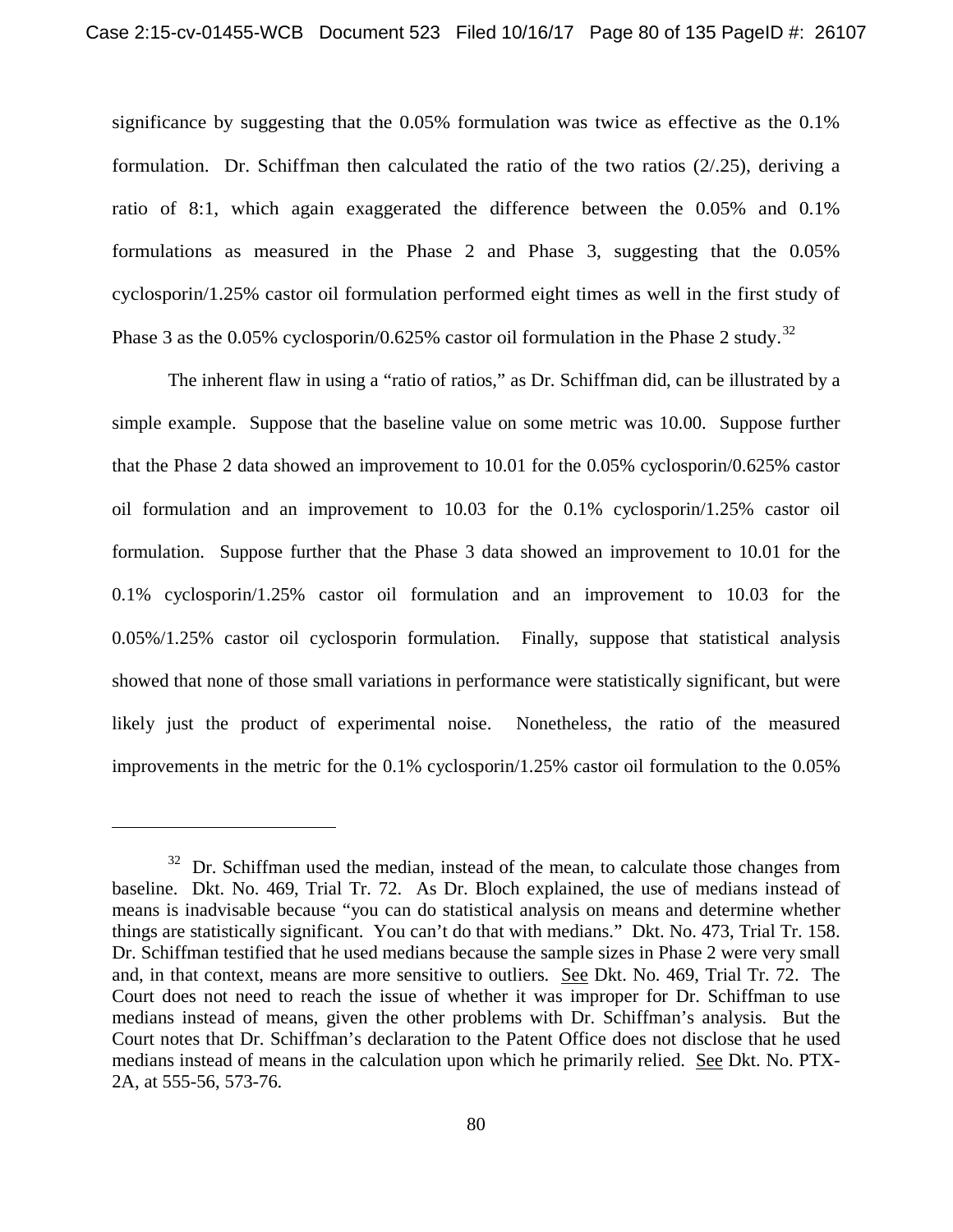cyclosporin/0.625% castor oil formulation in Phase 2 would 3:1, and the ratio of the measured improvements in the metric for the 0.1% cyclosporin/1.25% castor oil formulation to the 0.05% cyclosporin/1.25% castor oil formulation in Phase 3 would be 1:3. The ratio of those two ratios would be 9:1. Any conclusion from the "ratio of ratios" that there was a nine-fold relative improvement in performance by the 0.05% formulation in Phase 3 over Phase 2 would obviously be spurious.

Second, Dr. Schiffman's calculations ignore the fact that the Phase 2 study was quite small and that the difference in the raw numbers for the 0.05% cyclosporin formulation compared to the 0.1% formulation on some metrics, including Schirmer scores, were not statistically significant. Yet by relying on ratios derived from those raw numbers, Dr. Schiffman was able to present a picture in which it appeared that the 0.1% formulation substantially outperformed the 0.05% formulation in Phase 2, which is not the picture that emerges from a more comprehensive examination of the results of that study, as the Stevenson paper makes clear.

Third, Dr. Schiffman selected only two categories to compare the performance of the 0.05% and 0.1% cyclosporin formulations. In other categories for the Phase 2 studies, the 0.05% formulation did better than the 0.1% formulation. In order to make an appropriate assessment of the Phase 2 study data, it is necessary to view that data globally, not to select the data points that are most favorable to a particular desired outcome.<sup>33</sup>

l

 $33$  The Court further discounts Dr. Schiffman's conclusions to the extent that he relies on Sall's Figure 2 (Exhibit D, Figure 2 in Dr. Schiffman's declaration) to show a difference in Schirmer score improvement between the two Phase 3 cyclosporin formulations. Dr. Schiffman's figure is faulty for the reasons previously set forth in the discussion of Sall's Figure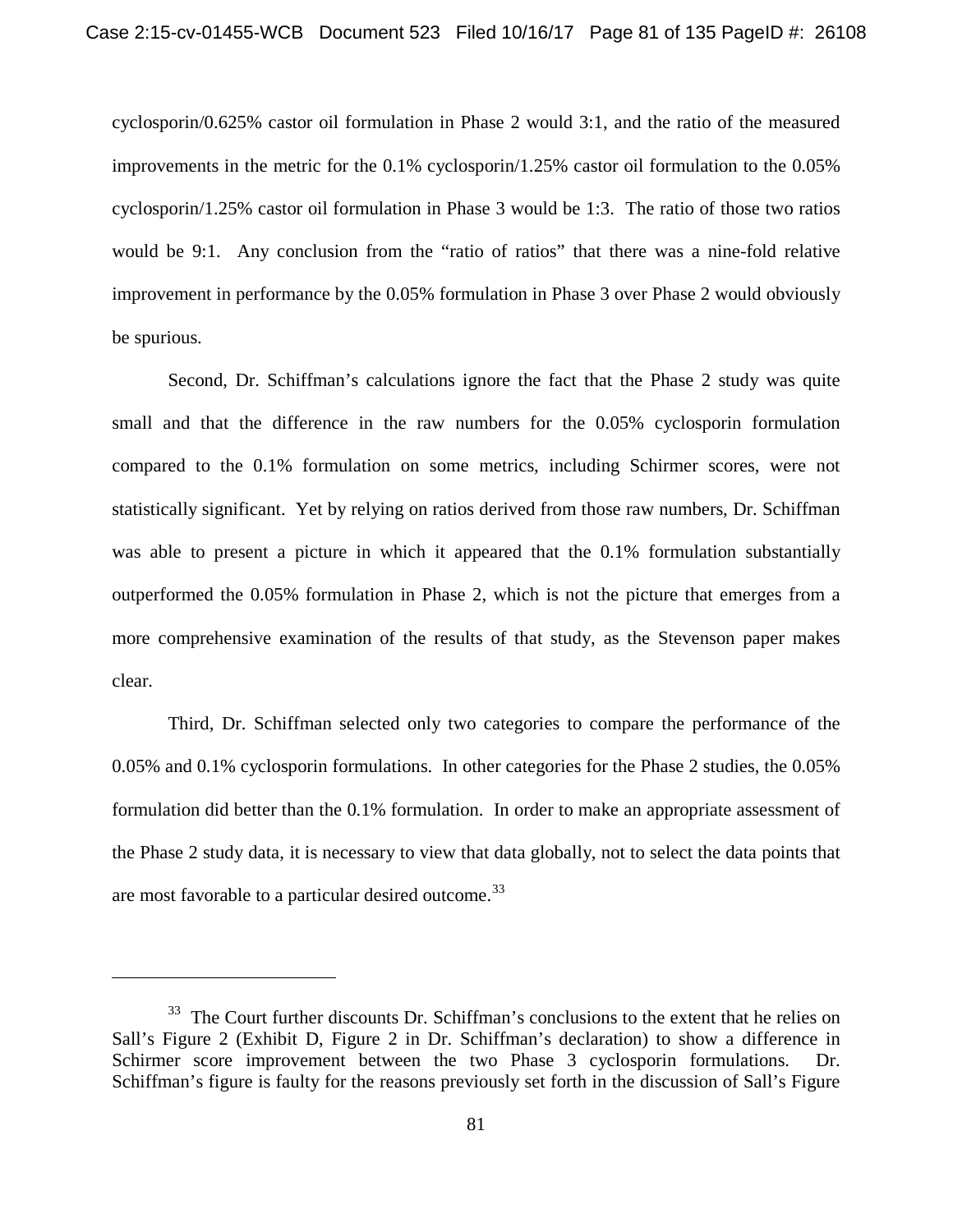Finally, while Dr. Schiffman presented the PTO with evidence from the Sall paper to show that the Phase 3 results were surprising, he did not note in his declaration that the evidence was taken from Sall, which had been published 13 years earlier, and three years before the priority date for the Restasis patents. A major flaw in Dr. Schiffman's presentation was thus that, even if the results reported in Sall would have been surprising at the time the Phase 3 trials were conducted, those results were publicly known before the invention. For that reason, the results shown in the Sall article were prior art to the Restasis patents and cannot serve as a basis for finding that the Phase 3 studies would have been unexpected to a person of skill in the art as of the Restasis patents' priority date.

To the extent that Allergan relies on Dr. Schiffman's presentation to the PTO, see Allergan's Post-Trial Findings of Fact and Conclusions of Law, Dkt. No. 494, ¶¶ 216, 217, and the fact that the examiner concluded that unexpected results had been shown, see id.  $\P$  150, 171, the Court finds that the presentation made to the examiner in 2013, including Dr. Schiffman's declaration and the accompanying exhibits, painted a false picture of the comparative results of the Phase 2 and Phase 3 trials. In addition, that presentation created the misleading perception that the evidence that Dr. Schiffman relied on to show unexpected results was not known at the time of the invention. Accordingly, the Court regards the examiner's finding of unexpected results to be entitled to no weight, based as it was on evidence that did not accurately depict the

<sup>2,</sup> as well as Dr. Schiffman's omission of the error bars and p-values in his reproduction of that figure in his declaration.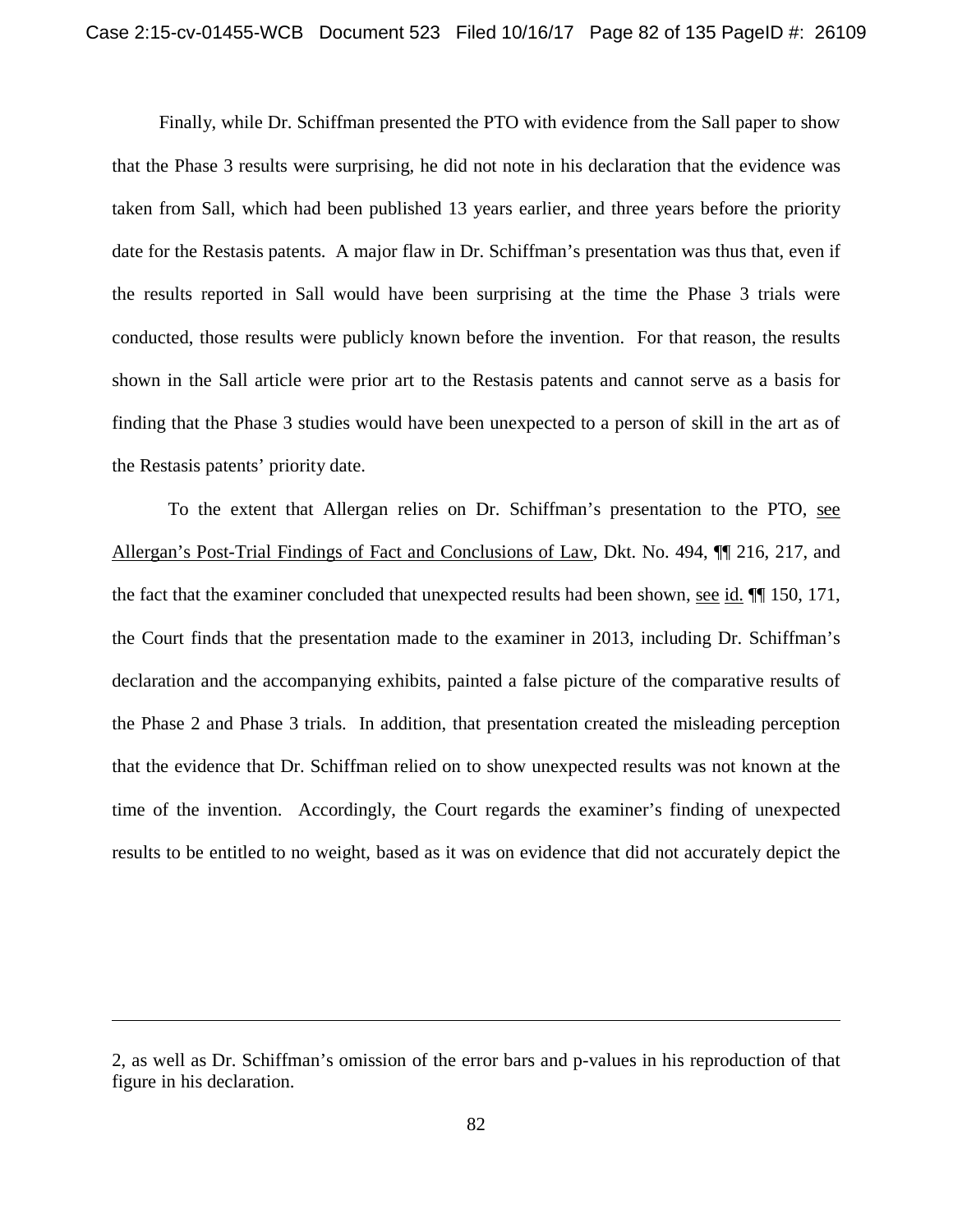comparative results of the two Allergan studies and that was, in any event, disclosed in the prior art. $34$ 

# **3. The FDA's Medical Review does not support Allergan's claim of unexpected results**

Allergan relies in part on a 2002 FDA Medical Review of the Restasis NDA in which the FDA analyzed some of the data from the Phase 3 studies. PTX-963. Focusing on specific populations identified within the study and the number of those patients who achieved an increase in Schirmer tear test scores of 10 millimeters or more, the FDA noted that all of the population groups "trend toward higher responder rates for the 0.05% cyclosporine treatment group." Id. at 26, 29. In two of the groups, the FDA concluded that the responder rates "are statistically significant favoring 0.05% cyclosporine in both trials." Id. The FDA's analysis and statement regarding statistical significance were directed to an among-group analysis of the performance of the 0.05% cyclosporin formulation, the 0.1% cyclosporin formulation, and the castor-oil-only vehicle.

<sup>&</sup>lt;sup>34</sup> Allergan contends that the defendants' "clear and convincing burden is more difficult to meet" because "the art that is cited by [d]efendants was before the PTO during prosecution." Dkt. No. 494, at 130. In an earlier order entered in this case, the Court acknowledged that "the Sall article was incorporated by reference in each of the applications" for the asserted patents and "was hardly concealed from the examiner." Dkt. No. 250, at 10. Although the Sall article was, in that sense, before the PTO, the prosecution history indicates that the examiner did not consider Sall—or Stevenson, which was also incorporated in the applications—when evaluating Dr. Schiffman's declaration and deciding to issue the notice of allowance. The Court therefore does not accord the PTO decision to allow the patents any additional weight based merely on the fact that Sall and Stevenson were not hidden from the examiner. See OSRAM Sylvania, Inc. v. Am. Induction Techs., Inc., 701 F.3d 698, 704-05 (Fed. Cir. 2012) (rejecting argument that challenger faced an "enhanced burden" in that situation, because the burden of clear and convincing evidence remains unchanged); Tokai Corp. v. Easton Enters., 632 F.3d 1358, 1367 (Fed. Cir. 2011). Even if, as Allergan contends, the defendants' burden was "more difficult to meet," the Court finds that the evidence the defendants have put forth, and in particular the evidence demonstrating the specific flaws in Dr. Schiffman's declaration, would satisfy that burden.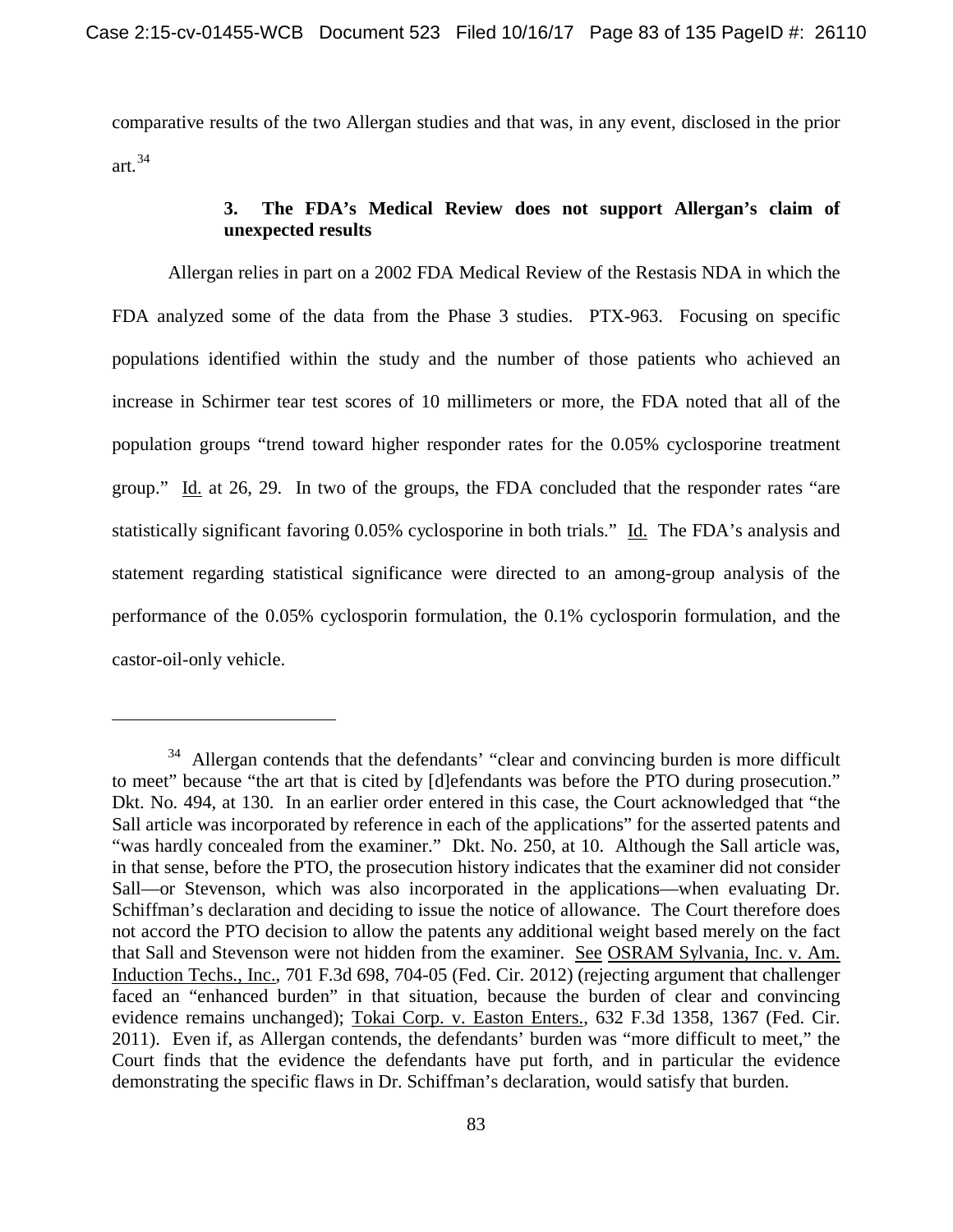While the FDA accurately described the data and the conclusions that can be reached from that data, the point of the FDA's analysis was to show that the 0.05% cyclosporin formulation performed significantly better than the castor-oil-only vehicle in those studies. The FDA did not conduct a pair-wise comparison between the 0.05% cyclosporin formulation and the 0.1% formulation, and it drew no statistical conclusions from the relative performance of the two cyclosporin formulations. For example, the FDA pointed out that the results of the second of the two Phase 3 studies were statistically significant and favored the 0.05% cyclosporin formulation. But the raw numbers for that study suggest that the statistical significance derives from the difference between the 0.05% cyclosporin formulation and the vehicle, not from the relative performance of the two cyclosporin formulations. The raw numbers for that study show that 12% of the patients who received the 0.05% cyclosporin formulation achieved an increase of 10 millimeters or more, compared to 9% of those who received the 0.1% cyclosporin formulation, and only 2% of those who received the vehicle. Id. at 26. Allergan points to the first of the Phase 3 studies, which demonstrated better numbers for the 0.05% cyclosporin formulation. Again, however, no pair-wise comparison between the two cyclosporin formulations was performed. And when viewing those results together with the results of the second phase 3 study, one cannot draw a conclusion based on the numbers alone that there was a statistically significant difference between the 0.1% cyclosporin formulation and the 0.05% cyclosporin formulation. The Court therefore finds that the single set of results in the first Phase 3 study does not support a finding that the Restasis formulation, as compared to the 0.1% cyclosporin formulation, demonstrated unexpected results.

While the FDA observed that the trend of the data favored the 0.05% formulation, the agency's principal objective was to determine whether one of the tested formulations showed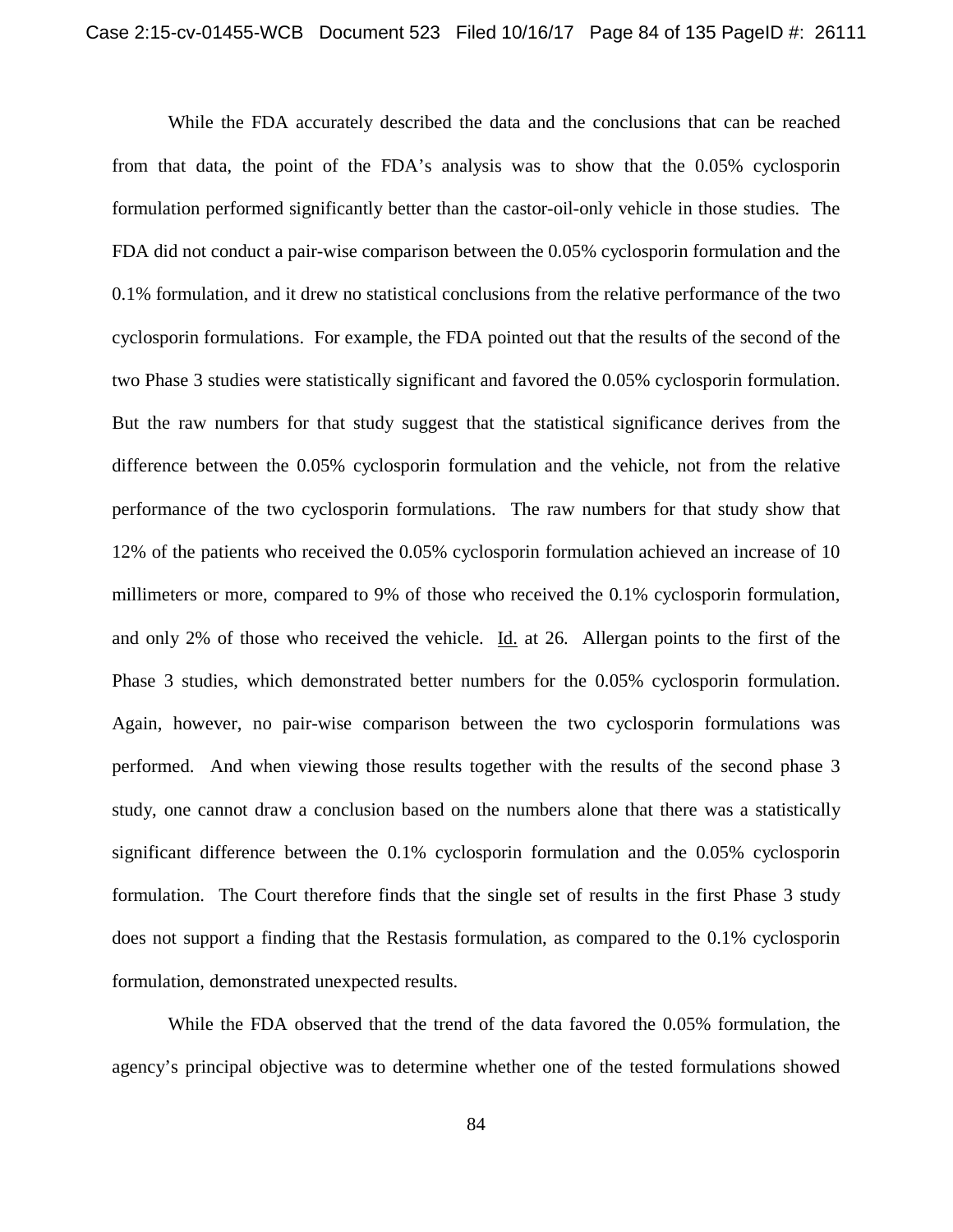efficacy against the vehicle, and its statistical analysis was therefore directed to that issue, not to a pair-wise comparison of the two cyclosporin formulations. For that reason, the FDA's Medical Review does not provide significant support for Allergan's assertion that the results of the Phase 3 studies would have been unexpected.

### **4. The success of Restasis would not have been surprising to a person of skill in the art in 2003.**

Several Allergan employees testified that they were surprised that the Restasis formulation did well in the Phase 3 results. See Dkt. No. 469, Trial Tr. 69 (Dr. Schiffman); Dkt. No. 470, Trial Tr. 88 (Dr. Tang-Liu); id. at 130-31 (Dr. Reis). In assessing that testimony, it is important to note, as discussed in connection with Dr. Schiffman's declaration, that Sall's account of the Phase 3 results was in the prior art. Thus, while the Allergan employees may have been surprised upon learning of the Phase 3 results in the late 1990s, the question before the Court is the very different question whether a person of ordinary skill would have been surprised about the success of Restasis in light of all of the prior art in 2003, including the results of the Phase 3 studies, as reported in Sall.

The Court finds that the relative success of the 0.05% cyclosporin formulation would not have been a surprise to persons of ordinary skill by the 2003 priority date for the Restasis patents, in light of the disclosures in the prior art by that time, including the Sall paper. Because the only material fact omitted from the Sall paper was the percentage of castor oil in the test formulations, Allergan's "unexpected results" argument must rely entirely on the allegedly unexpected result that increasing the amount of castor oil in the 0.05% formulation between Phase 2 and Phase 3 did not significantly handicap that formulation. A close analysis of the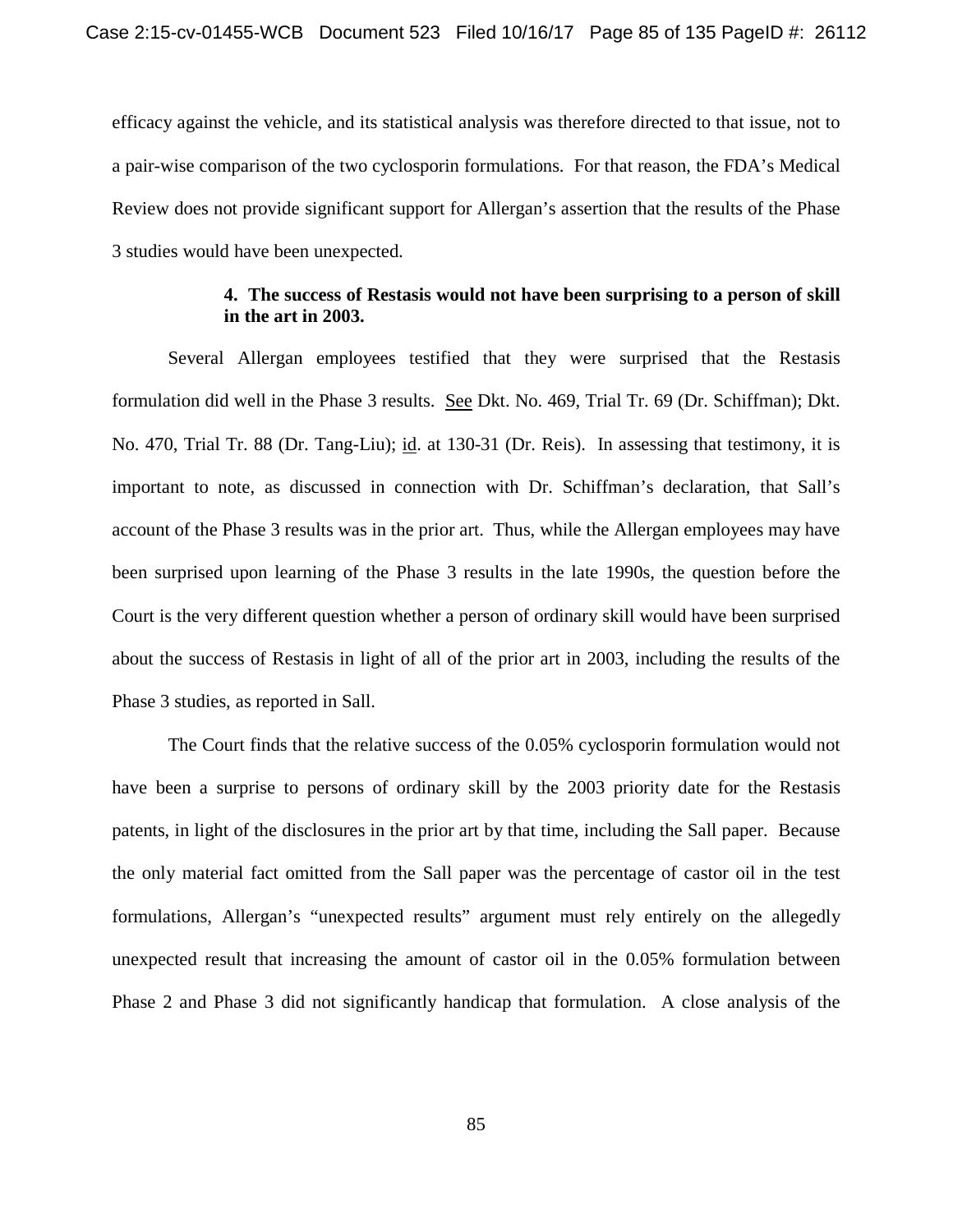evidence leads to the conclusion that a person of ordinary skill in the art in 2003 would not have found that outcome to be unexpected.

Allergan argues that even if the Restasis formulation did not outperform the 0.1% cyclosporin/1.25% castor oil emulsion in the Phase 3 trials, the Restasis formulation at least performed similarly. That similar performance was a surprising result, according to Allergan, because a person of skill would have expected that increasing the amount of castor oil in the 0.05% castor oil formulation from 0.625% (as in Phase 2) to 1.25% (as in Phase 3) would "overwhelm" the cyclosporin and make the 0.05% formulation ineffective. See Dkt. No. 470, Trial Tr. 80 (Dr. Reis).

In pressing that argument, Allergan relies on the testimony of various witnesses, including its expert witness in pharmaceutical chemistry, Dr. Thorsteinn Loftsson. Dr. Loftsson testified that a person of skill in the art would expect that increasing the amount of castor oil in an emulsion such as Restasis would decrease the bioavailability of the active cyclosporin dissolved in the castor oil. Dr. Loftsson explained that, in the context of cyclosporin oil-in-water emulsions, bioavailability refers to the fraction of the drug that goes into the ocular tissue. Dkt. No. 474, Trial Tr. 82. The portion of the drug that is not absorbed into the ocular tissue "is washed down into the nose and is absorbed into general blood circulation." Id. Drug formulators aim to increase bioavailability both because it may increase efficacy and because it decreases the amount of drug absorbed into the circulatory system, which can cause adverse side effects. Id. at 82-83.

Dr. Loftsson then discussed why increasing the amount of castor oil in the cyclosporin emulsion would decrease the bioavailability of the cyclosporin. He explained that cyclosporin dissolved in castor oil has a particular thermodynamic activity, which refers to "the ability of the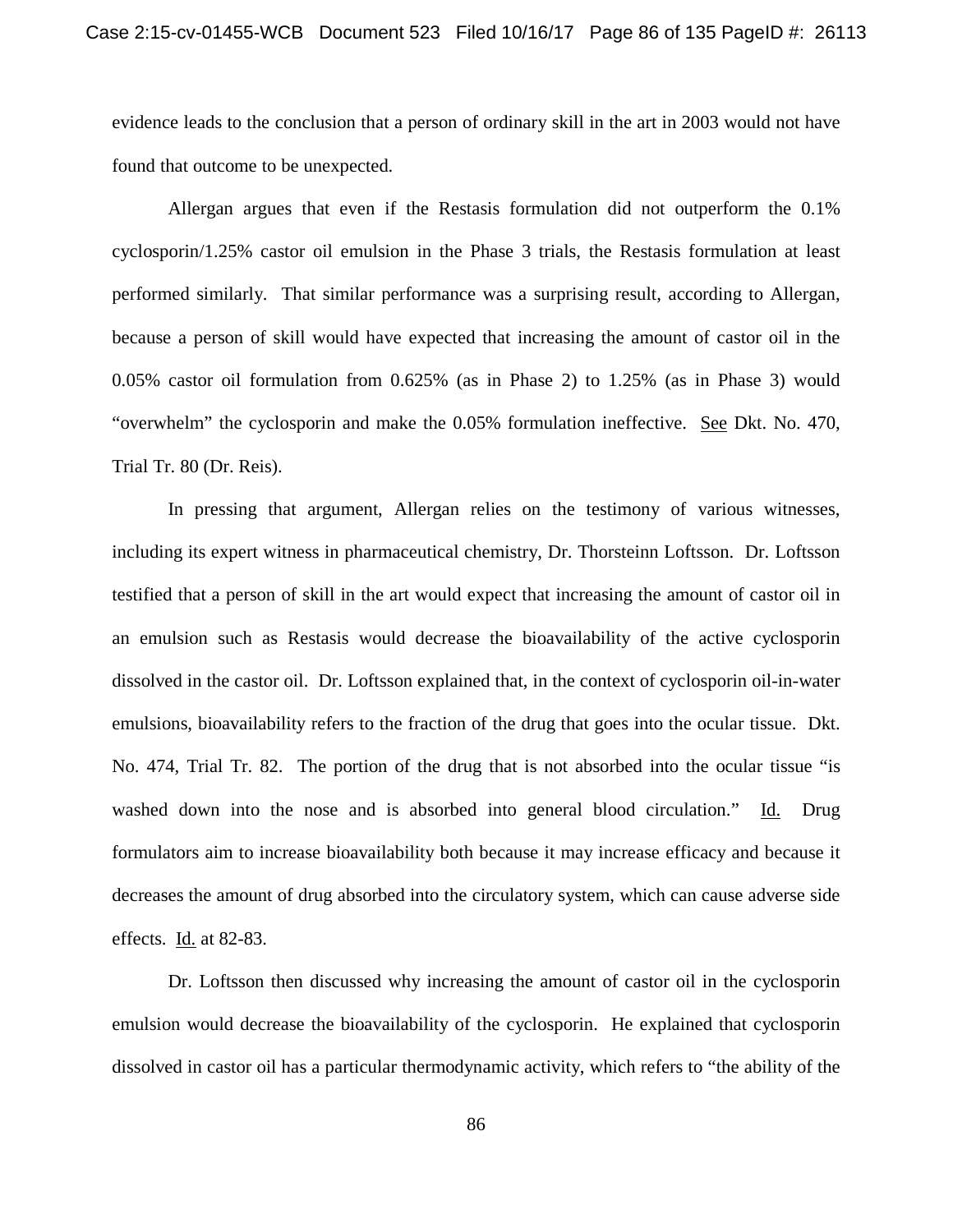drug [cyclosporin] to leave the vehicle [castor oil emulsion] and go into the ocular tissue." Dkt. No. 474, Trial Tr. 83. "[I]f you add too much castor oil, more than you need, then . . . the thermodynamics of the drug will go down. The drug will have less tendency to leave the vehicle and go into the ocular tissue." Id. at 84.

According to Dr. Loftsson, thermodynamic activity and bioavailability are directly related: "If you have high thermodynamic activity, the drug has great tendency to leave the vehicle, go into the tissue. This will mean that high thermodynamic activity will result in high bioavailability." Dkt. No. 474, at 84. For that reason, he explained, "[y]ou don't want to add too much oil to your vehicle." Dkt. No. 474, Trial Tr. 83-84. Rather, "you want to add just enough [oil] to solubilize the drug and keep it in solution through the shelf life of the product.... So in general, if you think about this in this cyclosporin/castor oil ratio, you want to keep that ratio high, not low." Id. Allergan formulator Dr. Orest Olejnik testified similarly that "[y]ou would want to be at the high level" of the range of acceptable cyclosporin-to-castor-oil ratios "to try to get as much bioavailability of the cyclosporin into the eye." Dkt. No. 469, Trial Tr. 163; see also id. at 158 (Dr. Olejnik explaining that increasing castor oil in the formulation "is going to give you a lower thermodynamic activity," which will negatively impact the drug's bioavailability); Dkt. No. 475, Trial Tr. 103-04 (similar testimony from Allergan clinical expert Dr. Perry).

In support of the same point, Allergan offered testimony from Dr. Tang-Liu, who was the head of the pharmacokinetics department at Allergan. Dr. Tang-Liu performed pharmacokinetic studies in rabbits before the Phase 2 and Phase 3 clinical trials of Restasis. See PTX-16G; PTX-16H. Those studies tested the relationship between the amount of cyclosporin administered and the level of cyclosporin detected in rabbit eye tissue after administration. Dkt. No. 470, Trial Tr. 140-151.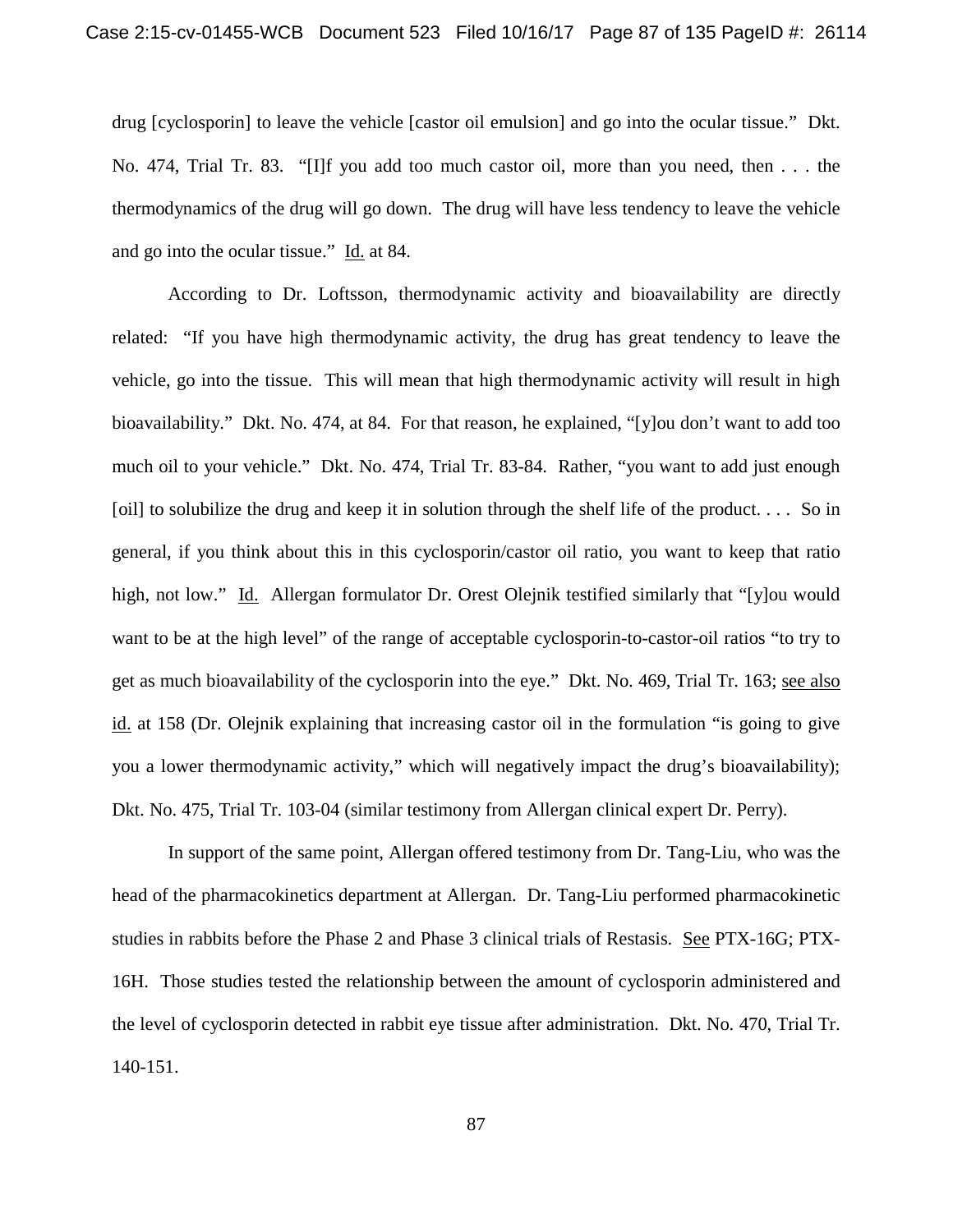In the first of those studies, Dr. Tang-Liu tested formulations with varying amounts of cyclosporin but a cyclosporin-to-castor-oil ratio of 0.08. Although the dose-response effect among the formulations was not proportional (i.e., doubling the concentration of cyclosporin administered did not result in a doubling of the amount of cyclosporin in the tissues), Dr. Tang-Liu observed a dose-dependent effect (an increase in the amount of cyclosporin in the tissue with increases in the administered dose) between the formulations containing 0.05% and 0.2% cyclosporin. Dkt. No. 470, Trial Tr. 142-43.

In the second study, Dr. Tang-Liu tested the two Phase 3 cyclosporin formulations: the 0.05% cyclosporin/1.25% castor oil formulation (with a cyclosporin-to-castor-oil ratio of 0.04) and the 0.1% cyclosporin/1.25% castor oil formulation (with a cyclosporin-to-castor-oil ratio of 0.08). See PTX-16H. In that study, the dose-response effect was more than dose-proportional; that is, more than twice the amount of cyclosporin was detected in the rabbit eye tissue for the second formulation than for the first. See Dkt. No. 470, Trial Tr. 150. Dr. Tang-Liu believed that the increased castor oil in the 0.05% cyclosporin formulation (resulting in a 0.04 ratio of cyclosporin to castor oil) caused a decrease in the thermodynamic activity of the cyclosporin and thus a decrease in ocular tissue exposure to the drug. Id. at 150-51.

For that reason, Dr. Tang-Liu stated that she was "puzzled, surprised, and sort of troubled" when she saw the Restasis Phase 3 clinical trial results, which showed that the two cyclosporin formulations (0.05% cyclosporin in 1.25% castor oil, and 0.1% cyclosporin in 1.25% castor oil) performed similarly in human clinical trials. Dkt. No. 470, Trial Tr. 151. Dr. Tang-Liu then conducted an additional pharmacokinetic study, but the results she obtained from that study were consistent with those obtained from her earlier studies. See id. at 152-56 (referring to PTX-108). She testified that neither set of studies "match[ed] up with how the Restasis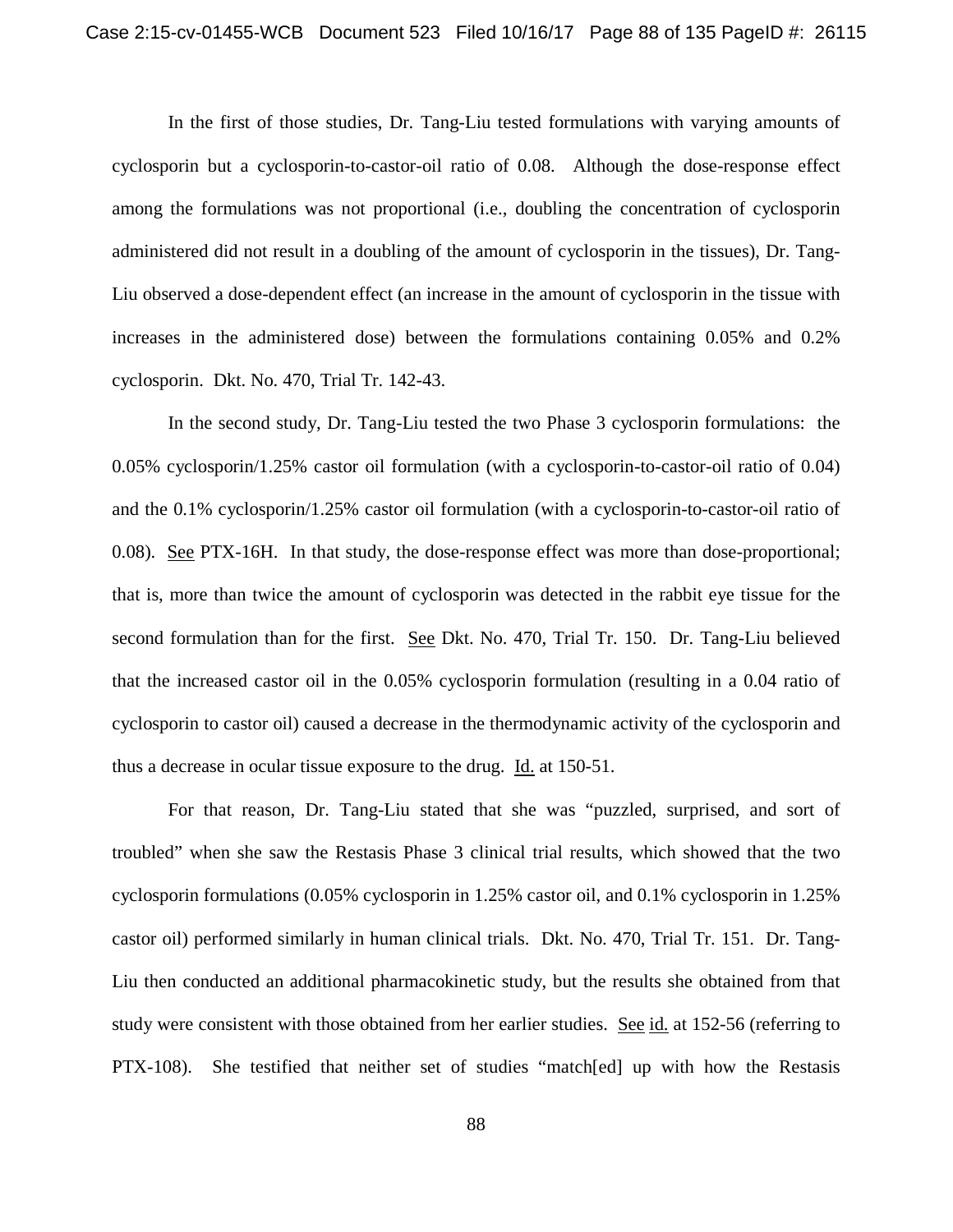formulation performed in the clinic." Id. at 156-57. Dr. Tang-Liu admitted that she did not know why the pharmacokinetic and clinical results were inconsistent, and that she was never "able to figure out why Restasis works the way it does." Id. at 131.

Allergan's evidence, however, does not tell the full story. First, thermodynamic activity is not the sole determinant of bioavailability. As the defendants' expert, Dr. Justin Hanes, testified, "many things . . . go into determining what will be the bioavailability," including the "concentration driving force," "the area over which you would deliver the drug," and "how much time you give for the drug on the surface"—i.e., ocular residence time. Dkt. No. 471, Trial Tr. 187-88. "[S]o it's incorrect to equate thermodynamic activity with bioavailability." Id.

Second, bioavailability does not necessarily determine clinical efficacy. In order for an increase in bioavailability from a lower to a higher level to increase the efficacy of a drug, there must be a dose response between those two levels. If there is no dose response, a greater level of bioavailability will have no additional therapeutic effect. As defendants' expert Dr. Calman explained, "getting more drug into the tissue will get you more effect. But if you're over a threshold level, that may not be the case." Dkt. No. 473, Trial Tr. 67. As seen in the Phase 2 study and reported in the Stevenson paper, there was a lack of a dose response for the tested cyclosporin formulations. DTX-1018, at 967, 973. A clinician would therefore not expect that "getting more cyclosporin into the tissue" by increasing the amount of cyclosporin from 0.05% to 0.1% would increase therapeutic efficacy. See Dkt. No. 473, Trial Tr.  $67^{35}$ 

 $35$  In expressing surprise at the Phase 3 results in light of Dr. Tang-Liu's pharmacokinetic studies, Drs. Tang-Liu, Reis, and Schiffman did not account for the fact that, according to Stevenson, the formulations in the Phase 2 study showed no dose response, which indicated that increasing the amount of cyclosporin absorbed in the ocular tissue does not translate to an increase in clinical efficacy. Moreover, the Stevenson paper was available to a person of skill in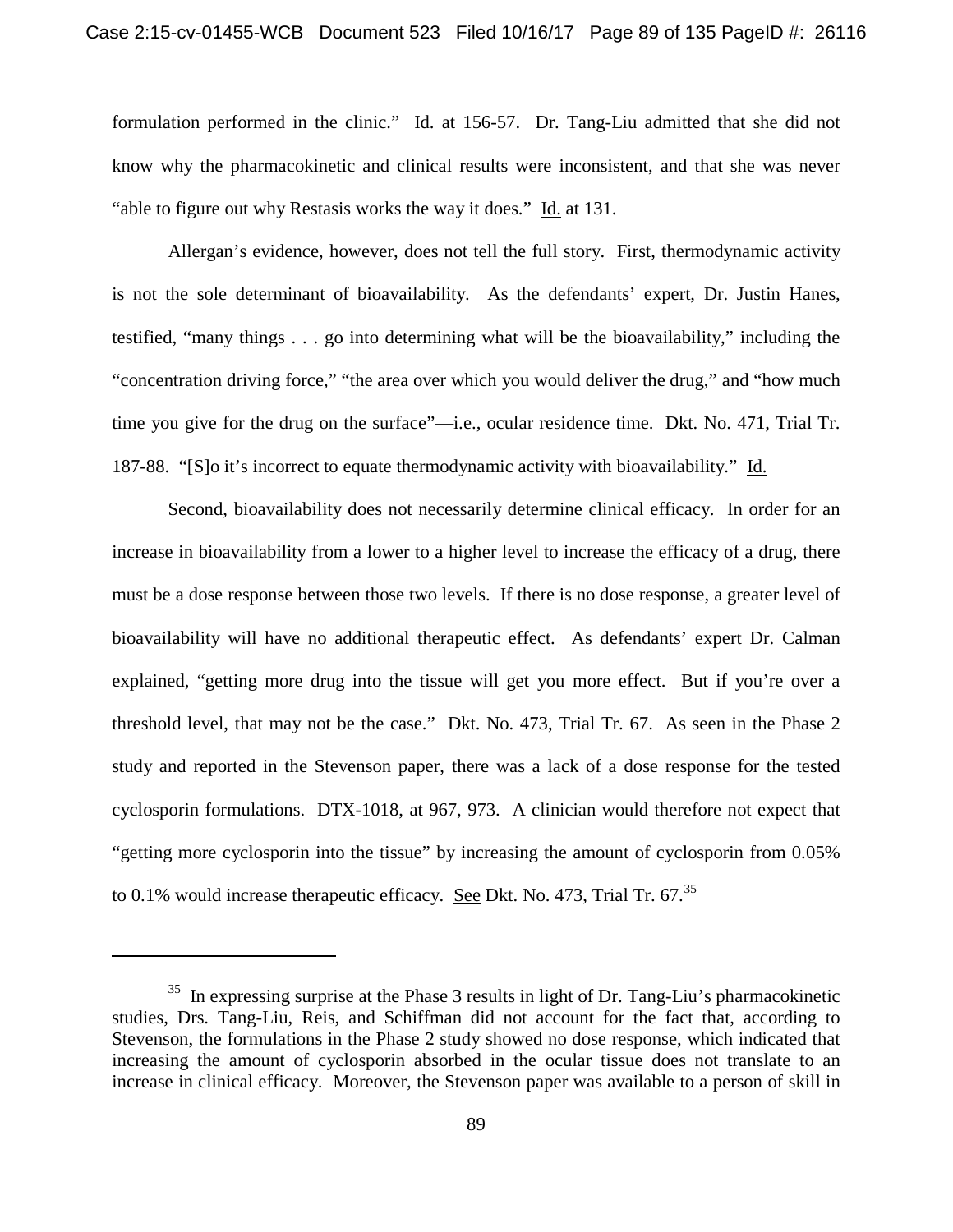Third, the prior art made clear that increasing the amount of castor oil in the emulsion in general—and increasing the amount of castor oil in the emulsion from 0.625% to 1.25% in particular—was beneficial in the context of treating dry eye. The Ding II patent, which issued in 1999, stated that the "conventional teaching in the art [was] away from a formulation which utilizes a higher fatty acid glyceride, such as castor oil, by itself or in combination with an active agent." Ding II patent, col. 5, ll. 18-21. But the Ding II patent demonstrated that, contrary to that conventional teaching, the use of castor oil was beneficial in the vehicle emulsion used in Restasis. The Ding II patent disclosed that the emulsion provided "a high comfort level and low irritation potential suitable for the delivery of medications to sensitive areas such as ocular tissues"; in addition, the emulsion was "suitable itself for alleviating dry eye symptoms." Id., col. 3, ll. 32-38. Dr. Hanes testified that "[o]ne of ordinary skill [reading Ding II] would conclude that [the vehicle formulations] are effective in and of themselves without the cyclosporin also in treating dry eye." Dkt. No. 472, Trial Tr. 26. Even Allergan's expert Dr. Perry acknowledged that castor oil has palliative benefits for dry eye patients. Dkt. No. 475, Trial Tr. 110.

The Ding II patent showed that increasing the castor oil concentration from 0.625% to 1.25% caused an increase in the ocular residence time of the emulsion from approximately two hours to approximately two hours and 15 minutes. Ding II patent, Fig. 7. And the Ding II patent

the art as of 2003, but Dr. Tang-Liu's internal pharmacokinetic studies were not. In determining the knowledge and expectations of a person of skill in the art at the time of the invention, as relevant to whether the results were unexpected and whether prior art publications taught away from the claimed invention, the Court must not attribute the private knowledge of the inventors to the person of skill in the art. See Bristol-Myers Squibb, 752 F.3d at 978 ("what the inventor knew at the time of the invention is irrelevant").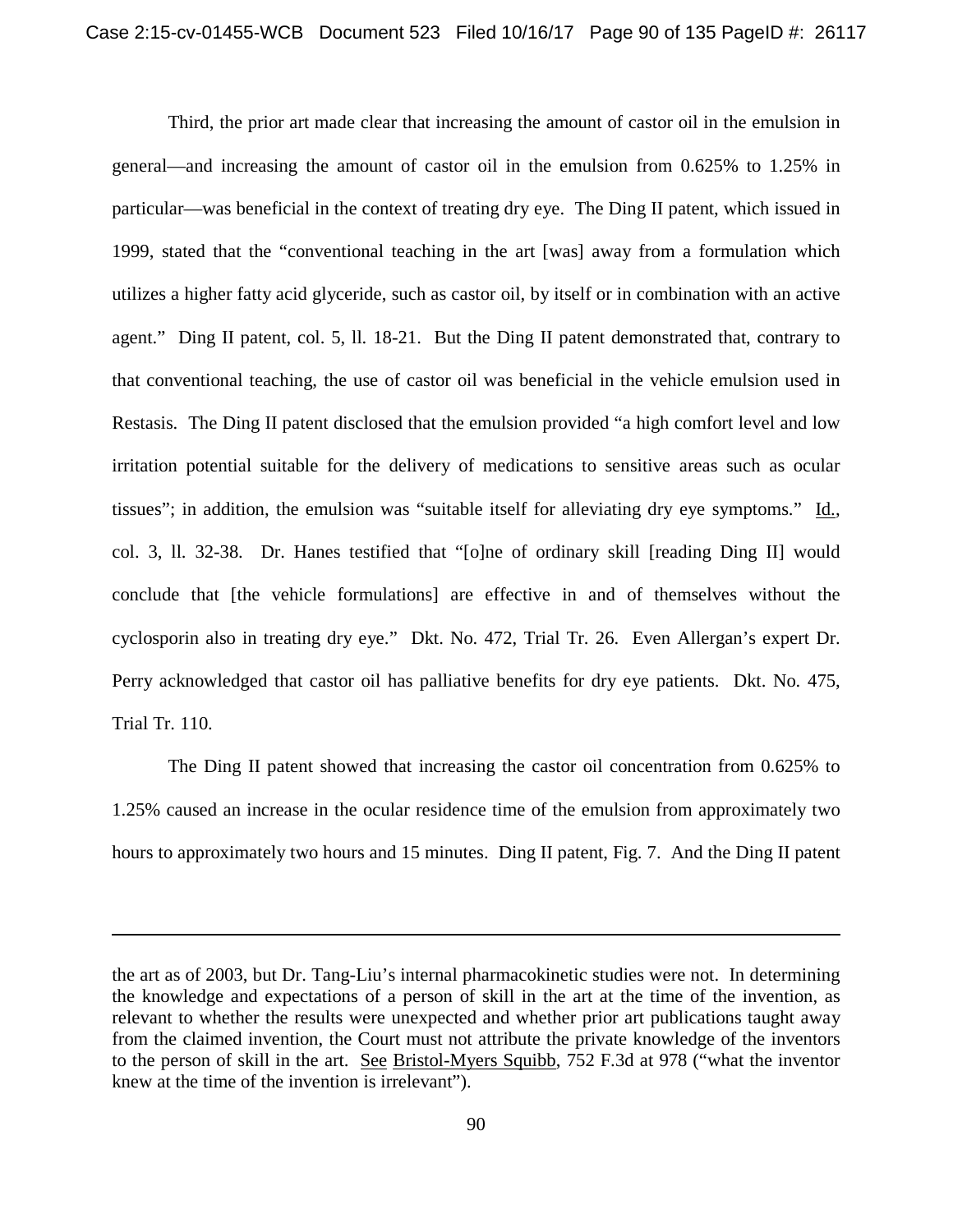teaches that the "retention of the emulsion in the subject's eye is also important in achieving the objectives of the present invention." Id., col. 8, ll. 26-28.

In response to that disclosure in the Ding II patent, Allergan offered evidence that the additional period of 15 minutes residence time is not clinically meaningful, because about 90% of the cyclosporin in the emulsion is absorbed in the first five minutes, and the rest would be absorbed within the first half-hour. See Dkt. No. 475, Trial Tr. 106 (Dr. Perry). Increasing the residence time from two hours to two hours and 15 minutes would therefore not cause additional cyclosporin to be absorbed into the ocular tissue. Id.

While the increased residence time may not significantly increase the absorption of cyclosporin, it was understood in the art that the increased residence time of castor oil in the eye could nonetheless help alleviate dry eye symptoms by decreasing tear evaporation from the eye.

As stated in Stevenson:

It is important to note that the vehicle emulsion used in this study performed well on its own, producing significant improvement from baseline in several parameters. This suggests that the nature of the formulation contributed to the therapeutic benefits observed in all treatment groups in this study. One of the factors contributing to the beneficial effects of the vehicle may be its sustained residence time on the ocular surface (3 to 4 hours; data not shown). This long residence time may help reduce evaporation of the limited volume of natural tears present in patients with dry eyes.

DTX-1018, at 973. Sall says the same thing:

As was seen in a phase 2 dose-response study [citing Stevenson], the vehicle for the [cyclosporin A] ophthalmic emulsion used in this study provided substantial palliative benefits, producing significant improvements from baseline in several outcome measures. This suggests that the vehicle, and perhaps the overall formulation, contributed to the overall improvements observed in all treatment groups in this study. One of the factors contributing to the beneficial effects of the vehicle may be a sustained residence time of the oil component on the ocular surface, which may help reduce the evaporation of natural tears.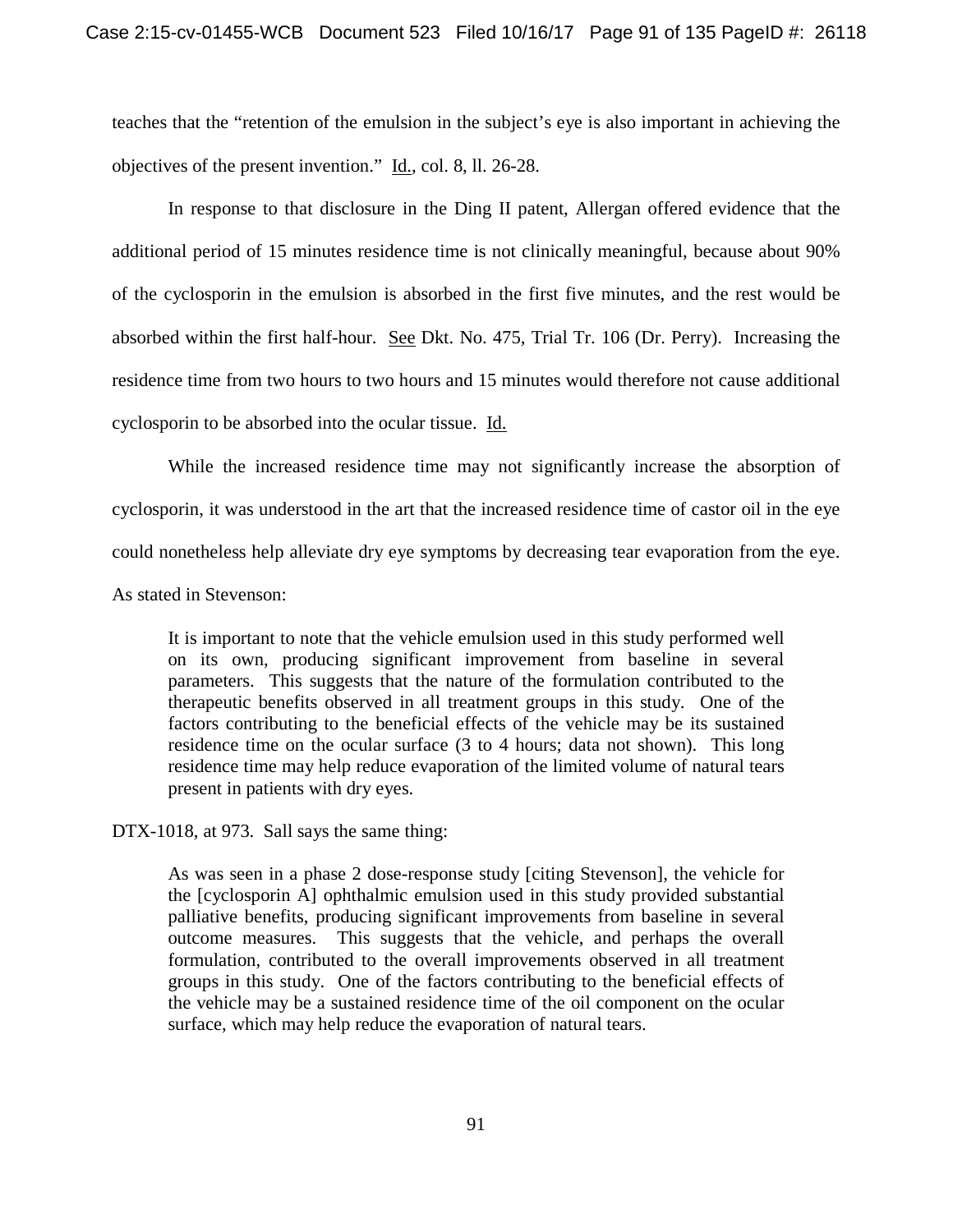DTX-1017A, at 638; see also Dkt. No. 472, Trial Tr. 22 (Dr. Hanes: The increase in ocular residence time may contribute to the efficacy of the emulsion by "retard[ing] water evaporation from the eye which alleviates dry eye symptoms."); Dkt. No. 473, Trial Tr. 150 (Dr. Calman: Castor oil itself "has a number of beneficial effects" that are "meaningful for dry eye and KCS patients," and "there's an indication that the ocular residence time, which is a desirable characteristic, may be prolonged with the higher levels within the Ding II range."); Dkt. No. 475, Trial Tr. 69 (Dr. Perry: An emulsion with increased contact time might "make up for the decreased concentration of cyclosporin."); id. at 155 (Dr. Perry: Increasing castor oil increases residence time.).

The evaporation factor is meaningful. The parties' experts agreed that individuals experiencing dry eye symptoms may suffer from aqueous-deficient dry eye, in which not enough tears are produced, or evaporative dry eye, in which the tears evaporate too quickly from the surface of the eye, or a combination of the two. Allergan's clinical expert Dr. Perry testified that "[b]etween 50 and 70 percent" of individuals suffering from dry eye have a combination of aqueous-deficient and evaporative dry eye, Dkt. No. 475, Trial Tr. 59, and that "the presence of evaporative disease is pervasive and occurs in almost all the patients who have aqueous deficiency, and only about five to 10 percent have just pure aqueous deficiency," id. at 178. Because many patients with dry eye suffer, at least in part, from evaporative dry eye disease, a person of skill would expect that increasing the amount of castor oil, and thus increasing the residence time of the emulsion, would have beneficial effects in reducing the symptoms of dry eye.

That explanation is further supported by Allergan's theory regarding how Restasis works in general. According to Dr. Robert Noecker, in dry eye and KCS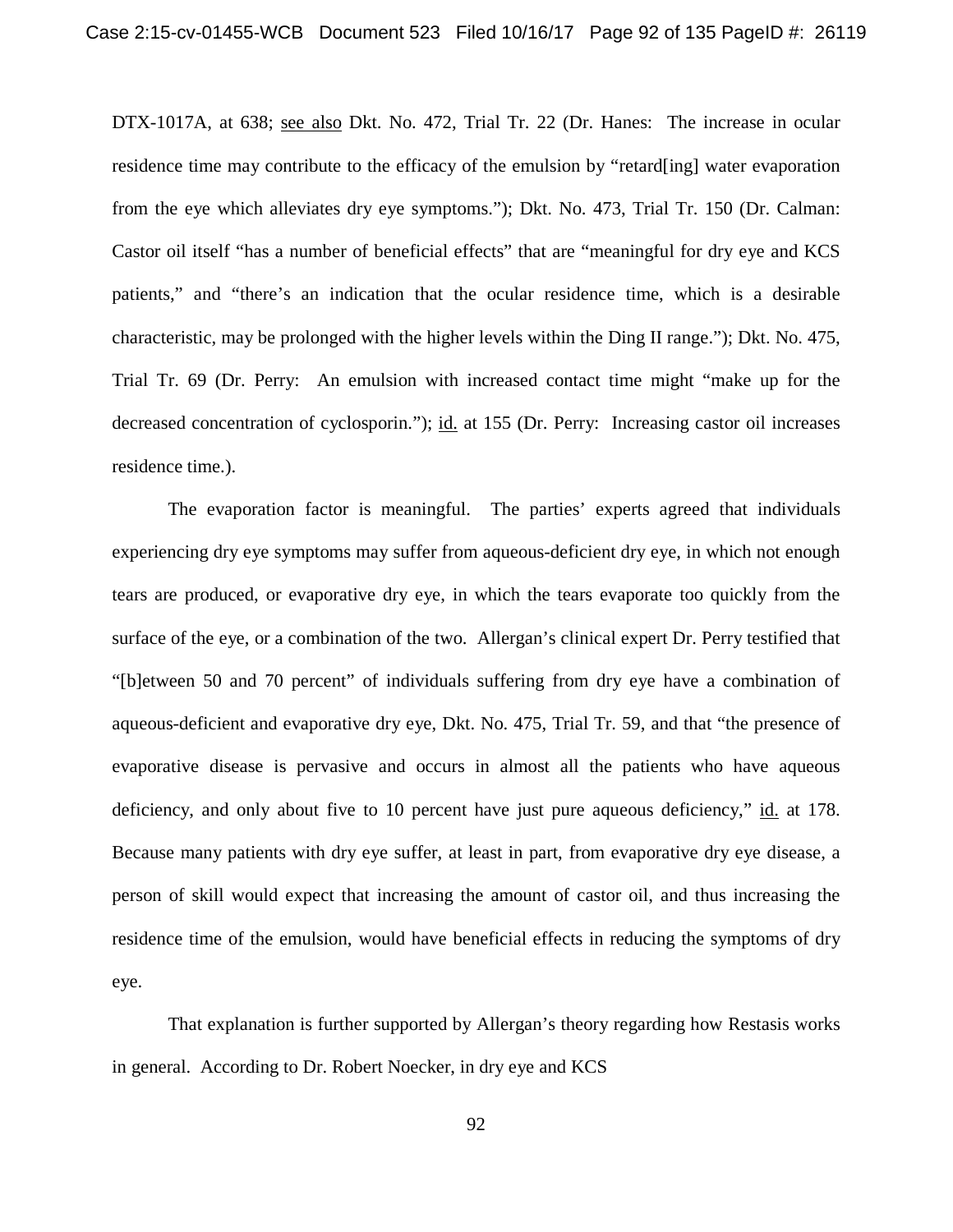the surface of the eye is inflamed [and] the nerves which are basically sending the signal to make tears get suppressed because they're . . . getting irritated all the time so they kind of start to shut down. And the problem with that is then you lose your signal to make tears. And if you lose your signal to make tears, . . . then you have less tears, and then it gets more – you know, there's more friction on the surface and it gets more inflamed and there's less kind of removal of the bad stuff. And then it gets more numb and you get caught in this neural loop. . . . And the idea is to break the loop and suppress the inflammation [by delivering cyclosporin].

Dkt. No. 471, Trial Tr. 88. Restasis therefore works because it delivers cyclosporin, which suppresses ocular inflammation. Id. at 90. In that context, Restasis would provide cyclosporin to suppress inflammatory cells, but the increased residence time resulting from an increased amount of castor oil may also retard evaporation and extend the presence of tears on the eye, reducing the "friction on the surface" of the eye and the consequent inflammation. Id. at 89.

Finally, Allergan admitted years before 2003 that castor oil was beneficial in the tested emulsions. In a 1999 report on the Phase 3 trials, submitted as part of the Restasis NDA, Allergan stated that "[b]ased on the Phase-2 study results and as would be expected with a formulation designed for use in dry-eye patients, it was recognized that the vehicle, an oil emulsion formulation, probably would have some beneficial effect. The vehicle response was substantial in this study  $\ldots$  ." DTX-1291A, at 96; <u>see also id.</u> at 98 (in the "Conclusions" section of that same report, Allergan stated that, "[a]s expected for a formulation designed for use in a dry-eye population, the vehicle delivered a significant beneficial effect to patients"). Allergan acted on that view with its decision to market a dry eye product known as Refresh Endura, which contained artificial tears together with castor oil and which was approved for sale in 2002. Dkt. No. 473, Trial Tr. 42-43, 88.

Nor is the Ding II patent the only one of Allergan's prior art patents to teach that increasing castor oil is beneficial for the treatment of dry eye. In the context of formulations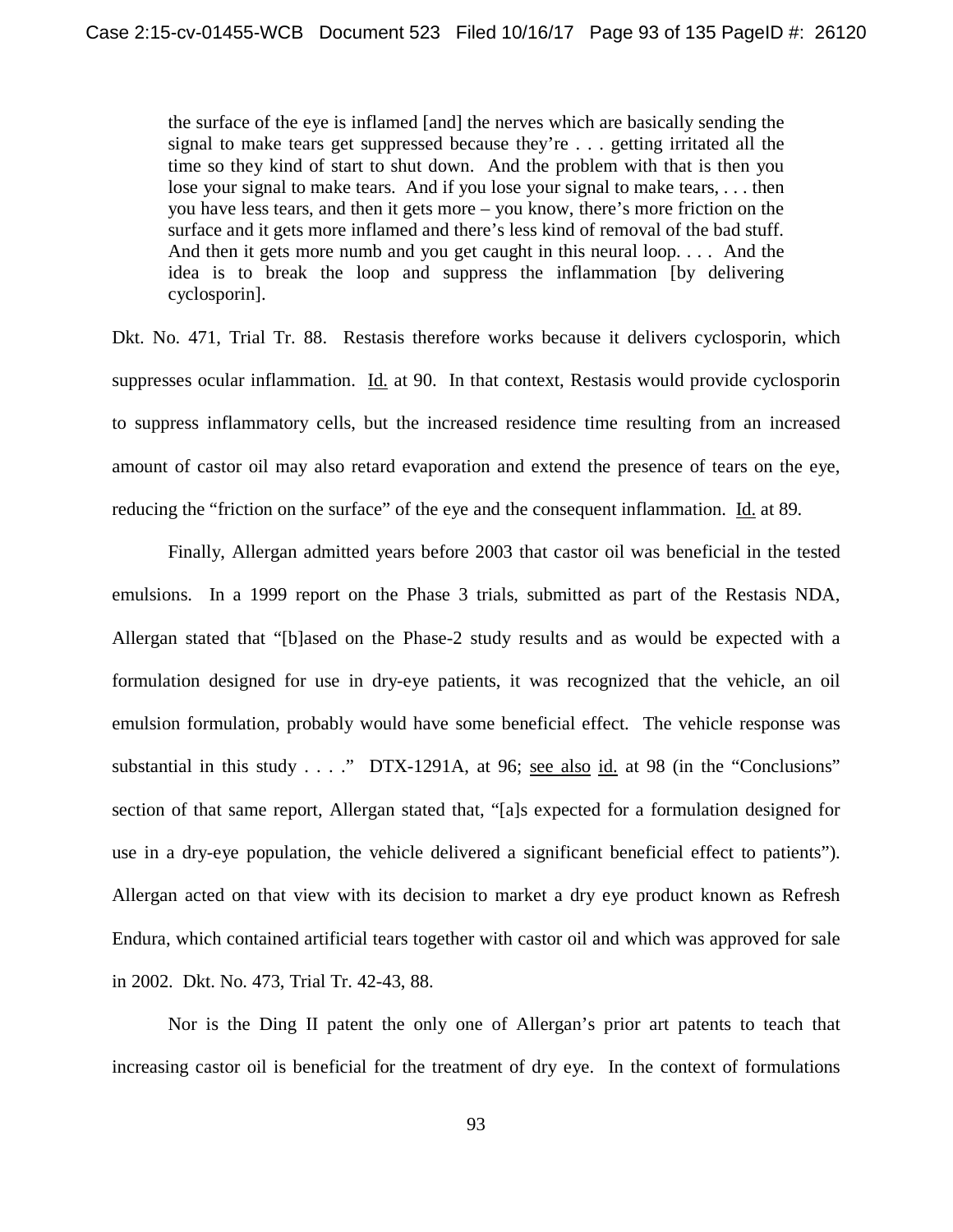including cyclosporin, the Ding I patent discusses an experiment in which "the therapeutic level of cyclosporin was found in the [ocular] tissues of interest" not only for formulations with a cyclosporin-to-castor-oil ratio at or above 0.08, but also for a formulation with more castor oil i.e., a cyclosporin-to-castor-oil ratio of 0.04. Ding I patent, col. 5, ll. 18-23. Those results "substantiate[] that cyclosporin in an ophthalmic delivery system is useful for treating dry eye." Id., col. 5, ll. 23-25.

Allergan's own published clinical trial information disclosed in 2000 showed that increasing castor oil in the formulation is beneficial. While the Sall paper did not explicitly disclose the amount of castor oil contained in the test formulations, the evidence showed that Sall nonetheless would have provided significant information about the castor oil content of the trial formulations. Allergan's clinical expert Dr. Perry agreed that a person of skill in the art at that time would have understood that the 0.1% and 0.05% cyclosporin formulations reported in Stevenson were the formulations disclosed in Examples 1D and 1E in Ding I. See Dkt. No. 475, Trial Tr. 147-48. A skilled artisan therefore would have been aware of the performance of the 0.05% cyclosporin/0.625% castor oil formulation as compared to the performance of the 0.1% cyclosporin/1.25% castor oil formulation in Phase 2 of the Allergan studies. See id. at 158.

Allergan argues that it is unclear from the Sall paper whether the amount of castor oil in the two cyclosporin formulations discussed in Sall was the same. Dr. Perry, who participated as a clinical investigator in Allergan's Phase 3 clinical trials, testified that he did not know the amounts of castor oil that were used in Phase 3. In fact, he stated that he "thought that the formulations in Phase 3 were the formulations that were in Phase 2." See Dkt. No. 475, Trial Tr. 96-97. Allergan's expert Dr. Loftsson testified that Sall does not tell a person of skill "whether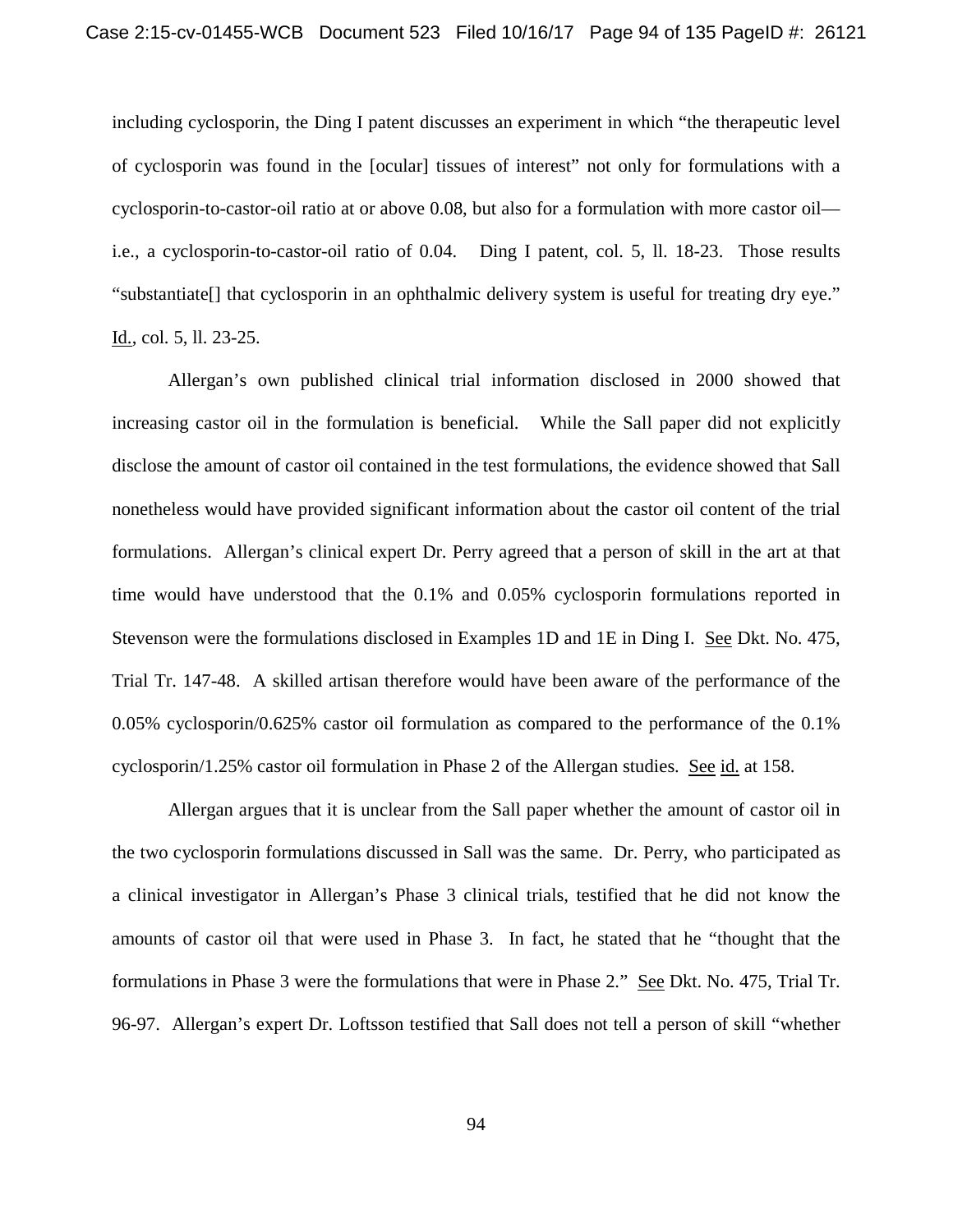the formulations use the same or different amounts of castor oil" relative to the vehicle. Dkt. No. 474, Trial Tr. 91.

The Court finds the testimony of the defendants' expert Dr. Calman to be more persuasive on this point. Dr. Calman testified that having the same vehicle—and therefore the same castor oil concentrations—in Phase 3 "not only makes sense, it's appropriate science." Dkt. No. 474, Trial Tr. 24. He explained that a person of skill reading Sall would understand that "a paper like this with two identical Phase 3 trials" is "for something that's about to be submitted to the FDA because that's what the FDA requires[:] . . . two independent Phase 3 clinical trials," and "that you have a control group and that you control for all the variables except for your active ingredient." Dkt. No. 473, Trial Tr. 79; see also id. at 123 (explaining that to do a reliable study, "you need to a head-to-head study," meaning "same time, same parameters, controlling for all the other variables, same patient population, measuring the things in the same way at the same time points. It's pretty common sense, and it's the way things are done."). "[I]f, in fact, you had different vehicles in these two emulsions [in Sall], you would have to do different control groups. And the fact that there's one control group makes it clear to a person of skill in the art that they're the same. They have to be." Id. at 79.

Also persuasive was Dr. Calman's discussion of the motivation to use a control for both cyclosporin formulations. If Allergan had chosen to match the vehicle to only one of the cyclosporin formulations and not to have a control for the other, it would have run "the risk [that] the FDA would reject [its] application and say, go back and do it again, which means you lose a couple of years, you lose millions of dollars, not to mention the effort . . . this is a big piece of work. It's a big study." Dkt. No. 473, Trial Tr. 79. Dr. Reis indicated that she chose the same vehicle for both cyclosporin formulations in Phase 3, but not simply in order to avoid multiple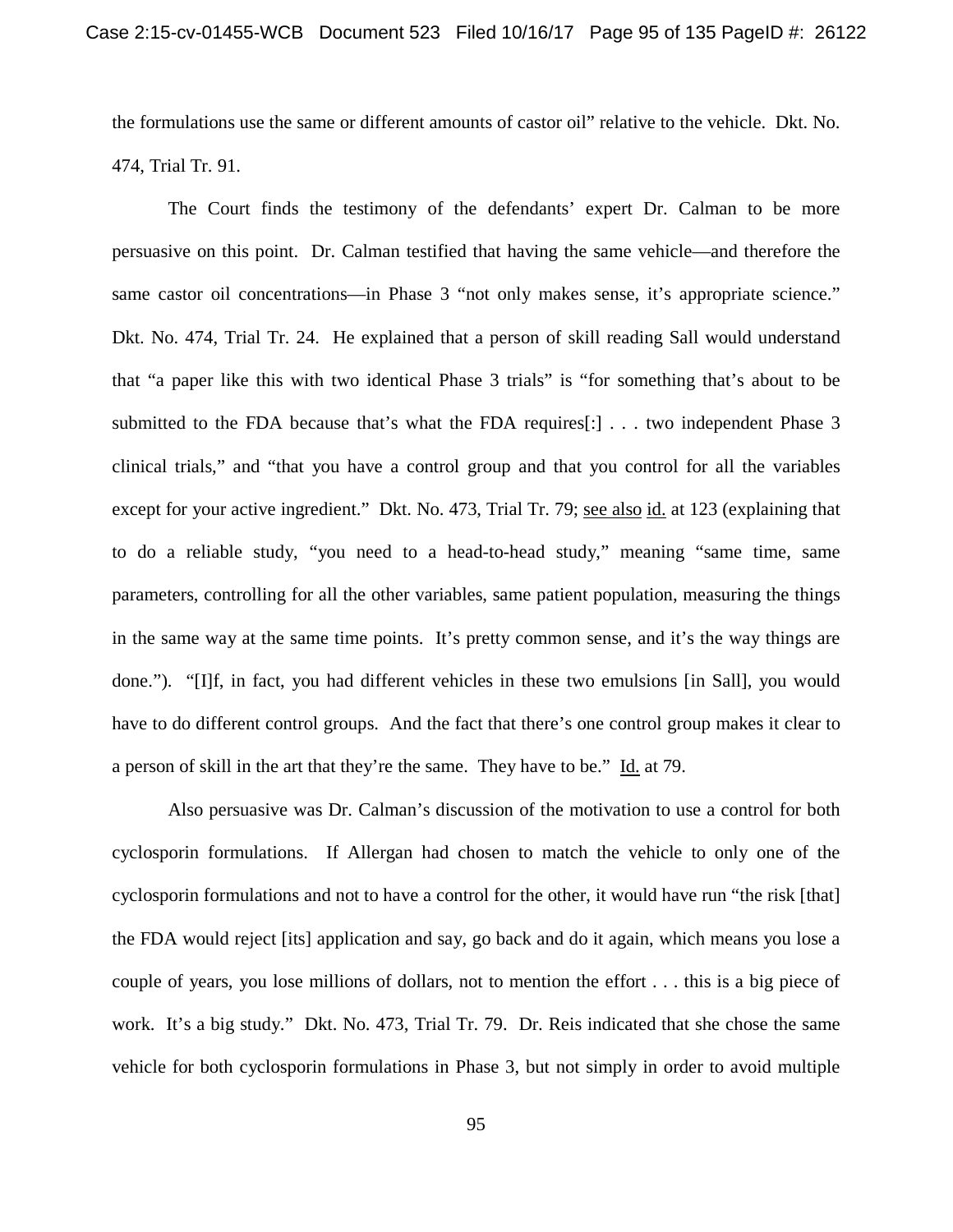controls. Nonetheless, she did not testify that she would have proceeded with a control for only one of the formulations. Dkt. No. 470, Trial Tr. 80. And she confirmed that "[h]aving the oil the same across all three [both cyclosporin formulations and the vehicle] seemed desirable." Id. at 80-81.

Dr. Reis testified that it was "unusual" to "change the formulation between Phase 2 and Phase 3 clinical studies," and that "clinical people don't like to do [that] because you feel like you're flying a bit blind." Dkt. No. 473, Trial Tr. 81. However, the Court does not find that the atypical change from Phase 2 to Phase 3 would have prompted Allergan to go against common practice (and FDA requirements) by not using a consistent control.

Dr. Calman's position is reinforced by the Sall paper itself. Sall states that "[t]wo identical, multicenter, randomized, double-masked, parallel-group clinical trials were conducted to compare two concentrations of [cyclosporin A] emulsions to its vehicle." DTX-1017A, at 632. The phrase "its vehicle" is singular, and it refers to both cyclosporin formulations. The implication from the text of Sall is that each formulation used the same vehicle, containing the same amount of castor oil. Compare DTX-1018, at 968 (Stevenson: In the flexible Phase 2 study, which was designed for dose-ranging purposes and not necessarily for accurate statistical significance, "[t]he vehicle for each concentration of cyclosporin A ophthalmic emulsion [was] formulated slightly differently because greater oil content is required to dissolve the higher concentrations of the active ingredient," and the vehicle for the 0.2% cyclosporin formulation "was chosen for the control because it was near the middle of the range of cyclosporin A concentrations used.").

Based on the premise that the vehicle in each of the Phase 3 formulations discussed in Sall contained the same amount of castor oil, a person of skill would understand that the amount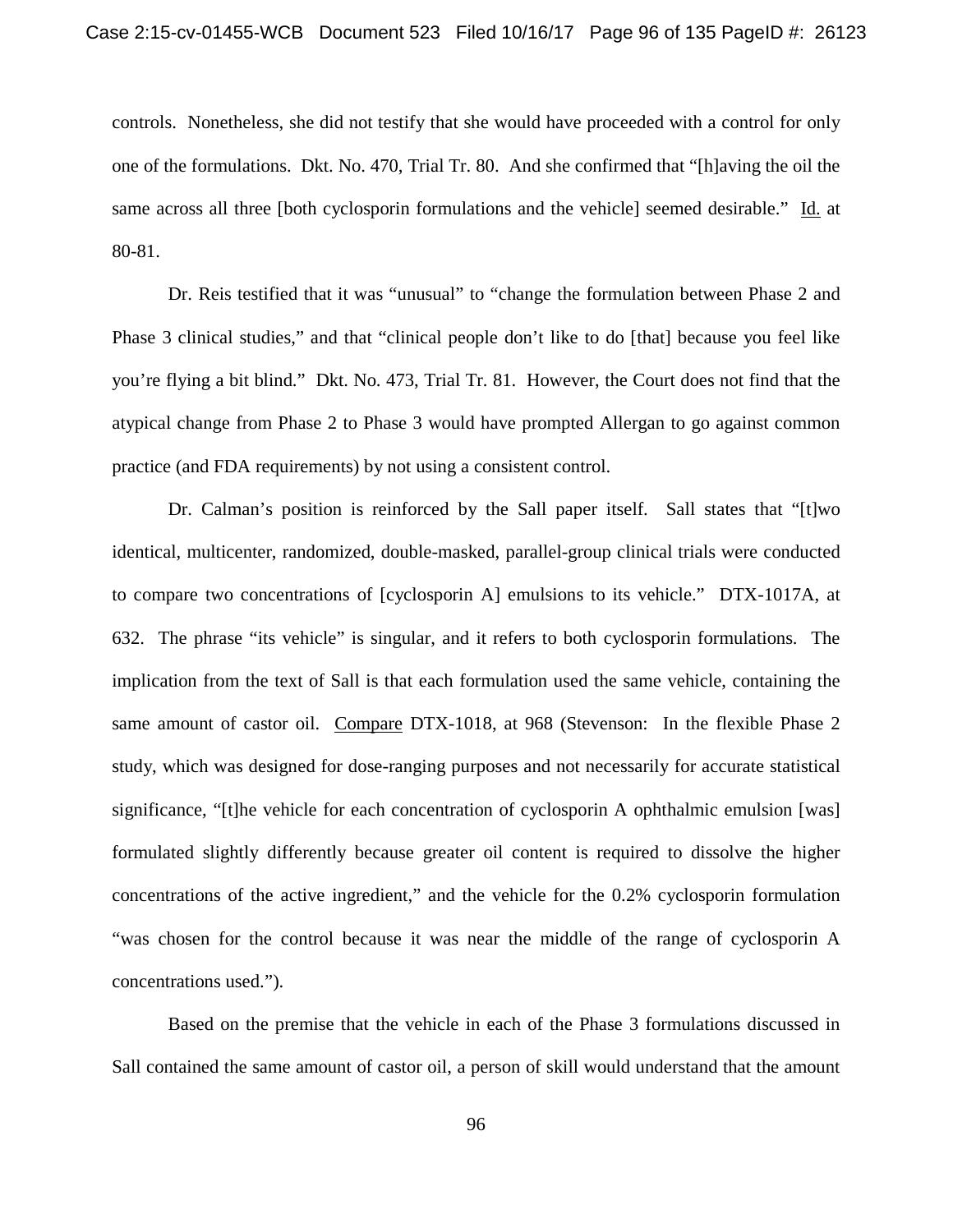of castor oil in the 0.05% formulation had to be greater than 0.625%. That is because Ding I made clear that the ratio of cyclosporin to castor oil should preferably be between 0.02 and 0.12 in order to dissolve all of the cyclosporin and maintain the stability and shelf life of the emulsion. Dkt. No. 469, Trial Tr. 162-63 (testimony of Allergan formulator); see also Ding I, col. 3, ll. 17- 20. Therefore, it was necessary for the vehicle to contain more than 0.83% castor oil (the ratio of 0.1% cyclosporin to 0.833% castor oil is 0.12).<sup>36</sup> That means that the amount of castor oil in the 0.05% formulation (originally 0.625) must have been increased. Thus, even assuming, with Allergan, that Stevenson and Sall show that Restasis performed better than the 0.05% formulation of Phase 2 and at least as well as the 0.1% formulation of Phase 3, Sall shows that those improved clinical outcomes resulted from increasing the concentration of castor oil in the 0.05% cyclosporin formulation from 0.625% to at least 0.83%. A person of skill would therefore have appreciated from Sall (and would not have found it surprising) that increasing the amount of castor oil in the 0.05% formulation would provide an improvement in performance over the 0.05% formulation of Phase 2, or at least would not result in a decrease in efficacy.

Allergan emphasizes that the chemical arts in general, and the field of ophthalmic formulations in particular, are unpredictable. In response to counsel's question at trial as to whether "formulating in the ophthalmic arts is – are the results pretty predictable or unpredictable," Allergan formulator Dr. Olejnik testified that the results are "[u]npredictable" in his experience. Dkt. No. 469, Trial Tr. 141. That may be so, but any unpredictability in the field of ophthalmic formulations does not change the fact that in this instance the prior art was replete

l

<sup>36</sup> Allergan's expert Dr. Perry confirmed that the amount of castor oil used in the 0.05% cyclosporin formulation had to be at least 0.833% in order to satisfy the preferred ratio of cyclosporin to castor oil disclosed in Ding I. Dkt. No. 475, Trial Tr. 80-81.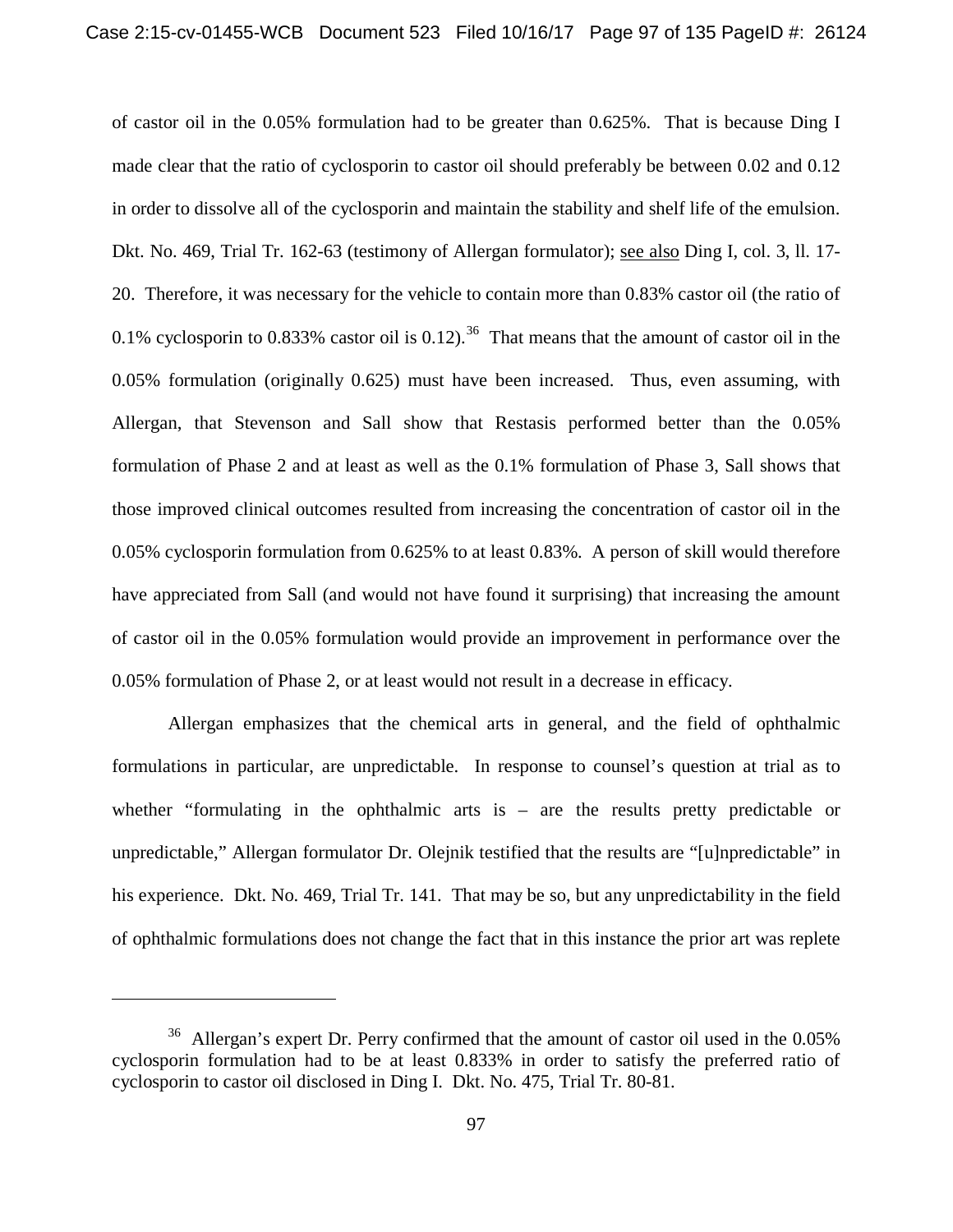with information, much of it from Allergan itself, as to the predictable efficacy of the cyclosporin/castor oil formulation that ultimately became Restasis.

While it is true that the prior art did not explicitly disclose the formulation for Restasis (although the Ding I patent came close), proof of unexpected results requires more than a modest deviation from what was disclosed in the prior art. As previously noted, unexpected results are probative of nonobviousness only if they are "different in kind and not merely in degree from the results of the prior art." In re Huang, 100 F.3d at 139. It has long been held that routine optimization within a previously disclosed range of values does not give rise to a patentable invention, absent a showing of unexpected and surprising results. See In re Applied Materials, Inc., 692 F.3d 1289, 1295 (Fed. Cir. 2012); In re Peterson, 315 F.3d at 1330 ("The normal desire of scientists or artisans to improve upon what is already generally known provides the motivation to determine where in a disclosed set of . . . ranges is the optimum combination."); In re Boesch, 617 F.2d 272, 276 (C.C.P.A. 1980) (showing of obviousness may be rebutted "where the results of optimizing a variable, which was known to be result effective [are] unexpectedly good") (quoting In re Antonie, 559 F.2d 618, 620 (C.C.P.A. 1977)); In re Aller, 220 F.2d at 456 ("[W]here the general conditions of a claim are disclosed in the prior art, it is not inventive to discover the optimum or workable ranges by routine experimentation."). When differences based upon degree are asserted, the evidence must show "that the properties of the compounds differed in such an appreciable degree that the difference was really unexpected." In re Merck  $\&$ Co., 800 F.3d 1091, 1099 (Fed. Cir. 1986).

In this case, the Ding I patent disclosed a 0.05% cyclosporin formulation with 0.625% castor oil and a 0.1% cyclosporin formulation with 1.25% castor oil. All other components of the formulation were the same as in the Restasis patents. The Sall paper, moreover, showed that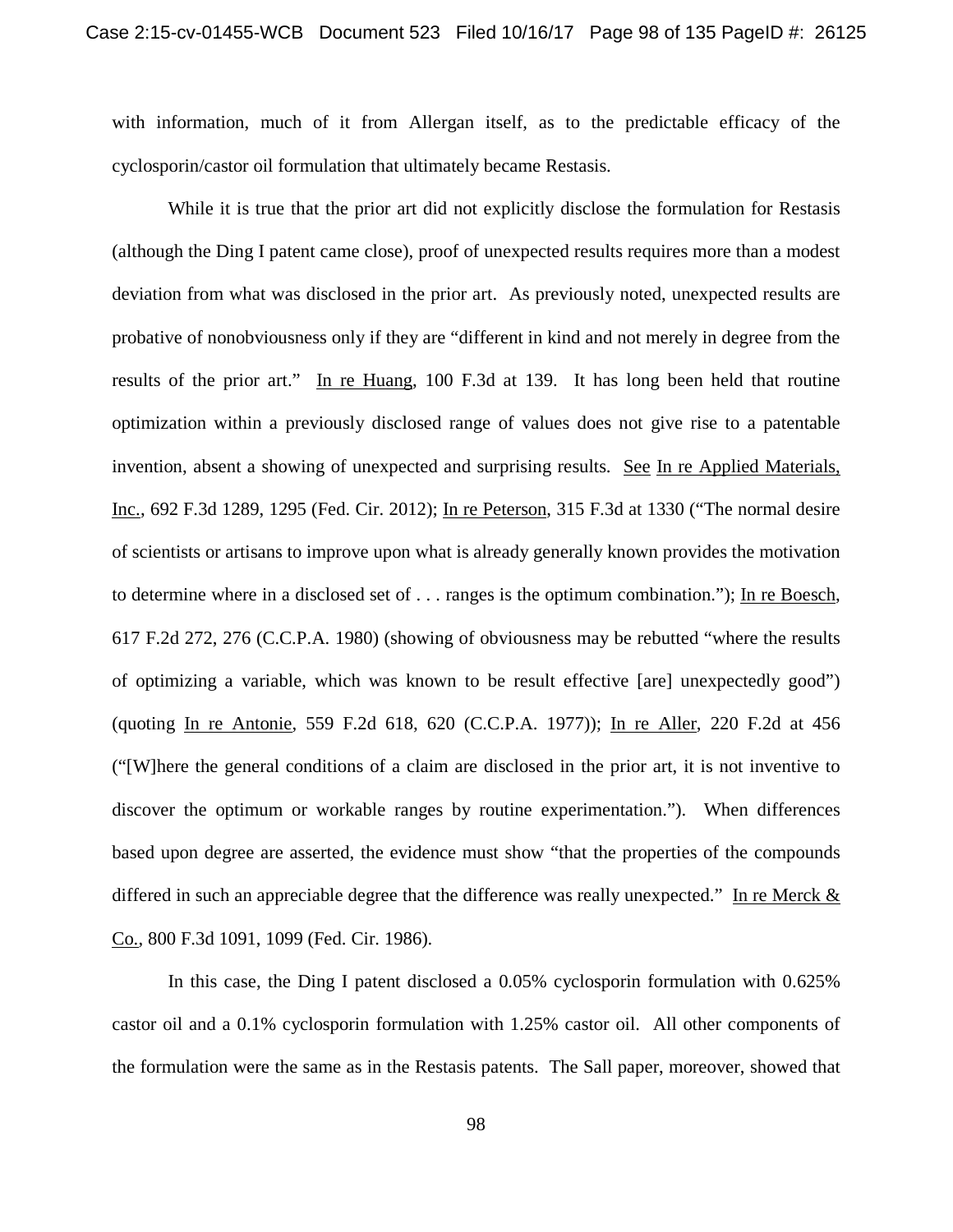a 0.05% cyclosporin formulation could be effective in treating dry eye and KCS, even though Sall did not disclose the amount of castor oil in the formulation. In order to avoid a finding of obviousness, it would have taken a showing that the particular combination of 0.05% cyclosporin and 1.25% castor oil produced exceptional results different in kind from those that would have been expected based on the Ding patents and the Sall paper. The Court finds that the evidence in this case shows no such exceptional results for the formulation that became Restasis. In addition, and for the same reasons, the Court finds that the prior art did not teach away from the use of a 0.05% cyclosporin/1.25% castor oil emulsion as a potentially effective treatment for dry eye and KCS.

### **B. Objective Indicia (or Secondary Considerations)**

 $\overline{\phantom{a}}$ 

Allergan places considerable weight on its evidence of objective indicia of nonobviousness. It relies particularly on the commercial success of Restasis and the long-felt unmet need for a pharmaceutical that would provide effective treatment—and not just palliative relief—for dry eye and KCS, without significant side effects. Those factors, according to Allergan, weigh in favor of a finding that the asserted claims would not have been obvious as of the 2003 priority date of the Restasis patents. $37$ 

 $37$  Allergan characterizes "unexpected results" as a secondary consideration. In the Court's view, however, in a case such as this one that factor is more appropriately viewed not as a secondary consideration, but as part of the initial stage of the obviousness analysis. For that reason, the Court has analyzed the unexpected results argument in part I.A., rather than as one of the objective considerations discussed in part I.B. But regardless of how the issue is categorized as a doctrinal matter, the analysis is the same. After close analysis of the "unexpected results" issue, above, the Court has found that the supposedly unexpected results do not justify a conclusion that the Restasis patents would not have been obvious. To be clear, however, regardless of how the unexpected results issue is characterized, the Court has considered the evidence on that issue, as well as the evidence of the (other) objective indicia of nonobviousness, together with all of the other evidence pertaining to the obviousness inquiry, as the Federal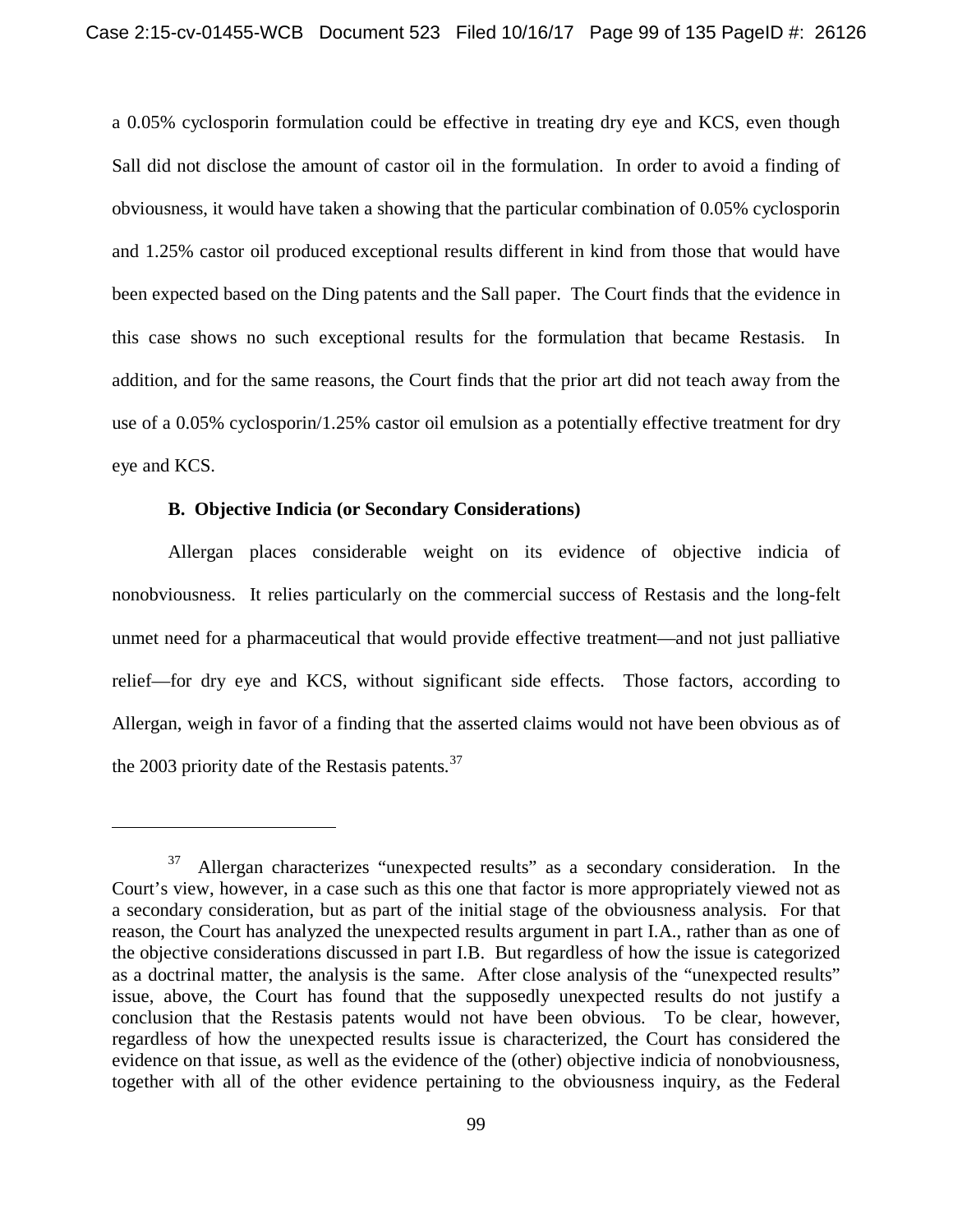It is well settled that objective indicia—sometimes referred to as "secondary considerations"—must be taken into account in any obviousness analysis, and that such evidence can support a finding of nonobviousness. WBIP, LLC v. Kohler Co., 829 F.3d 1317, 1328 (Fed. Cir. 2016); Transocean Offshore Deepwater Drilling, Inc. v. Maersk Drilling USA, Inc., 699 F.3d 1340, 1349 (Fed. Cir. 2012). In fact, as the Federal Circuit has said, "evidence of secondary considerations may often be the most probative and cogent evidence in the record. It may often establish that an invention appearing to have been obvious in light of the prior art was not. It is to be considered as part of all the evidence, not just when the decisionmaker remains in doubt after reviewing the art." Apple Inc. v. Samsung Elecs. Co., 839 F.3d 1034, 1052-53 (Fed. Cir. 2016) (en banc) (quoting Stratoflex, Inc. v. Aeroquip Corp., 713 F.2d 1530, 1538-39 (Fed. Cir. 1983)). However, "[f]or objective evidence of secondary considerations to be accorded substantial weight, its proponent must establish a nexus between the evidence and the merits of the *claimed invention*." In re Huai-Hung Kao, 639 F.3d 1057, 1068 (Fed. Cir. 2011) (quoting Wyers v. Mater Lock Co., 616 F.3d 1231, 1246 (Fed. Cir. 2010)).

There is no doubt that Restasis has been a commercial success. The existence of this lawsuit is practically res ipsa loquitur in that regard, as it is unlikely that the parties would have invested the substantial resources consumed by this litigation if the product in dispute were not successful. Moreover, Allergan introduced evidence that Restasis has generated very large sales and considerable profits. In the year 2015, for example, Restasis had net sales of \$1.2 billion on which the company generated a pre-tax profit of approximately \$975 million. Dkt. No. 474, at 159-61. And one of the defendants' own representatives admitted that he regarded Restasis as a

Circuit has instructed. See, e.g., Intercontinental Great Brands LLC v. Kellogg N. Am. Co., No. 2015-2082 (Fed. Cir. Sept. 7, 2017), slip op. 16-17 (citing cases).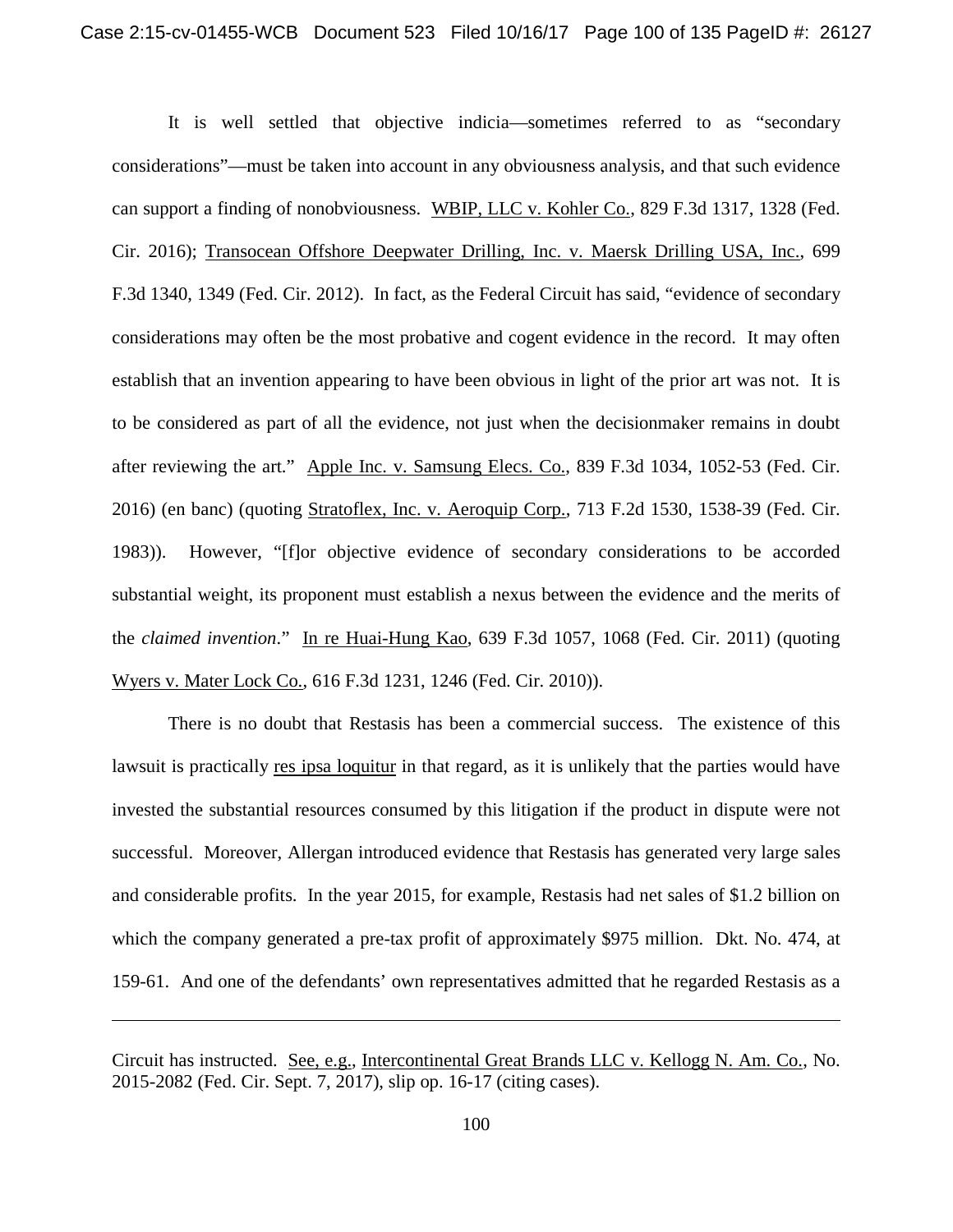successful product. Dkt. No. 471, Trial Tr. 38-39. The defendants do not seriously challenge Allergan's showing on the commercial success issue.

The Court also finds that Restasis satisfied a long-felt but unmet need, although the evidence on that issue is not quite as compelling as the evidence of commercial success. The existence of a long-felt need for a particular product, or for the solution to a particular problem, is well recognized as a factor supporting a finding of nonobviousness. In re Cyclobenzaprine, 676 F.3d at 1082-83.

To be sure, as the defendants have shown, there were treatments for dry eye before Restasis, and Restasis is effective for only a subset of all patients who suffer from dry eye. Restasis therefore is not a panacea. Nonetheless, witnesses for both sides testified that Restasis works very well for approximately 15 percent of all dry eye patients and has some beneficial effects for a larger percentage of patients. Dkt. No. 469, Trial Tr. 66; Dkt. No. 473, Trial Tr. 58- 59; Dkt. No. 474, Trial Tr. 47.

Importantly, prior to Restasis there were no treatments for dry eye and KCS that would restore patients' natural tearing without significant risk of adverse side effects. The most common treatment for dry eye before Restasis (and since) has been the use of artificial tear eye drops. Treatment with artificial tears can offer short-term relief for dry eye symptoms, especially in cases of mild-to-moderate severity, but artificial tears do not increase the natural production of tears or address the inflammation that is typically associated with dry eye, so the relief is temporary and merely palliative in nature. See Dkt. No. 469, Trial Tr. 29-30; Dkt. No. 471, Trial Tr. 91; Dkt. No. 473, Trial Tr. 42-43; Dkt. No. 475, Trial Tr. 114-15.

The use of corticosteroids can be effective in treating dry eye and reducing the associated inflammation. Corticosteroid use, however, has generally been limited to short-term treatment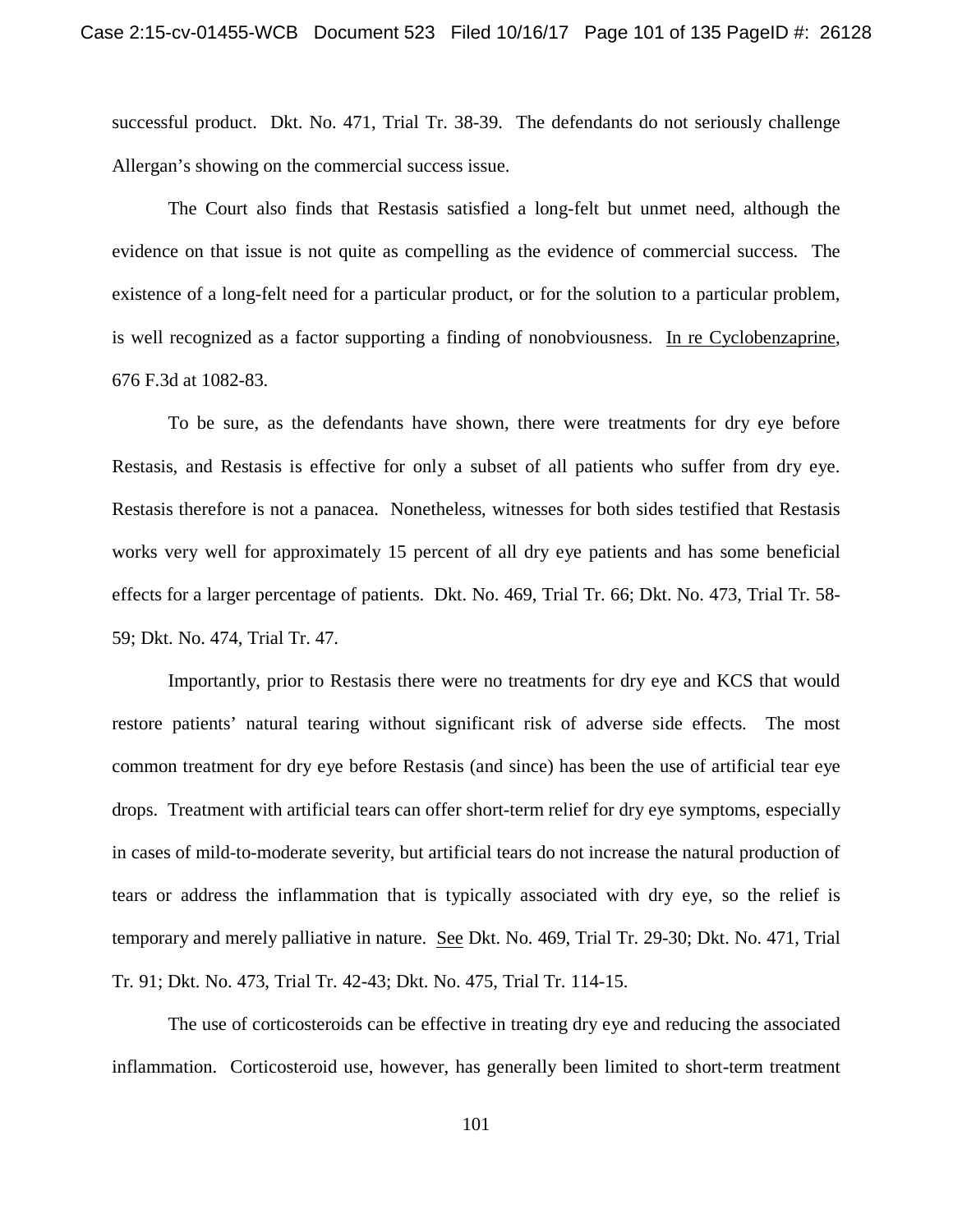because, as previously noted, long-term use of corticosteroids in the eye can cause cataracts or an increase in intra-ocular pressure that is associated with glaucoma. Dkt. No. 469, Trial Tr. 31; Dkt. No. 473, Trial Tr. 57; Dkt. No. 475, Trial Tr. 60-61. As a result, any long-term use of corticosteroids must be monitored closely and discontinued if the patient develops any potentially serious side effects.

Another form of treatment occasionally used to treat dry eye is the surgical insertion of punctal plugs to block the drainage of tears from the eye and thus retain natural tears on the ocular surface for a longer period of time. See Dkt. No. 469, Trial Tr. 30. That approach, however, has the undesirable consequence of allowing inflamed tears to remain in the eye for longer periods of time, which can exacerbate the condition for some patients. Id.

More recently, in 2016, a product known as Xiidra was approved to treat the signs and symptoms of dry eye disease, Dkt. No. 474, Trial Tr. 191-92; Dkt. No. 475, Trial Tr. 20-21, but that product was not on the market at the time Restasis was invented, so it is not relevant to the presence of a long-felt need as of the priority date for the Restasis patents. Thus, the evidence shows that, for at least some patients, Restasis has met a long-felt need that was not adequately addressed by prior art medicines and procedures.

The problem with Allergan's evidence of both commercial success and long-felt need is that Allergan's patents have long blocked others from entering the space in the market that is now occupied by Restasis. Allergan has enjoyed patent protection for the topical administration of cyclosporin to the eye since obtaining rights under the Kaswan patent in 1993. The Ding I patent issued shortly thereafter in 1995 and expired in 2014. The Ding I patent conferred patent protection on Allergan for emulsions containing cyclosporin and higher fatty acid glycerides,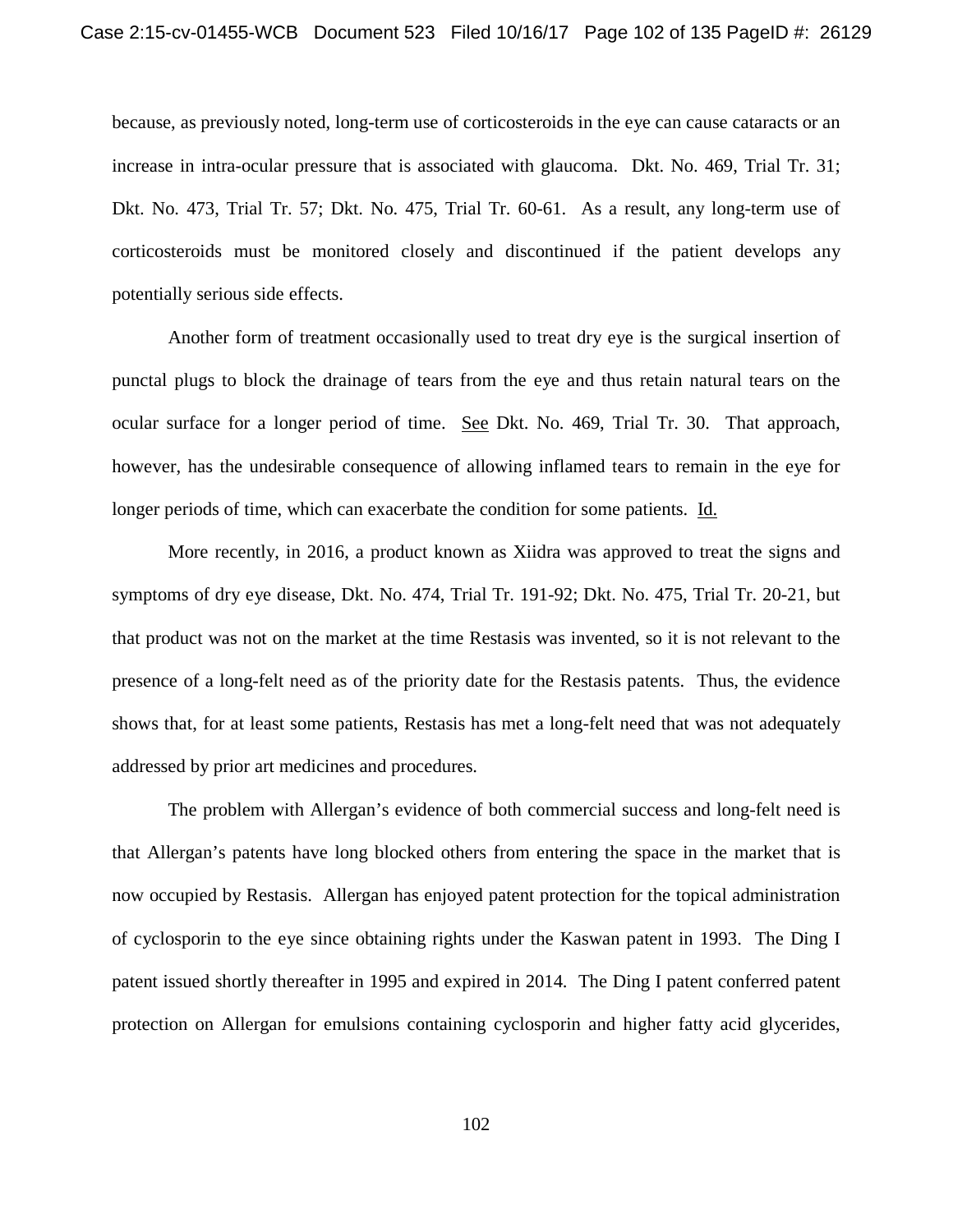including castor oil. Just before the Ding I patent expired, Allergan obtained the Restasis patents in late 2013 and early 2014.

As the Federal Circuit has explained, commercial success is relevant "because the law presumes an idea would successfully have been brought to market sooner, in response to market forces, had the idea been obvious to persons skilled in the art." Merck & Co. v. Teva Pharm. USA, Inc., 395 F.3d 1364, 1376 (Fed. Cir. 2005). However, where market entry by others was precluded due to blocking patents, the inference of non-obviousness from evidence of commercial success is weak. Id. at 1377; Galderma, 737 F.3d at 740; Syntex (U.S.A.) LLC v. Apotex, Inc., 407 F.3d 1371, 1383 (Fed. Cir. 2005); Sanofi-Sythelabo v. Apotex Inc., 488 F. Supp. 2d 317, 337-38 (S.D.N.Y. 2006). This is such a case.

In Galderma, another case involving a pharmaceutical composition, the patentee had patent rights that blocked the market entry of the composition at issue until long after the patentee invented the claimed composition. As such, the Federal Circuit explained, the patentee could not have successfully brought the composition to market before the previous patents expired. Accordingly, the court concluded that the commercial success factor was of "minimal probative value." 737 F.3d at 740-41.

As in Galderma, the patent protection provided by the Kaswan and Ding I patents barred any competition in the field of cyclosporin-based emulsions with higher fatty acid glycerides, including castor oil, even though the benefits of castor oil and the combination of castor oil and cyclosporin in treating dry eye were known well before the priority date of the Restasis patents. From the evidence before it, the Court finds that while Restasis has been a commercial success, that success is attributable mainly to the patent protection Allergan has enjoyed for cyclosporin/castor oil emulsions over the past quarter century.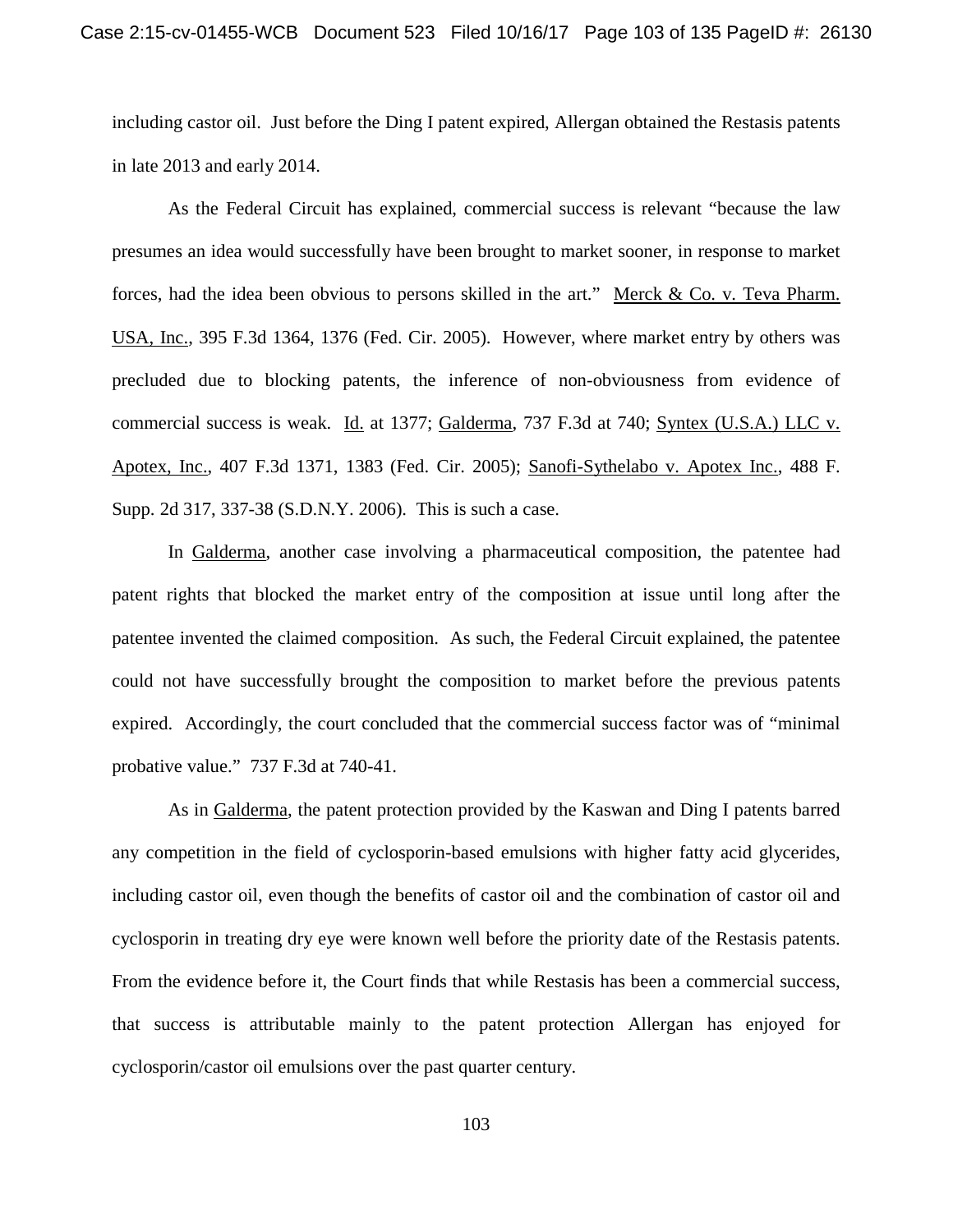The same analysis applies to the objective consideration of long-felt but unmet need. While there was ample incentive to invent an appropriate ophthalmic product that would have anti-inflammatory properties, the option to invent in the area of castor oil/cyclosporin emulsions was closed to those outside of Allergan. Thus, it was Allergan that met that need, not because Allergan was at the forefront of innovation in a competitive setting, but because it had enjoyed a long period of patent protection, which ensured that it would be the only party that would be able to invent and exploit a cyclosporin/castor oil product.

Through Dr. Perry, Allergan submitted evidence at trial as to the failure of others, a factor that sometimes serves as an objective consideration bearing on obviousness. See In re Cyclobenzaprine, 676 F.3d at 1081-82. The evidence on that issue, however, was quite spare. Except for a brief description of Sandoz's unsuccessful effort to develop a treatment consisting of cyclosporin in corn oil (which failed because it was not well tolerated by patients), Dkt. No. 475, Trial Tr. 115-16, Dr. Perry's testimony on the subject was limited to a brief listing of companies that had unsuccessfully attempted to develop treatments for dry eye disease, id. at 116-17. He testified that two companies had unsuccessfully tried to develop a cyclosporin-based treatment for dry eye disease involving formulations having concentrations of 0.1% and 0.2% cyclosporin. Id. at 116. He then listed three other drugs that had been studied as possible noncyclosporin-based treatments for dry eye but had been unsuccessful or had not been approved by the FDA. Id. at 116-17.

That evidence is of limited relevance, because Dr. Perry's brief listing of the other efforts to devise treatments for dry eye sheds no light on whether their failures were based on the nonobviousness of the Restasis patents or on other reasons. Nor did Dr. Perry identify when those efforts were made. The prior art in this case indicated that as of the 2003 priority date for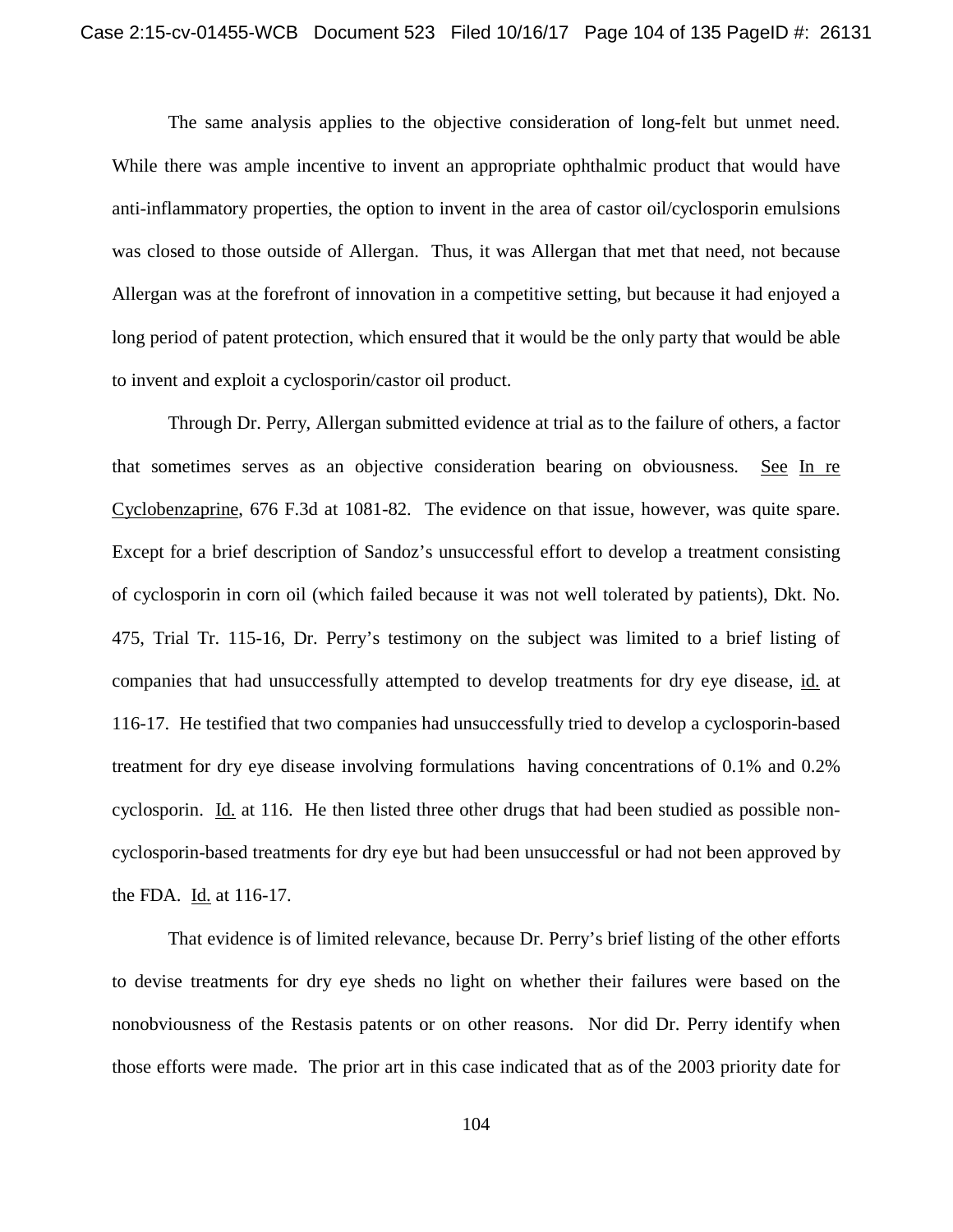the Restasis patents it was known that cyclosporin/castor oil formulations—and in particular formulations containing 0.1% cyclosporin or 0.05% cyclosporin—were both safe and effective in treating dry eye. For that reason, proof of the failure of others would be irrelevant unless it showed that others were unable to develop a cyclosporin/castor oil formulation similar to Restasis despite having the Ding I patent, the Ding II patent, and the Sall paper to consult. Nothing in Dr. Perry's evidence of the failure of others suggests that. Instead, the best explanation for the failure of others to develop an effective cyclosporin/castor oil treatment after 2000 in light of the prior art at that time is that the rights to that formulation were owned by Allergan through the Ding I patent.

Finally, Allergan briefly asserts that the evidence of the defendants' copying of Restasis is indicative of nonobviousness. But there are strong incentives in the Hatch-Waxman process for generic drug companies to copy FDA-approved drugs, as the statute allows them to avoid the lengthy and expensive approval process if they can show that their products are bioequivalent to the brand name drug. For that reason, the Federal Circuit has explained that "evidence of copying in the ANDA context is not probative of nonobviousness because a showing of bioequivalence is required for FDA approval." Bayer Healthcare Pharms., Inc. v. Watson Pharms., Inc., 713 F.3d 1369, 1377 (Fed. Cir. 2013); see also Purdue Pharma Prods. L.P. v. Par Pharm., Inc., 377 F. App'x 978, 983 (Fed. Cir. 2010). The fact that the defendants have copied the Restasis formulation in order to facilitate their showing of bioequivalence for purposes of obtaining FDA approval of their ANDAs is therefore not probative of nonobviousness.

In sum, based principally on the presence of the blocking patents that suppressed any competition in cyclosporin/glyceride emulsion formulations, the Court concludes that the objective consideration evidence does not significantly support a finding of non-obviousness.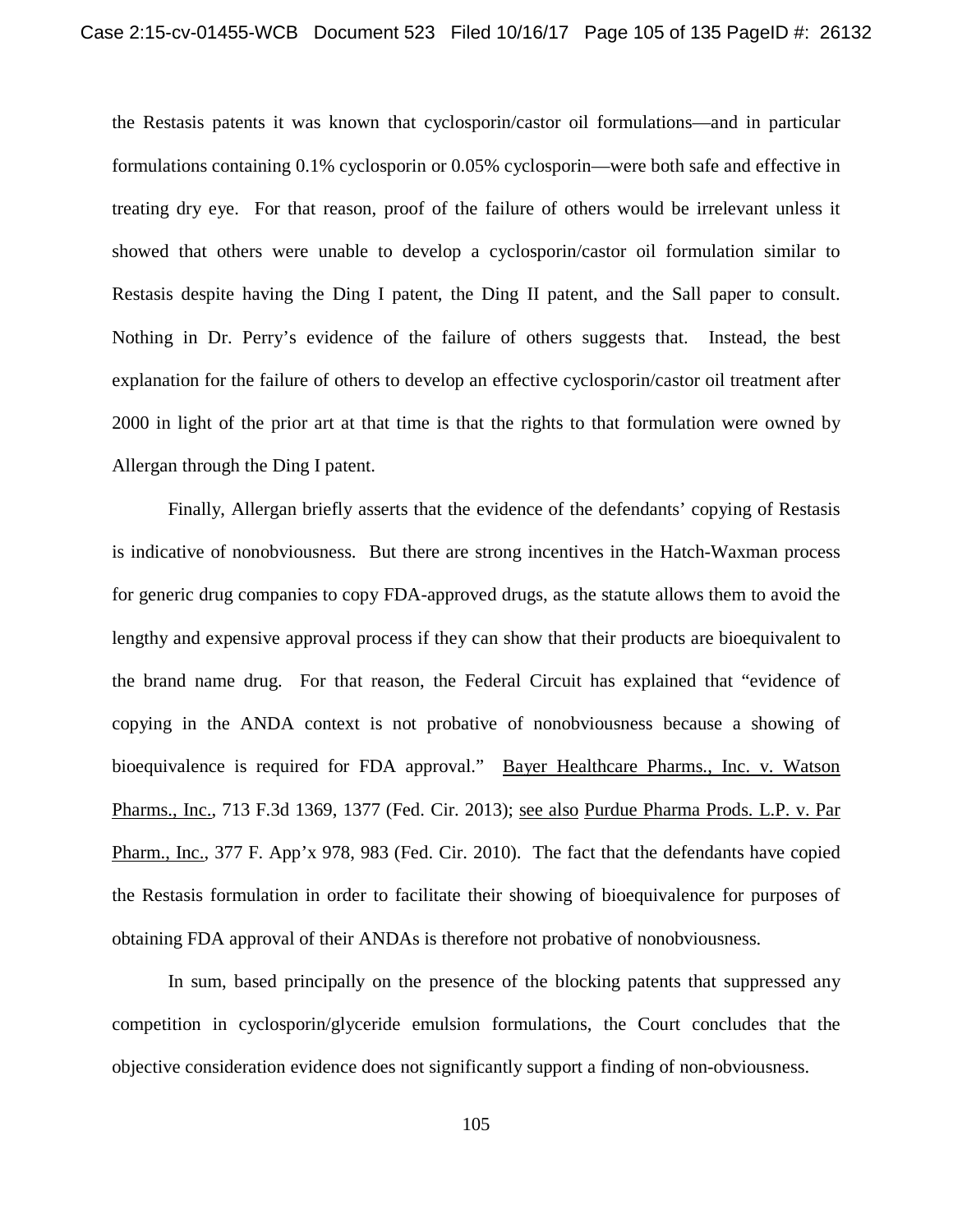### **C. Other Limitations**

In its proposed findings of fact and conclusions of law, Allergan does not suggest that any of the other limitations of the asserted claims avoid a conclusion of obviousness. Nor was there any dispute at trial regarding those additional limitations. Nonetheless, for completeness, the Court will briefly review each of the limitations of the asserted claims and where they are found in the prior art.

The components of the claimed formulation are essentially the same in all of the asserted claims of the composition and method claims. Those components, other than the percentages of cyclosporin and castor oil in the 0.05% cyclosporin formulation, discussed above, are set forth in Ding I. See Ding I patent, col. 4, ll. 31-62; id., col. 6, ll. 27-41. The limitation requiring that cyclosporin A be the only peptide present in the topical ophthalmic emulsion, which is found in claims 26 and 27 of the '111 patent (through independent claim 21), is disclosed in the Ding I patent, which claims a pharmaceutical emulsion "consisting of" components including only one peptide, cyclosporin. Id., col. 6, ll. 35-41; Dkt. No. 472, Trial Tr. 34. The requirements that the emulsion be therapeutically effective in treating KCS and increasing or restoring production are found in claims 26 and 27 of the '111 patent, in claim 35 of the '930 patent (through independent claim 25), and in all the asserted claims of the '048 and '191 patents. Both of those limitations are shown in Sall, DTX-1017A, at 637, and in the Ding I patent, col. 1, ll. 10-16; id., col. 5, ll. 10-25. The requirement that the blood of the person being treated contain substantially no detectable concentration of cyclosporin, which is found in claim 35 of the '930 patent, claim 11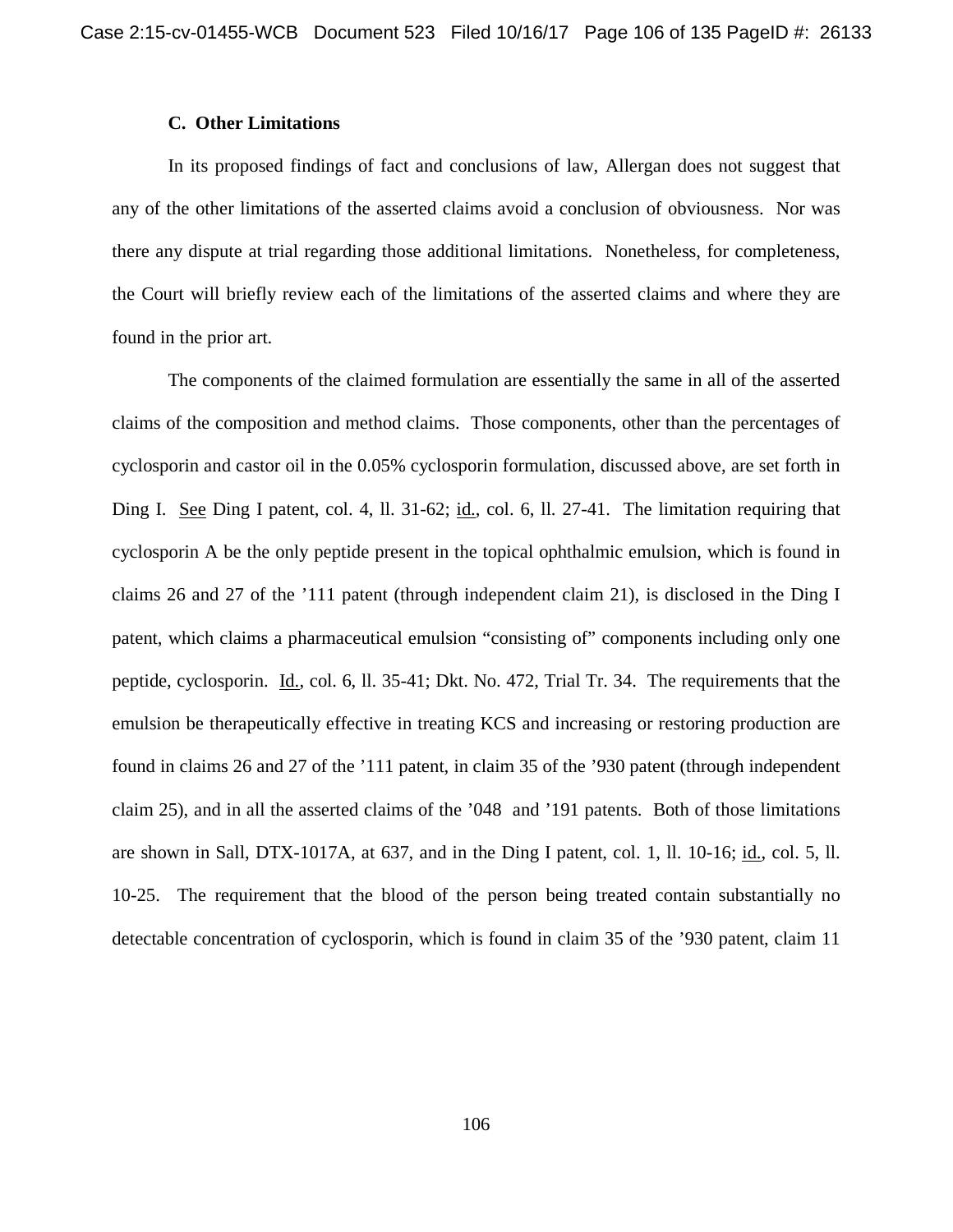of the '048 patent, and claims 13, 16, 22, and 27 of the '191 patent, is also shown in Sall.<sup>38</sup> DTX-1017A, at 637.

As for the additional limitations in the asserted method claims of the '048 and '191 patents, the twice-a-day dosage frequency, which is found in all of the asserted claims of those patents, is disclosed in Sall. DTX-1017A, at 632, 637. The requirement that the claimed emulsion be "as substantially therapeutically effective as a second emulsion . . . comprising cyclosporin A in an amount of 0.1% by weight and castor oil in an amount of 1.25% by weight," which is found in claims 13 and 14 of the '048 patent and claims 13, 16, and 22 of the '191 patent, is also disclosed in Sall. Id. at 634-37. The requirement that the method be effective in enhancing lacrimal gland tearing, found in claims 16 and 26 of the '191 patent, is shown in Sall. Id. at 637. The requirement that there be a reduction in adverse events compared to a 0.1% cyclosporin emulsion, found in claim 22 of the '191 patent, and the requirement that the adverse events be either visual distortion or eye irritation, found in claim 27 of the '191 patent, are both disclosed in the Sall paper. Id. at 636. And, finally, the requirement that the emulsion have a pH in the range of about 7.2 to 7.6, found in claim 23 of the '191 patent, is disclosed in the Ding I patent, col. 4, line 31, through col. 5, line 9.

Allergan has not suggested that there is no motivation to combine the prior art references for purposes of the obviousness analysis. Because the Ding I patent is plainly related to both the Ding II patent and (as Allergan's own expert admitted, Dkt. No. 475, Trial Tr. 147-48) the formulations tested in Phase 2 and Phase 3 were reported in Sall, the Court finds that there was a

l

<sup>&</sup>lt;sup>38</sup> Claims 22 and 27 of the '191 patent specify that the concentration of cyclosporin in the blood of the human must be less than one nanogram per milliliter. That limitation is also disclosed in the Sall paper. DTX-1017A, at 637.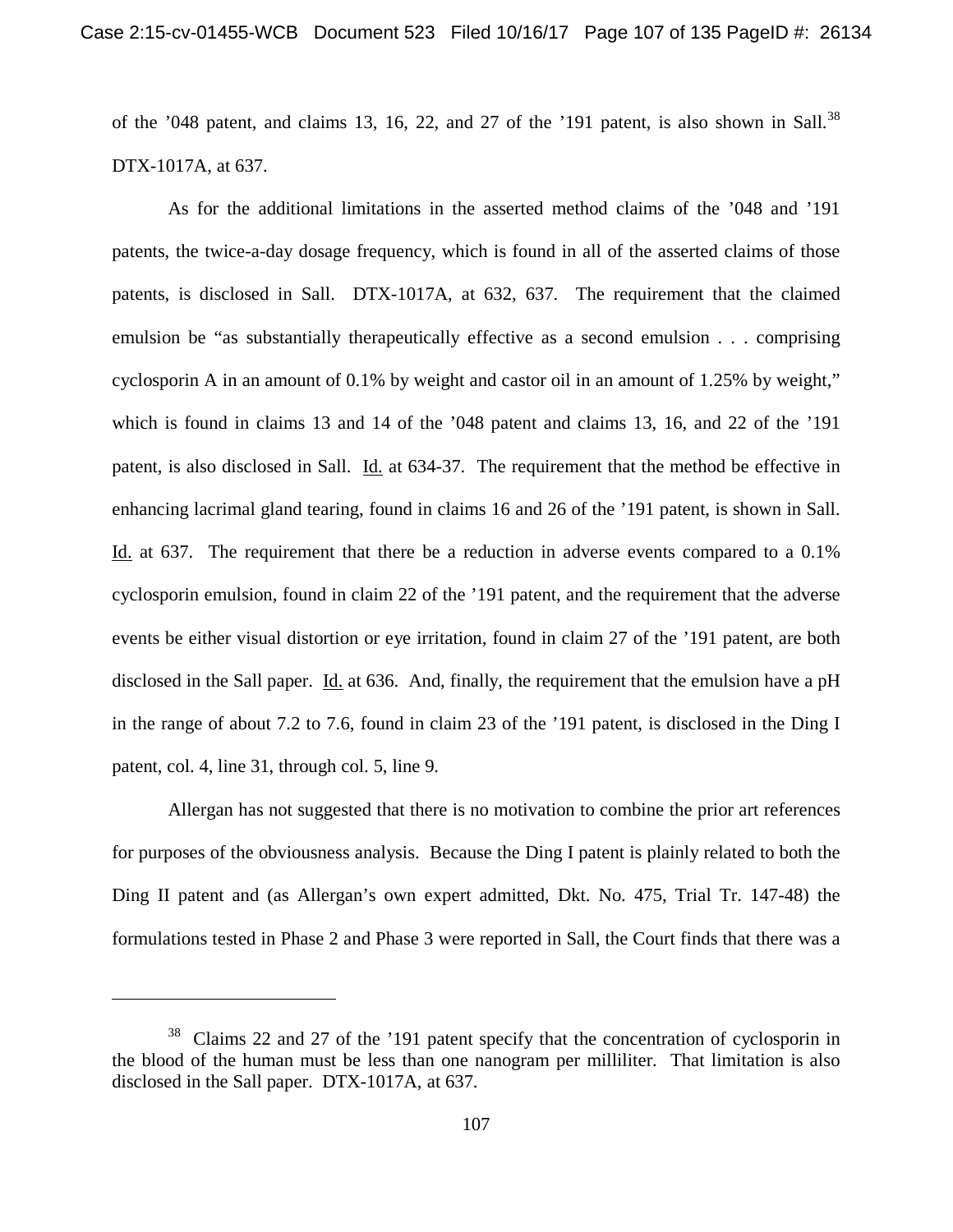clear motivation to combine the prior art references (all owned or sponsored by Allergan). A person of skill in the art would have regarded them as being essentially a single set of closely related references. The Court further finds that a skilled artisan would have had a reasonable expectation of success regarding the Restasis formulation based on the Ding I patent, which discloses an example with 0.05% cyclosporin (Example 1E), confirms that a cyclosporin-tocastor-oil ratio of 0.04 falls within a preferred range, and claims compositions with an amount of castor oil between about 0.625% and about 5.0%. The Sall and Ding II references confirm that expectation of success.

In view of all the evidence, including the prior art, the evidence of unexpected results, the evidence of objective considerations, and the motivation to combine the prior art references of Sall and the Ding I and Ding II patents, the Court concludes that the defendants have satisfied their burden of showing by clear and convincing evidence that the asserted claims of the Restasis patents would have been obvious.39

 $39$  The defendants argue that the asserted claims are invalid due to obviousness-type double patenting in light of the Ding I patent, but it is not clear to the Court what additional benefit the defendants believe they obtain from their double-patenting argument that is not available to them under their obviousness argument.

Obviousness-type double patenting is a court-made rule that prohibits an applicant from effectively extending the term of a patent by obtaining a claim in a second patent that is merely an obvious variation of a claim the applicant obtained in an earlier patent. Boehringer Ingelheim Int'l GmbH v. Barr Labs., Inc., 592 F.3d 1340, 1346 (Fed. Cir. 2010). In order to survive a double patenting challenge, the claims of the later patent must be patentably distinct from the claims of the earlier one, i.e., the later claims must not be obvious over earlier claims by the same inventor. See AbbVie Inc. v. Mathilda & Terence Kennedy Inst. of Rheumatology Tr., 764 F.3d 1366, 1373 (Fed. Cir. 2014). The doctrine of obviousness-type double patenting was developed to deal with the situation in which neither of two patents is citable as prior art to the other, typically because they have the same priority date. See Eli Lilly & Co. v. Barr Labs., 251 F.3d 955, 967 (Fed. Cir. 2001); id. at 973 (Newman, J., dissenting). In that setting, the court must make an obviousness determination based on the claims of the first patent, but without considering the disclosure in the specification of that patent (except to the extent necessary to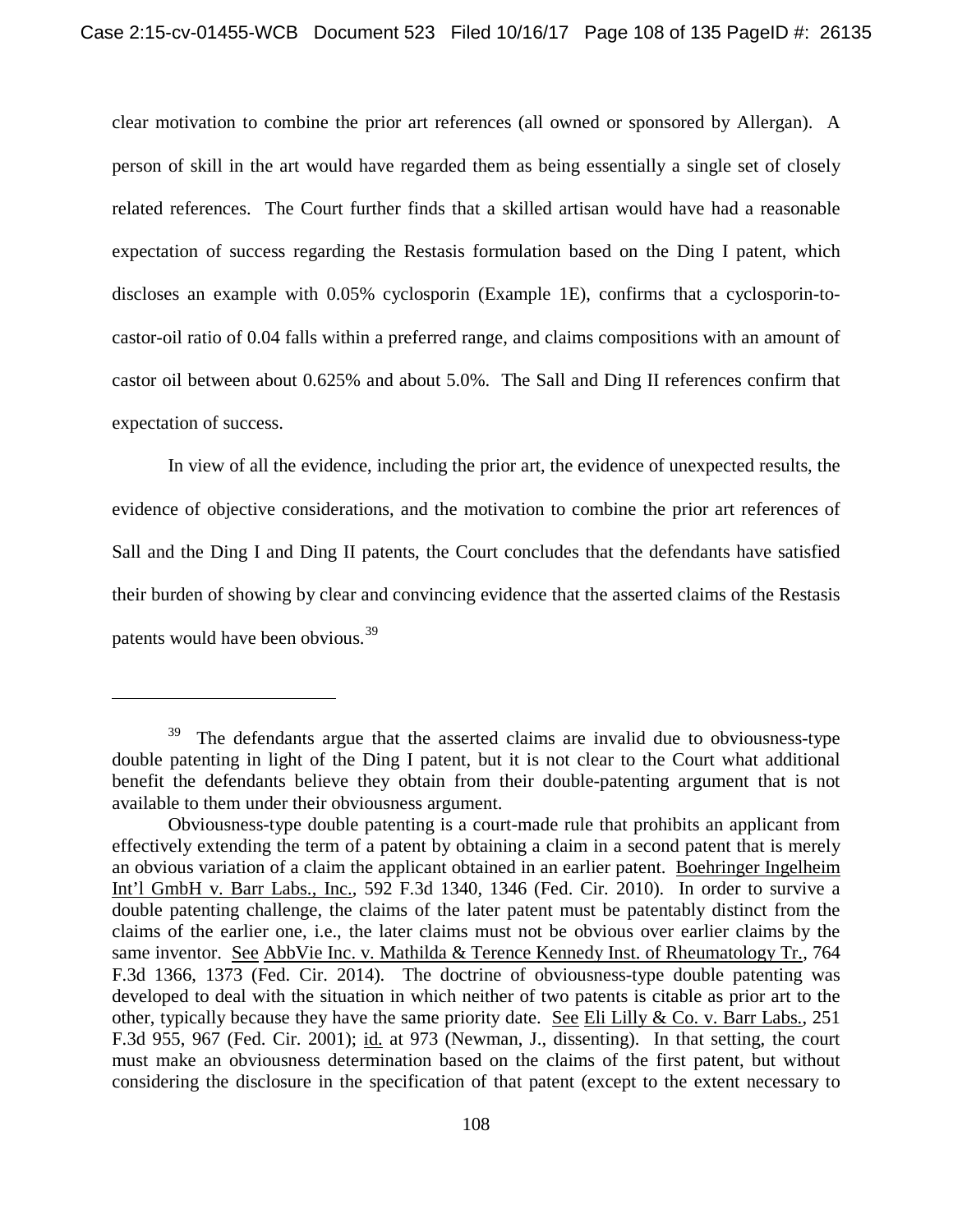## **II. Invalidity Based on Anticipation**

The defendants next argue that all of the asserted claims of the Restasis patents are anticipated by the Ding I patent. That argument is meritless.

It is well settled that in order to anticipate a patent claim, a single prior art reference must contain all of the limitations of the asserted claim, either explicitly or inherently. See In re Omeprazole Patent Litig., 483 F.3d 1364, 1378 (Fed. Cir. 2007). For inherent anticipation, the missing descriptive materials must be necessarily present in the prior art, not merely probably or possibly present. See Trintec Indus., Inc. v. Top-U.S.A. Corp., 295 F.3d 1292, 1295 (Fed. Cir. 2002); Continental Can Co. v. Monsanto Co., 948 F.2d 1264, 1268-69 (Fed. Cir. 1991). That exacting standard was not met here with regard to the Ding I patent.

To begin with, a number of the asserted claims contain a limitation requiring twice-a-day dosing. That limitation is found in all the asserted claims of the '048 patent (claims 1, 11, 13, 14, and 23), and in all the asserted claims of the '191 patent (claims 13, 16, 22, 26, and 27). The defendants conceded at trial that the Ding I patent does not disclose twice-a-day dosing. Dkt. No. 474, Trial Tr. 70-71; Dkt. No. 476, Trial Tr. 15. By the defendants' own admission, then, those claims are not anticipated.

 $\overline{\phantom{a}}$ 

construe the claims). See Eli Lilly & Co. v. Teva Parenteral Meds., Inc., 689 F.3d 1368, 1378-79 (Fed. Cir. 2012); General Foods Corp. v. Studiengesellschaft Kohle mbH, 972 F.2d 1272, 1281 (Fed. Cir. 1992).

It would make no sense in a case such as this one to consider the claims of the Ding I patent but not the specification of the Ding I patent, since both the claims and the specification of that patent are clearly in the prior art. In any event, on the facts of this case the rules that apply to double patenting would not provide any benefit to the defendants that is not already provided by the law of obviousness. Thus, in the circumstances of this case, the obviousness-type double patenting claim folds into the obviousness claim and adds nothing to it. The Court will therefore not separately address the issue of double patenting in this case.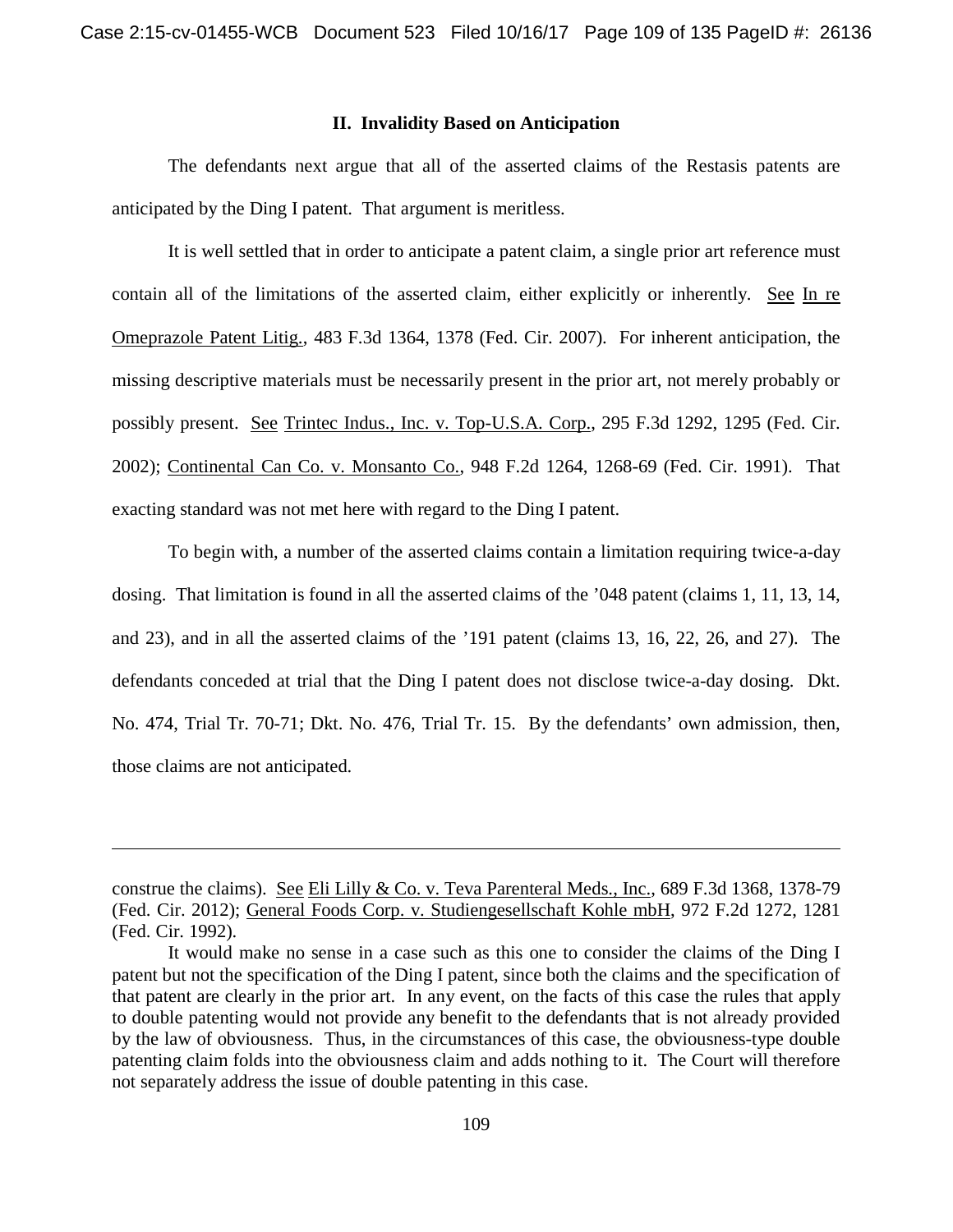The remaining three claims (claims 26 and 27 of the '111 patent and claim 35 of the '930 patent) are the only claims as to which the anticipation argument survives the defendants' concession. The problem with the defendants' anticipation argument regarding those three claims is that the Ding I patent does not disclose the precise percentages of cyclosporin and castor oil that are found in Restasis.

The Federal Circuit has made clear that a generic disclosure does not necessarily anticipate every species within the genus. See Sanofi-Synthelabo v. Apotex, Inc., 550 F.3d 1075, 1083-84 (Fed. Cir. 2008); Atofina v. Great Lakes Chem. Corp., 441 F.3d 991, 999 (Fed. Cir. 2006); Eli Lilly & Co. v. Bd. of Regents of Univ. of Wash., 334 F.3d 1264, 1270 (Fed. Cir. 2003). To the contrary, a generic disclosure in a prior art reference is held to anticipate an incorporated species only where the generic disclosure identifies the claimed species with "sufficient specificity," where the prior art reference expresses "specific preferences" for one or more particular species, or where the genus disclosed in the prior art reference is sufficiently small that the disclosure of the genus effectively describes the species. See AbbVie Inc. v. Mathilda & Terence Kennedy Inst. of Rheumatology Tr., 764 F.3d 1366, 1379 (Fed. Cir. 2014); Bristol-Myers Squibb Co. v. Ben Venue Labs., Inc., 246 F.3d 1368, 1380 (Fed. Cir. 2001); Atofina, 441 F.3d at 999; In re Petering, 301 F.2d 676, 682-83 (C.C.P.A. 1976). That question is a factual issue that depends on the specificity of the disclosure in the prior art reference. The standard for finding that a prior art genus anticipates an incorporated species is significantly more restrictive than the standard for determining whether a prior art genus renders obvious a species that is incorporated within it. See Sanofi-Synthelabo, 550 F.3d at 1084.

In this case, the Ding I patent disclosed a genus—all formulations having concentrations of cyclosporin and castor oil falling within the claimed ranges, along with the other components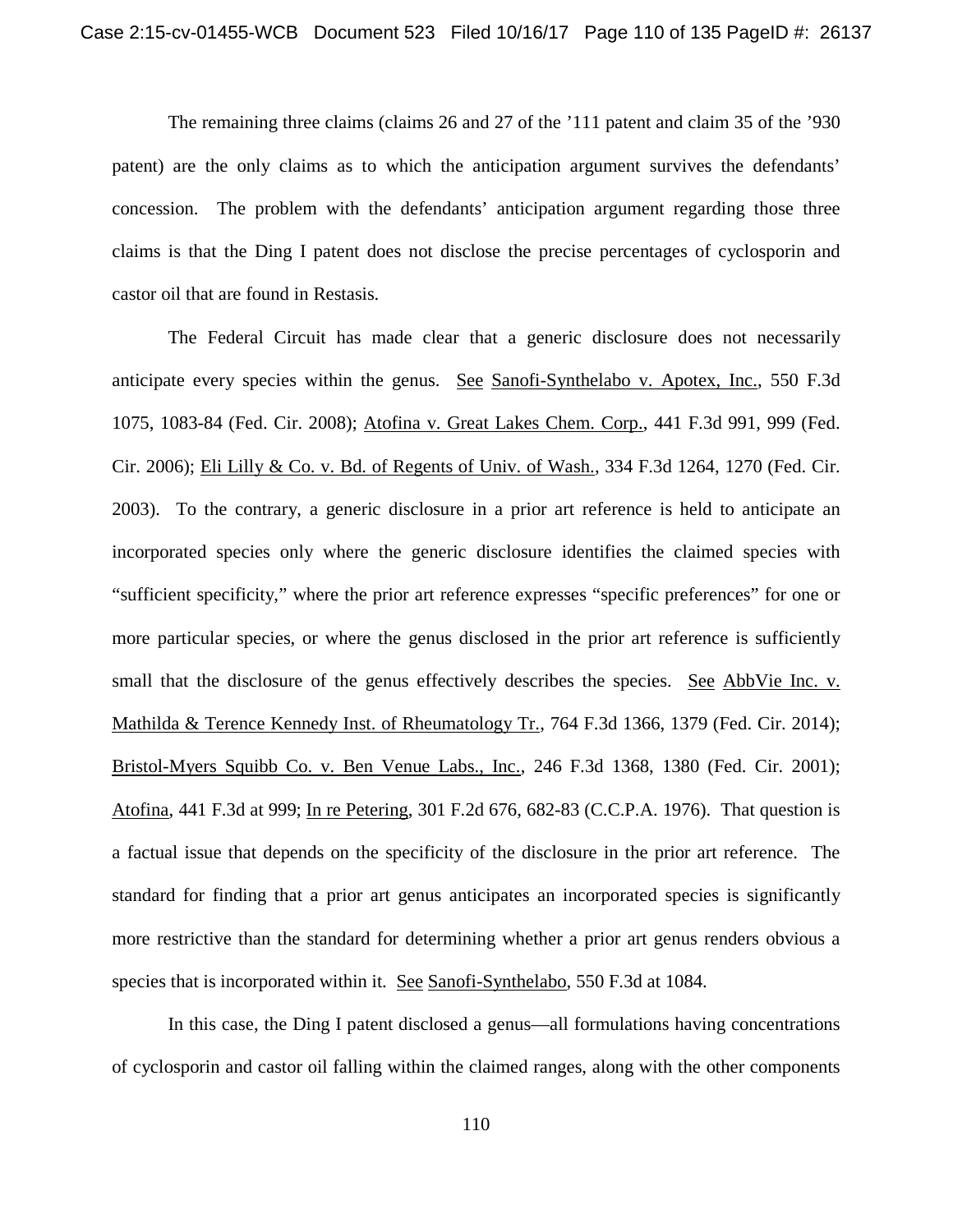of the claimed emulsions. Ding I also disclosed several particular species within that genus—the formulations found in Examples 1A through 1E of that patent. However, the specific embodiments disclosed in Ding I do not anticipate the Restasis patent formulation claims, because none of the formulations set forth in Examples 1A through 1E of Ding I is Restasis and because there is nothing in Ding I that points specifically to the particular combination of component values in Restasis.

In arguing to the contrary, the defendants rely heavily on the testimony of their expert Dr. Hanes, who stated that in his opinion the examples set forth in Ding I effectively disclose the Restasis formulation. He based that opinion in substantial part on his view that the two ratios of cyclosporin to castor oil that were disclosed and tested in Example 1 of the Ding I patent (ratios of 0.04 and 0.08) were the "most preferred" embodiments of Ding I. Dkt. No. 472, Trial Tr. 47- 48; see also Dkt. No. 471, Trial Tr. 189. From that premise, Dr. Hanes concluded that the two formulations that would "jump out" would be to change Examples 1D and 1E of Ding by doubling the amount of castor oil, thus producing the other one of the two "most preferred" ratios of cyclosporin to castor oil: 0.04. Dkt. No.471, Trial Tr. 190. One of the two formulations resulting from doubling the amount of castor oil in Examples 1D and 1E would be the formulation for Restasis.

The flaw in Dr. Hanes's analysis is his conclusion that the Ding I patent regarded 0.04 and 0.08 as the "most preferred" ratios of cyclosporin to castor oil. While it is true that the tested embodiments in Example 1 contained those ratios, there was no indication that those ratios were particularly preferred, as opposed to simply being intermediate points in the preferred ratio range of 0.02 to 0.12 that would be suitable for testing. After the "most preferred" label for the 0.04 and 0.08 ratios is removed, it is evident that the number of possible formulations satisfying the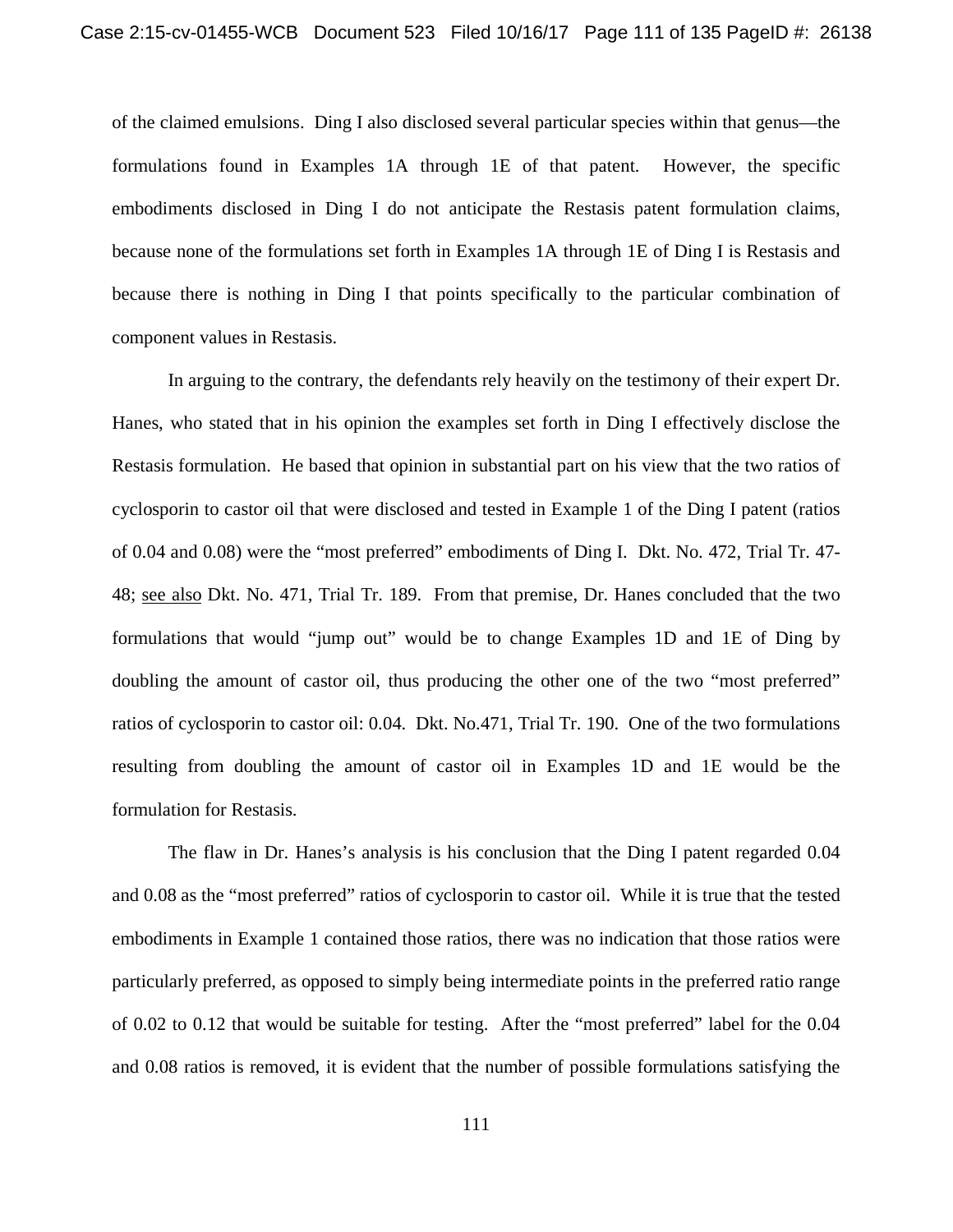parameters set forth in Ding I is much larger than the two identified by Dr. Hanes. Thus, the Court concludes that the Ding I patent does not express a "specific preference" for the Restasis species, and the number of candidate species within the genus described in Ding I is not so small that the description of the genus effectively describes the species.

 The Court therefore finds that the prior art does not describe the Restasis formulation with sufficient specificity to satisfy the test for anticipation.

## **III. Invalidity for Improper Inventorship**

The defendants argue that the Restasis patents are invalid under 35 U.S.C. § 102(f) (2006), because the inventors named on the patents were not the true inventors of the patented inventions.<sup>40</sup> That provision states that "[a] person shall be entitled to a patent unless . . . he did not himself invent the subject matter sought to be patented." If the list of named inventors on a patent is incomplete, i.e., some true inventors are not named (a condition known as nonjoinder), or if the list of named inventors is overinclusive, i.e., some of the named inventors are not true inventors (a condition known as misjoinder), then the patent is subject to invalidation unless it is corrected. See Pannu v. Iolab Corp., 155 F.3d 1344, 1350 (Fed. Cir. 1998).

"There is a 'presumption that [a patent's] named inventors are the true and only inventors.'" Drone Techs., Inc. v. Parrot S.A., 838 F.3d 1283, 1292 (Fed. Cir. 2016) (quoting Alps S., LLC v. Ohio Willow Wood Co., 787 F.3d 1379, 1382 (Fed. Cir. 2015)); see also

 $\overline{\phantom{a}}$ 

<sup>&</sup>lt;sup>40</sup> Under the Leahy-Smith America Invents Act ("AIA"), Pub. L. No. 112-29,  $\S$  3(n)(1), 125 Stat. 284, 286 (2011), section 102(f) was eliminated. Inventorship requirements under the AIA now appear in 35 U.S.C. § 115(a). Id., 125 Stat. 293-94. This case is governed by the preexisting section 102(f), because the pre-AIA version of that provision governs cases (such as this one) involving patents with an effective filing date before March 16, 2013. The same effective date applies to other AIA provisions applicable to this case, so the pre-AIA version of the Patent Act applies throughout.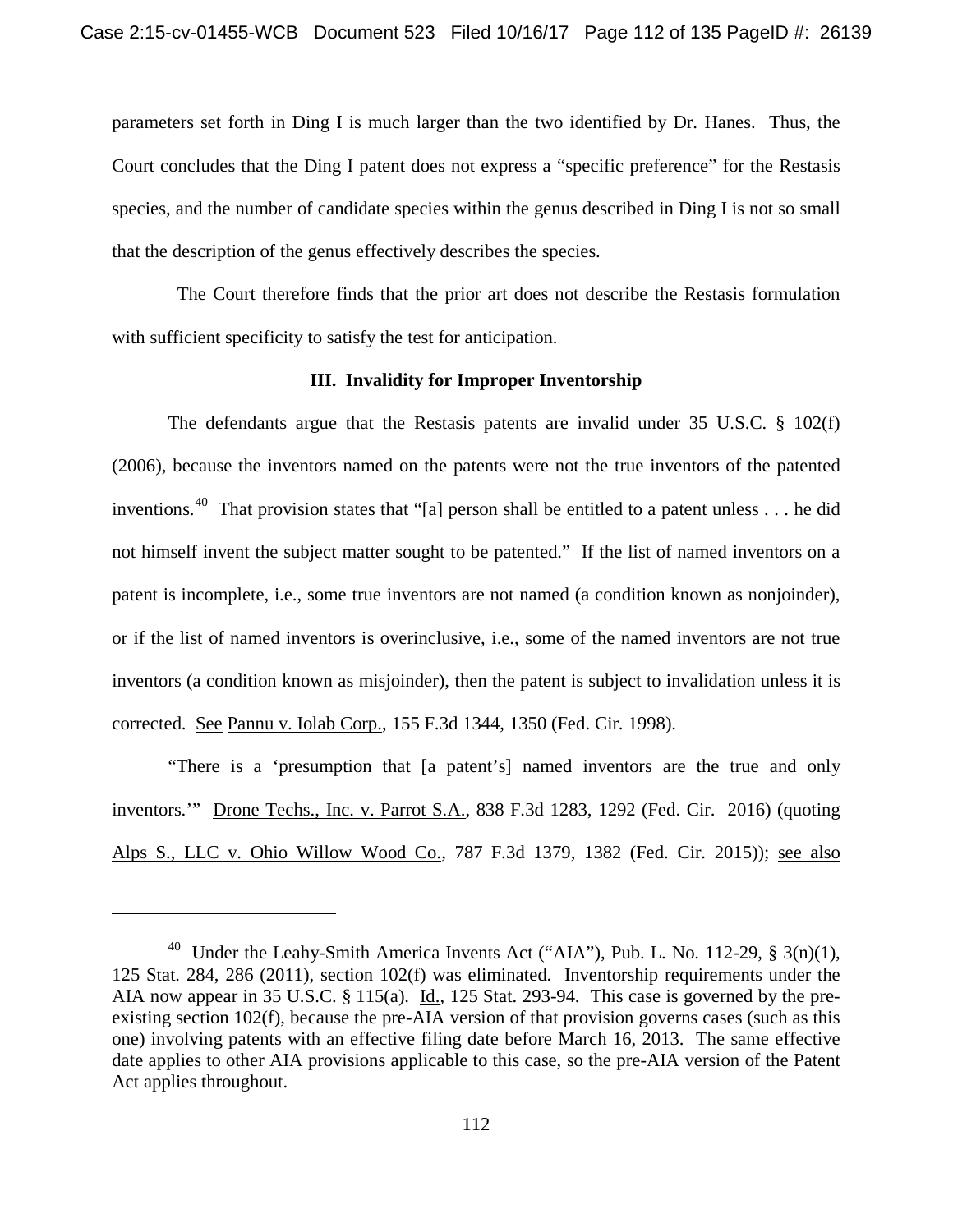Cumberland Pharms. Inc. v. Mylan Institutional LLC, 846 F.3d 1213, 1218 (Fed. Cir. 2017). "[A] party alleging misjoinder or non-joinder of inventors must meet the heavy burden of proving its case by clear and convincing evidence." Eli Lilly & Co. v. Aradigm Corp., 376 F.3d 1352, 1358 (Fed. Cir. 2004); see also Cumberland, 846 F.3d at 1218; Pannu, 155 F.3d at 1349; Hess v. Advanced Cardiovascular Sys., Inc., 106 F.3d 976, 980 (Fed. Cir. 1997). Parties other than an alleged inventor may bring claims of incorrect inventorship under section 102(f) to challenge the validity of the patent. See, e.g., Pannu, 155 F.3d at 1348 (alleged infringer may raise invalidity defense based on nonjoinder of third-party inventor under section 102(f)); Schulze v. Green, 136 F.3d 786, 788, 792 (Fed. Cir. 1998) (non-inventor may challenge patent validity under section 102(f) based on misjoinder).

Prior to trial, the defendants did not raise the issue of misjoinder, i.e., they did not contend that any of the four named inventors should not have been named as inventors on the Restasis patents. Nor did they claim that Dr. Reis should have been named as an inventor on the Restasis patents. Instead, the defendants' inventorship claim was limited to asserting that Dr. Ding, who was not named on the patents, should have been named as an inventor. In particular, in their lengthy invalidity contentions, amended on several occasions, the defendants focused their inventorship allegations entirely on the failure to name Dr. Ding as an inventor on the Restasis patents; they did not raise a claim of misjoinder or contend that Dr. Reis should have been named as an inventor. See Dkt. No. 303-1, at 213-19. In their proposed findings of fact and conclusions of law, however, the defendants now assert that the Restasis patents are invalid "for naming the wrong inventive entity, including the failure to name Dr. Ding and/or Dr. Reis as inventor(s)." Defendants' Post-Trial Proposed Findings of Fact, Dkt. No. 492, ¶ 332, at 97. In addition, the defendants now contend that "[n]one of the inventors currently named on the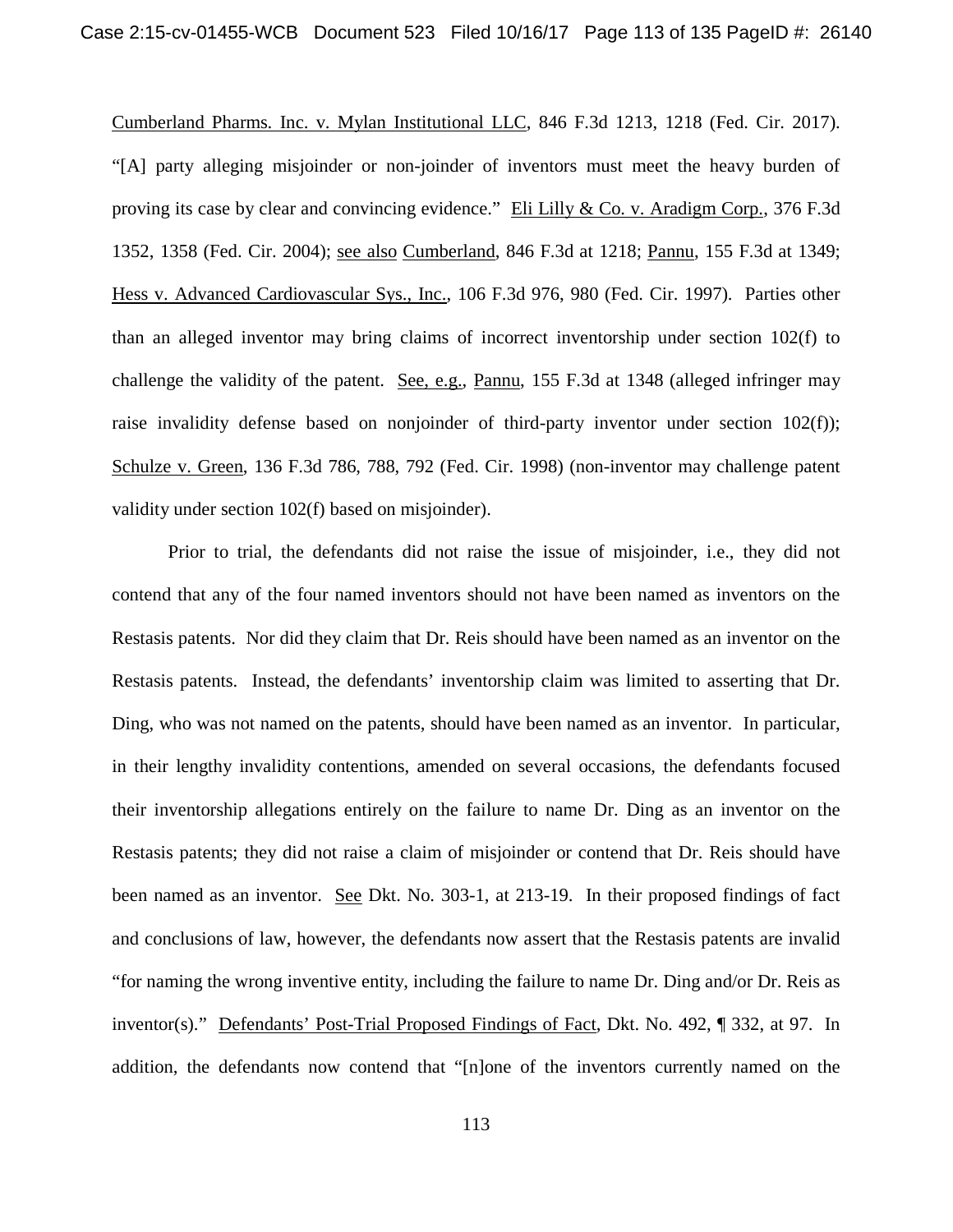patents-in-suit conceived of what Allergan characterizes as the invention claimed in the patentsin-suit: formulating 0.05% cyclosporin in a vehicle that contains 1.25% castor oil." Id. ¶ 319, at 95.

The Court rejects the defendants' effort to broaden the scope of their inventorship argument to include a claim of misjoinder of the four named inventors, Dr. Acheampong, Dr. Tang-Liu, Dr. James N. Chang, and Mr. David F. Power, as well as an argument of non-joinder as to Dr. Reis. Because those theories of invalidity based on improper inventorship were not raised in the defendants' invalidity contentions, they have been waived. For that reason, the Court will address the defendants' claim that Dr. Ding should have been joined as an inventor of the Restasis patents, but will not address the question whether the patents are invalid because some or all of the named inventors should not have been included on the patents, or because Dr. Reis should have been named as an inventor.<sup>41</sup>

Although Dr. Ding was a named inventor in the Ding I and Ding II patents, the evidence was unclear as to whether she should have been named as an inventor on the Restasis patents. While two of the named inventors, Dr. Chang and Mr. Power, offered their opinions that Dr. Ding was an inventor of the Restasis formulation, both of them qualified their opinions in that regard by acknowledging their lack of direct knowledge regarding her contributions to the project. Moreover, and more importantly, Dr. Ding's own testimony tended to show that she was not an inventor of the Restasis formulation.

 $\overline{\phantom{a}}$ 

 $41$  The defendants' current position that Dr. Ding should have been named as an inventor is in tension with their position at trial, where they argued that the evidence showed that Dr. Ding was not an inventor. Dkt. No. 471, Trial Tr. 157-59. Rather, their position at trial was that the evidence had not identified anyone who qualified as an inventor, including Dr. Ding. Id. at 158-59.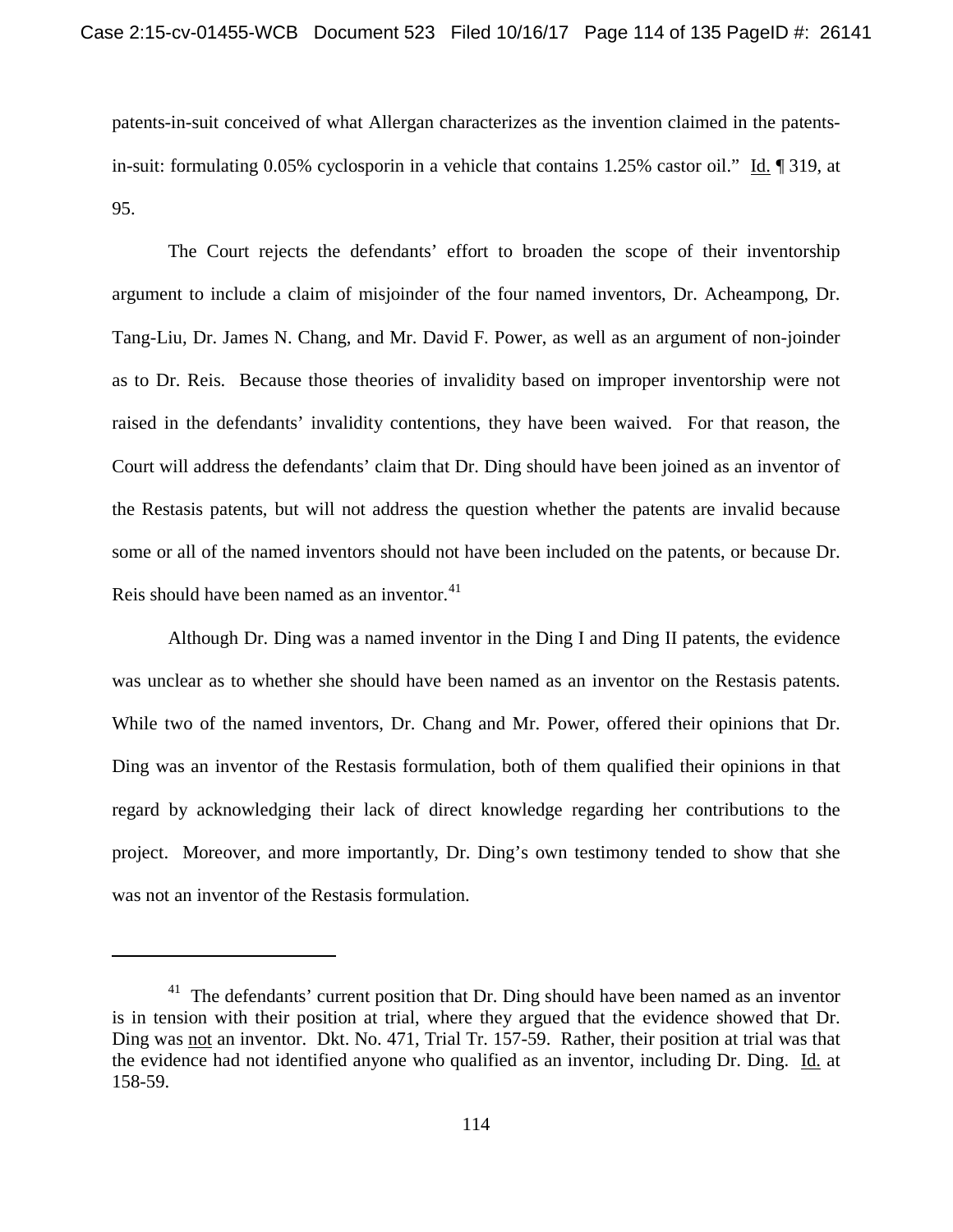The evidence showed that, as a formulator, Dr. Ding was significantly involved in the Restasis project. She testified about her involvement in creating the formulations that were used in the Ding I and Ding II patents, on which she was the lead named inventor. Dkt. No. 470, Trial Tr. 50-53. However, when asked "did you come up with" the formulation found in Composition II of Example 1 in the Restasis patents (the formulation that ultimately became Restasis), she testified, "I didn't come up with that." Id. at 53. She stated that she "was involved in the formulation[s]" that were used in the Phase 3 studies and gave those formulations to the project team. Id. at 56. But she then explained that "whatever we move forward to clinical is whatever the team desired would be most reasonable with highest chance of success. But it's not determined by  $-$  it's not decided by formulator, so it's a team scope." Id. at 57. In response to the question whether she proposed the two formulations for the Phase 3 clinical studies, she responded, "It was not formulator. Put it this way, remember Phase 2 is [dose] ranging. So they are a range of dose tested in human already. Clinical – clinical division will decide which concentration they want to study in Phase 3. It's not a formulator's call.... It's not my recommendation. So I really wasn't involved in this way. From Phase 2 to Phase 3, it's really clinical decide which concentration will move." Id. She added that she provided the formulations and vehicles "ordered by clinical division. . . . We are just responsible for making." Id. Because the evidence of inventorship is inconclusive, the Court relies on the presumption of correct inventorship to hold that it was not improper for Dr. Ding to have been omitted as a named inventor.

If the evidence on inventorship makes anything clear, it is that the invention of the Restasis formulation cannot easily be attributed to a single individual or a discrete set of individuals. As the evidence at trial indicated, the invention of Restasis was a collaborative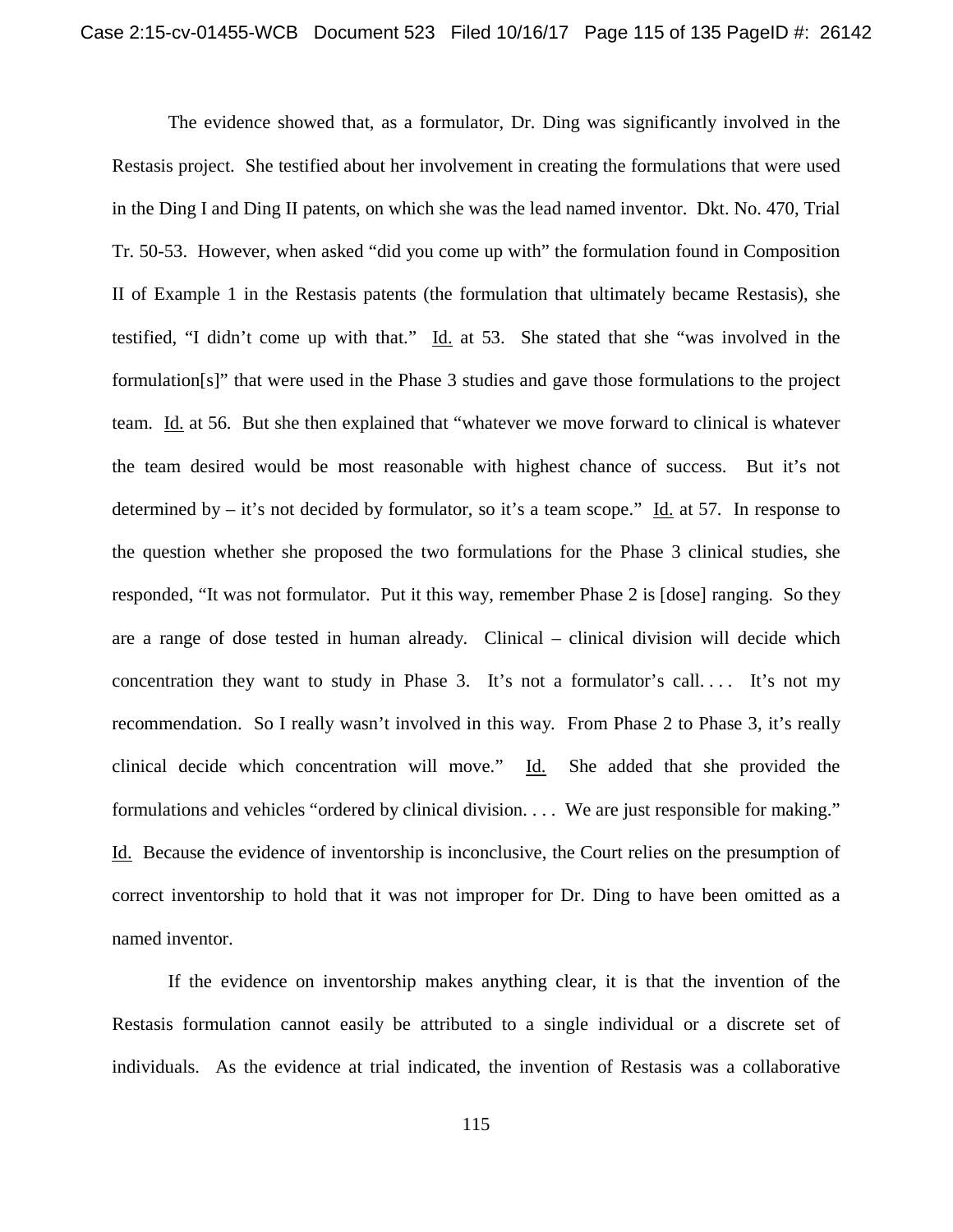effort by a number of individuals, including those on the "cyclosporin team" at Allergan, a situation that is not unusual in a large research facility. Dkt. No. 470, Trial Tr. 470-71; see also Richard C. Witte & Eric W. Guttag, Employee Inventions, 71 J. Pat. & Trademark Office Soc'y 467, 476 (1989) ("Most employee inventions which occur in corporate R&D departments are usually the result of the collaborative efforts of several persons, rather than one individual."). In addition, the "invention" in this case was the product of clinical testing results that the test designers, according to their testimony, did not expect. There was no conception of the invention prior to the analysis of the experimental results. See Amgen, Inc. v. Chugai Pharm. Co., 927 F.2d 1200, 1206 (Fed. Cir. 1992) ("In some instances, an inventor is unable to establish a conception until he has reduced the invention to practice through a successful experiment."). Nor was there any "Eureka!" moment in this case by a single inventor or set of inventors working together, but rather a collective recognition that, contrary to what members of the Allergan cyclosporin team said they expected, the 0.05% cyclosporin formulation did well in the Phase 3 studies and would make a suitable drug.

The statute governing the naming of inventors, 35 U.S.C. § 116 (2006), was amended in 1984 to deal with situations such as the one in this case. As amended, section 116(a) provides, inter alia, that inventors may apply for a patent jointly even if they did not work together physically or at the same time, and even if each did not make the same type or amount of contribution. See generally Ethicon, Inc. v. U.S. Surgical Corp., 135 F.3d 1456, 1469-70 (Fed. Cir. 1998) (Newman, J., dissenting). In a case in which it is difficult to pinpoint a single individual or set of individuals who conceived of the invention and then reduced it to practice, it is appropriate to invoke the presumption of correct inventorship, thus respecting the decision of the collaborators on the research project to resolve among themselves the credit for an invention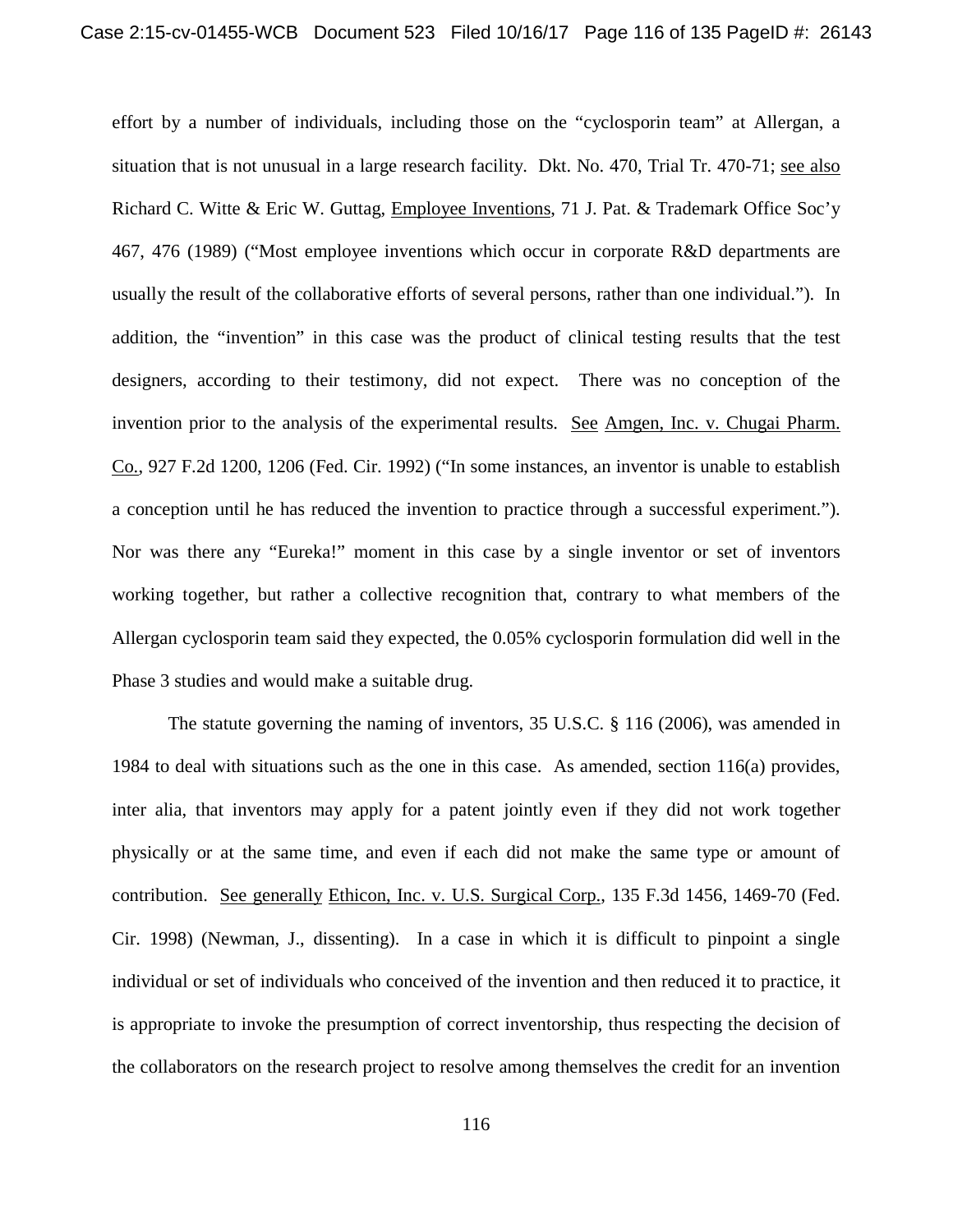that may have been more collectively stumbled upon than individually devised. The Court therefore holds that it was not improper to omit Dr. Ding from inclusion in the group of named inventors. For that reason, the defendants' request to invalidate the Restasis patents for improper inventorship is denied. $42$ 

## **IV. Invalidity Based on Lack of Enablement**

The defendants next contend that the Restasis patents do not satisfy the enablement requirement of section 112 of the Patent Act, 35 U.S.C. § 112, ¶ 1 (2006). The defendants' enablement argument focuses on the claim term "acrylate/C10-30 alkyl acrylate cross-polymer," which is the emulsion stabilizer component of the formulation recited in each of the asserted claims. See, e.g., '111 patent, col. 11, ll. 29-38; Dkt. No. 472, Trial Tr. 53-54, 63.

The parties did not identify the term "acrylate/C10-30 alkyl acrylate cross-polymer" as a term needing construction, either during the claim construction proceedings or on summary

 $\overline{\phantom{a}}$ 

 $42$  In an earlier motion for summary judgment, the defendants sought dismissal for lack of standing, based on their inventorship argument. Dkt. No. 338. That motion was denied. Dkt. No. 392. The Court ruled at that time that even if the defendants were correct that Dr. Ding should have been included as an inventor, Allergan would have both prudential standing and Article III standing in this action, because the evidence showed that each of the Allergan employees, including Dr. Ding, executed employment agreements that assigned to Allergan all of their rights to any inventions for which they were responsible during their tenure at Allergan. The Court reaches the same conclusion with respect to Dr. Reis, who executed a similar employment agreement assigning her rights to any intellectual property rights that inured to her in the course of her employment with Allergan. See Dkt. No. 747, Trial Tr. 175-78; PTX-333; PTX-1021. Through those agreements, Allergan thus owned all of the rights to the Restasis patents, regardless of which Allergan employees are regarded as the proper inventors. At trial, the defendants provided very little evidence, much less clear and convincing evidence, that none of the four named inventors were actually inventors and that Allergan therefore lacks standing. See, e.g., Dkt. No. 470, Trial Tr. 171 (named inventor Dr. Acheampong: "[N]o one person . . . came up with the formulation. It was a team effort" that included him.).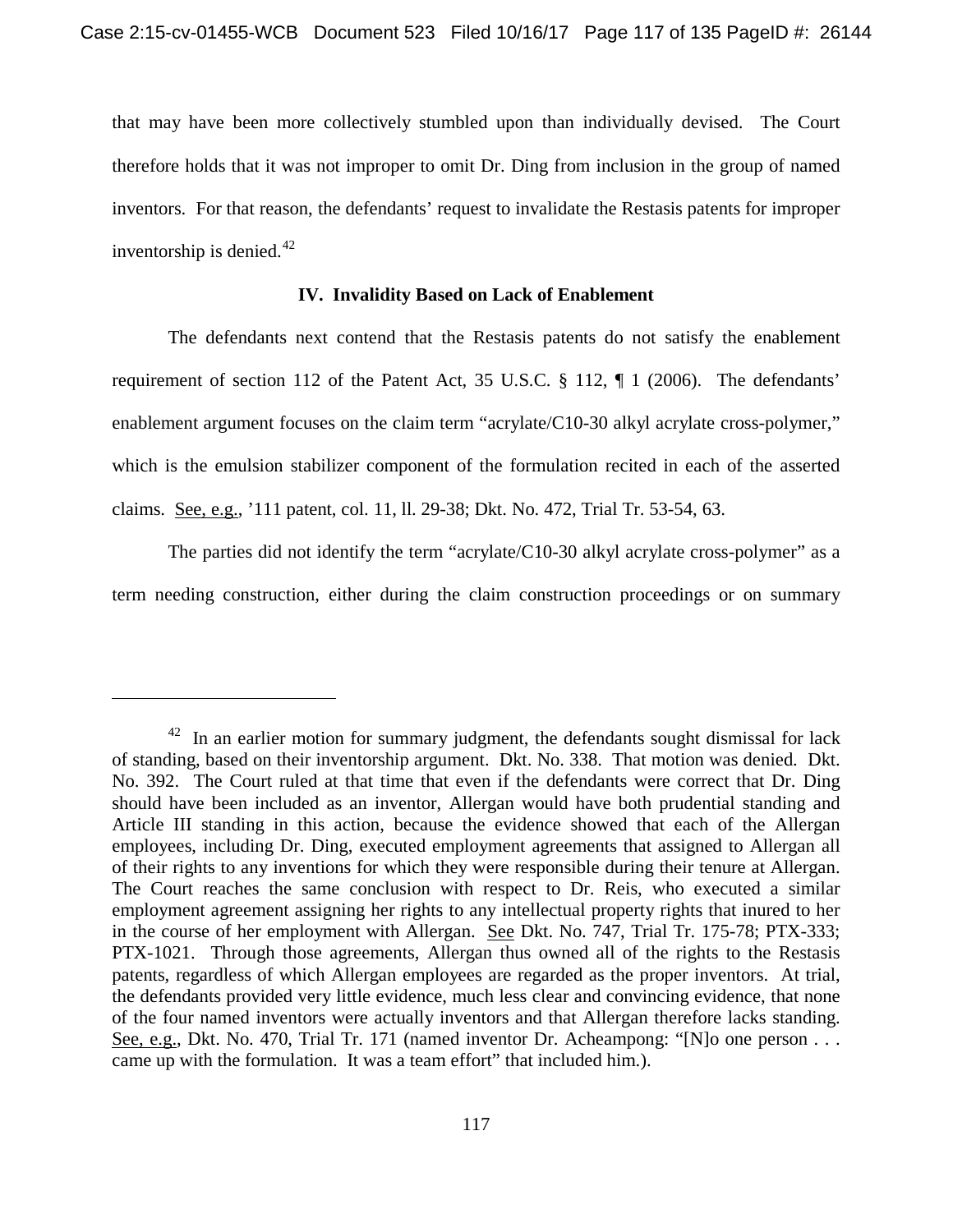judgment. It has become evident, however, that it is necessary to construe that term before reaching the issue of enablement.

The discussion of the cross-polymer component is confined mainly to a single paragraph in the common specification of the Restasis patents, which reads as follows:

One particularly useful emulsion stabilizing component includes crosslinked polyacrylates, such as carbomers and Pemulen® materials. Pemulen® is a registered trademark of B.F. Goodrich for polymeric emulsifiers and are commercially available from B.F. Goodrich Company, Specialty Polymers & Chemicals Division, Cleveland, Ohio. Pemulen® materials include acrylate/C10-30 alkyl acrylate cross-polymers, or high molecular weight copolymers of acrylic acid and a long chain alkyl methacrylate cross-linked with allyl ethers of pentaerythritol.

 $'111$  patent, col. 11, ll. 29-38.<sup>43</sup>

 $\overline{\phantom{a}}$ 

Although the specification referred to specific examples of the cross-polymer emulsion stabilizers, including Pemulen materials and carbomers, the original claims in the Restasis patent applications claimed only "Pemulen" as the emulsion-stabilizing component. See PTX-2D, at 2 (claims 37, 44, 54, 60). The examiner rejected those claims as indefinite under 35 U.S.C. § 112, ¶ 2 (2006). The problem, according to the examiner, lay in the use of "the trademark/trade name Pemulen." A trademark or trade name "cannot be used properly to identify any particular material or product," the examiner stated, because "[a] trademark or trade name is used to identify a source of goods, and not the goods themselves." PTX-2E, at 478. The examiner explained that "[i]n the present case, the trademark/trade name is used to identify/describe acrylate/C10-30 alkyl acrylate cross-polymers, or high molecular weight co-polymers of acrylic

 $43$  The specification also states that the "emulsion stabilizing component advantageously is present in an amount effective to at least assist in stabilizing the cyclosporin componentcontaining emulsion," such as, "[f]or example, . . . in an amount in a range of about 0.01% by weight or less to about 1% by weight or more, preferably about 0.02% by weight to about 0.5% by weight, of the composition." E.g., '111 patent, col. 11, ll. 45-52.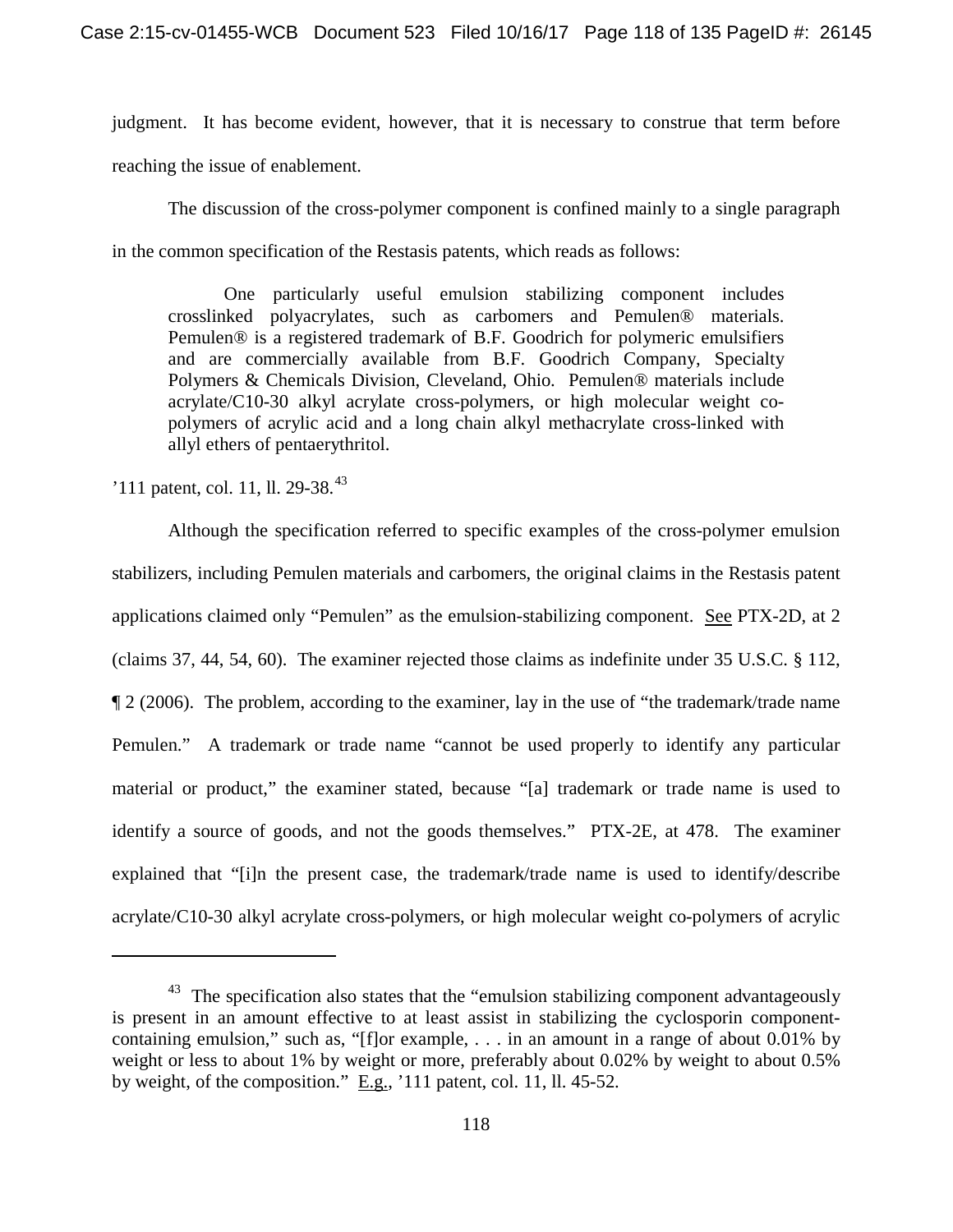acid and a long chain alkyl methacrylate cross-linked with allyl ethers of pentaerythritol." Id. at 479 (citing disclosure).

Following the examiner's rejection based on the use of the trade name Pemulen, the applicants amended the original claims to recite "acrylate/C10-30 alkyl acrylate cross-polymer" in place of "Pemulen." See PTX-2F, at 536-38 (claims 37, 44, 54, 60). The applicants advised the examiner that "no new matter has been added by this amendment." PTX-2F, at 541. The examiner found that substitution satisfactory, and all six patents subsequently issued using that term in place of the trade name "Pemulen."

In addressing the claim construction issue, the parties focus on expert testimony regarding how a person of skill in the art would understand the term "acrylate/C10-30 alkyl acrylate cross-polymer." Defendants' expert Dr. Hanes testified that a person of skill in the art would understand the cross-polymer term to have the meaning associated with "the conventional method of naming a polymer." Dkt. No. 472, Trial Tr. 62. As such, he testified, the term encompasses "a very large family of polymers"—"millions, if not many more" having "widely different properties." Id. at 63. The defendants contend that the patents fail to enable that broad class of compounds, as it would take considerable effort to determine which of those compounds would be suitable for use in an ophthalmic emulsion and which would not. On that ground, the defendants argue that all 13 of the asserted claims are invalid for lack of enablement.

Allergan responds that a skilled artisan in the field of ophthalmic formulations as of the September 2003 priority date for the Restasis patents would understand the term "acrylate/C10- 30 alkyl acrylate cross-polymer" to refer to a small group of commercially available crosspolymers that are suitable for use in an ophthalmic emulsion. Those cross-polymers include several types of Pemulens, one of which is used in Restasis and in all of the defendants'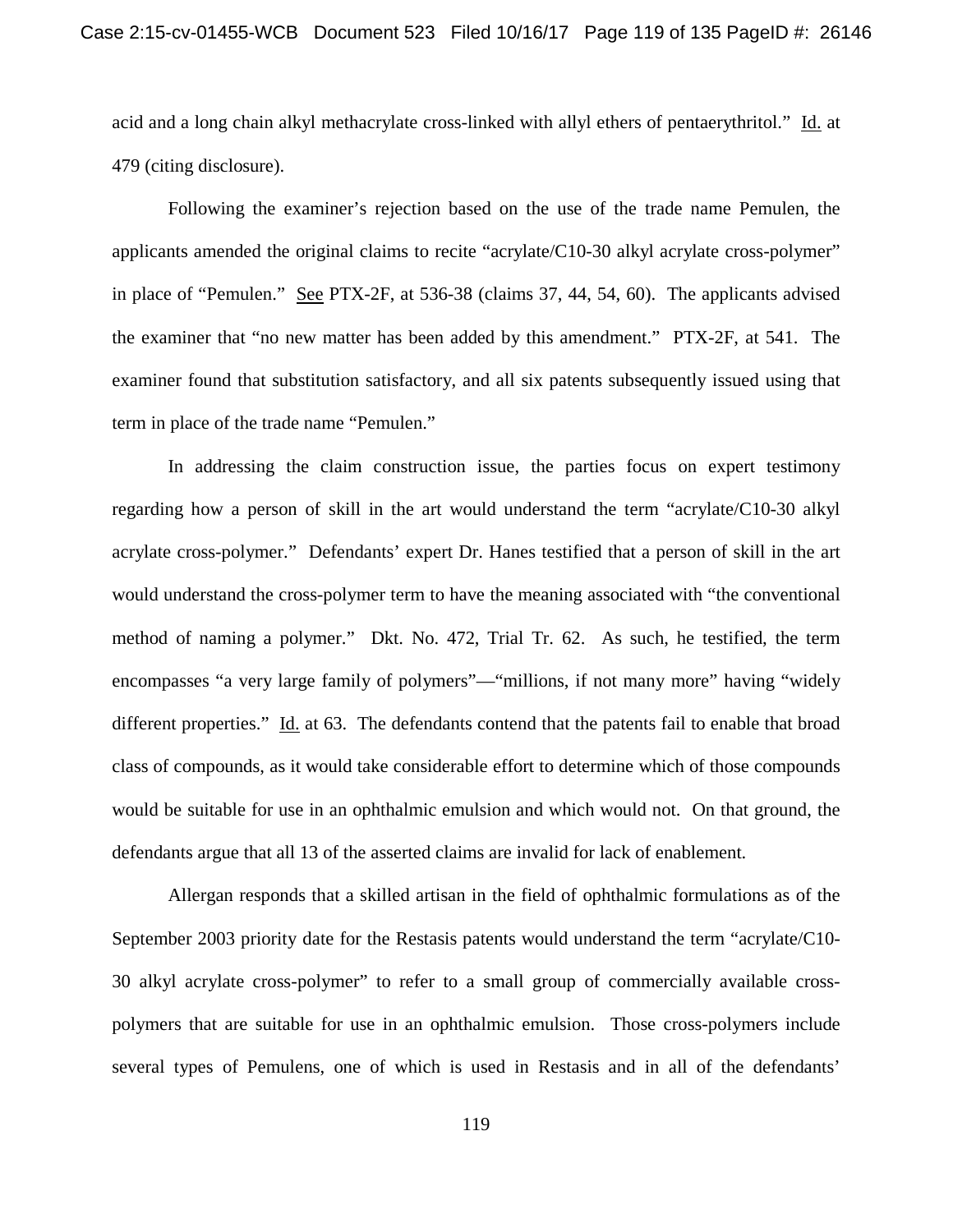proposed generic products. In support of that construction, Allergan's expert Dr. Loftsson testified that to determine the meaning of the term "acrylate/C10-30 alkyl acrylate crosspolymer," a person of skill in the art of formulating ophthalmic emulsions would look to handbooks in the field of pharmaceutical formulations and related fields. One such handbook cited by Dr. Loftsson is E. Desmond Goddard & James V. Gruber, Principles of Polymer Science and Technology in Cosmetics and Personal Care (1999), PTX-1009. An appendix to that handbook, entitled "Encyclopedia of Polymers and Thickeners for Cosmetics," contains an entry for "Acrylate/C10-30 Alkyl Acrylate Crosspolymer," for which the handbook provides the trade names "Carbopol 1342, 1382 resins; Pemulen TR-1 TR-2 resins." Id. at 41. Asked why a person of skill in the art of pharmaceutical formulations would consult a handbook on polymers used in the cosmetics field, Dr. Loftsson explained that the process of formulating cosmetics "is very similar to formulation of pharmaceutical products. And pharmaceutical scientists frequently work in the cosmetic industry developing cosmetic product. . . . And it's quite normal to go into the cosmetic handbooks and look for ideas of new excipients that you could use." Dkt. No. 474, Trial Tr. 101. Based on the trade names used in the Encyclopedia of Polymers and Thickeners for Cosmetics, Dr. Loftsson testified that in the context of the Restasis patents a person of skill in the art would understand the term "acrylate/C10-30 alkyl acrylate crosspolymer" to mean "polymers like Carbopol, two types of Carbopol polymers, and then we have two types of Pemulen polymers." Dkt. No. 474, Trial Tr. 99.

In addition to Dr. Loftsson's testimony, Allergan elicited testimony from Dr. Olejnik as to the meaning of the cross-polymer limitation to a person of skill in the art. Dr. Olejnik noted that the Ding II patent referred to Pemulen as "a polymeric emulsifier having a CTFA [Cosmetics, Toiletries, and Fragrances Association] name of Acrylates/C10-30 Alkyl Acrylate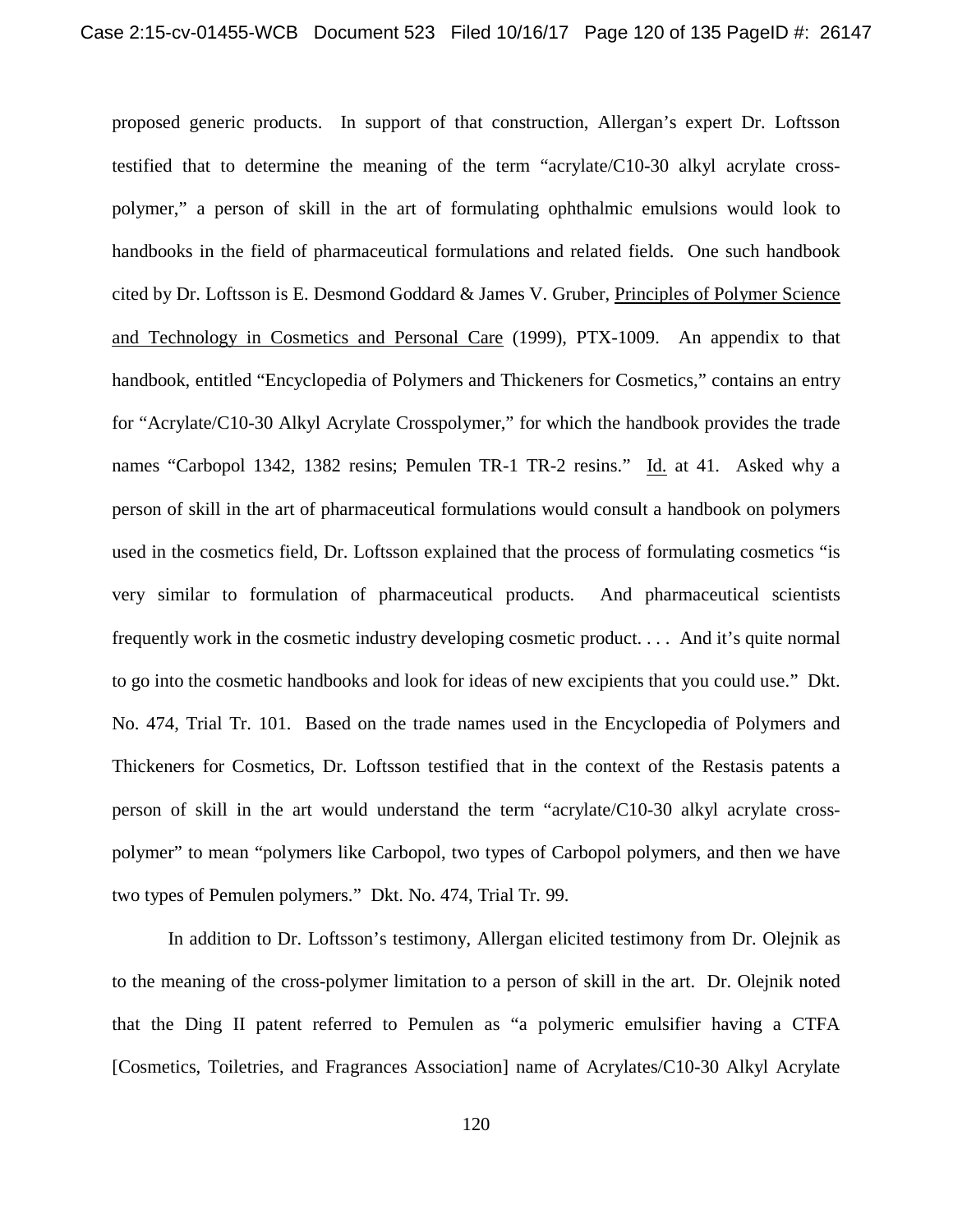Cross-Polymer." Dkt. No. 469, Trial Tr. 167 (citing the Ding II patent, col. 5, ll. 32-35). He explained the reference to the CTFA by stating that Allergan researchers frequently looked to related art fields to discover appropriate excipients, and in particular that Allergan researchers used the CTFA databank as a source for excipients that could potentially be used in ophthalmic formulations. Dkt. No. 469, Trial Tr. 167-68.

Consistent with Dr. Olejnik's testimony, Allergan introduced another handbook relating to the use of polymers in emulsions, David B. Braun & Meyer R. Rosen, Rheology Modifiers Handbook (2000), PTX-1002. That handbook states that for personal care grades of cross-lined acrylic polymers, the Cosmetics, Toiletries, and Fragrances Association had assigned the name Carbomer to Carbopol and Acritamer products, and had assigned Pemulen products the name "Acrylates/C10-30 Alkyl Acrylate Cross-Polymer." Id. at 4-5.

Allergan introduced another dictionary of skin care and cosmetic ingredients, Natalia Michalun, Milady's Skin Care and Cosmetic Ingredients Dictionary (2d ed. 2001), PTX-1006. That dictionary defined the term "acrylate C10-30 alkyl crosspolymer" as "an emulsifier for oilin-water emulsions with thickening and formula-stabilizing properties similar to a carbomer." Id. at 5. Thus, consistent with Dr. Olejnik's testimony, the three dictionaries and handbooks that Allergan introduced, which were specific to the related field of cosmetic formulations, used the term "acrylate/C10-30 alkyl acrylate cross-polymer" not as it would be used in the chemical arts, but much more narrowly, to refer to a specific set of commercially available polymers used as emulsifiers and emulsion stabilizers.

From the evidence before it, the Court finds that the cross-polymer limitation was not used in the Restasis patents to refer to all compounds that may be encompassed within the chemical structure described by the term. Understood simply as a chemical genus, the term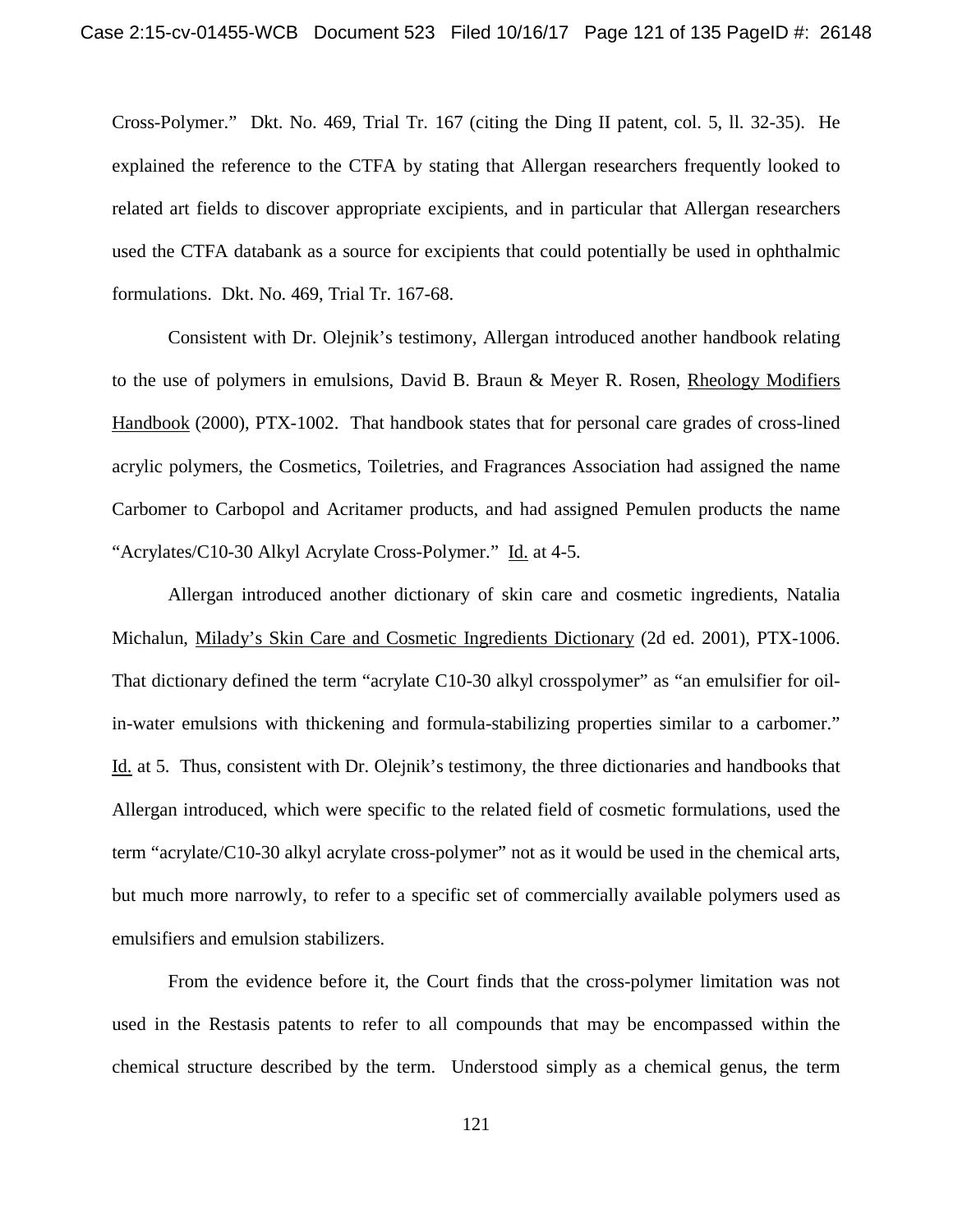would include a wide variety of substances that may be toxic or otherwise unsuitable for ophthalmic use. See Dkt. No. 472, Tr. 124. To the contrary, the common specification suggests that such compounds were meant to be excluded from the scope of the patent:

The presently useful compositions advantageously are ophthalmically acceptable. A composition, component or material is ophthalmically acceptable when it is compatible with ocular tissue, that is, it does not cause significant or undue detrimental effects when brought into contact with ocular tissues.

See, e.g., '111 patent, col. 4, ll. 19-24. Further evidence that the cross-polymer limitation in the Restasis patents was not intended to include any compound falling within the broad chemical class encompassed by the term "acrylate/C10-30 alkyl acrylate cross-polymer" is the statement in the common specification that "[u]seful emulsifier components may be selected from such components which are conventionally used and well known in the art." Id., col. 10, ll. 24-26.

Claims are construed as they would be understood by a person of skill in the art at the time of the invention. See Kopykake Enters. v. Lucks Co., 264 F.3d 1377, 1383 (Fed. Cir. 2001); Schering Corp. v. Amgen Inc., 222 F.3d 1347, 1352-54 (Fed. Cir. 2000). Here, the person of skill is not a general chemist, but someone with experience in developing for designing formulations for ophthalmic treatments.

Based on the evidence presented at trial, the Court finds that a person of skill in the art would not understand the inventions claimed in the asserted Restasis patents to include all crosspolymers falling within the recited chemical structure, including those known to be toxic or otherwise unsuitable for use in an ophthalmic application. See Mitsubishi Chem. Corp. v. Barr Labs., Inc., 435 F. App'x 927, 935 (Fed. Cir. 2011) (rejecting a "claim construction that would allow a 'plainly toxic composition, such as a cleaning fluid or a pesticide,' to meet the limitations of [a] claim" covering a pharmaceutical composition). Rather, a person of skill would consider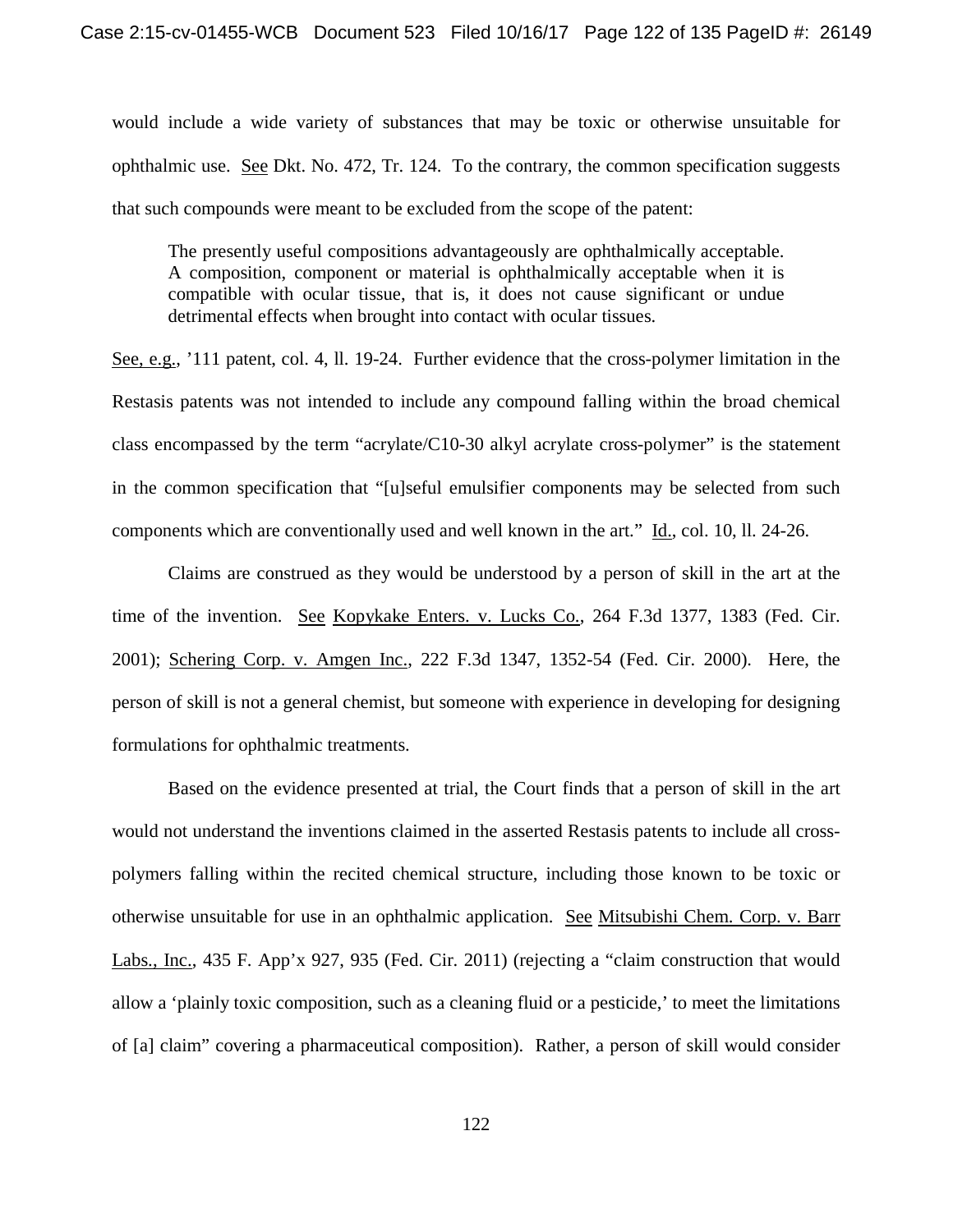the options to be quite limited, given the sensitivity of the eye and the need for administration to a human.

The evidence at trial showed that an ophthalmic formulator works within restrictive constraints and consults particular types of reference materials before proceeding. Dkt. No. 474, Trial Tr. 97 (Dr. Loftsson); see also Dkt. No. 469, Trial Tr. 166-68 (Dr. Olejnik). For that reason, the Court does not credit the testimony of the defendants' expert Dr. Hanes that a person of skill would understand the term to refer to the broad chemical genus.

The prosecution history supports a narrow construction of the cross-polymer term. The applicants drafted the cross-polymer term restrictively, limiting it to the term "Pemulen," by which the applicants clearly intended to refer to the small class of Pemulen polymers. It was only in response to the examiner's objection to the use of a trade name that the applicants substituted the formal name for the cross-polymer, as the examiner had suggested. There was no indication in the prosecution history that by amending the trade name "Pemulen" to the crosspolymer term, the applicants intended to effect a huge expansion of the scope of the claims to cover any cross-polymer falling within the chemical structure described by the term "acrylate/C10-30 alkyl acrylate cross-polymer." Instead, the Court finds that the applicants used that term as would persons skilled in the art of formulating emulsions for cosmetic or ophthalmic purposes, which would be limited to those cross-polymers known to be suitable for such uses, in particular, Pemulens.

The task of construing the cross-polymer limitation is rendered difficult by the circumstances in which that limitation made its way into the patents, and in particular the apparent haste on the part of the prosecutors of the applications to replace the term "Pemulen"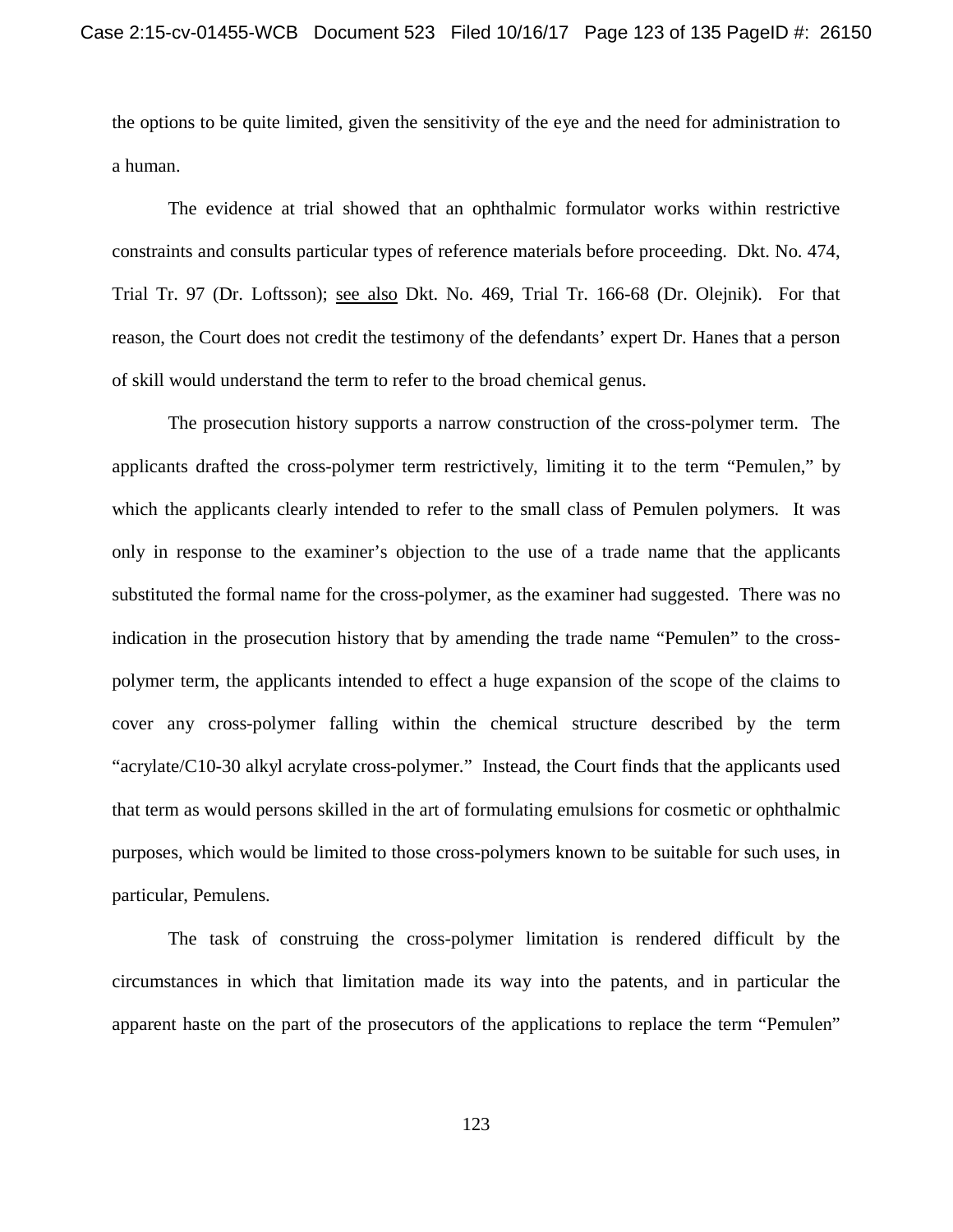with another term acceptable to the examiner.<sup>44</sup> Notwithstanding the ambiguity introduced by the use of the chemical name for the class of cross-polymers, the Court is persuaded that the applicants intended merely to find a suitable substitute for the trade name Pemulen. The emulsion stabilizer was a tangential aspect of the invention, akin to the other claimed emulsifier, polysorbate 80, a specific compound identified in the claims by name. Based on the evidence that the term "acrylate/C10-30 alkyl acrylate cross-polymer" is used in the industry as the name for the group of Pemulen compounds, the Court concludes that the term should be read to have the same meaning as the trade name—Pemulen—that it replaced.

Allergan argues for a somewhat broader claim construction that would include both carbomers and Pemulen materials that existed as of the September 2003 priority date for the Restasis patents. Allergan's Post-Trial Findings of Fact and Conclusions of Law, Dkt. No. 494, ¶¶ 264, 269. While that construction would be consistent with Dr. Loftsson's testimony, it would be inconsistent with the Rheology Modifiers Handbook, which indicates that the CTFA had assigned the name "acrylates/C10-30 alkyl acrylate cross-polymer" to Pemulen products and the name Carbomer to other products. PTX-1002, at 4; see also Ding II patent, col. 5, ll. 32-33 ("Pemulen® is a polymeric emulsifier having a CTFA name of Acrylates/C10-30 Alkyl Acrylate Cross-Polymer.").

The issue of whether carbomers are included within the scope of the cross-polymer limitation is further complicated by the change in nomenclature made by the USP-NF in 2002, which is discussed in more detail in the next section. In brief, prior to 2002, Pemulen was the

l

 $44$  The response to the October 17, 2013, office action, which included the amendments to the claims and a lengthy response to the examiner's other grounds of rejection, was filed less than a week after the office action, presumably because Allergan was eager to have the Restasis patents issue before the Ding I patent expired in May 2014.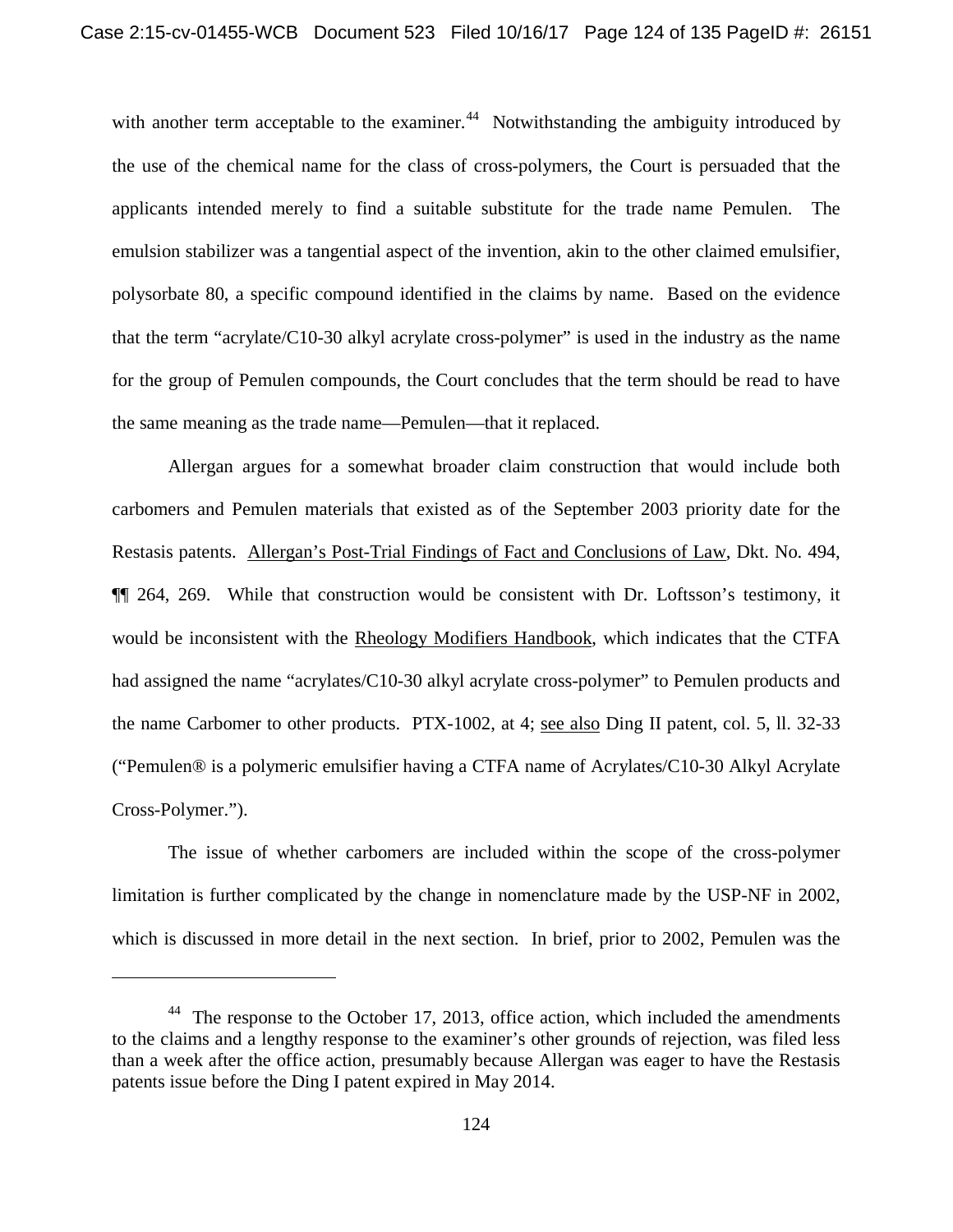trade name for a small group of compounds assigned the name Carbomer 1342 by the United States Pharmacopeia—National Formulary ("USP-NF"), which is published by the principal standard-setting organization in the pharmaceutical field. See PTX-493, PTX-494. That is how Pemulen was described both in the Ding II patent, col. 5, ll. 32-35, and in Allergan's Original NDA Filing submitted to the FDA, PTX-16L, at AGN\_RES0007971-72. In April 2002, the USP-NF revised the nomenclature so that the product that carried the trade name Pemulen TR-2 became known as Carbomer Copolymer Type A. PTX-500, at 2; DTX-1517, at 4. That is the way Pemulen has been described since that time. See PTX-495; PTX-496; DTX-1523. Carbomer 1342 is now the USP-NF designation for the compound known as Carbopol 1342 NF Polymer. DTX-1522. Thus, references to "carbomer" prior to 2002 would include Pemulen, while references to "carbomer" after 2002 would not, at least according to the USP-NF's nomenclature for that group of polymers.

While there is room for debate as to whether the term "acrylate/C10-30 alkyl acrylate cross-polymer" in the Restasis patents covers certain specific emulsifiers other than Pemulen products (in particular, other carbomers that were known in 2003, as testified by Dr. Loftsson), it is clear to the Court that the cross-polymer limitation was not intended to encompass the entire class of all cross-polymers that would answer to the structure of cross-polymers described by the term "acrylate/C10/30 alkyl acrylate cross-polymer."

The defendants' enablement argument is predicated entirely on their claim construction argument. Because the Court has rejected the defendants' argument that the cross-polymer claim term must be construed to encompass any compound, made or imagined, that answers to the chemical structure described in the claims, the Court rejects the defendants' argument that the asserted claims of the Restasis patents are invalid for lack of enablement.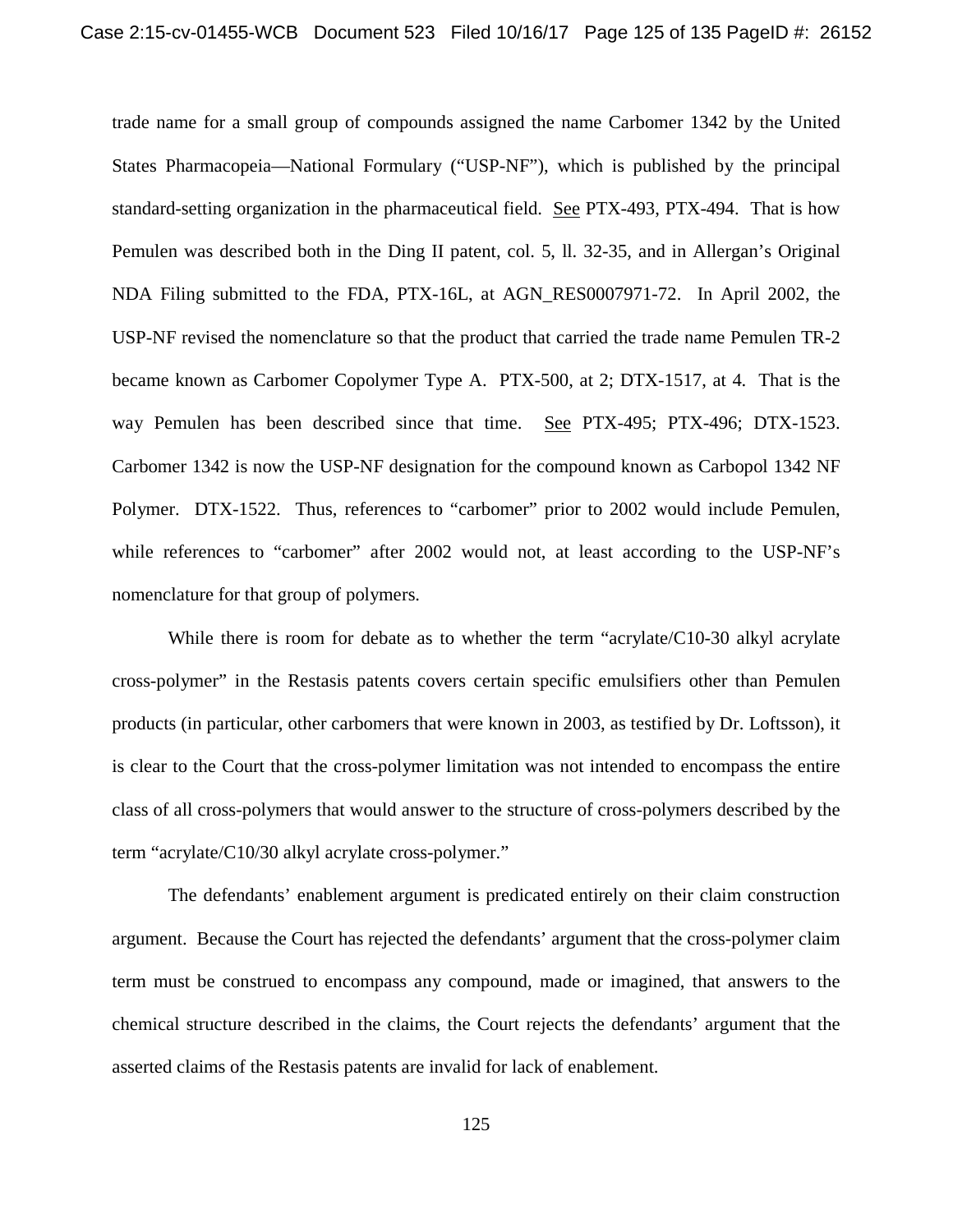## **V. Noninfringement Based on the Cross-Polymer Limitation**

Pivoting from their enablement argument, which is based on assigning the cross-polymer limitation the broadest possible construction, the defendants argue that if the cross-polymer limitation is not construed so broadly as to render the asserted claims invalid, it must be construed so narrowly that the defendants' products do not infringe. In making this argument, the defendants contend that the evidence shows that in 2005 Allergan changed the cross-polymer used in Restasis from one type of cross-polymer to another. For that reason, they contend, the cross-polymer used in Restasis at the time it was approved is a different product from the crosspolymer that is currently used in Restasis and that is designated for use in the defendants' ANDA products. The defendants contend that if the cross-polymer term is construed narrowly, i.e., to apply only to the particular cross-polymer that was used in the approved version of Restasis, then the defendants do not infringe.

The first problem with the defendants' argument is that the defendants did not raise this non-infringement argument at any point before Dr. Noecker's cross-examination at trial. See Dkt. No. 471, Trial Tr. 131-43. Under Rule 8-3(d) of the Patent Rules of the Eastern District of Texas, the defendants were required, within 14 days of the Initial Case Management Conference, to "provide to Plaintiff(s) the written basis for any defense of non-infringement for any patent referred to in Defendant(s) Paragraph IV Certification." That production was required to identify for each claim "those claim limitation(s) that are literally absent from the Defendant(s) allegedly infringing abbreviated New Drug Application." The defendants failed to inform Allergan of their non-infringement theory based on the purported change in the type of cross-polymer used in Restasis. For that reason, the Court holds that the defendants have waived their noninfringement claim based on the alleged change in the cross-polymer used in Restasis.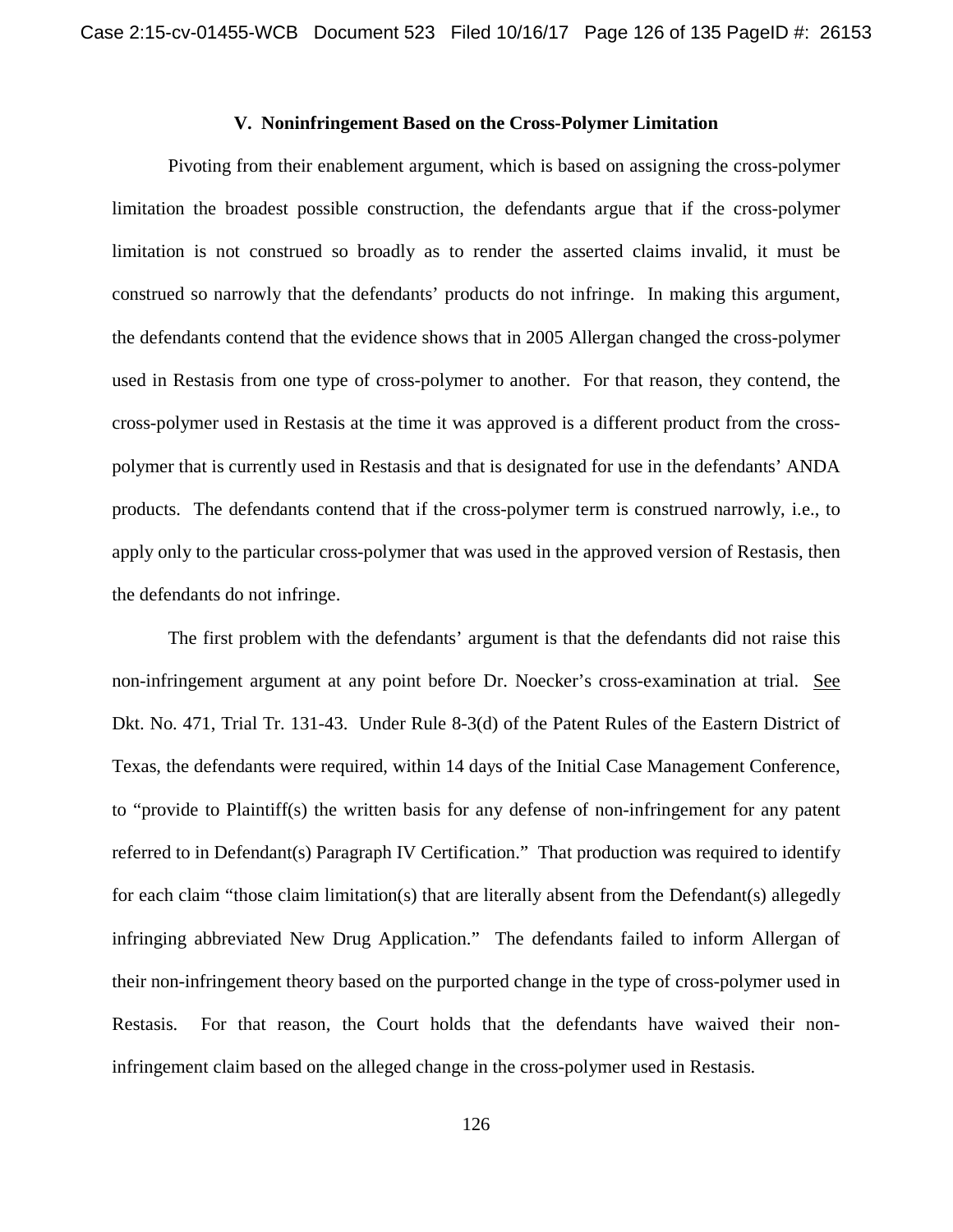In any event, the evidence at trial shows that the actual cross-polymer used in Restasis did not change in 2005, and that the cross-polymer used in the tested version of Restasis is the same as the cross-polymer used in the current version of Restasis (and the same as the crosspolymer used in the defendants' proposed ANDA products). Only the name of the crosspolymer has changed; the actual compound used in the Restasis formulation, both at the time of the Phase 3 clinical trials and at the time of marketing, has remained the same.

The defendants point to testimony on cross-examination from Dr. Noecker, who acknowledged that in his report he stated, "I understand . . . that Allergan changed the copolymer used in Restasis from carbomer 1342 to carbomer co-polymer type A." Dkt. No. 471, Trial Tr. 131-32. As the basis for that statement, Dr. Noecker relied on a report by Dr. Cory J. Berkland, an Allergan expert who did not testify at trial. The defendants argue that Carbomer 1342 is polymerized in benzene (a toxic substance), while Carbomer Co-polymer Type A, which carries the trade name Pemulen, is polymerized in ethyl acetate and cyclohexane (nontoxic substances), and thus the two cross-polymers are different. Dkt. No. 477, Trial Tr. 20.

The evidence, however, indicates that the change Allergan made regarding the crosspolymer used in Restasis was a change in name only; the cross-polymer material, including the solvents, remained the same. On redirect examination, Dr. Noecker testified that he had relied on Dr. Berkland's report for the proposition that "carbomer co-polymer type A is also an acrylate/C10-30 alkyl acrylate cross-polymer like carbopol 1342 and Pemulen TR2 because it is simply another name for Pemulen TR2." Dkt. No. 471, Trial Tr. 153. Based on Dr. Berkland's report, Dr. Noecker testified that "the change from carbomer 1342 to carbomer co-polymer type A" appeared to be "just a name change," and that to his knowledge the formulation of Restasis has never changed. Id.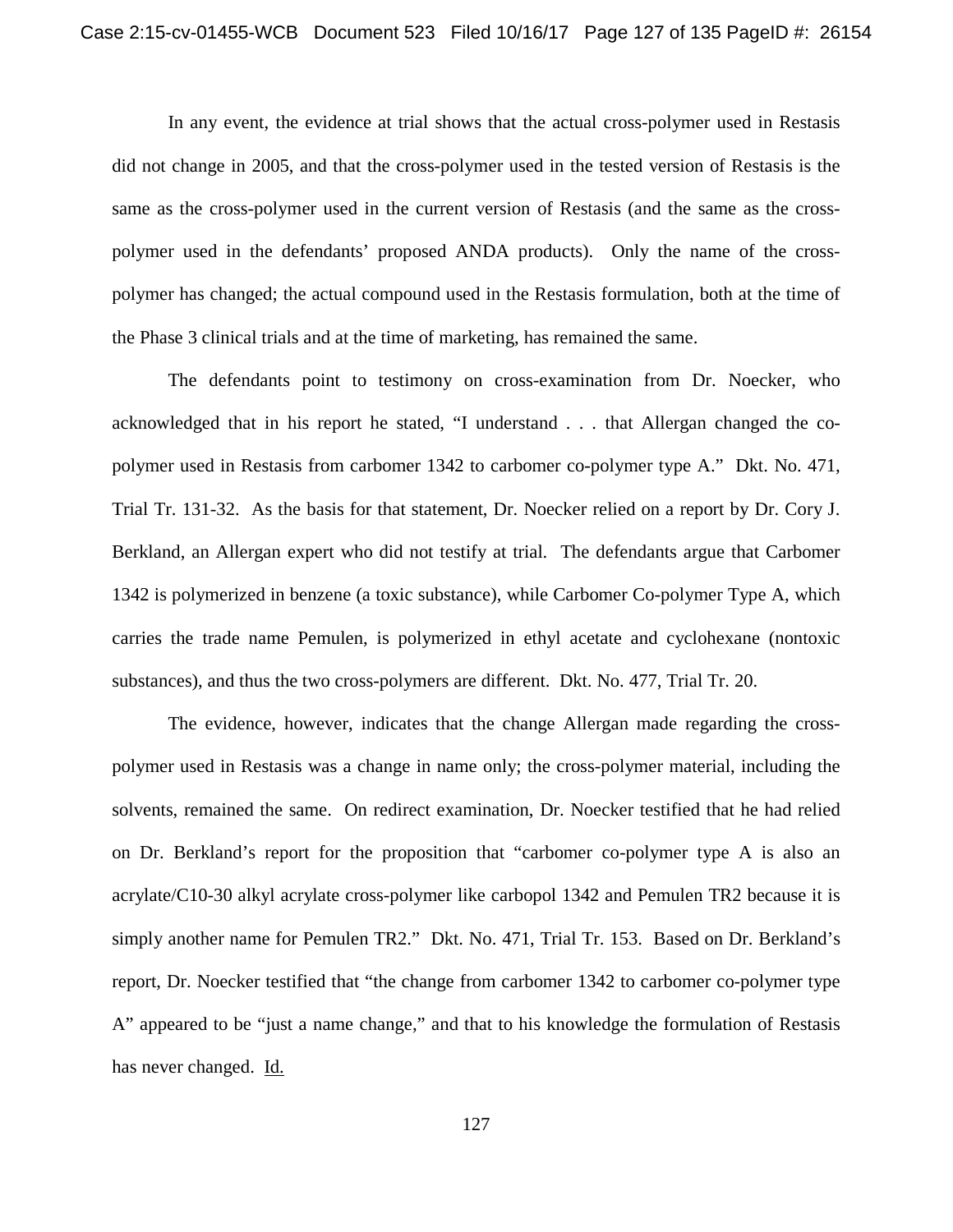Because the issue of the "two forms of Restasis" arose for the first time in this case during the cross-examination of Dr. Noecker, Allergan moved at the end of the trial to reopen the record to admit additional evidence on that issue. The Court granted Allergan's motion to the limited extent of permitting Allergan and the defendants to offer documentary material that had already been ruled admissible but had not yet formally been admitted into evidence. Dkt. No. 488.

The documentary evidence admitted following Allergan's motion to reopen the record confirms Dr. Noecker's testimony on redirect examination that the change in the cross-polymer used in Restasis was a change in name only. One of the exhibits, PTX-500, explains why. The exhibit, a publication by the Lubrizol Corporation, a manufacturer of cross-polymers, explains that the "traditional" cross-polymers were all polymerized using benzene as a solvent. The company later offered products polymerized in "more toxicologically preferred solvents" such as "ethyl acetate or a cosolvent mixture of ethylacetate and cyclohexane." PTX-500, at 1. As briefly discussed above, the USP-NF initially used the same generic name—Carbomer 1342 for certain cross-polymers whether they were polymerized in toxicologically preferred solvents or were polymerized in benzene. In 2002, the USP-NF assigned a different name to those polymers that were manufactured without the use of benzene. Thus, the polymers that were manufactured with the use of benzene retained the name "Carbomer 1342," while the polymers that were manufactured without benzene were, in 2002, assigned the name "Carbomer Copolymer." DTX-1517, at 4. The USP-NF identified three types of Carbomer Co-polymers, Types A, B, and C, depending on their viscosity. The Carbomer Co-polymer with a 1% viscosity specification of 4500-13,500 was designated as Carbomer Co-polymer Type A. Id.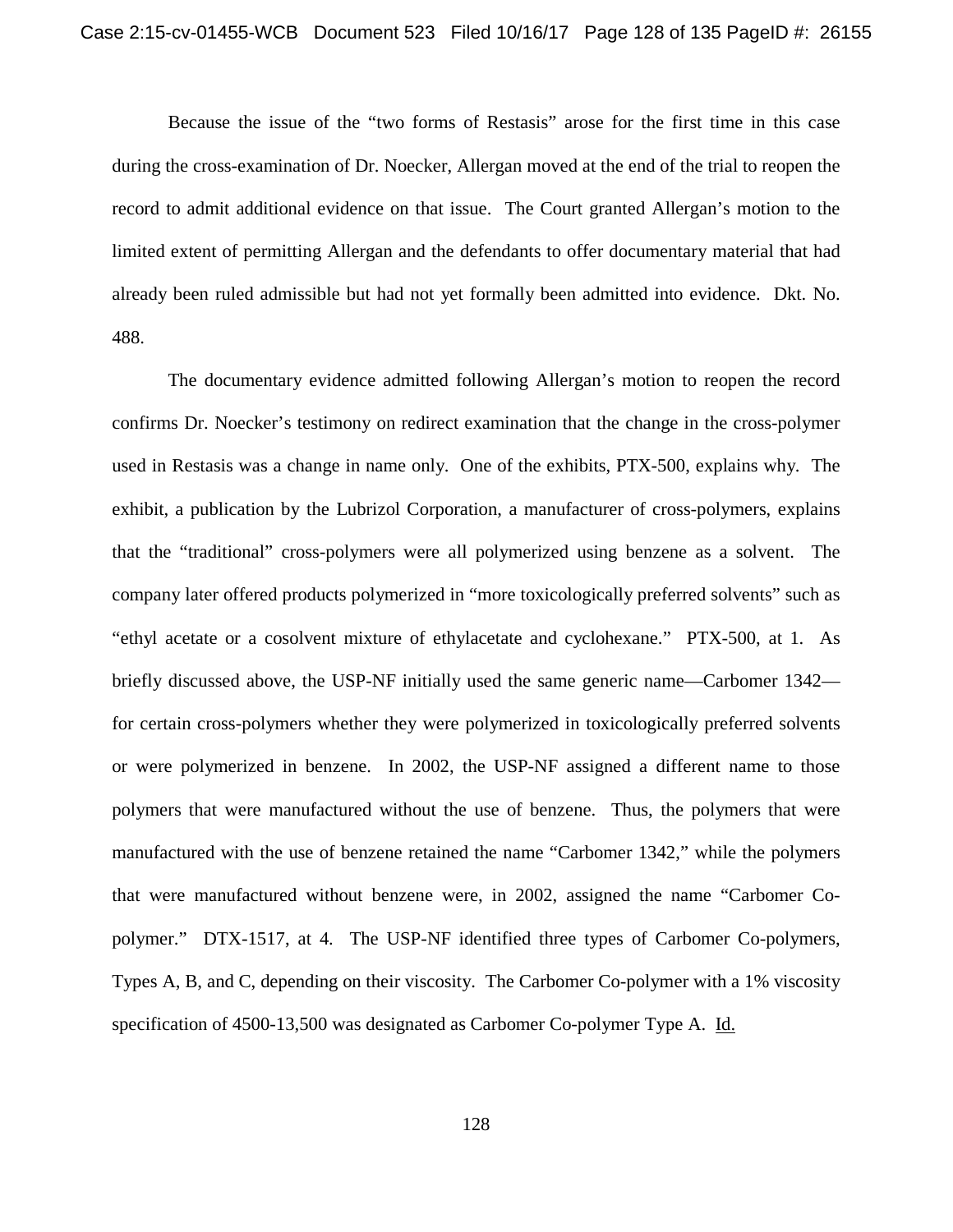Allergan has pointed to evidence from B.F. Goodrich's product specifications for its Pemulen product, which supports Allergan's explanation of the differing names for the crosspolymer used in Restasis. The Goodrich product specification for the year 1994 refers to Pemulen TR-2 NF as meeting the USP-NF specifications for Carbomer 1342, even though Pemulen was manufactured in ethyl acetate and cyclohexane, not benzene. See PTX-493. The same was true of the Goodrich specification for Pemulen in the year 1998. See PTX-494. By 2002, although Pemulen continued to be manufactured in ethyl acetate and cyclohexane, the Goodrich specification for Pemulen provided that it met the USP-NF specifications for Carbomer Co-polymer Type A. See PTX-495; see also PTX-496 (Lubrizol's 2009 specification for Pemulen TR-2, stating that it met the USP-NF specifications for Carbomer Co-polymer Type A, that it was manufactured in ethyl acetate and cyclohexane, and that it contained only a trace amount of benzene).

The defendants' exhibits (DTX-1522 and DTX-1523) support Allergan's argument. They consist of Lubrizol's 2010 specifications for Pemulen TR-2 NF Polymer and Carbopol 1342 NF Polymer. The Pemulen polymer is stated to satisfy the USP-NF specifications for Carbomer Co-polymer Type A and is said to be manufactured with ethyl acetate and cyclohexane as solvents, while the Carbopol 1342 polymer is stated to satisfy the USP-NF specifications for Carbomer 1342 and is said to be manufactured with benzene as a solvent. Those documents thus show that Pemulen and Carbomer Co-polymer Type A are the same compound and are both manufactured with the same (non-benzene) solvents.

Finally, Allergan's NDA filing in February 1999 confirms what the B.F. Goodrich and Lubrizol specifications indicate. The NDA filing states that "Carbomer 1342, supplied from BF Goodrich Specialty Chemicals under the trade name Pemulen® TR-2, is polymerized in an ethyl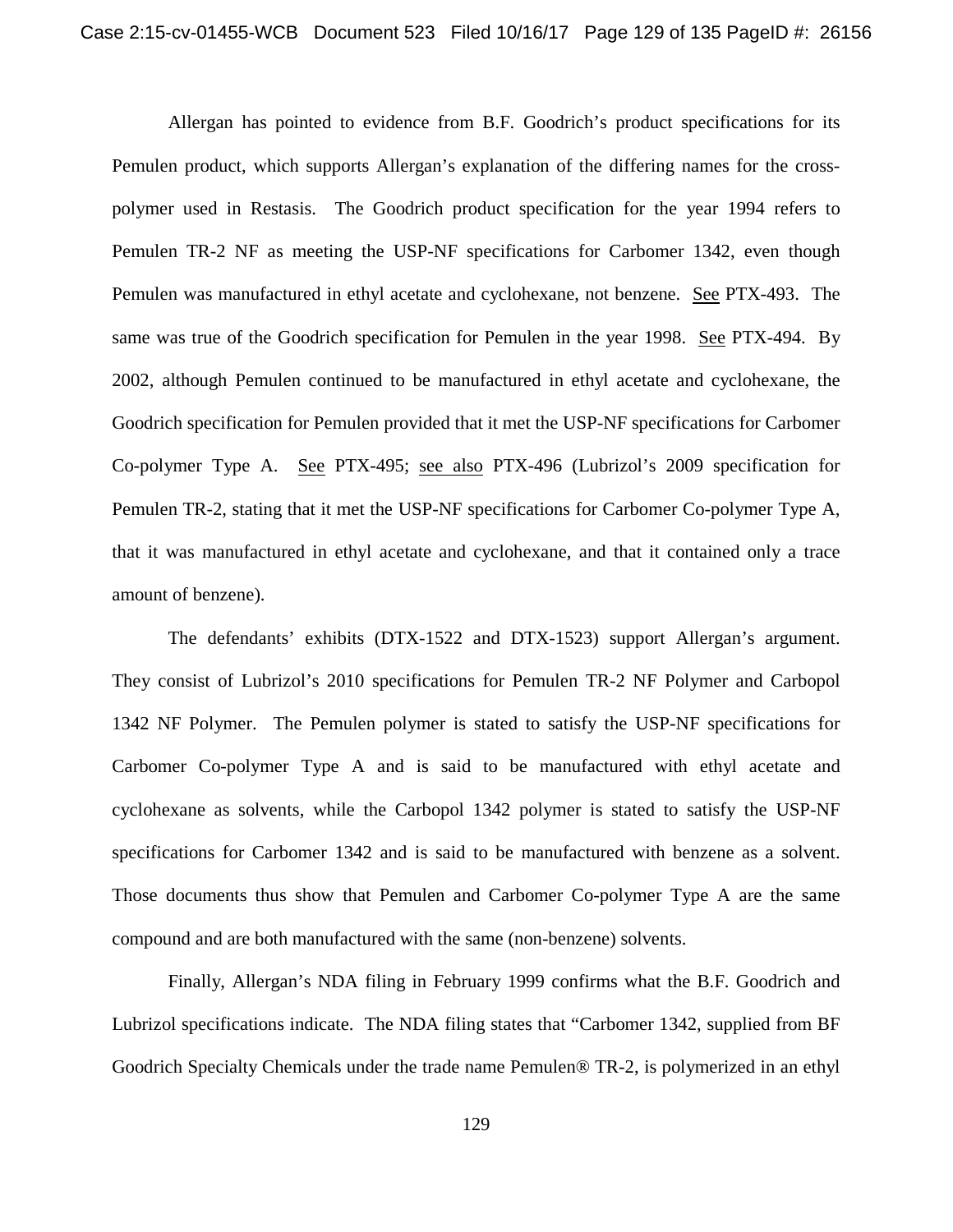acetate/cyclohexane mixture without using benzene." PTX-16L, at AGN\_RES0007971-72. The evidence thus shows that Restasis has been made with the same cross-polymer since its approval, whether under the name "Pemulen" or "Carbomer Co-polymer Type A."

The defendants next argue that there is a difference in viscosity between the product used in the tested version of Restasis and in the current version of Restasis (which uses the same cross-polymer as is specified for use in the defendants' proposed products). The evidence, however, indicates that is not so. In the B.F. Goodrich specification sheets for 1998, the viscosity for the Pemulen TR-2 NF was stated to be between 9,500 and 26,500 at 1% under test procedure 430. PTX-494. However, in the 2002 specification sheet from Noveon, Inc., the viscosity shown for Carbomer Co-polymer Type A, was stated to be between 4,500 and 13,500. PTX-495. That same viscosity was shown in the Official USP-NF Monograph of 2005 for Carbomer Co-polymer manufactured without the use of benzene. In particular, that monograph lists the viscosity for Carbomer Co-polymer Type A as 4,500 to 13,500. DTX-1517; see Dkt. No. 471, Trial Tr. 136-37. Likewise, in the specification sheets from Lubrizol in 2009 and 2010, the viscosity for Carbomer Co-polymer Type A is given as 4,500 to 13,500. PTX-496; DTX-1523. Thus, by the time Restasis was approved by the FDA, the viscosity range for Carbomer Co-polymer Type A (or Pemulen TR-2 NF) was the same (4,500 to 13,500) as it was in 2010. The evidence therefore does not support the defendants' contention that the viscosity of the cross-polymer component of Restasis changed in 2005 or at any other relevant time following its approval by the FDA. $^{45}$ 

l

<sup>45</sup> In any event, the viscosity ranges for Pemulen TR-2 NF in 1998 and Carbomer Copolymer Type A in 2002 overlap, and there was no evidence at trial that those differences in the permissible ranges of viscosity made a material difference in the cross-polymers. The only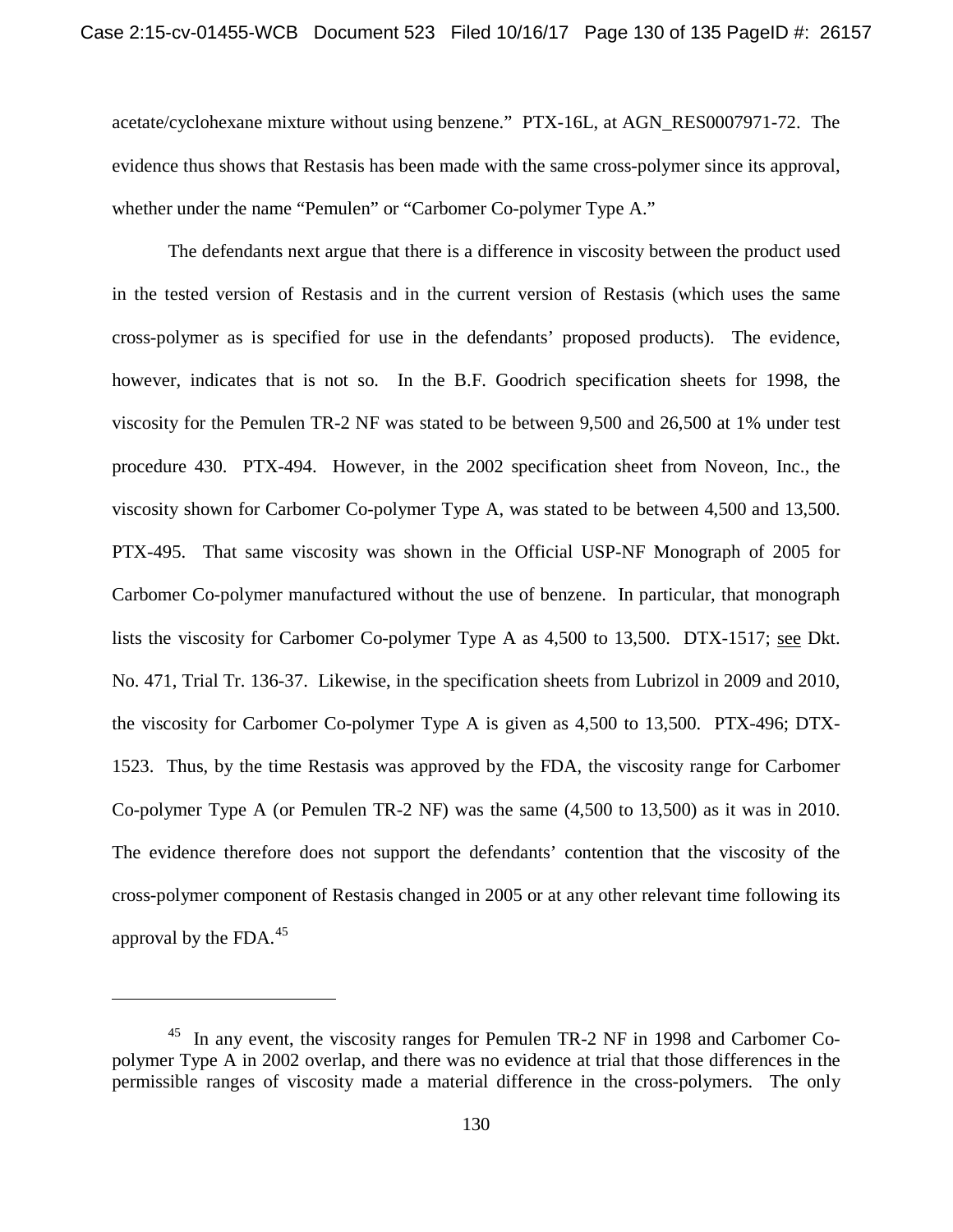Based on all the evidence before it, the Court finds that the cross-polymer used in Restasis has not been changed in a way that undermines Allergan's infringement case. The cross-polymer used in Restasis has been manufactured in ethyl acetate and cyclohexane from the outset, and the viscosity has not varied. Only the name of the cross-polymer has been changed. The defendants' non-infringement argument, based on the claim that a different cross-polymer has been used in Restasis since 2005, is therefore rejected.

In any event, the issue of infringement turns on the question whether the defendants' ANDA products are bioequivalent to the version of Restasis that was approved by the FDA. The evidence at trial shows that each of the defendants has represented to the FDA that their ANDA products are bioequivalent (and essentially identical in composition) to the tested version of Restasis. See Dkt. No. 471, Trial Tr. 22-37, 42-45, 47-51, 68-77; PTX-506; PTX-507; PTX-510; PTX-512; PTX-516; PTX-794; PTX-796; PTX-800; PTX-801; PTX-818; PTX-831; PTX-863; PTX-865; PTX-867; PTX-876; PTX-892; see also Dkt. No. 471, Trial Tr. 78-80. The Court finds that the evidence is sufficient to prove that the defendants' ANDA filings infringed the Restasis patents. Therefore, even if it were the case that the cross-polymer component of

l

evidence that the defendants introduced regarding the viscosity issue was Allergan's citizen petition to the FDA, which included a passage noting that Restasis contains Carbomer Copolymer Type A, which is a shear-thinning polymer whose viscosity decreases with increasing rates of shear. DTX-1355. The citizen petition objected to the FDA's failure to specify any method for measuring viscosity and its failure to prohibit a single-point viscosity measurement. To measure bioequivalence, according to the citizen petition, it would be necessary to test generic emulsions "at different rates of shear to ensure that their viscosity profiles match Restasis's viscosity throughout a range of shear rates." Id. That is a different matter from the question whether the different but overlapping viscosity ranges for Pemulen TR-2 NF in 1998 and Carbomer Co-polymer Type A as of 2002 rendered those products materially different for purposes of the Restasis formulation. Because there is no evidentiary basis from which to conclude that the two cross-polymer products were materially different, Allergan's evidence that the two products were the same, Dkt. No. 471, Trial Tr. 152-53, stands unrebutted.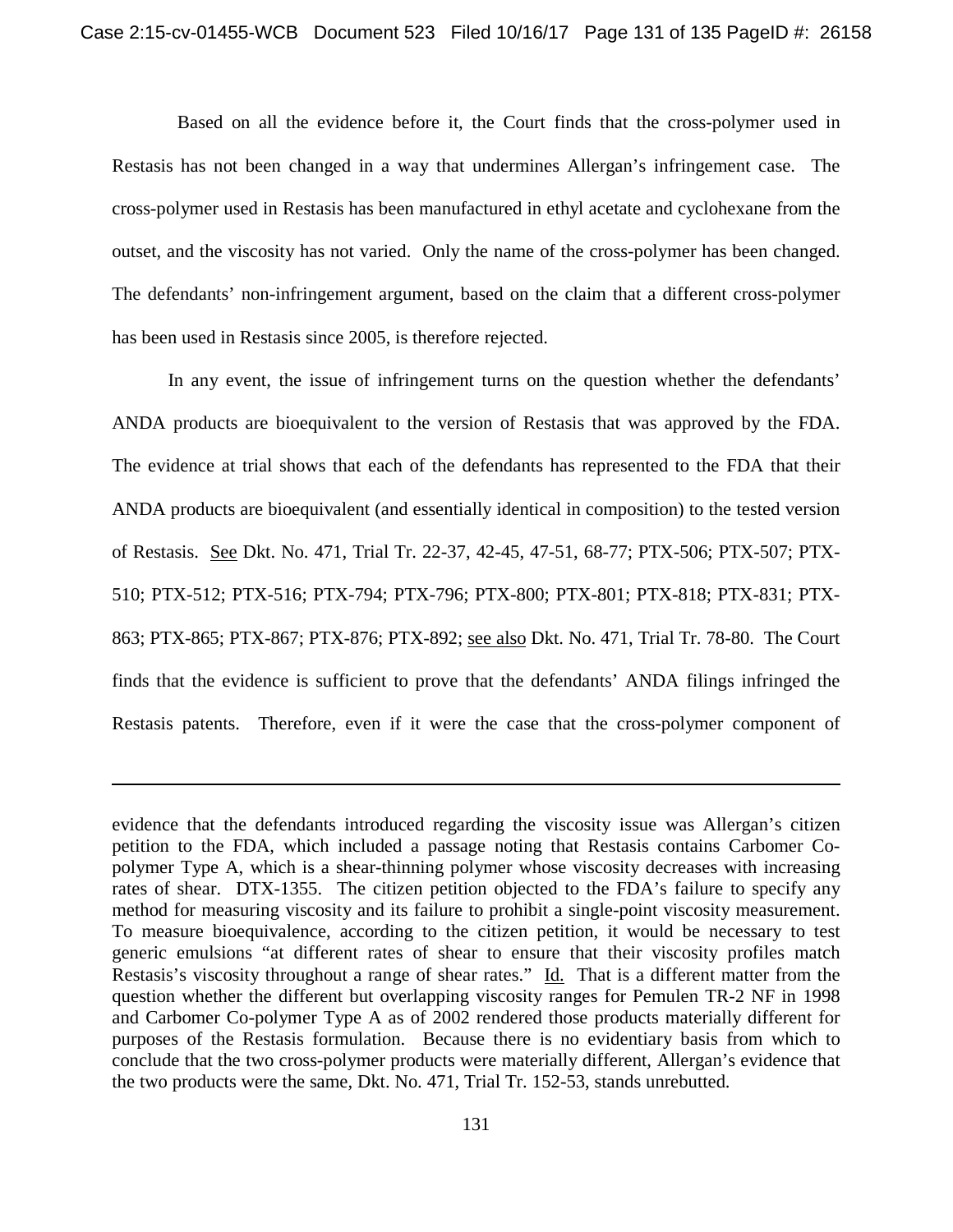Restasis had changed over time (other than simply as a matter of nomenclature), the Court would find that the defendants have satisfied all the requirements for infringement of the asserted Restasis patents under section  $271(e)(2)$ .<sup>46</sup>

# **CONCLUSION**

Viewed from a broader perspective, the Court draws the following conclusions from the evidence in this case: There is no doubt that Allergan has invented a useful and successful pharmaceutical product. It has been richly rewarded for that invention in large measure because it was able to get patent protection for the invention in 1995 when the Ding I patent issued. Allergan had 20 years of patent protection for its invention and ultimately for Restasis, the commercial embodiment of that invention, which was clearly covered by Ding I.

Although Allergan kept continuation applications alive for some years after Restasis was approved by the FDA, it ultimately conceded to the PTO in 2009 that the claims of the

 $\overline{\phantom{a}}$ 

<sup>&</sup>lt;sup>46</sup> Aside from their argument as to the cross-polymer limitation, the defendants do not raise any challenge to Allergan's infringement allegations as to any of the asserted claims. Based on the evidence of the defendants' representations to the FDA regarding their ANDA products, the Court finds that Allergan has proved infringement of all the other limitations of the asserted claims, including the limitations as to therapeutic efficacy (claims 26 and 27 of the '111 patent; claims 13 and 14 of the '048 patent; claim 35 of the '930 patent; and all the asserted claims of the '191 patent), increasing and restoring tear production (all the asserted claims of the '048 patent; claim 35 of the '930 patent; and all the asserted claims of the '191 patent), the pH of the emulsion (claim 23 of the '048 patent and claim 25 of the '191 patent), the absence of a detectable concentration of cyclosporin in the blood (claim 11 of the '048 patent; claim 35 of the '930 patent; and claim 22 of the '191 patent), the reduction in adverse events (claims 21, 22, 23, 26, and 27 of the '191 patent), cyclosporin being the only peptide in the emulsion (all the asserted claims of the '111 patent), and the frequency of treatment (all the asserted claims of the '048 patent and all the asserted claims of the '191 patent). The Court's findings apply not only to Allergan's allegations of "artificial" infringement under section 271(e)(2), but also to direct infringement under section 271(a), induced infringement under section 271(b), and contributory infringement under section 271(c). Thus, the defendants' submission of their ANDAs has resulted in infringement of each of the asserted claims of the Restasis patents under section 271(e), and if the defendants sell their ANDA products, those products will infringe each of the asserted claims of the Restasis patents under sections 271(a), (b), or (c).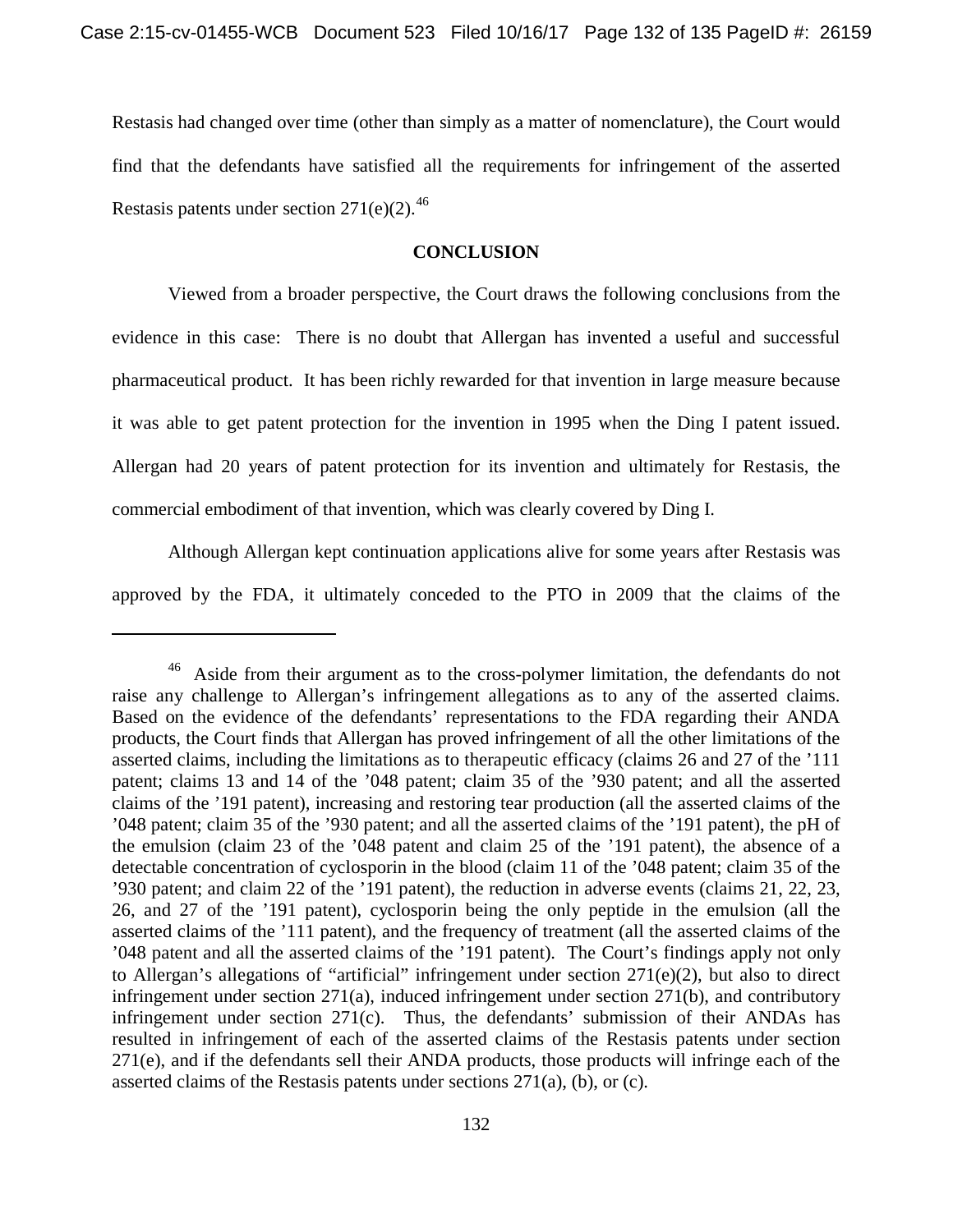continuation applications that were directed to the Restasis formulation would have been obvious in light of the Ding I patent. However, in 2013, a few months before the expiration date of the Ding I patent, Allergan returned to the PTO, withdrew its concession of obviousness, and renewed its effort to obtain further patent protection for Restasis.

Allergan's theory in prosecuting the new applications was that the Restasis formulation, although falling within the scope of the Ding I patent, surprisingly produced exceptionally good results, so much so that the particular formulation for Restasis was entitled to patent protection even though that formulation fell within the scope of the ranges of values disclosed and claimed in Ding I. Allergan persuaded the examiner to issue the patent by way of a presentation that was more advocacy than science. The presentation suggested that the Restasis formulation resulted in efficacy levels up to eight times as great as would be expected based on studies of the formulations disclosed in the Ding I patent. In fact, a closer examination of the results of the clinical studies on which Allergan relied makes it clear that the presentation to the PTO substantially overstated the difference between the clinical results obtained with the Ding formulations and the clinical results obtained with the Restasis formulation. The actual clinical results, interpreted properly, show no significant difference in efficacy between the Restasis formulation and the 0.1% formulation that was Example 1D of the Ding I patent.

At trial, Allergan presented essentially the same theory—that the Restasis formulation produced results that were unexpected in light of the prior art—albeit without urging upon the Court the evidence that Allergan had presented to the PTO. In so doing, Allergan has had to deal with the problem that a considerable amount of highly pertinent prior art had accumulated by the 2003 priority date of the Restasis patents. Not only does the Ding I patent pose a problem for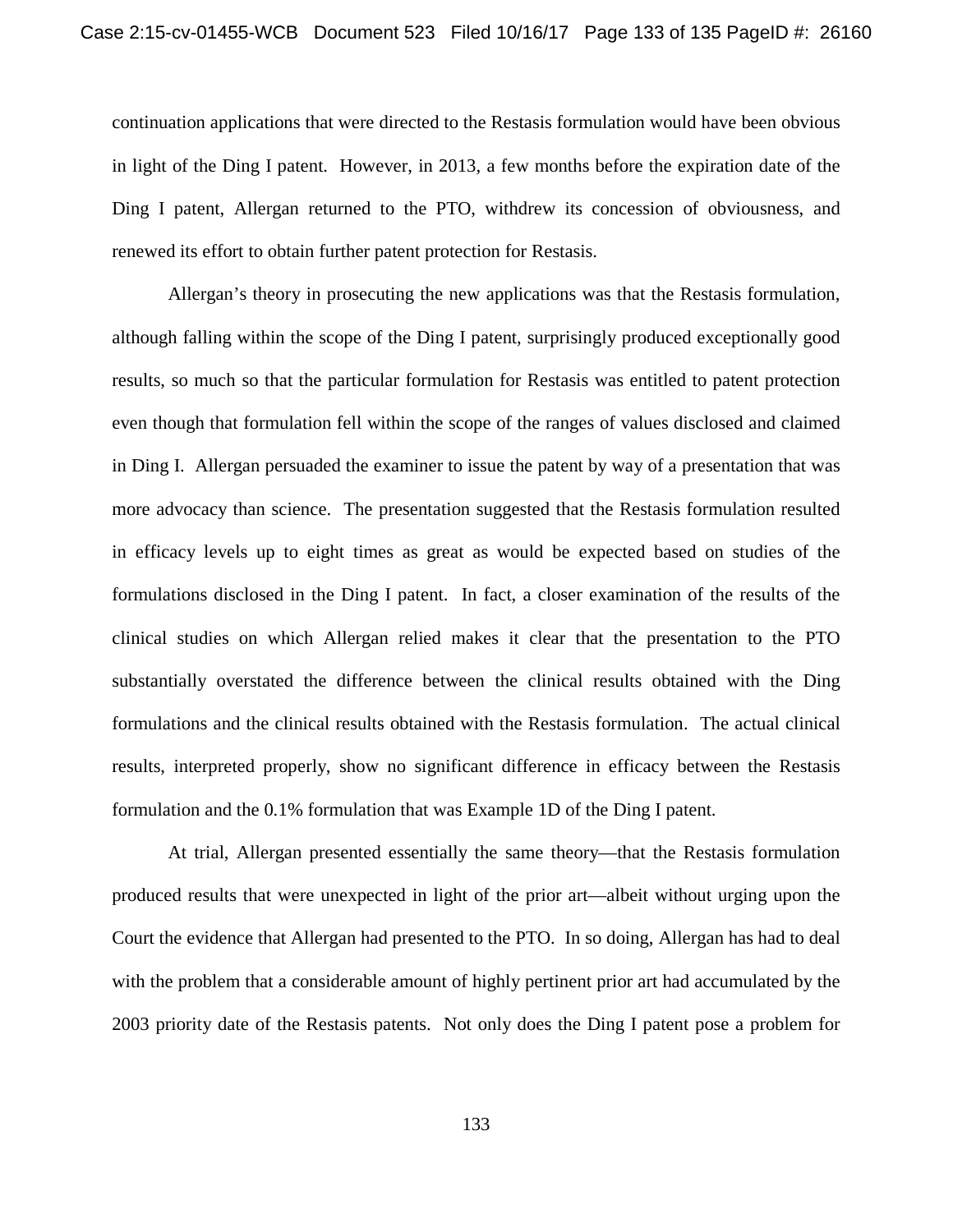Allergan, but the papers by Sall and Stevenson revealed a great deal of information about the studies on which Allergan relies to make its "unexpected results" case.

To the extent that Allergan's argument turns on the putative difference between the results obtained in the Phase 2 and Phase 3 studies, the argument is based on a shaky foundation: the contention that the small Phase 2 study demonstrated clearly superior performance by the 0.1% cyclosporin/1.25% castor oil formulation as compared to the 0.05% cyclosporin/0.625% castor oil formulation. To the extent that Allergan's argument is based on the contention that the 0.05% cyclosporin/1.25% castor oil formulation would not have been expected to be effective after the percentage of castor oil in the formulation was doubled from the percentage used in the 0.05% cyclosporin formulation in the Ding I patent (and in the Phase 2 study), the argument ignores the evidence in the prior art that castor oil has beneficial effects in treating dry eye, which it would be reasonable to expect could offset any effects of the decrease in the ratio of cyclosporin to castor oil. Allergan's reliance on the pharmacokinetic evidence that the thermodynamic activity of cyclosporin is reduced in the presence of greater amounts of castor oil ignores the dose-response evidence in the prior art indicating that, even if the amount of cyclosporin available to the ocular tissue was reduced in the 0.05% cyclosporin/1.25% castor oil formulation, the clinical efficacy of the drug was the same.

While Allergan has pointed to evidence of objective considerations such as commercial success and long-felt unmet need, the force of that evidence is considerably blunted by the fact that, based on protection from a succession of patents, Allergan was able to foreclose competition in cyclosporin/glyceride emulsion formulations from the early 1990s until 2014. And the issuance of the Restasis patents has barred any direct competition for Restasis since